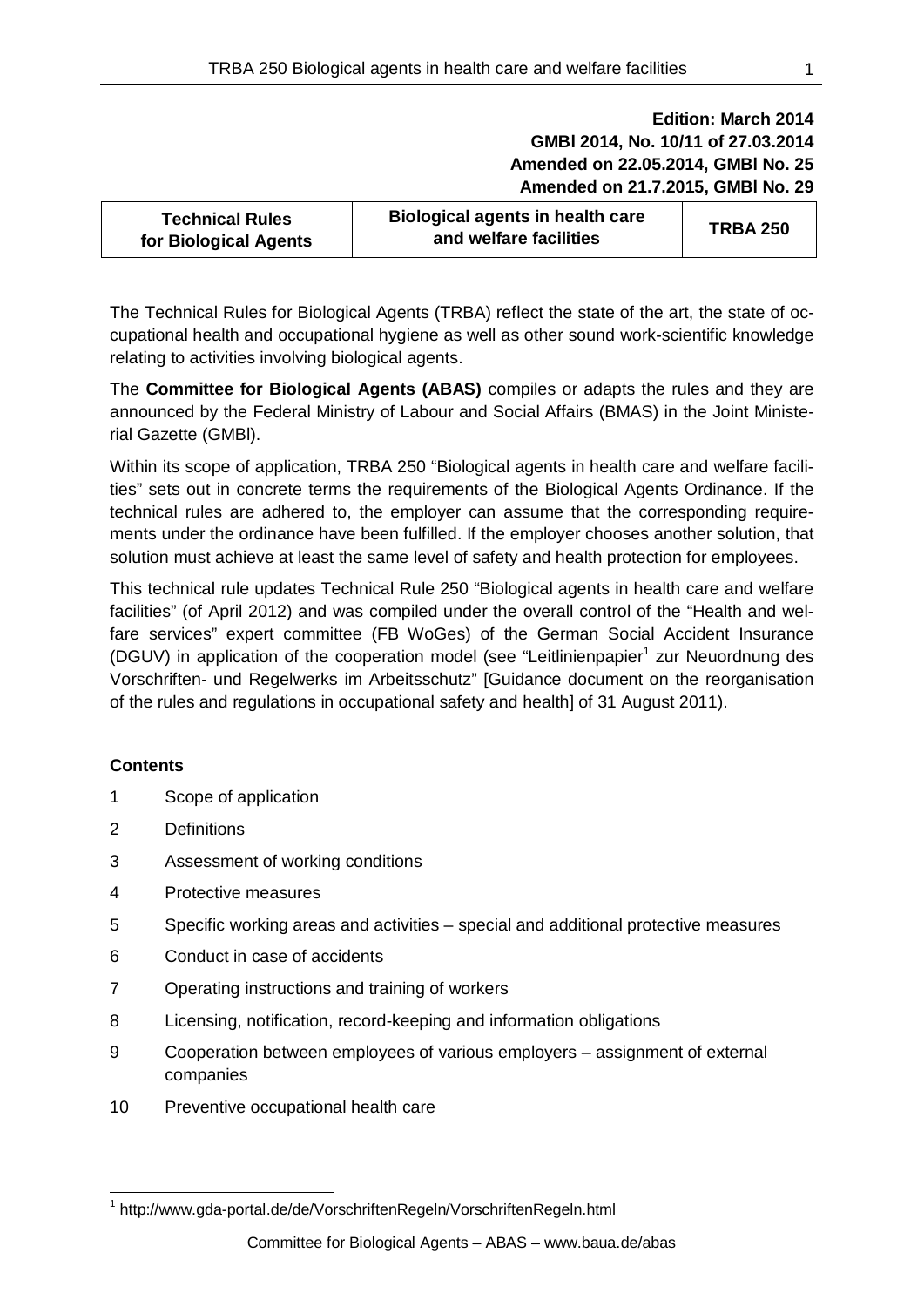- Annex 1: Special isolation units (protection level 4)
	- Part 1: Special isolation units protective measures
		- Part 2: Special isolation units important addresses
- Annex 2: Instructions for preparing a hygiene plan
- Annex 3: Guidelines on the use of interns
- Annex 4: Experiences of using safety equipment
- Annex 5: Example of a model "Internal feedback form evaluation of safety equipment"
- Annex 6: Example of a "Recording and analysis form for needle-stick injuries"
- Annex 7: Information on the correct fit and wearing duration of FFP masks, on the difference between surgical face masks and FFP masks, and on particle sizes in infectious aerosols
- Annex 8: Waste codes for facilities for the care and treatment of humans and animals in accordance with the LAGA Guidelines
- Annex 9: Example operating instructions pursuant to section 14 of the Biological Agents **Ordinance**
- Annex 10: Rules and regulations, literature

## **1 Scope of application**

- **1.1** These technical rules apply to activities involving biological agents in areas of health care and welfare facilities in which
	- people are medically examined, treated or cared for,
	- animals are medically examined, treated or kept for care.

The scope of application includes activities involved in the supply and waste management of the above areas, as well as in sustaining their operations.

Activities involving biological agents within the scope of these rules include professional work involving humans, animals, products, objects or materials if biological agents arise or are released as a result of such work and workers can come into contact with them.

*Note: For example, this can occur through inhalation of bio-aerosols, contact with skin or mucous membranes, or cuts and punctures.* 

These are non-specific activities pursuant to section 2(8) of the Biological Agents Ordinance (BioStoffV).

- **1.2** These technical rules do not apply to veterinary care of farm and zoo animals as regulated in TRBA 230 "Protective measures for activities involving biological agents in agriculture and forestry and comparable activities" or to activities in accordance with TRBA 120 "Versuchstierhaltung" [Keeping of laboratory animals].
- **1.3** These technical rules do not apply to laboratories that fall within the scope of application of TRBA 100 "Protective measures for activities involving biological agents in laboratories". These include, for example, facilities and practices in the field of laboratory medicine, medical microbiology or hygiene and environmental medicine, as well as transfusion medicine laboratories.

It is not strictly necessary to apply TRBA 100 to laboratory activities in doctors' practices, e.g. in the field of dermatology, urology and internal medicine, or in pharmacies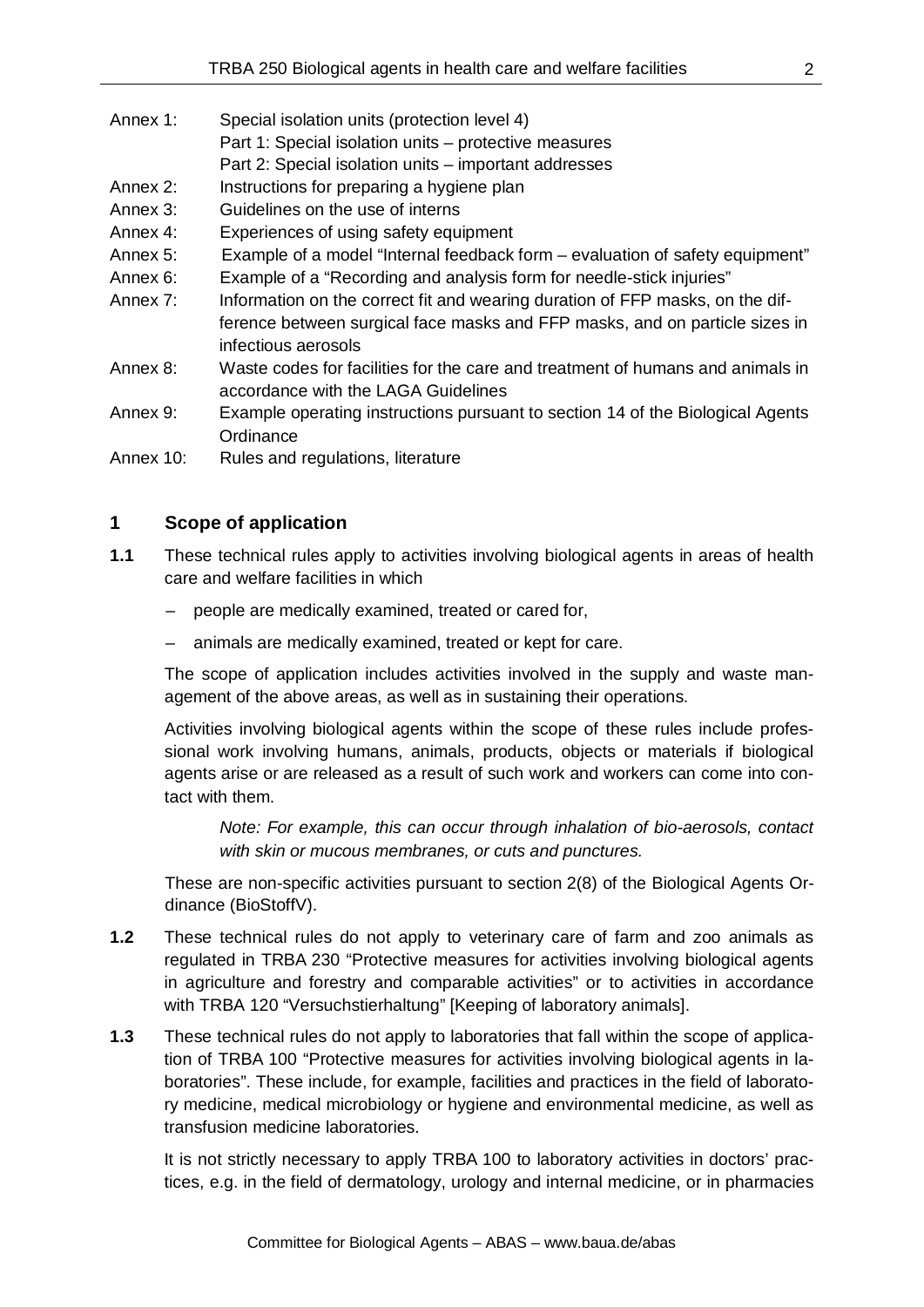or dental facilities, provided these activities are minor in type and scale, as such activities are covered by TRBA 250. For example, laboratory activities of this kind include:

- pre-analytical activities such as sample preparation and work-up for analysis (e.g. addition of reagents such as EDTA, centrifuging to extract plasma or for urine sediment);
- the application of simple, rapid laboratory tests and microscopic detection methods;
- the application of indicative diagnostic cultivation methods in closed systems, such as dip culture media, without further diagnostics;
- sample storage and sample packaging for transport.

If further diagnostic work beyond that described above takes place (in particular cultivations), this work is subject to the requirements of TRBA 100. This can also apply to diagnostic investigations in veterinary practices, for example.

The applicable TRBA in the individual case is to be identified within the framework of the risk assessment.

- **1.4** For example, the activities stated in number 1.1 can take place in the following working areas and facilities:
	- hospitals/clinics, doctors' and dentists' practices;
	- veterinary hospitals and veterinary practices for small animals;
	- rescue services, ambulance services and medical services;
	- rehabilitation and residential care facilities;
	- working areas in the field of inpatient and outpatient care of the sick and elderly, hospices;
	- teaching and research departments in the field of human and veterinary medicine;
	- blood and plasma donation facilities;
	- anatomy, pathology and forensic medicine;
	- practices of nonmedical practitioners;
	- working areas in the field of medical cosmetics;
	- working areas in which dental components are accepted or disinfected;

and in other working areas in which activities involving biological agents are carried out by members of the medical and paramedical professions.

- **1.5** The risk assessment pursuant to section 5 of the Occupational Safety and Health Act (ArbSchG) must verify, in each individual case, whether the Biological Agents Ordinance applies to special activities in the areas of health care and welfare facilities set out in number 1.1. If this is the case, the rules described here must be applied.
- **1.6** If the risk assessment establishes that comparable activities involving biological agents are carried out in working areas outside of health care and welfare facilities, the rules described here should be applied analogously.

Activities of this kind include, for example: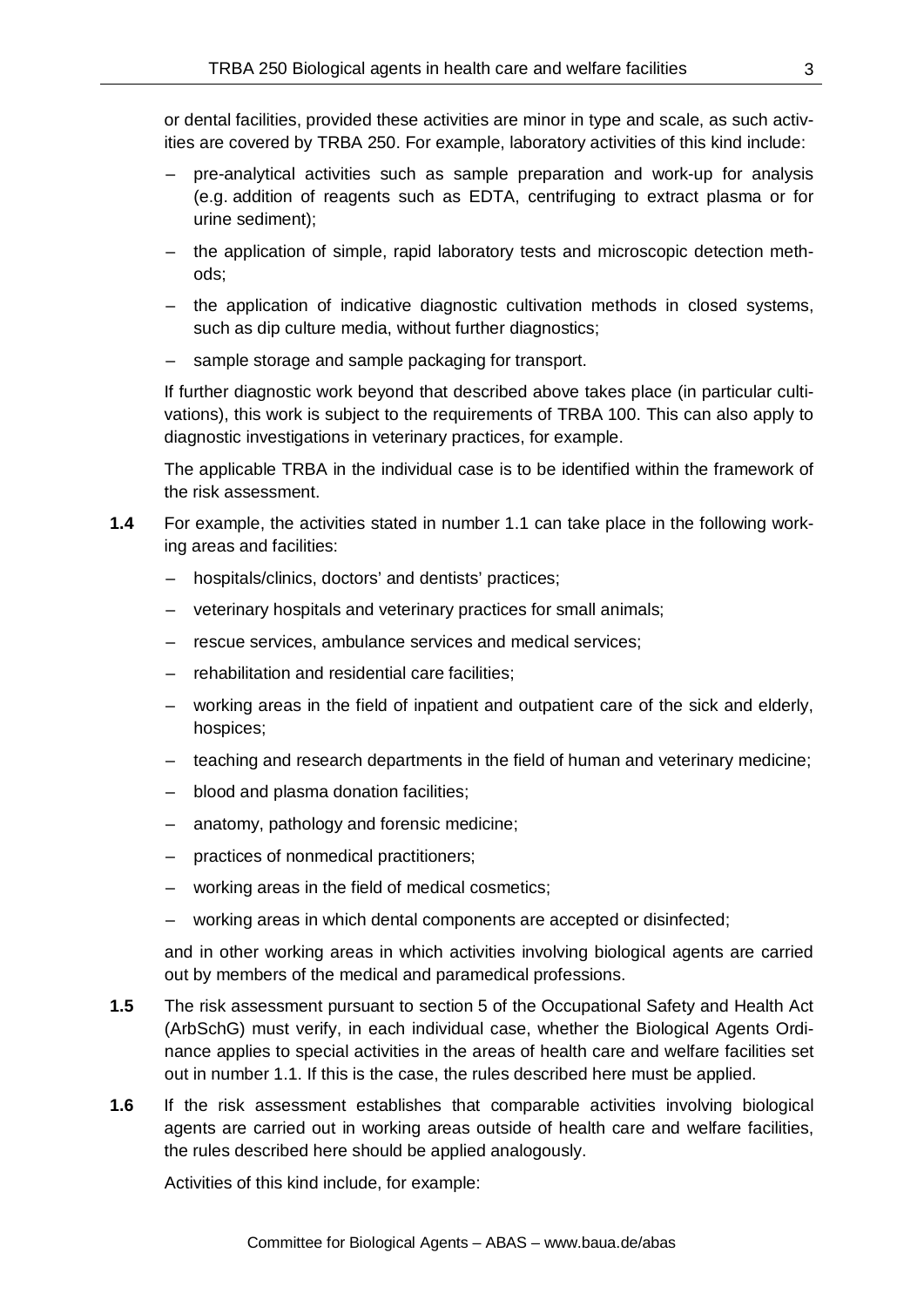- the examination of excrement by the customs service in order to detect smuggled goods concealed within the body;
- judicially ordered blood sampling as a measure under the Code of Criminal Procedure (so-called "polizeiliche Blutproben" [police blood samples]);
- the carrying out of body searches in which contact with bodily secretions or contaminated objects is likely;
- the taking back of care products that have been lent out, adjusting of prostheses and ostomy care in medical supply stores if contact with potentially infectious materials may occur in the process;

and

– the transporting of sick persons/patient-transport services including all associated activities involving patients in which unintended contact may occur with bodily secretions, blood or infectious aerosols.

# **2 Definitions**

**2.1 Biological agents** are conclusively defined in the Biological Agents Ordinance.

Pursuant to section 3 of the Biological Agents Ordinance (BioStoffV), biological agents are classified into four risk groups according to the infection risk they present.

For certain biological agents that were classified as risk group 3 and marked with two asterisks (\*\*) in Directive 2000/54/EC, there is only a limited risk of infection for employees as transmission cannot normally occur by the airborne route. For simplicity's sake, these are hereinafter referred to as biological agents of "risk group 3(\*\*)".

Since, as a rule, these technical rules apply only to biological agents with infectious properties, the term "pathogen" is also used below.

- **2.2 Examination and treatment** includes all of the activities involved in diagnosing, healing, curing or alleviating diseases, illnesses or physical injuries of humans or animals or in obstetrics.
- **2.3 Care** includes all assistance provided to patients in the performance of habitual and regularly recurring tasks in the course of daily life in which contact with pathogens may occur.
- **2.4 Work clothing** is clothing that is worn at work instead of or in addition to private clothing. Work clothing is clothing without a special protective function.

**Contaminated work clothing** is work clothing that has come into contact with bodily fluids, bodily excretions or body tissue in the course of activities that are subject to these technical rules. Such contamination cannot always be identified with the naked eye.

- **2.5 Protective clothing** is clothing that is intended to protect workers from harmful effects at work or to prevent contamination of work/private clothing by biological agents.
- **2.6 Potentially infectious materials** are materials that may contain pathogens and may lead to an infection in the event of corresponding exposure.

From experience, such materials include: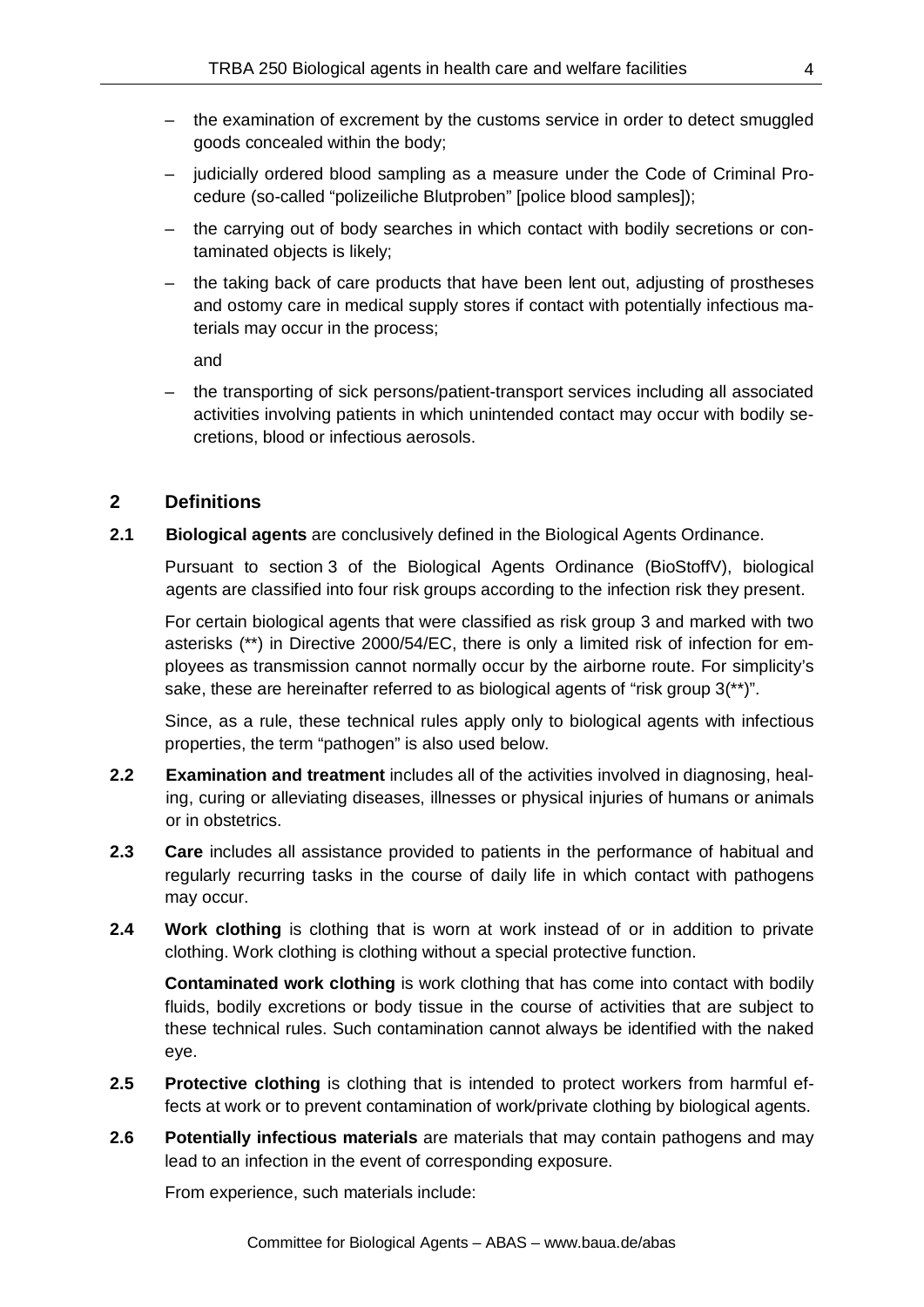- bodily fluids, e.g. blood, saliva;
- bodily excretions, e.g. stool; and
- body tissue.
- **2.7 Working areas** are areas in which activities involving biological agents are carried out. The working area may also include domestic areas, e.g. areas for the activities of care services in private dwellings and in assisted living.
- **2.8 Needle-stick injuries (NSIs)**, within the meaning of these technical rules, refer to all punctures, cuts and scratches to the skin caused by piercing or cutting instruments that are contaminated by patient material – regardless of whether or not the wound bleeds. NSIs can be caused by any used medical instrument that is capable of penetrating the skin, such as needles, lancets, cannulas, scalpels or surgical wires.
- **2.9 Patients** are persons that are medically examined, treated or cared for in accordance with these rules. The term also includes persons with different designations in various facilities, e.g. residents, care users, service users.

Diseased animals or animals suspected of being diseased that are undergoing veterinary examination, treatment and care are also referred to as patients.

- **2.10 Professionally suitable** persons are those who are able, because of the training they have completed and their experience, to identify risks of infection and take measures to address them, e.g. doctors, dentists, vets, health care professionals, nurses, medical-technical assistants, midwives, disinfection experts, medical, dental or veterinary assistants, ambulance officers and assistants, and geriatric nurses.
- **2.11 Notes** are further explanations or references to associated areas of law; they do not give rise to a presumption of conformity within the meaning of section 8(5) sentence 3 of the Biological Agents Ordinance.

#### **3 Assessment of working conditions**

#### **3.1 Risk assessment**

**3.1.1** Pursuant to section 4 of the Biological Agents Ordinance, the employer must conduct a risk assessment and document the results prior to the commencement of activities involving biological agents.

The risk assessment forms the basis for determining:

- how exposure can be avoided or, if this is not possible, reduced;
- which safe work processes are to be applied in addition; and
- what measures are to be taken to control unavoidable exposure.

Activities within the scope of application of these technical rules are non-specific activities pursuant to section 2(8) of the Biological Agents Ordinance. The employer must check what hazard workers may be exposed to based on the type of the activity and the infection pathways of the biological agents that are known to arise based on experience and/or that have been diagnosed. This check must take account of the duration of the activity and of how often it is carried out. The risk assessment must include workplace aspects that may affect the safety and health of workers. In particular, these include issues of work organisation, e.g. the qualifications of the persons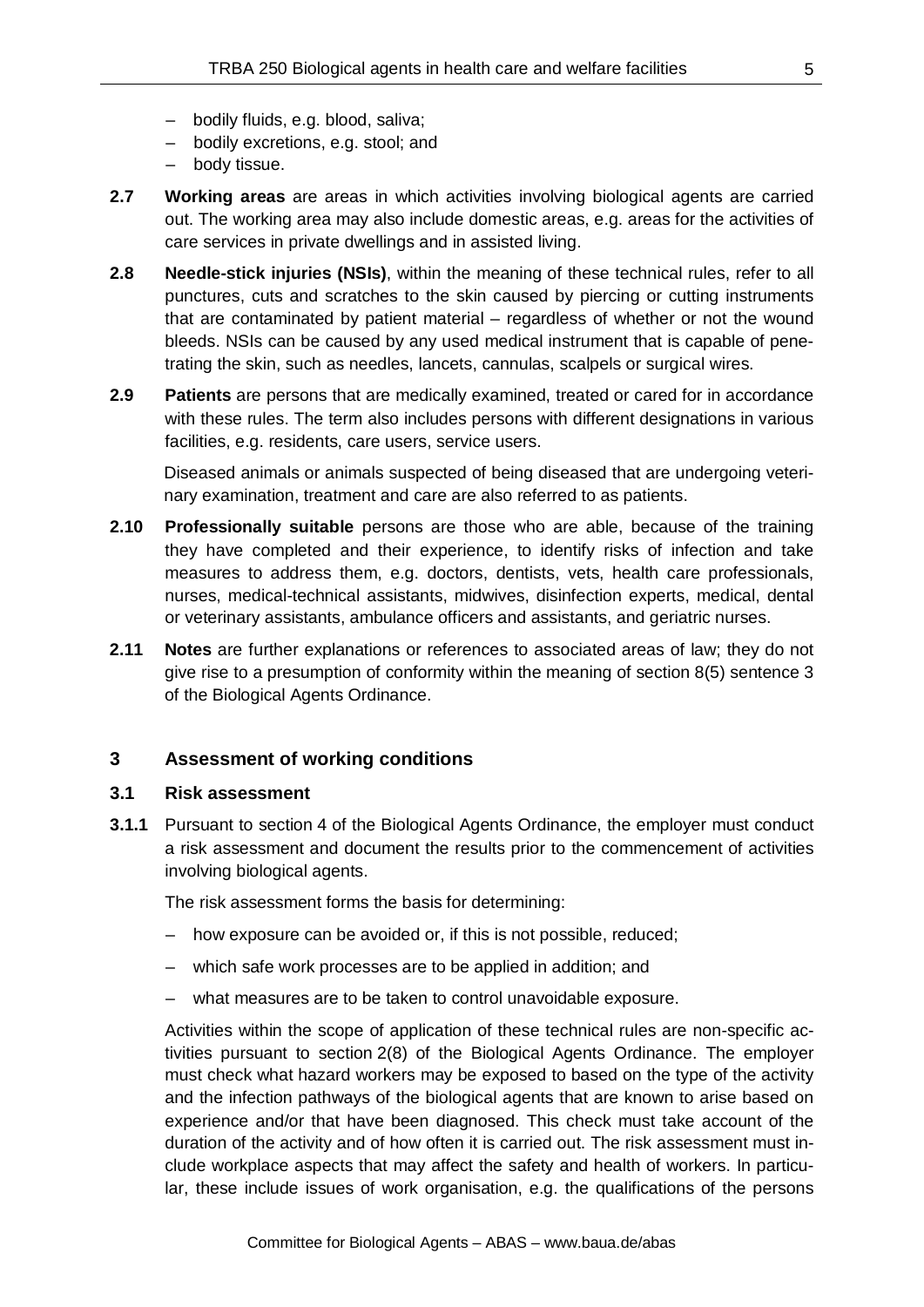carrying out the work, mental loads, and the existence of time pressure. In this context, account must be taken of the human resources, working hours and organisation of work breaks.

**3.1.2** The risk assessment is to be checked at least every second year and updated if necessary.

Furthermore, the risk assessment is always to be updated if this is necessitated by changes that could impair the safety of the workers or by new information on hazards.

For example, this information includes:

- findings indicating that the specified protective measures are not appropriate;
- plans to use new working equipment, work processes or workflows;
- the occurrence of new/modified hazards due to infectious diseases, e.g. outbreaks, new pathogens that call for special protective measures;
- findings from accidents, from preventive occupational health care or from diseases that have occurred in workers directly connected with the performed activities.
- **3.1.3** The risk assessment must be carried out with professional expertise. If the employer itself does not have the necessary knowledge, it must obtain advice from a person with professional expertise. Requirements for professional expertise are stipulated in TRBA 200 "Requirements for professional expertise in accordance with the Biological Agents Ordinance".
- **3.1.4** In accordance with the specific hazards determined for the activities that are to be carried out, occupational health aspects are to be incorporated into the risk assessment and assessed with professional expertise. As a first priority, this process must involve the appointed medical officer, who must have specific knowledge of the hazards at the corresponding workplaces.

In particular, occupational-health expertise is to be drawn upon for:

- a) activities involving risks of infection where
	- − compulsory preventive occupational health care is to be arranged pursuant to the Ordinance on Occupational Medical Prevention or
	- − preventive health care is to be offered pursuant to the Ordinance on Occupational Medical Prevention;
- b) activities
	- − that necessitate hygiene measures or special disinfection measures;
	- − that necessitate the organisation of special first-aid measures or postexposure prophylaxis;
	- − for which personal protective equipment must be worn (e.g. protective gloves, respiratory protection); and
	- − in which exposures of the skin can occur that necessitate skin-protection measures.

#### **3.2 Information gathering**

**3.2.1** The hazard posed to the workers results from the activities that are carried out and the biological agents that may arise in the process.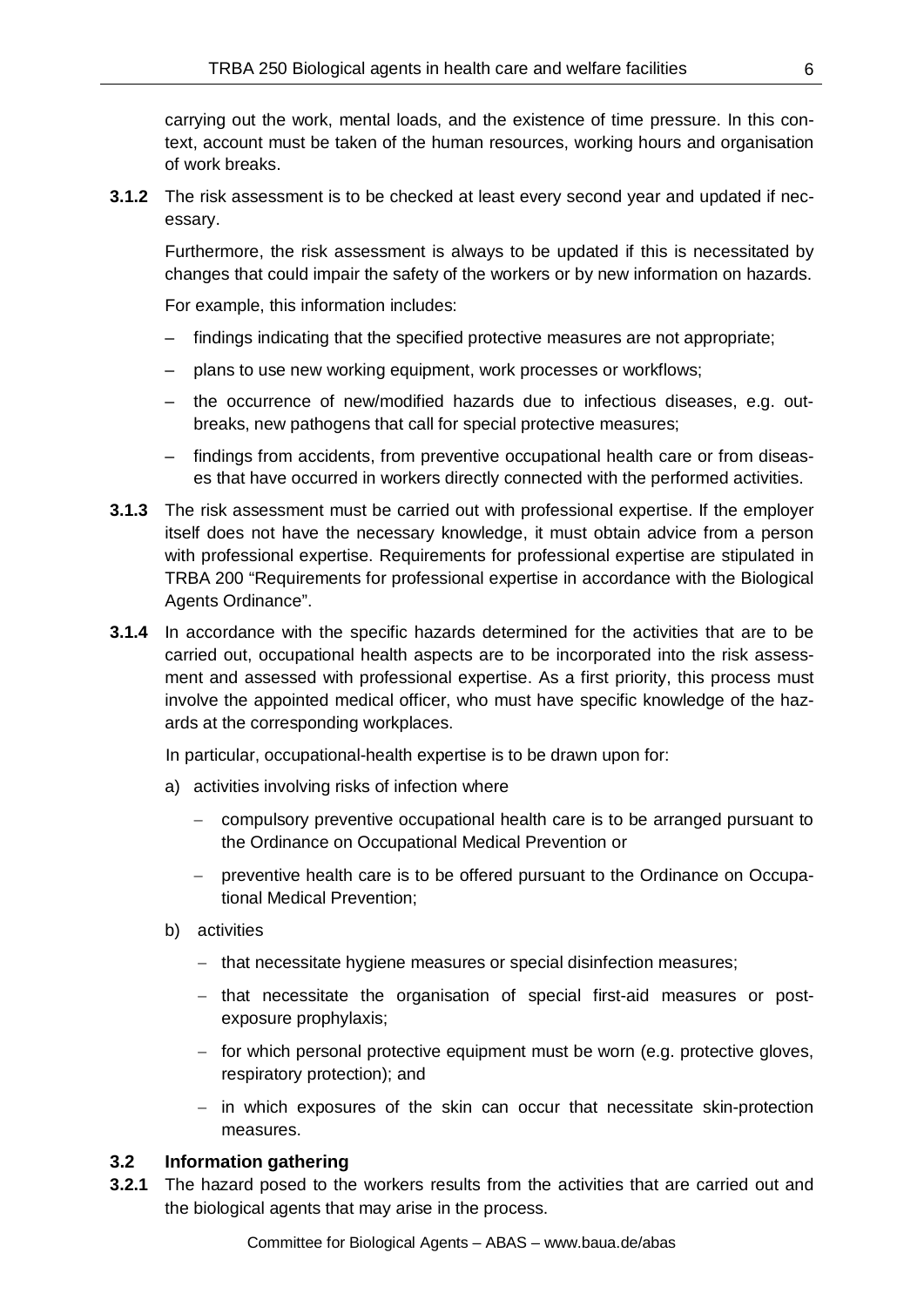The employer must therefore determine which activities are performed and, based on experience, which biological agents may occur in the process.

In the absence of other findings, the possible presence of relevant pathogens (see number 3.3.2) must be expected for activities where contact may occur with:

- bodily fluids, e.g. blood, saliva;
- bodily excretions, e.g. stool; or
- body tissue.

In principle, this also applies to corresponding activities in veterinary medicine.

- **3.2.2** The binding classifications of biological agents into risk groups can be found in TRBA 460 for fungi, 462 for viruses, 464 for parasites and 466 for bacteria. The classification is determined by the infectious properties of the biological agents; sensitising and toxic effects do not influence the assignment to a risk group and are stated separately.
- **3.2.3** Specific information on infectious disease pathogens is provided on a national level by
	- the Robert Koch Institute (RKI) and
	- the Friedrich-Loeffler-Institut (FLI).

Help in carrying out the risk assessment is available in the form of:

- the corresponding Technical Rules for Biological Agents (TRBAs) and the decisions of the Committee for Biological Agents (ABAS);
- industry rules and information documents from the German Social Accident Insurance (DGUV) and the social accident insurance institutions.

Also important are the recommendations of the Commission of Hospital Hygiene and Infection Prevention (KRINKO), which primarily relate to patient protection but also contain aspects of worker protection.

*Note: A full list of publications can be found in Annex 10.*

- **3.2.4** In order to estimate the relevance of individual pathogens, it is necessary to consider the epidemiological situation in the catchment area. The gathering of information in medical facilities therefore calls for close cooperation with specialist hygiene personnel pursuant to section 23(8) of the Protection Against Infections Act (IfSG). Apart from this, relevant information can be obtained from the health or veterinary authorities. Current information on the epidemiological situation of individual pathogens is also published online, especially on the sites of the Robert Koch Institute and the Friedrich-Loeffler-Institut.
- **3.2.5** When patients who are suffering from an infectious disease or who have been colonised with pathogens of infectiological relevance are relocated, transferred or discharged, the employer must ensure that information on necessary protective measures for infection prevention is provided to the facilities that are receiving or providing further treatment to the patients. In the process, account must be taken of the state-specific hygiene regulations based on section 23(8) of the Protection Against Infections Act (IfSG). Care must be taken to ensure the protection of personal data.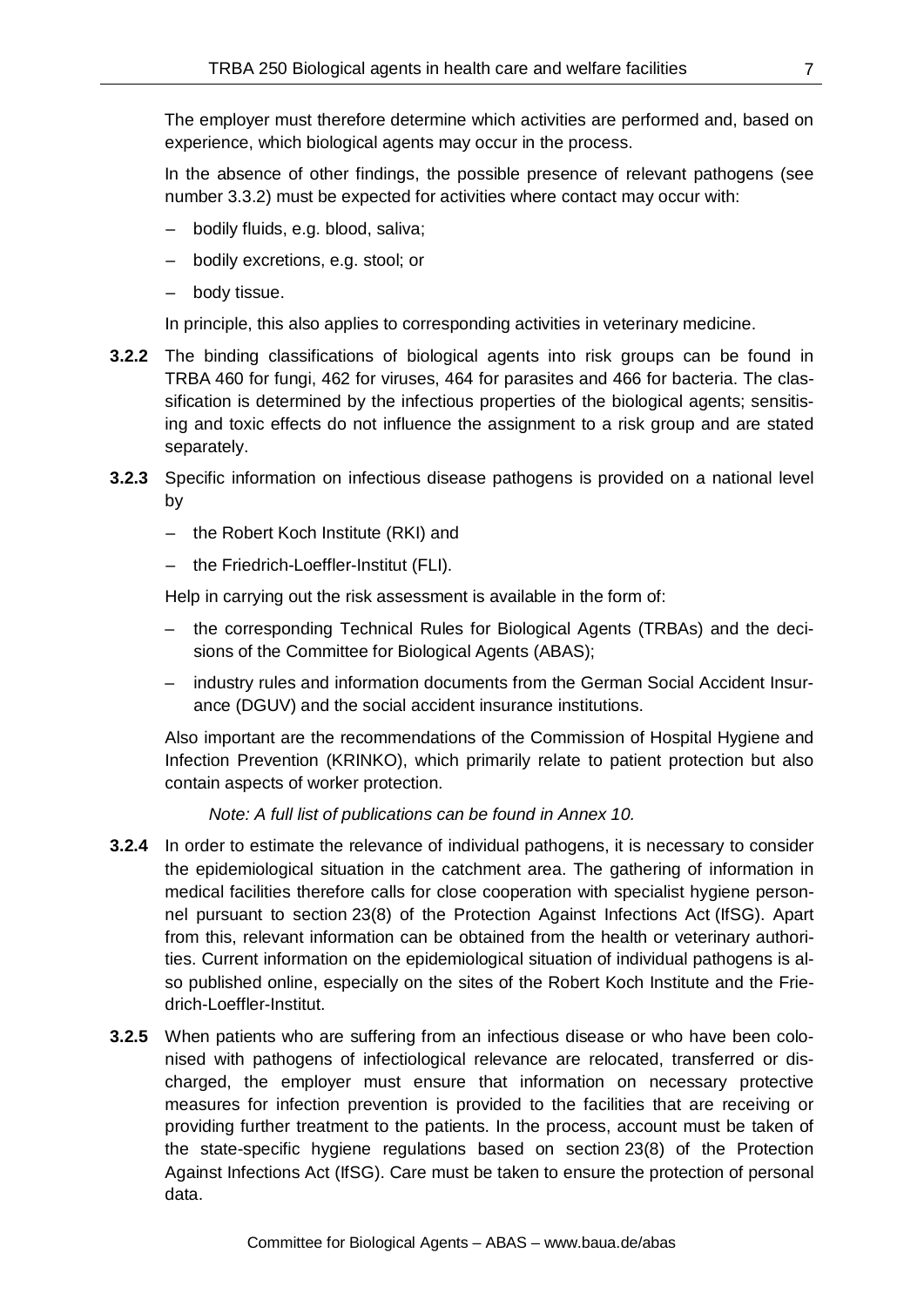#### **3.3 Infection pathways and activity-specific hazards**

- **3.3.1** Depending on the infection pathway, a differentiation is made between the following types of infections:
	- **Contact infections** due to pathogens penetrating through broken skin and mucous membranes:
		- − direct contact: transmission of pathogens from a colonised/infected person (or animal) through direct physical contact (touching) or through direct contact with infectious bodily fluids, e.g. splashes into the eye,

or

- − indirect contact: transmission via contaminated objects. Infections due to, for example, ingestion of food with insufficient hand hygiene.
- **Airborne infections** through the inhalation of pathogen-containing materials into the lungs or after the airborne pathogens strike the mucous membranes of the upper respiratory tract in the form of:
	- droplets (from coughing, sneezing) or droplet nuclei, or
	- other aerosols, e.g. due to the use of rotating instruments, in high-frequency or laser surgery, or in compressed-air or vapour-pressure processes.
- **Injury-related infections** due to the (parenteral) penetration of pathogens into the body via:
	- cuts and punctures or
	- bites and scratches by humans and animals, insect bites.
- **3.3.2** In particular, the assessment of activity-specific hazards must evaluate the exposure possibilities associated with the activity in conjunction with the specific infection pathways of any pathogens that may be present. Workers that examine, treat or care for persons with blood-borne infectious diseases are therefore subject to an increased risk of infection in activities involving contact with blood, especially if this contact can occur due to injury, e.g. due to needle-stick injuries. On the other hand, a hazard is presented by airborne pathogens from patients with a corresponding infection, e.g. during manipulations in the mouth, nose, throat area or face.

It may also be necessary to consider multiple infection pathways. Some pathogens are transmitted very easily because of their low infective dose or high level of virulence, e.g. noroviruses.

By way of example, table 1 lists the occurrence and infection pathways of some pathogens with examples of activities.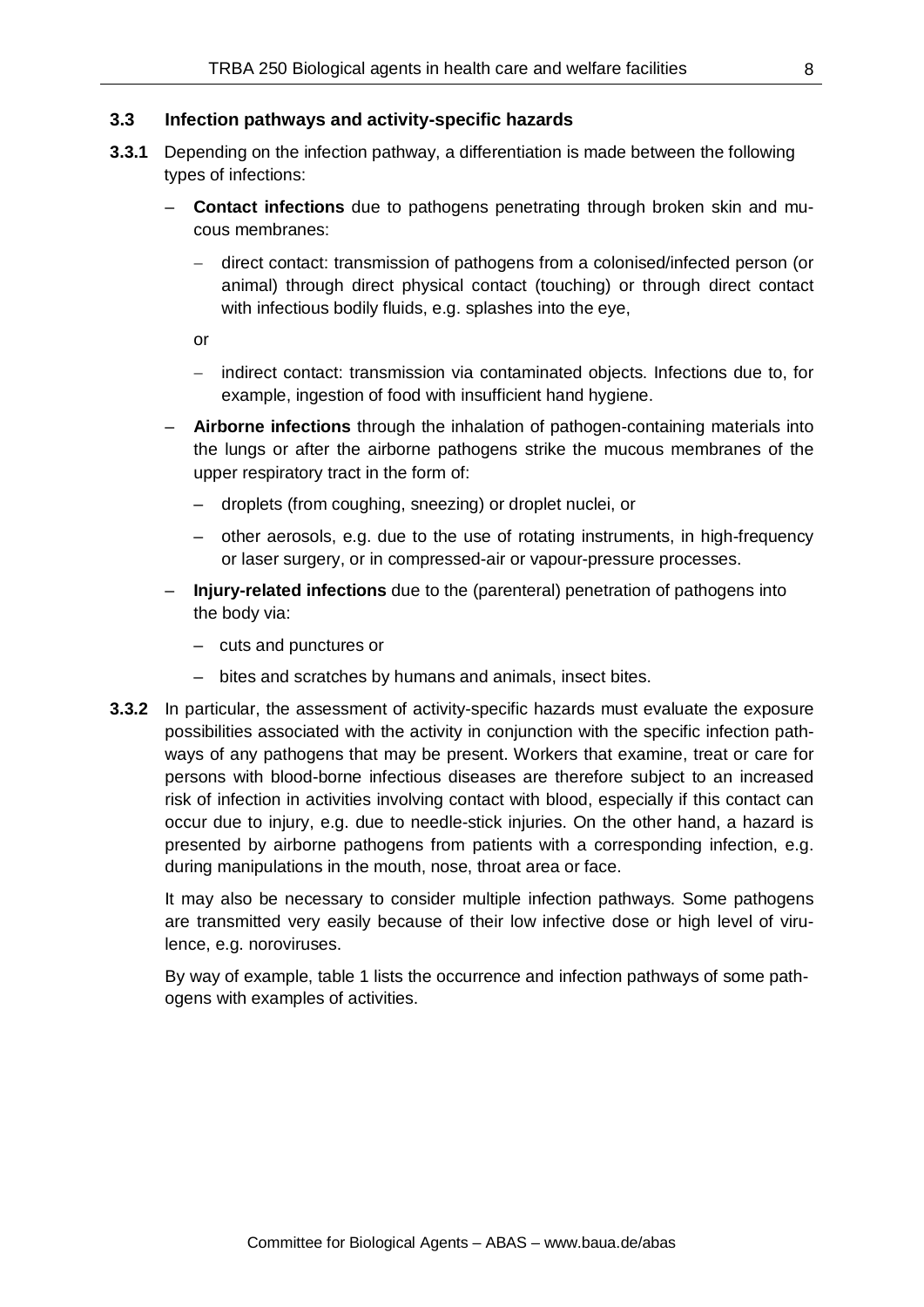| <b>Material</b>                                                                                     | <b>Pathogens</b>                                                                                       | <b>Risk</b><br>group                | Infection<br>pathways<br>in accordance<br>with no. 3.3.1                                          | <b>Example activities</b>                                                                                         |
|-----------------------------------------------------------------------------------------------------|--------------------------------------------------------------------------------------------------------|-------------------------------------|---------------------------------------------------------------------------------------------------|-------------------------------------------------------------------------------------------------------------------|
| <b>Blood</b>                                                                                        | Hepatitis B virus<br>(HBV)<br>Hepatitis C virus<br>(HCV)<br>Human immuno-<br>deficiency virus<br>(HIV) | $3^{(*)}$<br>$3^{(*)}$<br>$3^{(*)}$ | Injury-related,<br>possibly contact<br>with mucous<br>membrane or<br>previously dam-<br>aged skin | Operations;<br>establishing parenteral ac-<br>cess routes; taking blood<br>samples                                |
| Wound secretion,<br>drained fluid                                                                   | Staphylococcus<br>sp.                                                                                  | $\overline{2}$                      | Contact                                                                                           | Wound care, changing<br>bandages, drainage care                                                                   |
| Respiratory secre-<br>tions (sputum;<br>tracheal secre-<br>tions; bron-<br>choalveolar lav-<br>age) | Seasonal influen-<br>za viruses<br>Corynebacterium                                                     | $\overline{2}$                      | Airborne,<br>contact                                                                              | Aspiration; tracheotomy;<br>intubation; extubation, prov-<br>ocation of coughing (physio-<br>therapy, inhalation) |
|                                                                                                     | diphtheriae<br>Streptococcus                                                                           | $\overline{2}$                      |                                                                                                   |                                                                                                                   |
|                                                                                                     | pyogenes<br>Haemophilus spp.                                                                           | $\overline{2}$<br>$\overline{2}$    |                                                                                                   |                                                                                                                   |
|                                                                                                     | Mycobacterium<br>tuberculosis<br>complex                                                               | 3                                   |                                                                                                   |                                                                                                                   |
| Stomach contents,                                                                                   | Noroviruses                                                                                            | $\overline{2}$                      | Airborne,                                                                                         | Gastroscopy,                                                                                                      |
| vomit                                                                                               | Rotaviruses                                                                                            | $\overline{2}$                      | contact                                                                                           | nursing measures                                                                                                  |
| Stool                                                                                               | Noroviruses<br>Rotaviruses                                                                             | $\overline{2}$<br>$\overline{2}$    |                                                                                                   |                                                                                                                   |
|                                                                                                     | Salmonella enter-<br>itidis                                                                            | $\overline{2}$                      |                                                                                                   |                                                                                                                   |
|                                                                                                     | Salmonella typhi                                                                                       | $3(*)$                              | Contact                                                                                           | Operations on the intestines;<br>proctoscopy, colonoscopy;<br>material extraction;                                |
|                                                                                                     | Campylobacter<br>spp.                                                                                  | $\overline{2}$                      |                                                                                                   |                                                                                                                   |
|                                                                                                     | Clostridium dif-<br>ficile                                                                             | $\overline{2}$                      |                                                                                                   | nursing measures                                                                                                  |
|                                                                                                     | Hepatitis A virus<br>(HAV)                                                                             | $\overline{2}$                      |                                                                                                   |                                                                                                                   |
|                                                                                                     | Hepatitis E virus<br>(HEV)                                                                             | $\overline{2}$                      |                                                                                                   |                                                                                                                   |

## **Table 1 Occurrence and infection pathways of some pathogens with examples of activities (not exhaustive)**

The Robert Koch Institute's website provides further information on individual infectious disease pathogens in the "Infektionskrankheiten A-Z" (A–Z of infectious diseases) section, as well as expert information on activity-specific hazards in the pathogen-specific "RKI-Ratgeber für Ärzte" (RKI guides for doctors).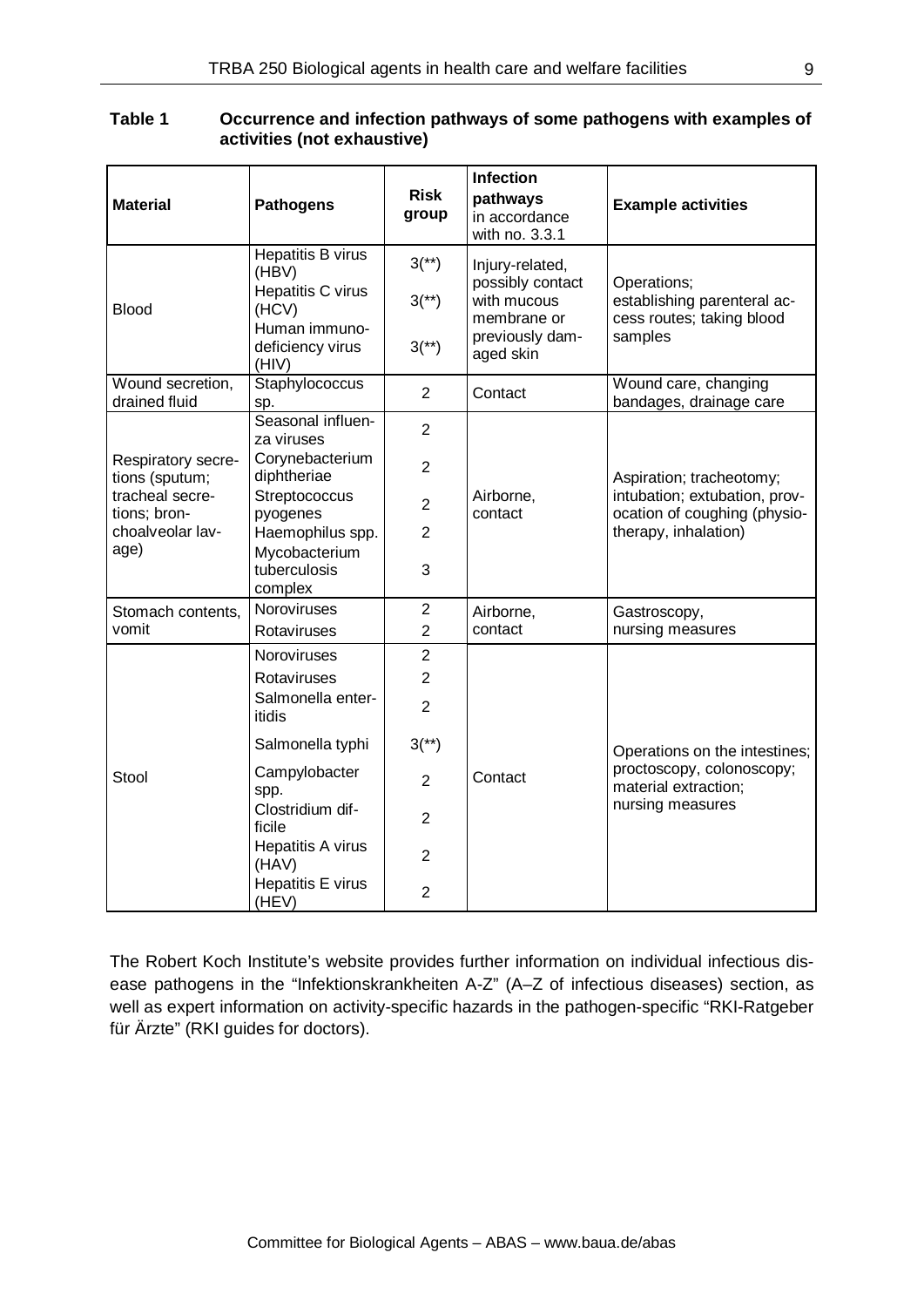## **3.4 Assignment to protection levels**

## **3.4.1 General remarks**

(1) Activities in health care facilities within the meaning of the Biological Agents Ordinance are to be assigned to a protection level corresponding to their infection risk.

These include workplaces in which people are medically examined, treated or cared for as inpatients or people are medically examined and treated as outpatients (see section 2(14) of the Biological Agents Ordinance).

*Note: Appropriate protective measures are also to be specified for activities that need not be assigned to a protection level pursuant to the Biological Agents Ordinance. For example, this includes activities in outpatient care or in veterinary medicine, which are addressed in numbers 5.1 and 5.9 respectively. Since some of the activities carried out here are indeed comparable with those assigned to a protection level, appropriate cross references are made.* 

(2) A differentiation is made between four protection levels according to the level of infection risk resulting from the activity. Specific protective measures are assigned to the protection levels.

Since, for activities in health care, there is frequently no concrete knowledge available on the occurring pathogens, the assignment to a protection level is determined based on possible contact with potentially infectious materials, e.g. bodily fluids.

If the infection or colonisation status is known and the patient has an infectious disease or a colonisation, the required degree of protection and, therefore, the assignment to the corresponding protection level are determined by the risk group and properties of the biological agent, e.g. the infective dose and infection pathway, in conjunction with the activity. Account must also be taken of the epidemiological situation.

(3) Working areas where activities largely of the same protection level take place can also be assigned to this protection level as a whole.

For example, an operating department or the contaminated side of the central sterilisation facility can therefore be assigned to protection level 2 as a whole, since it used largely for activities of protection level 2.

On the other hand, it is not sensible to assign the patient room to a specific protection level as a whole. In addition to activities of protection level 2,

− e.g. taking blood, changing drainage bottles, caring for incontinent patients and residents,

the areas represented by patient rooms are also used for activities of protection level 1,

− e.g. routine cleaning work, as well as for

activities that do not fall within the scope of the Biological Agents Ordinance,

− e.g. serving food.

## **3.4.2 Description of protection levels**

**(1) Protection level 1**

Activities are to be assigned to protection level 1 if they involve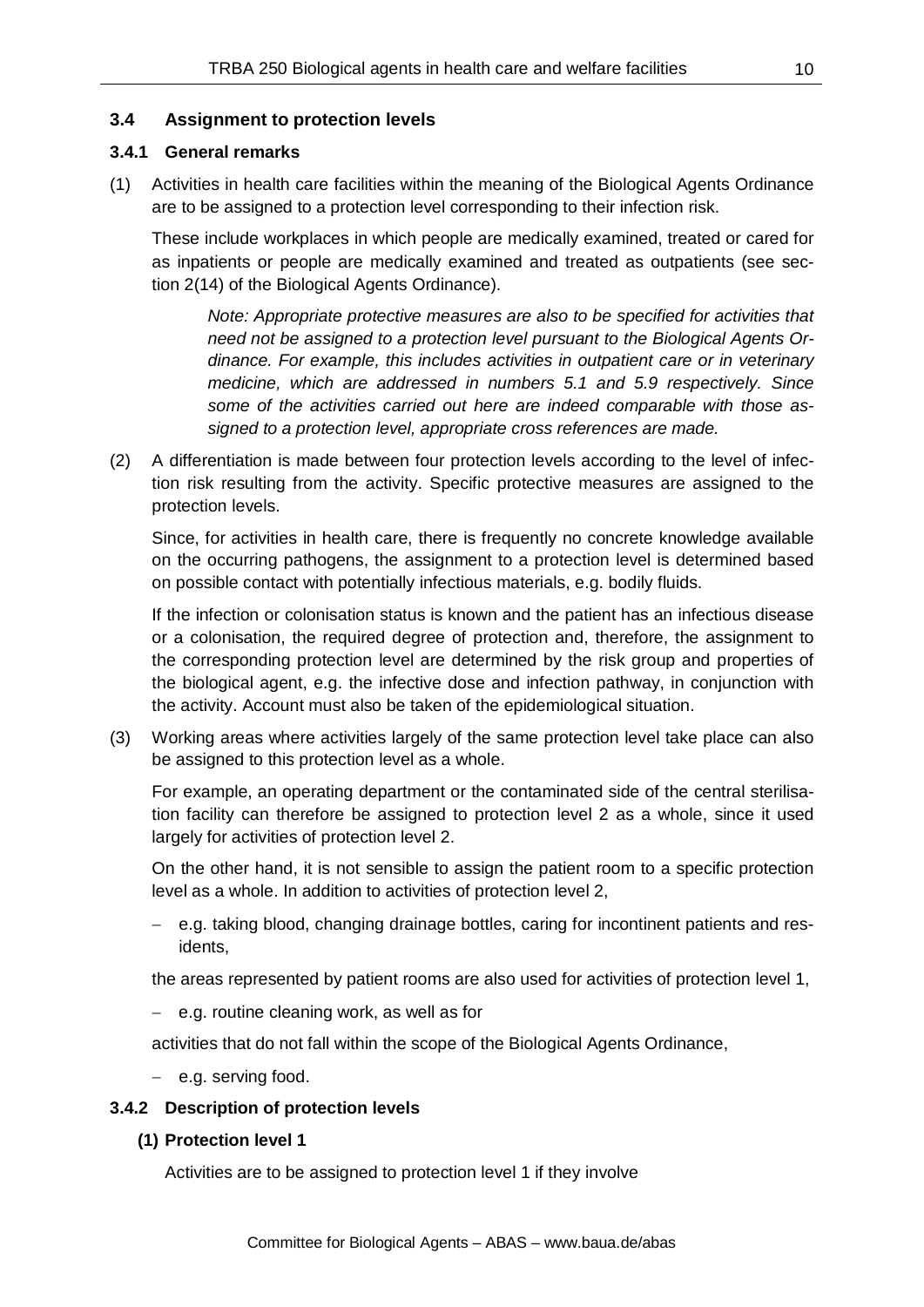– no handling of or, very rarely, minor contact with potentially infectious materials, such as bodily fluids, excretions or tissue

and

– no other obvious risk of infection.

Such activities are to be carried out with the minimum protective measures set out in number 4.1.

Example activities of protection level 1:

- X-ray examination, magnetic resonance imaging;
- ultrasound scans;
- ECG and EEG examinations;
- certain physical examinations, e.g. auscultation of a patient with no symptoms of respiratory infection;
- cleaning work on uncontaminated surfaces.

Activities in blood-donor services can be assigned to protection level 1 if, following characterisation of the blood samples, the presence of pathogens of risk group 2 or higher can be ruled out. For example, this is the case if the donor is clinically unremarkable and the sample materials are free of HIV, HBV and HCV. As a rule, one can then proceed on the basis that, although a risk of infection by other pathogens cannot be ruled out, it is nevertheless negligible if the general hygiene measures are complied with.

#### **(2) Protection level 2**

As a rule, activities are to be assigned to protection level 2 if

– there may be regular and not merely minor contact with potentially infectious materials, such as bodily fluids, excretions or tissue,

or

– there is another obvious risk of infection, such as via an airborne infection or via punctures and cuts.

For activities involving bodily fluids and excretions that are known to contain pathogens of risk group 3(\*\*), the risk assessment must check whether it is possible to assign the activities to protection level 2 or whether, in the individual case, it is necessary to assign them to protection level 3, e.g. if there is a risk of splashes contaminating skin or mucous membranes.

For example, activities assigned to protection level 2 include:

- puncturing, injecting, taking blood;
- establishing vascular access routes;
- taking samples for diagnosis;
- endoscopy/cystoscopy;
- catheterisation;
- operating;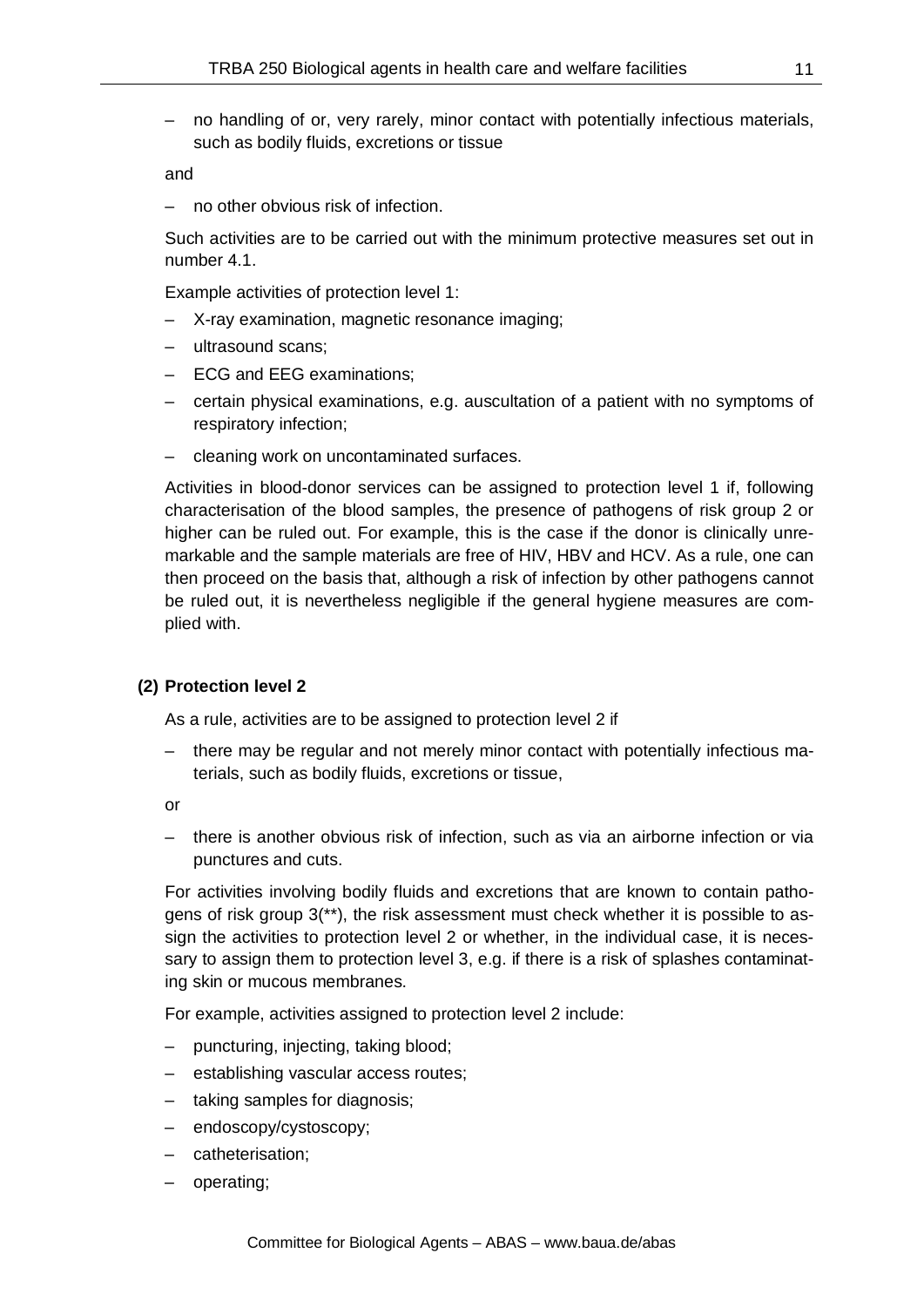- carrying out autopsies;
- stitching and dressing wounds;
- intubation, extubation;
- aspiration of respiratory secretions;
- changing nappies and clothing contaminated with faeces;
- washing, showering, bathing incontinent patients;
- handling persons who are a danger to others with a risk of bites or scratches;
- dental treatment;
- acceptance and disinfection of contaminated components in dental laboratories;
- handling used instruments (cannulas, scalpels);
- handling infectious or potentially infectious waste;
- handling (taking off, discarding, collecting) used laundry from patients and residents that is contaminated with bodily fluids or excretions;
- cleaning and disinfecting contaminated surfaces and objects;
- working on contaminated medical products (incl. medical devices), aids (e.g. orthopaedic shoes) and other objects if these have not been disinfected prior to commencement of the activities due to insufficient accessibility or for another plausible reason;
- exchanging syringes in drug outpatient clinics.

## **(3) Protection level 3**

Activities are to be assigned to protection level 3 if the following criteria are met:

a) Biological agents of risk group 3 are present that can cause an infection even at a low concentration

or

high concentrations of biological agents of risk group 3 may occur

and

b) activities are performed that make transmission possible, e.g. risk of aerosol formation, splashes or injuries.

This also applies in the event of suspicion to that effect.

In exceptional cases, this can also apply to biological agents of risk group  $3$ <sup>\*\*</sup>) (see number 3.4.2 paragraph 2).

The treatment of a patient with open tuberculosis during the infectious phase is to be assigned to protection level 3 due to the high risk of infection via aerosols.

## **(4) Protection level 4**

Activities within the framework of the examination, treatment and care of patients who are or are suspected of being infected with a highly contagious, life-threatening pathogen (biological agent of risk group 4) are to be assigned to protection level 4. Biological agents of risk group 4 include, for example, the Ebola, Marburg and Lassa viruses.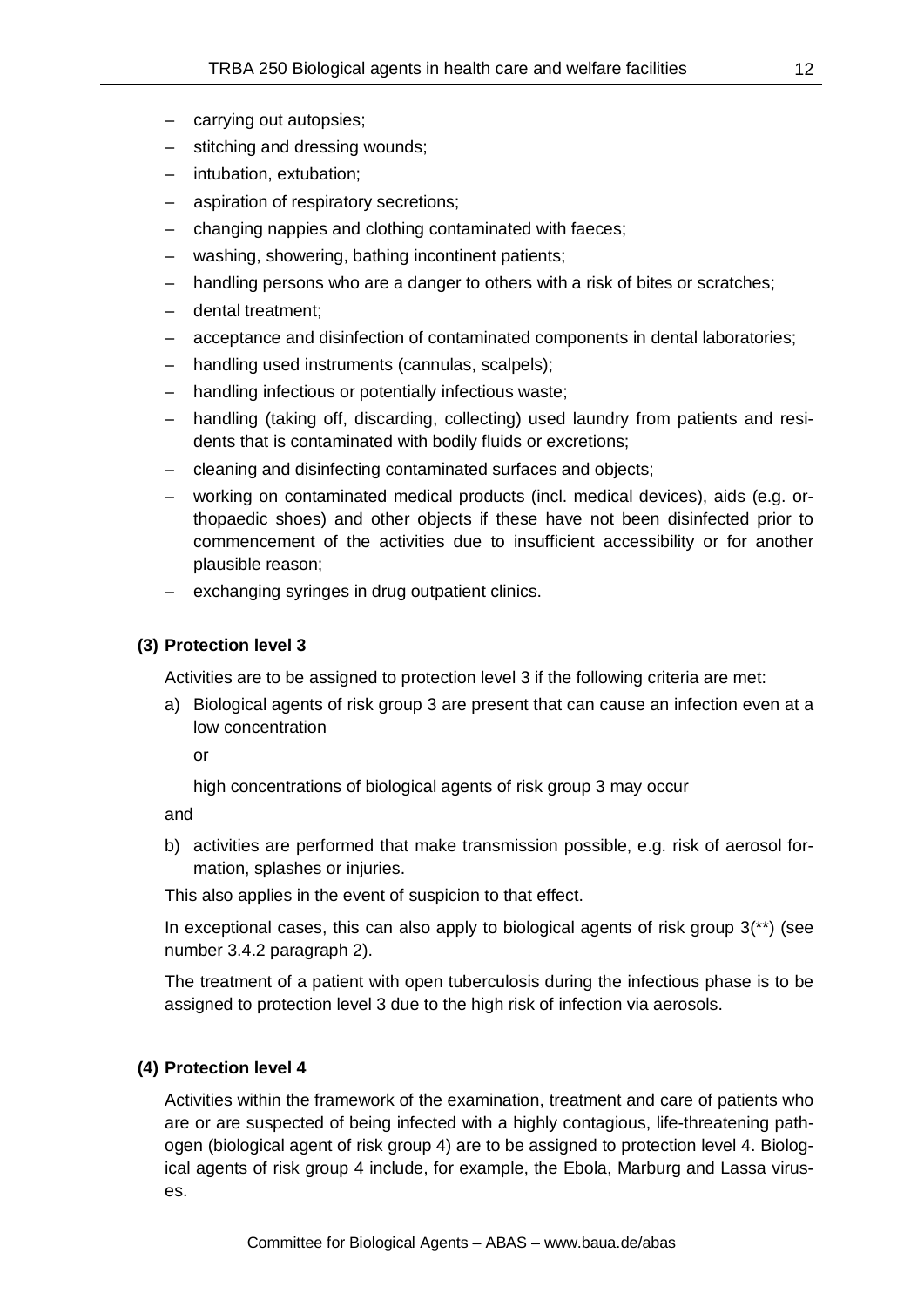# **4 Protective measures**

In order to combat a possible risk to workers due to pathogens, the employer must arrange the necessary protective measures. These measures are based on the classification of the activities into one of the four protection levels according to their risk of infection pursuant to number 3.4. Unless exemptions are set out in number 5, the minimum protective measures in number 4.1 are to be observed for all activities within the scope of application of these rules.

For activities that are assigned to protection levels 2 to 3, this general minimum standard is to be supplemented by further protective measures in accordance with numbers 4.2 to 4.3. Number 4.4 includes all specific protective measures of protection level 4. If necessary, the protective measures of protection levels 2 to 4 are to be adapted to the activity and workplace based on the results of the risk assessment.

Number 5 addresses special working areas and activities for which additional protective measures may be necessary or for which some measures can also be dispensed with. This section deals with the protective measures for activities in outpatient care and veterinary medicine, for which no protection levels need be specified according to the Biological Agents Ordinance.

## **4.1 Minimum protective measures**

## **4.1.1 Hand-washing station**

- (1) The workers are to be provided with easily accessible hand-washing stations with running hot and cold water, dispensers for skin-cleaning agents, and disposable towels.
- (2) The washbasins are to be fitted with taps that can be operated without hand contact. Suitable taps include, for example, single-lever household mixer taps with an extended lever that can be operated using the wrist, or self-closing (push-button) washbasin taps.
- (3) If the requirements under paragraph 2 did not apply until these technical rules were announced, retrofitting is necessary only in connection with a renovation or significant redesign of the hand-washing station.
- (4) Paragraph 1 does not apply to rescue and ambulance vehicles.

## **4.1.2 Hygienic hand disinfection**

- (1) Where hygienic hand-disinfection facilities are present, disinfectant dispensers are to be provided. The minimum requirements for hygienic and safe use of these dispensers must be observed.
- (2) For reasons of worker protection, staff must perform a hygienic hand disinfection before leaving the working area if any of the following have occurred:
	- patient contact,
	- contact with potentially infectious materials or surfaces
	- or
	- removal of the protective gloves.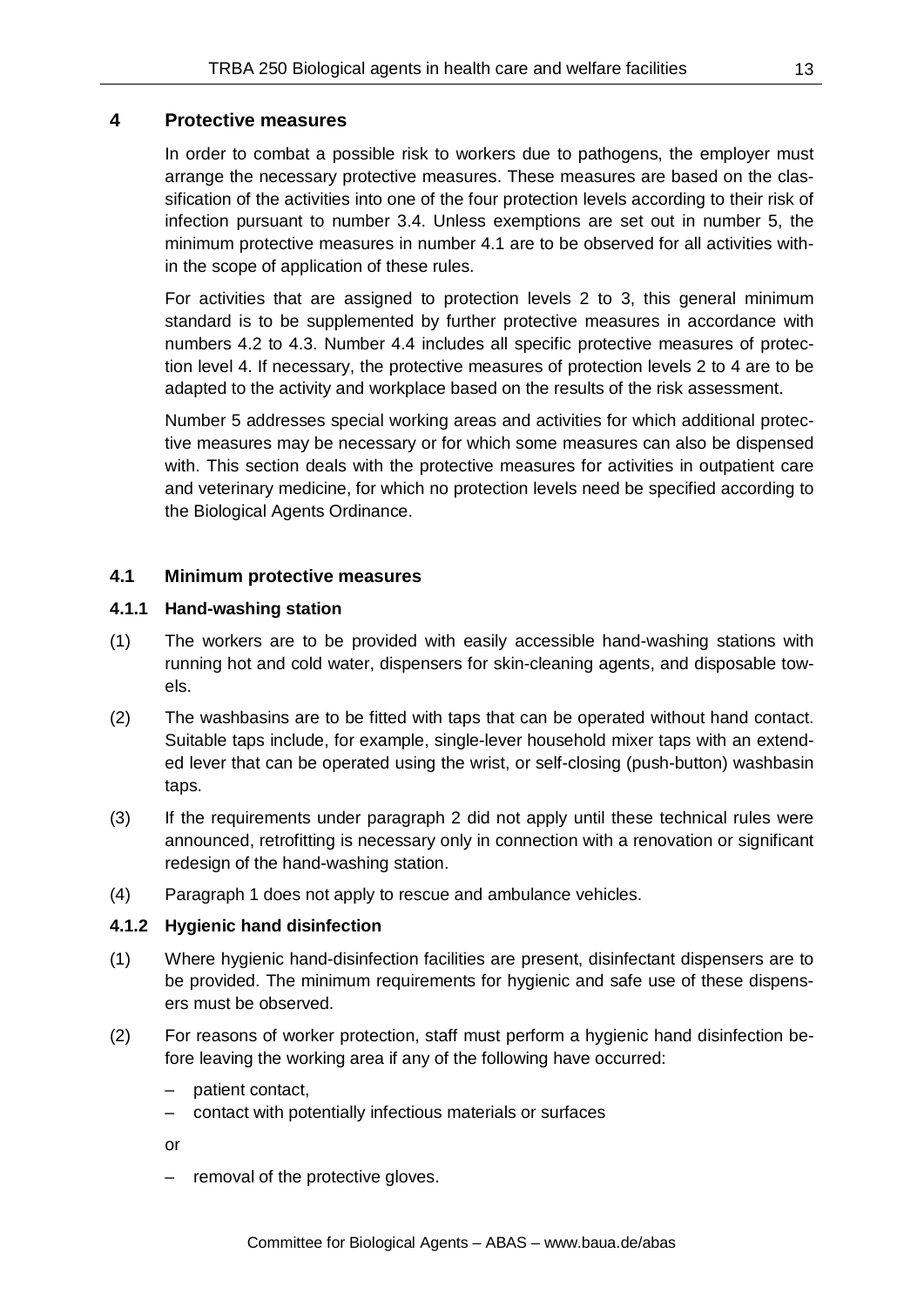*Note: For patient-protection reasons, hygienic hand disinfection is also carried out before patient contact and/or before activities that are to be carried out aseptically.*

## **4.1.3 Skin protection and care**

- (1) In principle, hand washing places a burden the skin and is therefore to be reduced to a necessary minimum. Please note that disinfection takes priority over cleaning. Activities in damp conditions lead to an increased burden on the skin. The employer must check whether it is possible to reduce burdens of this kind. In particular, gloves must be worn only for as long as necessary.
- (2) The employer must provide suitable skin-protection and skin-care products. It must compile a skin-protection plan for the selection of preparations for skin cleaning, protection and care, and staff must be trained on their regular and correct use.

Protective and surgical gloves must be applied only to dry hands because of the risk of skin damage and perforation.

Where airtight protective gloves are worn for a prolonged period, it may also be sensible to wear glove liners made of cotton or other fabrics with comparable properties (absorbency, skin tolerance).

*Notes: Staff with skin damage in the area of the forearms and hands are to be advised to present themselves to the medical officer.*

*For more information, see TRGS 401 "Risks resulting from skin contact – identification, assessment, measures".*

# **4.1.4 Surfaces**

Surfaces (floors, work surfaces, surfaces of equipment) must be easy to clean and resistant to the cleaning agent, as well as, where applicable, to any disinfectants that are used.

# **4.1.5 Hygiene plan**

For the individual working areas, the employer must prepare – and monitor adherence to  $-$  a written hygiene plan specifying measures for preventing an infection risk in addition to suitable structural requirements in accordance with the risk assessment. The hygiene plan must include rules on disinfection, cleaning and sterilisation, as well as on supply and waste management. In the process, one document would ideally combine, on the one hand, the occupational safety and health requirements set out in sections 9(2) and 11(1) of the Biological Agents Ordinance and, on the other, the patient-protection requirements pursuant to sections 23 and 36 of the Protection Against Infections Act. Annex 2 provides instructions for preparing a hygiene plan.

# **4.1.6 Food and beverages**

Workers must not consume or store food and beverages in workplaces where there is a risk of contamination by biological agents. The employer must provide easily accessible break rooms or break areas (separated areas within rooms of the workplace) for this purpose.

## **4.1.7 Jewellery and fingernails**

For example, the following items must not be worn on the hands or forearms in the event of activities requiring hygienic hand disinfection: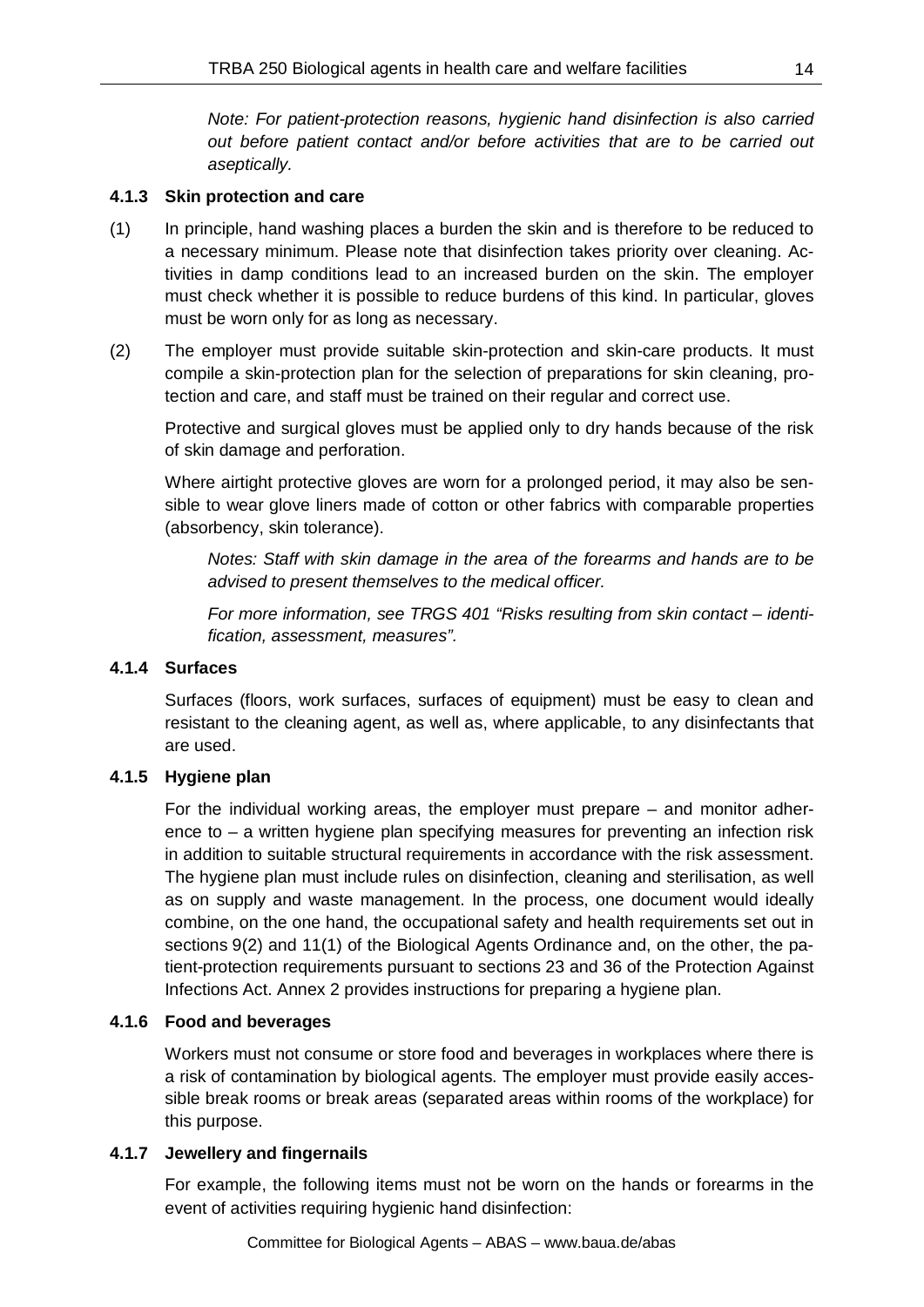- jewellery;
- rings, including wedding rings;
- wristwatches;
- piercings;
- false nails;
- friendship bracelets.

Fingernails are to be kept cut short and round and should not extend beyond the fingertip.

*Note: Painted nails can compromise successful hand disinfection. Whether employees must go without nail varnish is therefore to be decided within the framework of the risk assessment.*

## **4.1.8 Changing rooms and work clothing**

Pursuant to section 9(1) number 4 of the Biological Agents Ordinance, the employer must ensure that changing rooms separated from the workplace are available if work clothing is required; the work clothing is to be changed and cleaned regularly and as needed. Employees must use the changing rooms provided.

## **4.1.9 Diagnostic samples**

Diagnostic samples for shipment are to be packed according to the regulations set out in the transport legislation. At the same time, patient samples (from persons or animals) with a minimal probability of containing pathogens are exempted from the dangerous goods regulations that apply to transport by road (ADR<sup>[2](#page-14-0)</sup>) and rail (RID<sup>[3](#page-14-1)</sup>), provided the packaging meets certain conditions. If the samples have been shown to contain pathogens or if the presence of such agents is suspected, the corresponding packaging and labelling provisions under the transport legislation apply (P620 for category A substances that pose a risk of infection and P650 for category B substances that pose a risk of infection). The requirements both for exempted diagnostic samples and for category B samples up to risk group 2 are covered by Deutsche Post AG's "Regelungen für die Beförderung von ansteckungsgefährlichen Stoffen - Brief national" [Regulations for the carriage of infectious substances – domestic letter].

*Note: Patient samples assigned to category B that contain pathogens of risk group 3, as well as patient samples assigned to category A, are not approved for postage.* 

*An overview of the applicable transport regulations can also be found in the brochure "Patientenproben richtig versenden" [Correct shipment of patient samples] from the German Social Accident Insurance Institution for the Health and Welfare Services (BGW).* 

## **4.1.10 Training and professional suitability**

The employer may assign activities within the scope of these technical rules only to persons who have completed training in health care professions or who are trained and supervised by a professionally suitable person.

The supervision requirement is satisfied if

<span id="page-14-0"></span><sup>&</sup>lt;sup>2</sup> ADR: European Agreement concerning the International Carriage of Dangerous Goods by Road  $^3$  RID: Regulation concerning the International Carriage of Dangerous Goods by Rail

<span id="page-14-1"></span>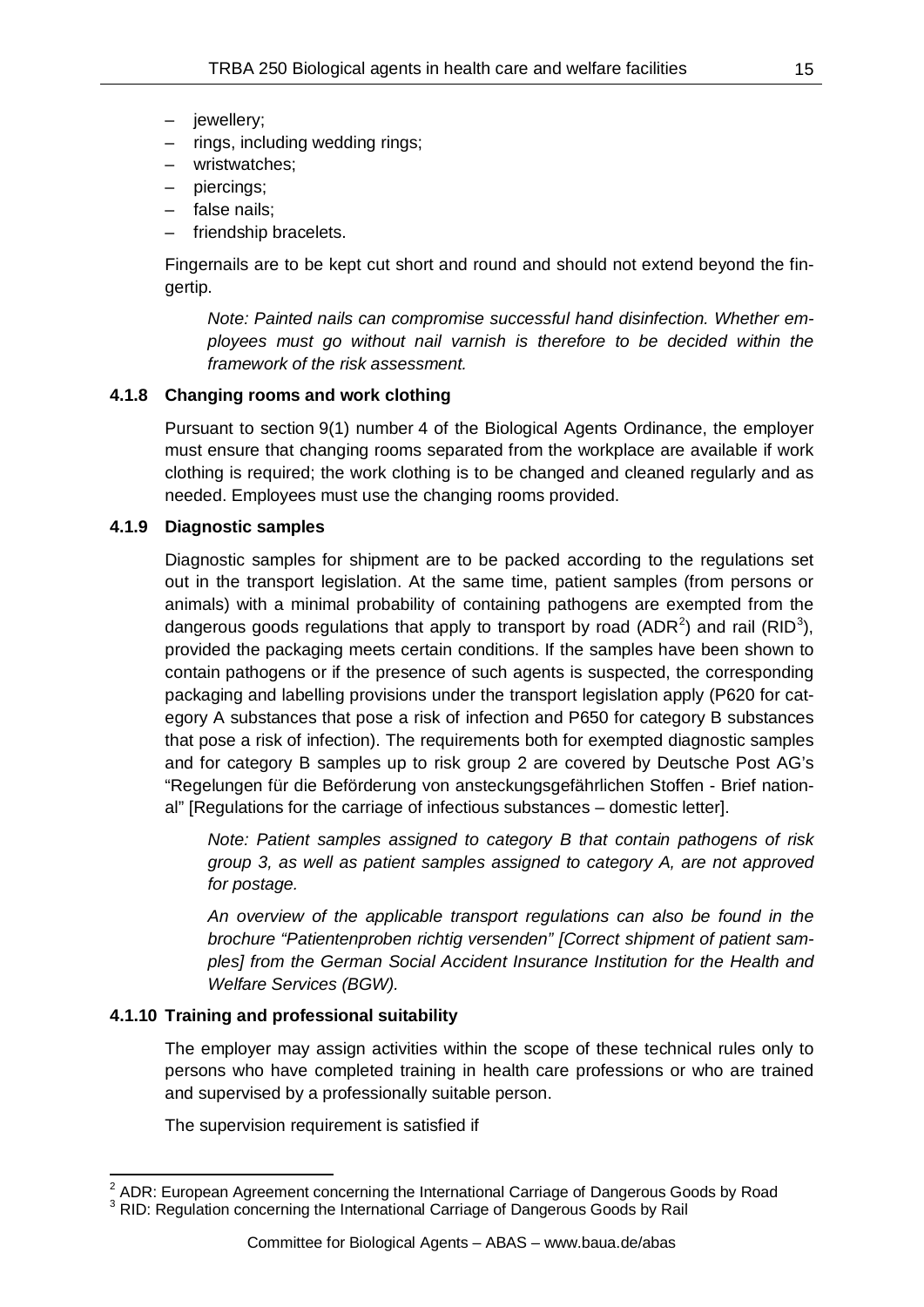- a) the supervisor supervises the person requiring supervision until the supervisor is convinced that they have mastered the assigned activity, and
- b) the supervisor subsequently carries out spot checks to ensure that the assigned activity is being carried out correctly.

*Note: See annex 3 "Guidelines for the use of interns" for information on employing interns.*

## **4.1.11 Protection of young people at work and maternity protection**

The employer may assign young people and expectant or nursing mothers to carry out activities involving biological agents only insofar as this is compatible with the provisions of the Act on the Protection of Young People at Work and the Maternity Protection Act and its associated regulations, especially the maternity protection ordinances.

## **4.2 Protective measures for activities of protection level 2**

The following protective measures are to be observed in addition to the measures set out in number 4.1.

## **4.2.1 Surfaces (disinfection)**

In addition to the requirements set out in number 4.1.4, surfaces (work surfaces and adjacent wall surfaces, floors, surfaces of installed equipment, surfaces of devices and apparatus that may come into contact with biological agents) must be resistant to disinfectants.

*Note: Depending on the expected contamination, this requirement may be satisfied for wall surfaces by, for example, correctly painting them with coating materials or coating systems of class 2 wet scrub resistance[4](#page-15-0) .*

# **4.2.2 Toilets**

(1) In hospitals, practices and other facilities in which activities of protection level 2 are regularly carried out, separate toilets must be provided for workers and patients. Care must be taken to ensure that the toilet rooms are of sufficient size and are available in a number that is appropriate to the number of workers*.* 

> *Note: See Technical Rule for Workplaces ASR A4.1 "Sanitärräume" [Sanitary*  rooms] for information on calculating the number of toilets and on the design of *toilet rooms.*

- (2) If, until these technical rules were announced, it was not necessary to set up separate toilets because of a right of continuity, paragraph 1 applies only in the event of a renovation or significant redesign of the sanitary area.
- (3) For reasons of hygiene and protection against infections, toilets used by workers must be cleaned and, if necessary, disinfected as required, but at least every working day.

*Note: Studies have shown that pathogen-containing aerosols can be released in the flushing process.*

<span id="page-15-0"></span><sup>&</sup>lt;sup>4</sup> DIN EN 13300 "Water-borne coating materials and coating systems for interior walls and ceilings"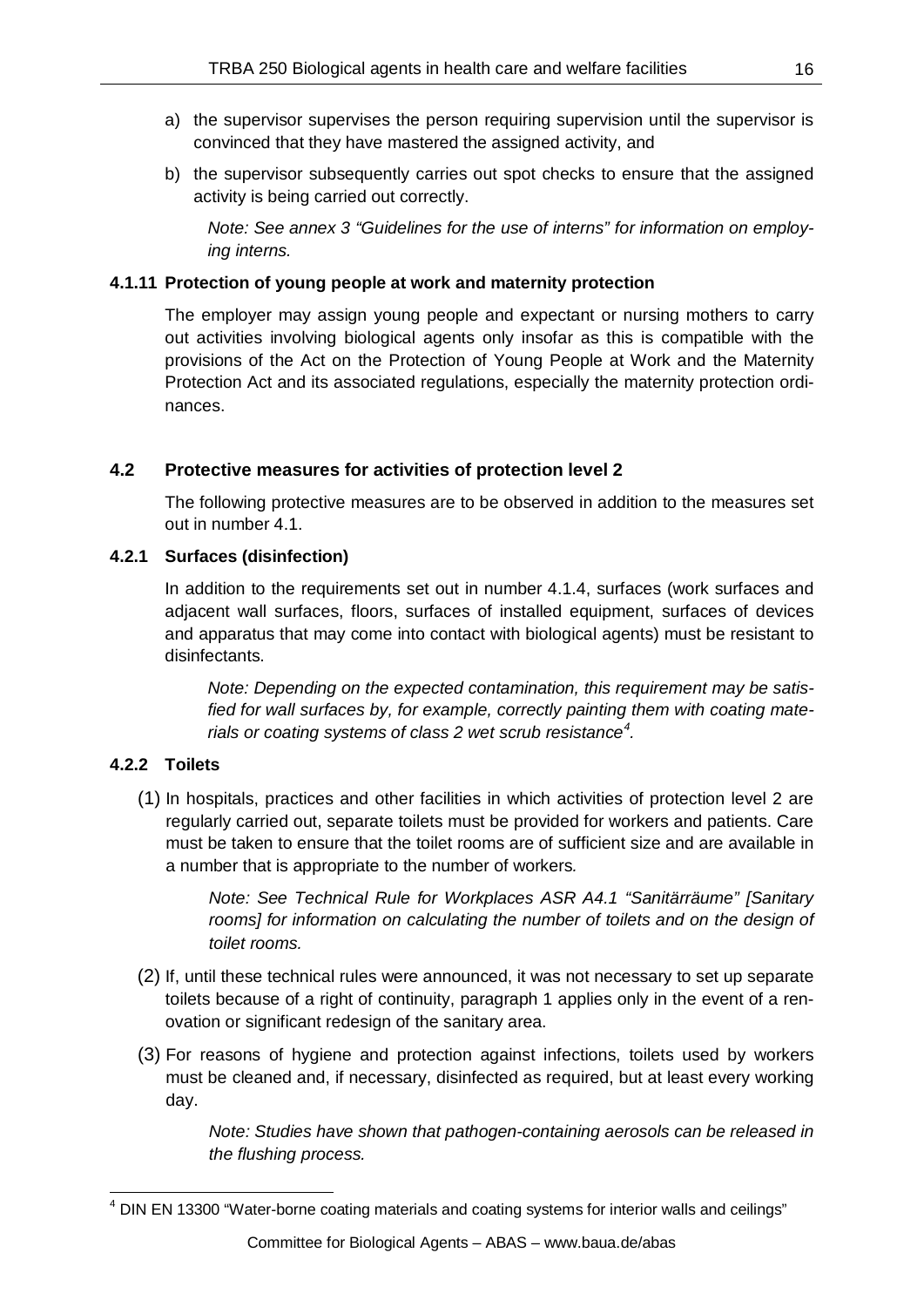## **4.2.3 Minimising aerosols**

All processes used must be carried out in a way that minimises the formation of aerosols. Examples of this include:

- capturing smokes that are harmful to health when using medical lasers and highfrequency cauterising equipment;
- using corresponding extraction technology during dental treatment procedures; and
- covering the ultrasound bath or fitting it with an extraction system during the cleaning of instruments.

## **4.2.4 Access restriction**

Access to working areas that are assigned to protection level 2 as a whole must be restricted to authorised persons. For more information, see number 3.4.1 paragraph 3.

## **4.2.5 Prevention of needle-stick injuries**

(1) Where used medical instruments and devices are handled, measures must be taken to minimise the risk of injury or infection for workers.

In this regard, it is essential to adopt an integral approach to minimising the risk of needle-stick injuries (NSIs) that makes use of all technical, organisational and personal measures. This includes issues of work organisation and the establishment of safety awareness, the procedure for recording NSIs, and the implementation of follow-up measures.

(2) The employer must employ a sufficient number of professionally suitable personnel in order to prevent punctures and cuts, e.g. due to operating errors because of haste.

Furthermore, protective measures are to be specified according to the ranking described in the following paragraphs.

- (3) Priority is to be given to selecting suitable and safe work processes and equipment that render the use of pointed and sharp medical instruments superfluous. For example, these include:
	- − needle-free infusion systems with a check valve for connection to venous access points for injecting medications and taking blood samples;
	- − plastic cannulas for drawing bodily fluids without the use of needles;
	- − blunt cannulas for rinsing root canals in endodontics;
	- − blunt round-bodied needles for suturing less-dense internal connective tissue/fasciae/muscles.
- (4) Should it be necessary to use pointed and sharp medical instruments, it is essential to use working equipment that has a safety mechanism (hereinafter "safety equipment"), complies with numbers 1 to 7 below, and presents no or only a minor risk of punctures and cuts, provided this is technically possible and necessary for preventing a risk of infection.
	- 1. Safety equipment is to be used for the following activities or in the following working areas with an increased risk of infection or accident: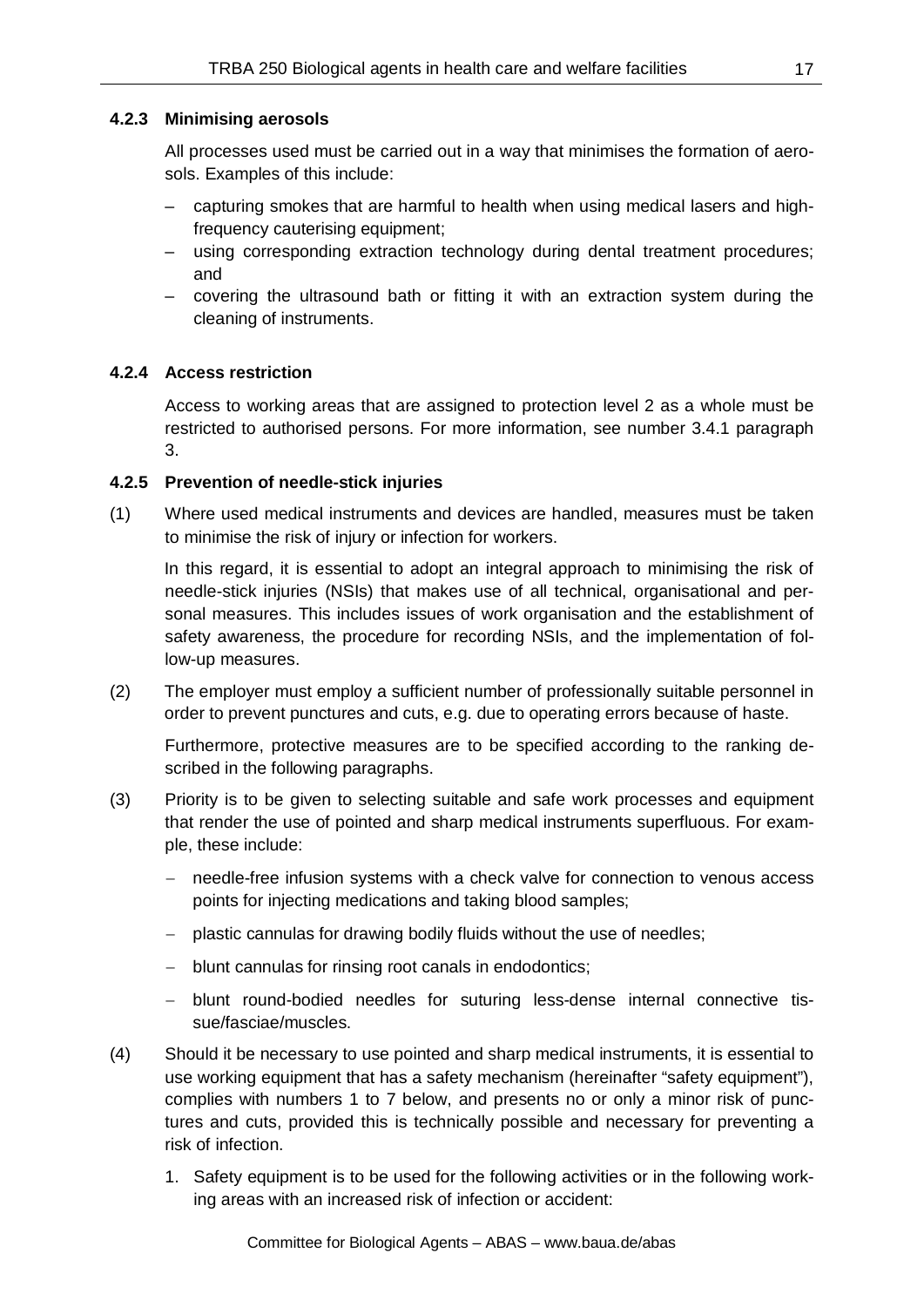- − treatment and care of patients who have been shown to be infected with pathogens of risk group 3 (including 3\*\*) or higher;
- − treatment of patients who are a danger to others;
- − activities in rescue services and the emergency department;
- − activities in hospitals or clinics in law enforcement.
- 2. Notwithstanding point 1, safety equipment is to be used for all activities where there is or can be assumed to be a risk of infection due to possible puncture injuries. In particular, these activities include:
	- − taking blood samples,
	- − making other punctures to extract bodily fluids,
	- − establishing vascular access routes.
- 3. For all other activities that do not fall under points 1 and 2, the employer must assess the risk of accident and infection in the risk assessment and take appropriate measures. If a risk of infection must be assumed and this cannot be minimised through organisational and personal measures, priority is to be given to the use of safety equipment.

*Note: At the same time, it should be remembered that it is not helpful to use both safety equipment and conventional instruments in one working area for comparable activities. This could lead to operating errors and reduced acceptance of the safety equipment by workers.*

- 4. Safety equipment for the prevention of punctures and cuts must have the following properties:
	- − It must put neither patients nor workers at risk.
	- − It must be easy to use and application-oriented.
	- − The safety mechanism is an integral part of the system and is compatible with other accessories.
	- − The activation of the safety mechanism must:
		- − be self-triggering or allow single-handed operation;
		- − be possible immediately after use;
		- − rule out subsequent use;
		- − be indicated by a clear signal (tactile, visible or audible).
- 5. The safety equipment must be selected specifically for the application, especially from the point of view of manageability and acceptance by employees.

In the selection process, the employer must consider the following approach:

- inclusion of users and employee representatives;
- qathering of information on safety equipment that is currently available on the market, including generally available experiences of dealing with safety equipment (see annex 4 "Experiences of using safety equipment");
- − selection preferably using practical specimens with users' involvement;
- − evaluation of practical in-house experience with promising safety equipment, e.g. in one department. One option is to accompany this with the use of feed-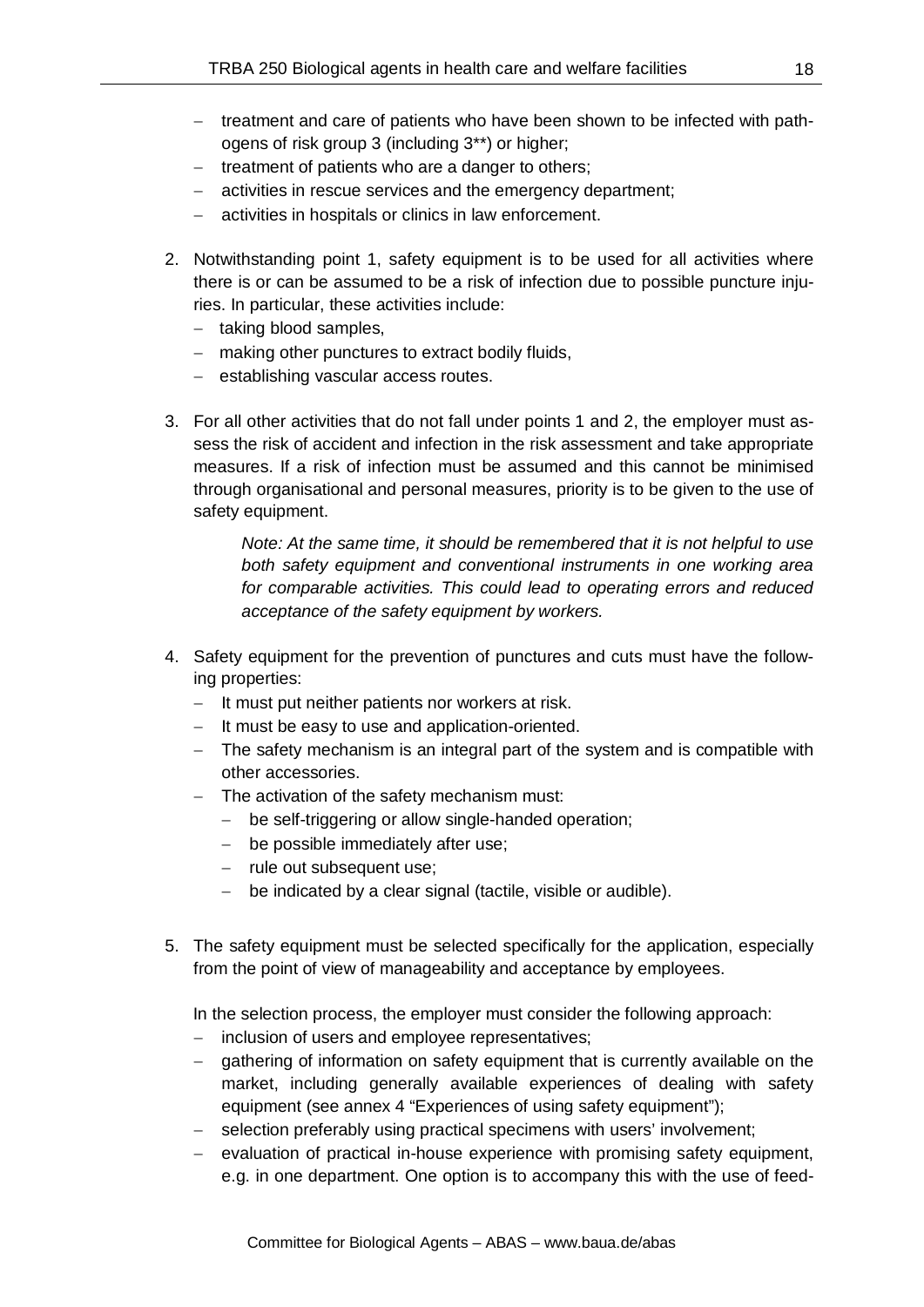back forms (see annex 5 "Example of a model 'Internal feedback form – evaluation of safety equipment'").

- 6. During the introduction of safety equipment, it is to be ensured that employees are able to use this correctly. It is also necessary to provide information on the safety equipment and its handling in practical applications.
- 7. The effectiveness of the implemented measures is to be verified. This also includes a process for the complete recording and analysis of NSIs in order to identify technical and organisational causes of accidents and to allow remedial action to be taken (for more information, see annex 6 "Example of a 'Recording and analysis form for needle-stick injuries'").
- (5) Used cannulas must not be reinserted into the cannula cover (protective cap). They must also not be bent or snapped off, unless this manipulation is intended to activate a built-in protective device.

The safety mechanism must not be overridden by manipulation.

If activities are performed

that call for repeated use of the medical instrument according to the technical state of the art, e.g. for local anaesthesia in dentistry,

and

– in which the cannula must be reinserted into the cannula cover,

this is permissible, provided a process is used that allows safe reinsertion of the cannula into the cannula cover with one hand, e.g. using a protective-cap holder.

The process to be used must be specified in work instructions in accordance with section 14(4) numbers 2 and 3 of the Biological Agents Ordinance.

(6) Used pointed and sharp medical instruments, including those with a safety mechanism, are to be collected by the user in sharps bins immediately after use.

The sharps bins must safely enclose the waste. Furthermore, the bins are to be positioned as close as possible to the place in which the pointed, sharp or fragile medical instruments are used. The contents must not be transferred from one bin to another.

The sharps bins must have the following properties:

- − They are disposable and can be securely sealed.
- − They prevent the contents from escaping, e.g. when exposed to pressure, impacts or falls.
- − They are impenetrable.
- − Their characteristics are not impaired by moisture.
- − The container size and filling hole are adapted to the items that are to be disposed of.
- − They do not open during the stripping off of cannulas.
- − They are clearly identifiable as sharps bins and cannot be mixed up (colour, shape, labelling).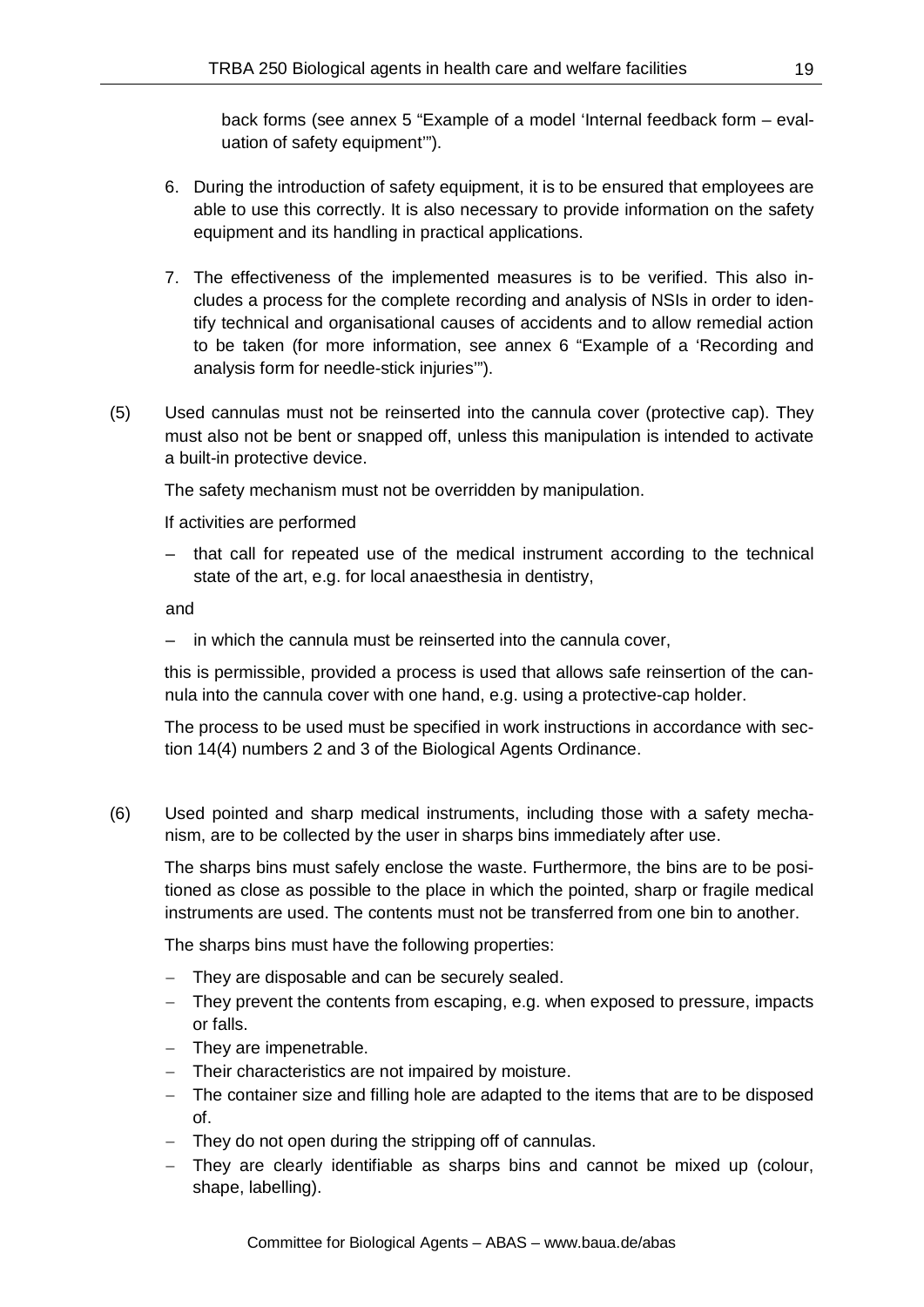- − The sharps bins are adapted to the disposal concept and syringe systems that are used (stripping device for various cannula connections).
- − Their maximum fill quantity is stated and their fill level can be identified.

*Note: DIN EN ISO 23907 describes the test requirements that sharps bins of this type must meet.*

Full sharps bins are to be disposed of safely.

# **4.2.6 Provision and use of personal protective equipment (general)**

- (1) Pursuant to section 8(4) number 4 of the Biological Agents Ordinance, the employer must additionally provide sufficient quantities of personal protective equipment (PPE), including protective clothing, in accordance with numbers 4.2.7 to 4.2.10 whenever structural, technical and organisational measures are not sufficient to exclude or adequately reduce the risk due to pathogens.
- (2) The PPE is to be selected based on the results of the risk assessment. Employees are to be suitably involved in selecting the PPE. The use of stressful PPE is to be restricted to the absolutely necessary level and must not be a permanent measure.
- (3) The employer must clean and/or disinfect, repair and, if necessary, properly dispose of the PPE provided, including suitable protective clothing. It must take the necessary steps to ensure that PPE can be taken off safely and stored separately from other pieces of clothing when employees leave the workplace.
- (4) Employees must use the PPE provided for as long as a risk is present.

## **4.2.7 Protective clothing**

- (1) Protective clothing provided by the employer must be worn if contamination of work clothing is to be expected during the performance of an activity. For example, contact with bodily fluids or excretions is to be expected during the care of patients
	- with incontinence or
	- with secretory wounds.
- (2) The selected protective clothing must cover the work clothing at all of the points that could be contaminated as a result of the activity. Liquid-tight protective clothing or footwear provided by the employer is to be worn to protect against possible soaking of clothing and/or footwear.
- (3) If the work clothing becomes contaminated during the performance of activities for which protective clothing need not be worn according to the risk assessment, the work clothing must be changed and must be disinfected and cleaned by the employer as if it were protective clothing.
- (4) Protective clothing or contaminated work clothing must not be taken home by the employees for cleaning. Worn protective clothing is to be stored separately from other clothing. Employees must not enter break or stand-by rooms while wearing protective clothing or contaminated work clothing.

## **4.2.8 Protective gloves**

(1) Protective gloves must be worn for activities that are to be expected to lead to contact between the hands and potentially infectious materials.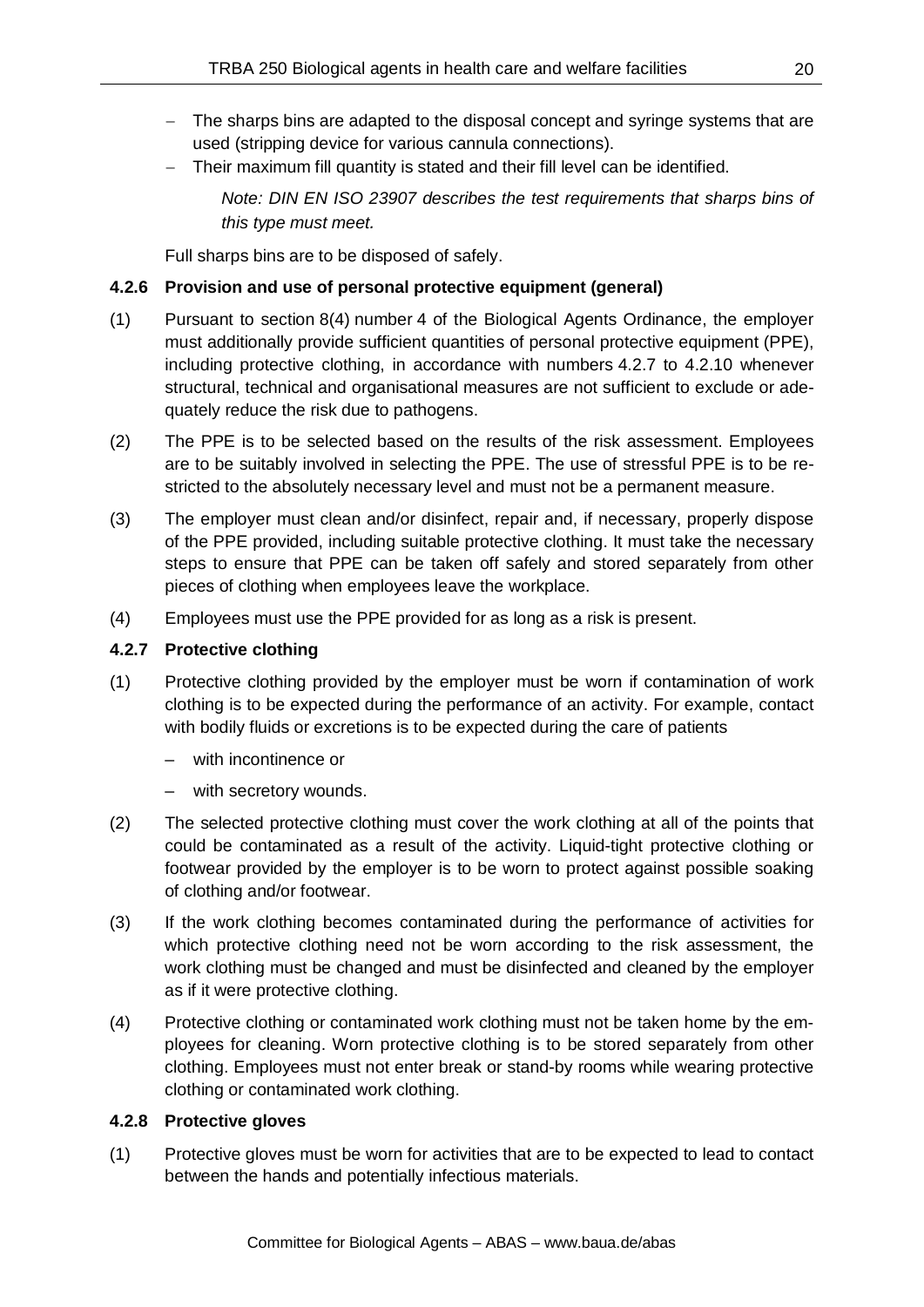For example, activities involving possible hand contact with bodily fluids or bodily excretions include:

- changing bandages,
- taking blood,
- inserting bladder catheters,
- washing incontinent patients.
- (2) The following types of gloves are suitable:
	- $-$  liquid-tight, unpowdered and hypoallergenic medical gloves<sup>5</sup> with an accepted quality level (AQL) of  $\leq$  1.5 for possible contact with bodily fluids and excretions;
	- liquid-tight, unpowdered and hypoallergenic protective gloves that are additionally resistant to cleaning agents and disinfectants $6$  and have an extended cuff to allow them to be folded over during cleaning and disinfection work to prevent contaminated cleaning fluid from running back under the glove.

*Note: The wearing of liquid-tight gloves for a significant proportion of the working time constitutes working in wet conditions (see number 4.1.3 "Skin protection and care" for further information). For more information, see TRGS 401 "Risks resulting from skin contact – identification, assessment, measures".*

Depending on the activity, additional glove properties may be required.

## **4.2.9 Eye and face protection**

Eye or face protection provided by the employer must be worn if splashing or spraying of potentially infectious materials or liquids is to be expected during an activity and technical measures do not constitute sufficient protection.

For example, this may apply in the case of:

- surgical procedures, e.g. in vascular surgery, orthopaedics (cutting work on bones);
- endoscopic investigative procedures;
- punctures of arteries;
- intubation, extubation, care and changing of tracheal cannulas;
- dental activities such as removing tartar with ultrasound;
- cleaning of contaminated instruments by hand or with ultrasound;
- activities in pathology, e.g. during work using hand-operated equipment or during compression of the chest of a deceased person due to lifting and relocation.

The following are examples of suitable types of eye and/or face protection:

- glasses with earpieces and side guards, e.g. with corrective lenses;
- over glasses;

<span id="page-20-1"></span><span id="page-20-0"></span>

 $^5$  DIN EN 455 Parts 1 to 3 "Medical gloves for single use"<br> $^6$  DIN EN 374-1: Protective gloves against chemicals and micro-organisms, as well as DIN EN 420: Protective gloves – General requirements and test methods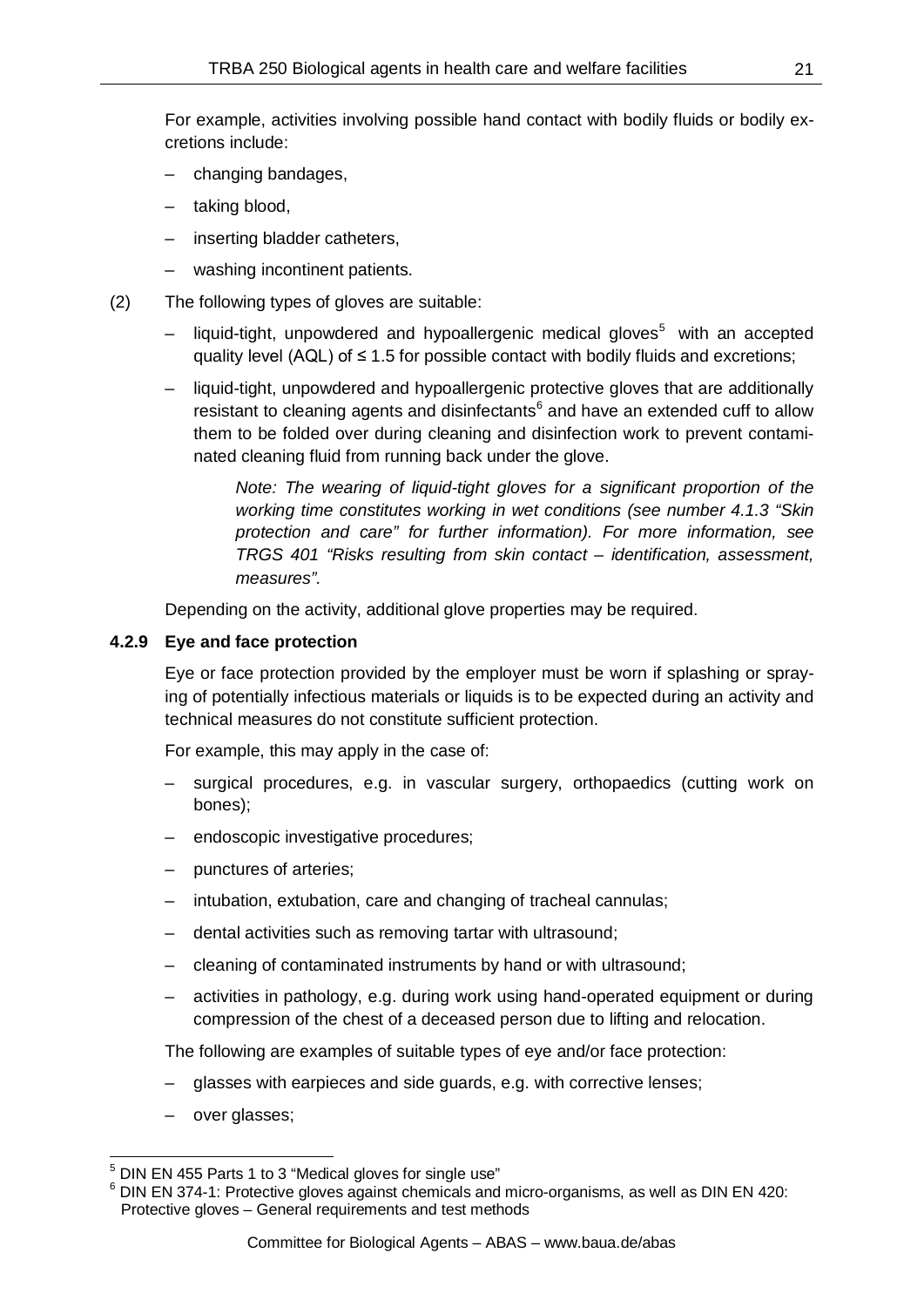- goggles;
- visor, face shield.

Depending on the exposure conditions, it may also be necessary to wear respiratory protection, such as an FFP2 mask<sup>[7](#page-21-0)</sup>, e.g. when pathogen-containing aerosols are released.

## **4.2.10 Respiratory protection**

(1) In order to achieve the required minimisation of risk due to airborne pathogens, respiratory protection is worn once all other technical and organisational measures have been exhausted (especially the protection of employees by vaccination and hygiene measures). If patients are treated who are suspected of having a disease caused by airborne pathogens, the employer must define a company-specific concept for protecting employees against airborne infections within the framework of the risk assessment.

> *Note: In regard to a pandemic situation, see ABAS Decision 609 "Arbeitsschutz beim Auftreten einer nicht ausreichend impfpräventablen humanen Influenza" [Occupational safety and health in the event of an outbreak of human influenza that is insufficiently preventable by vaccination].*

(2) The employer must provide suitable FFP masks for the purposes mentioned above.

*Notes: Filtering face pieces (FFPs) can reduce the quantity of infectious aerosols in inhaled air by up to 92% in the case of FFP2 masks and by up to 98% in the case of FFP3 masks.*

*In addition to the filter properties, the tightness of the mask's fit has a particularly decisive influence on its effectiveness. The stated reduction values apply only in the case of an optimum fit, which can be achieved only through careful, correct application of the mask. As a rule, wearing a well-adjusted FFP2 mask constitutes suitable protection against infectious aerosols, including viruses, as it can be assumed that these are bound to the smallest droplets or droplet nuclei.*

(3) Masks of at least class FFP2 are to be worn if patients are infected with airborne pathogens and if activities must be performed on or near these patients.

> *Notes: For example, such activities include caring for and nursing patients with diseases caused by airborne pathogens, especially if the employees may be exposed to the patients' coughs in the process.*

> *The wearing of FFP2 masks can be dispensed with in individual cases if the employee concerned is known to have sufficient immune protection, e.g. due to vaccination.*

> *A surgical face mask is not a form of respiratory protection and cannot protect the wearer from inhalation of aerosols but does effectively protect the mouth and nose from contact with contaminated hands. If activities are performed on patients that are suffering from airborne diseases and the patient is wearing a surgical face mask, it is usually sufficient for the person treating them to simul-*

<span id="page-21-0"></span> $<sup>7</sup>$  FFP: filtering face piece</sup>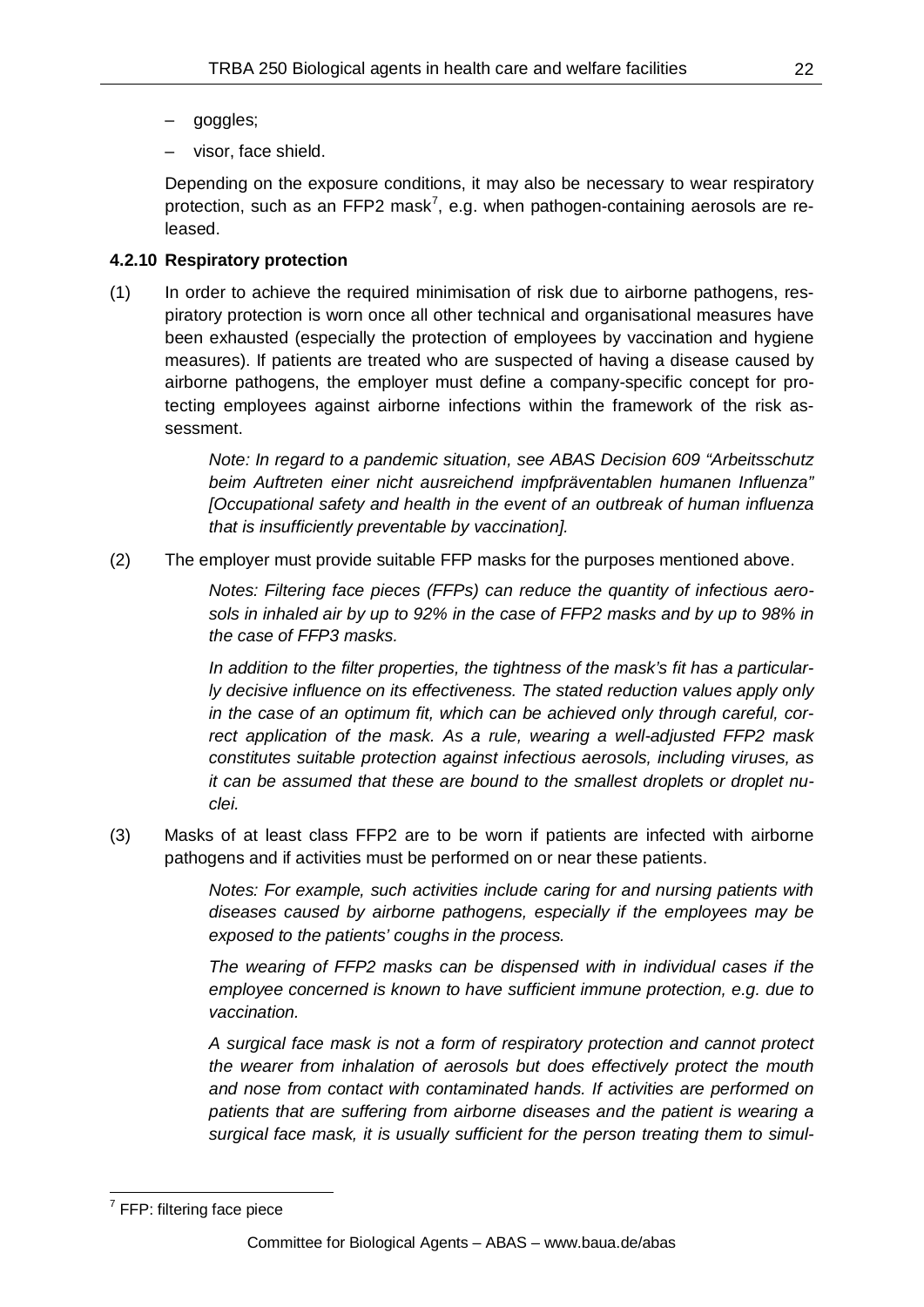*taneously wear a surgical face mask as a suitable hygiene measure. This does not apply if the pathogen is assigned to risk group 3.*

(4) The correct putting on of FFP masks is to be demonstrated and practised. It is helpful to test the tightness of fit using suitable methods (fit test) during training.

> *Note: Refer to annex 7 for information on the correct fit and wearing duration of FFP masks, as well as on the difference between surgical face masks and FFP masks. Beard hairs in the area of the sealing line between the breathing mask and the skin of the face can impair the protective effect of the protective mask. This is to be pointed out to individuals with beards.*

## **4.3 Protective measures for activities of protection level 3**

The following protective measures are to be observed in addition to the measures set out in numbers 4.1 and 4.2.

#### **4.3.1 Assignment of activities**

Activities of protection level 3 must only be assigned to employees with professional expertise that have been inducted and trained based on the work instructions.

*Note: Requirements for professional expertise are specified in TRBA 200 "Requirements for professional expertise in accordance with the Biological Agents Ordinance".*

## **4.3.2 Restriction of the number of employees**

The number of employees performing activities of protection level 3 is to be kept to a necessary minimum.

#### **4.3.3 Separation**

If necessary, areas in which activities of protection level 3 take place are to separated from the other working areas by an anteroom, an airlock area or a similar measure.

#### **4.3.4 Personal protective equipment**

In addition to the PPE according to numbers 4.2.6 to 4.2.10, it may be necessary to use special PPE for activities of protection level 3.

It is necessary to wear respiratory protection of at least class FFP2 when treating a patient with open pulmonary tuberculosis during the infectious phase.

*Note: For more information, please refer to the recommendations of the German Central Committee against Tuberculosis entitled "Tuberculosis Infection Control", published in 2012 in the online publication "Pneumologie".* 

## **4.4 Protective measures for activities of protection level 4**

#### **4.4.1 Special isolation units**

The examination, treatment and care of patients infected with a pathogen of risk group 4 are carried out in a special isolation unit (treatment centre/patient ward of protection level 4). The protective measures that must be observed here are set out in concrete terms in annex 1 part 1. Information on these treatment centres can be found in annex 1 part 2.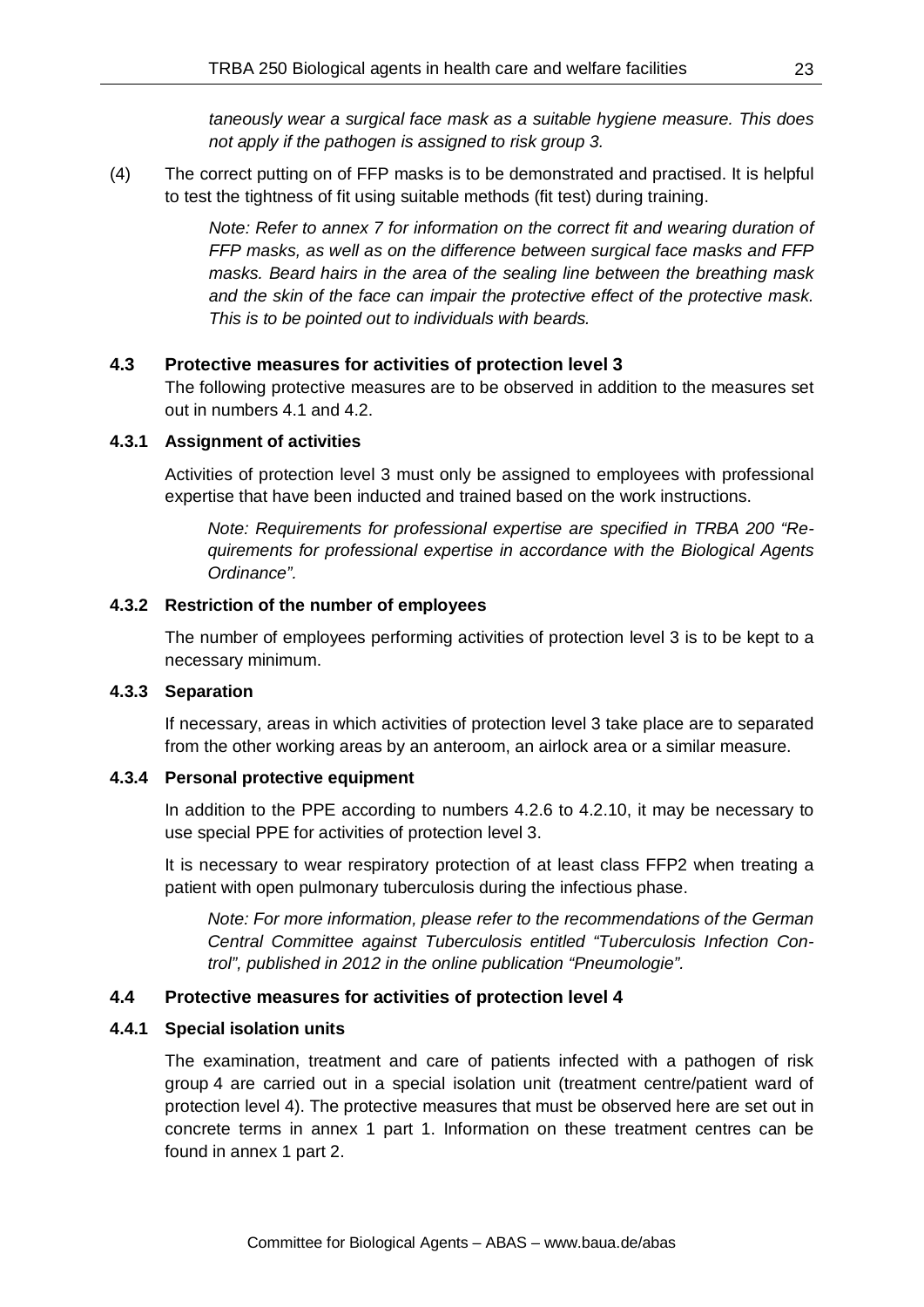## **4.4.2 Occurrence of suspect cases**

In order to ensure minimum protection for employees caring for persons suspected of having a disease while outside of a special isolation unit, the risk assessment for emergency departments and rescue services must specify what personal protective equipment is to be kept ready and used. Annex 1 part 1 number 1.4 can provide some guidance for selecting the personal protective equipment (PPE).

The personnel concerned must be trained on the correct use of this protective equipment.

Where possible, patients are to remain at the place of discovery (practice, rescue station, emergency department, ward, etc.) in case of suspicion and are then to be transferred immediately to a facility with a special isolation unit according to the specified procedure in the respective federal states. Persons who have come into contact are gathered in a separate area.

# **5 Specific working areas and activities – special and additional protective measures**

## **5.1 Outpatient care**

## **5.1.1 Home care**

- (1) Home care of persons in need of care ("care users") by outpatient care services includes activities within the framework of
	- **general care**, e.g. washing and showering, dental hygiene, assistance with going to the toilet or caring for incontinent persons, assistance with eating, assistance with dressing and undressing,

and

– **therapeutic care**, e.g. injections and infusions, taking blood samples, changing bandages, administering medicines, drainage and wound care, inserting and changing catheters, medical assistance,

which may also include activities in the area of

- **intensive care**, e.g. port care, changing and care of tracheal cannulas, ventilation therapy, special wound care, insertion and care of gastric feeding tubes, care of fistulas of the kidney, gall bladder and bowel.
- (2) Some of these activities, e.g. assistance with dressing and undressing, are comparable with activities of protection level 1, but many are comparable with activities of protection level 2, as they may lead to contact with potentially infectious materials such as blood, excreta, secretions, excretions.

# *Note: See number 3.4.2 paragraphs (1) and (2).*

(3) While delivering care, employees perform activities in the domestic areas of persons requiring care. These may be private households or, to an increasing extent, new forms of dwelling such as shared accommodation with outpatient assistance in which, for example, dementia sufferers are looked after. The conditions within these private living areas are therefore to be included in the risk assessment.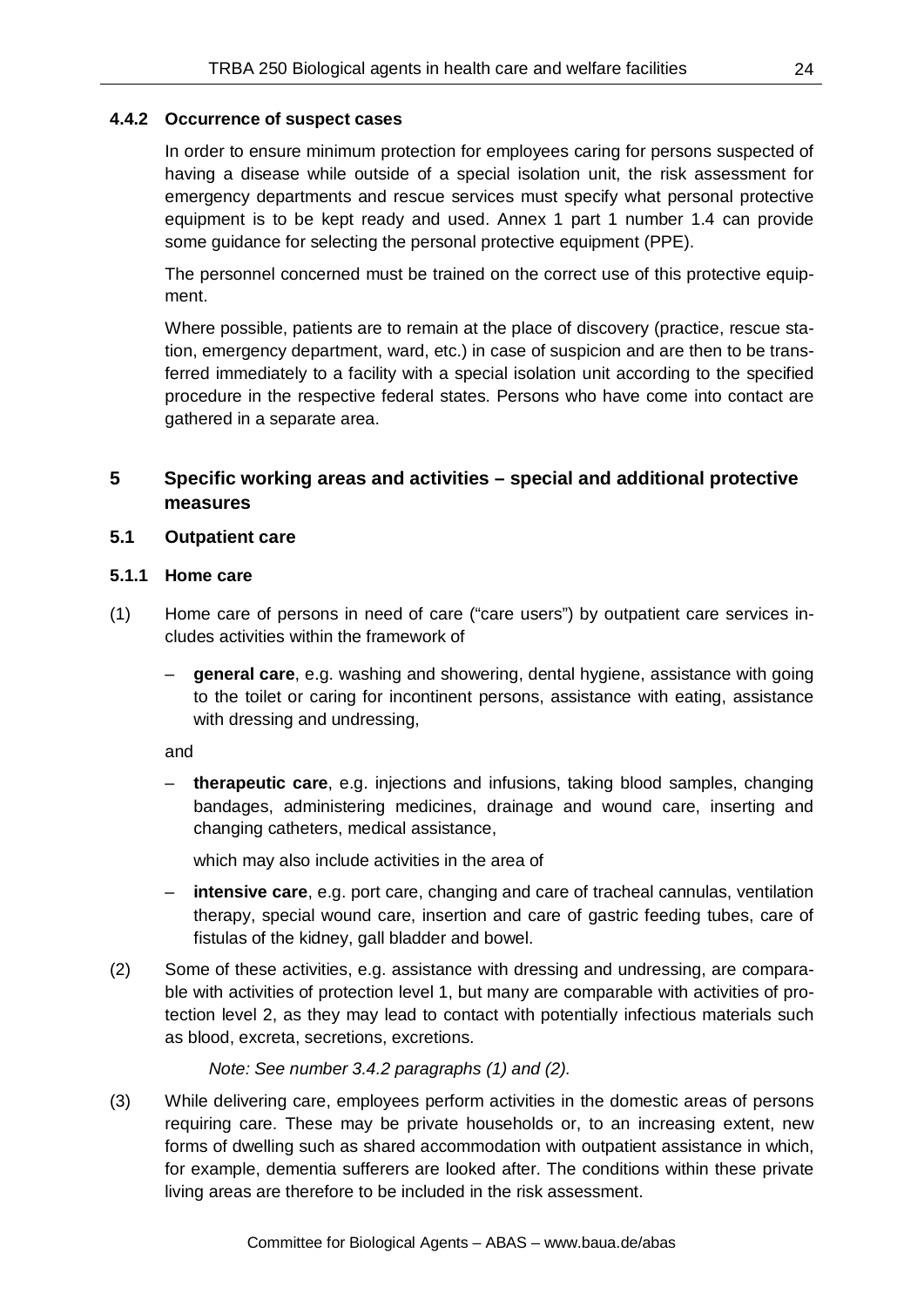- (4) Protective clothing, personal protective equipment and work equipment are usually provided in the staff rooms of the outpatient service. If activities such as the cleaning of contaminated work or protective clothing or PPE are also carried out here, these premises must also be included in the risk assessment.
- (5) The employer must prepare **work instructions** containing stipulations for the handling of work clothing and personal protective equipment, as well as for the necessary hygiene and disinfection measures.
- (6) Work clothing is to be worn during **care activities**. If contamination of work clothing is to be expected, then the protective clothing provided by the employer must be used in conjunction with the necessary personal protective equipment in each instance (protective gloves, liquid-tight aprons,  $\mathsf{FFP}\mathsf{masss}^7$  as respiratory protection if infectious aerosols may be released). The employer must specify which protective clothing and personal protective equipment (PPE) is to be worn for which activities. It must also specify when a surgical face mask is necessary as a form of contact protection.
- (7) Unless it is a disposable product, any contaminated protective clothing or PPE is to be disinfected and cleaned by the employer using suitable methods. Contaminated work clothing is to be handled in the same way.

Containers are to be provided for collecting contaminated work clothing (e.g. a sufficiently resistant laundry bag that can be washed along with its contents) and for collecting used, reusable protective clothing or PPE.

(8) The required hygiene measures, especially hygienic hand disinfection, are to be implemented according to the work instructions. Furthermore, skin-protection and skincare products are to be made available to the employees.

> *Notes: Hand disinfection should be carried out close to the activity. Medical disinfectant bottles that fit into white coat pockets have proven to be effective for this purpose.*

> *Disinfectants must be selected taking account of their possible harmful effects on health, along with their purpose and spectrum of activity.*

> *Use of the available washing facilities in the care user's domestic area should be contractually ensured.*

- (9) Safety equipment (safety lancets, instruments with a safety mechanism for drawing  $b$ lood) – as described in number  $4.2.5 -$  is to be used to prevent punctures and cuts.
- (10) The bins described in number 4.2.5 paragraph 6 are to be brought along and used for disposing of used pointed and sharp working equipment. Used cannulas must not be reinserted into the cannula cover. Instruments with an activated safety mechanism must also be disposed of in a corresponding fashion.

*Note: It might be possible to dispose of the bins via the care user's household waste. See annex 8 – waste code 180101 for further information.*

- (11) If reusable contaminated working equipment cannot be disinfected/treated on-site, suitable transport containers must be available for the equipment.
- (12) If special infection risks arise as a result of an illness/infection of the care user/patient, further protective measures are to be specified within the framework of the risk assessment, taking account of the infection pathway.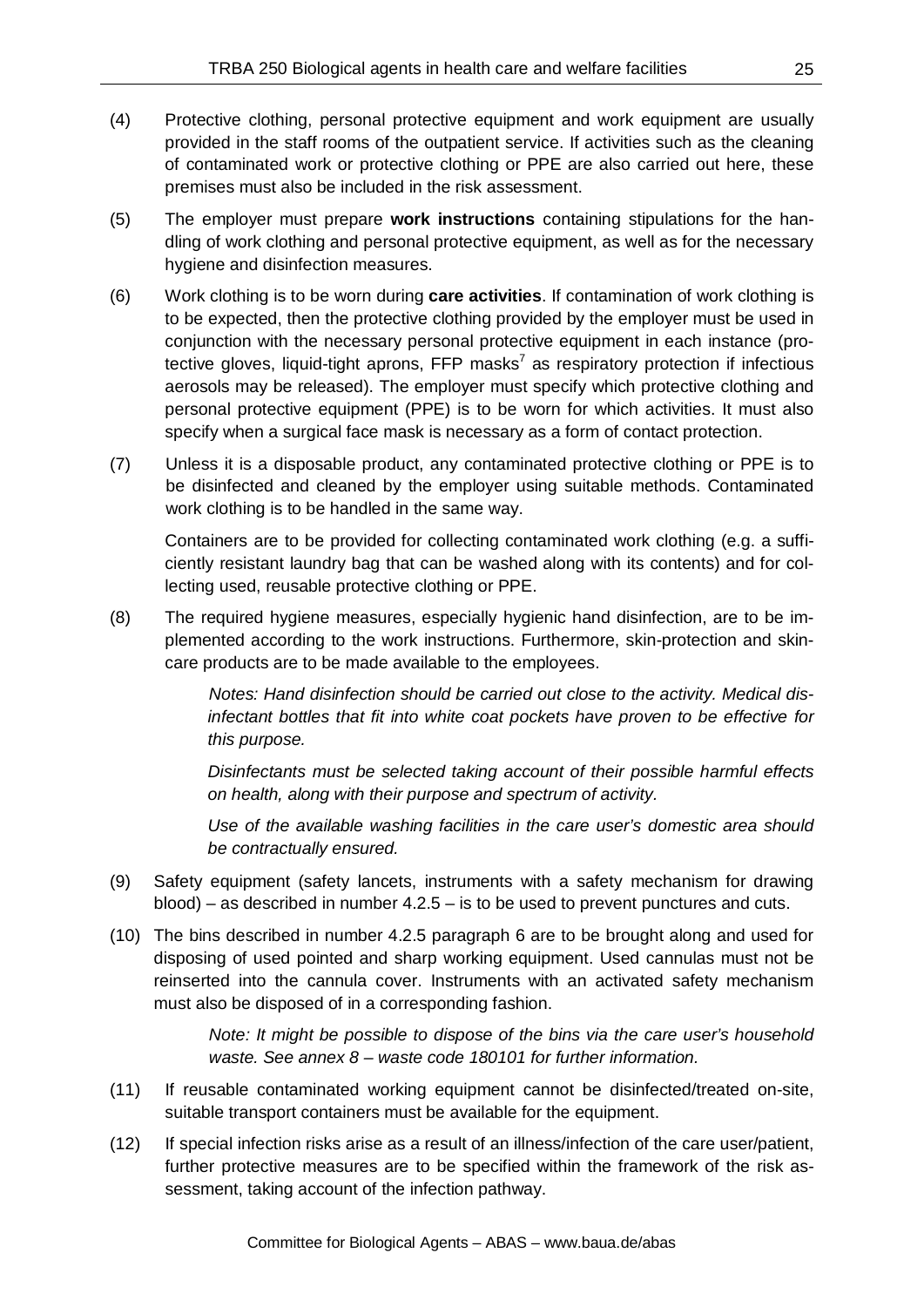## **5.1.2 Activities in staff rooms**

- (1) The following measures are to be complied with if, within the **staff rooms,** the outpatient care service provides a central area in which contaminated work clothing is washed, protective clothing or PPE is disinfected and cleaned, contaminated working equipment is treated, and/or contaminated waste is collected centrally for disposal.
- (2) The working area in which the aforementioned activities take place must have surfaces (floors, work surfaces, surfaces of work equipment) that are easy to clean and that are resistant to the cleaning agents and disinfectants used.
- (3) Contaminated laundry must not be sorted prior to washing. The filled laundry bag is to be put unopened into a suitable washing process.
- (4) The employer must provide the following:
	- a hand-washing station as described in number 4.1.1;
	- disinfectant dispensers for hygienic hand disinfection as described in number 4.1.2; and
	- skin protection and care products as described in number 4.1.3.
- (5) Contaminated waste is to be collected and disposed of according to the requirements of the Working Group of the German Federal States on Waste (LAGA).

*Note: See number 5.6 and annex 8.*

## **5.2 Maintenance**

**5.2.1** Maintenance is understood to mean servicing, inspection and repair. Maintenance work constitutes a hazardous activity as it often involves work that is unfamiliar and that may have to be carried out in exceptional conditions, e.g. narrow spaces, time pressure. Employees tasked with maintenance work are therefore to be given separate training before commencing work.

> *Note: See section 9(2) of the Ordinance on Industrial Safety and Health (BetrSichV).*

**5.2.2** Equipment that is or may be contaminated with biological agents must be cleaned and disinfected – wherever possible – prior to maintenance work. Work must not be authorised until this cleaning and disinfection is complete. If disinfection is either not possible or insufficiently possible, the employer must prepare special work instructions stating the necessary protective measures.

If multiple companies are involved in maintenance, account must be taken of the remarks on cooperation between various employers (number 9).

# **5.3 Cleaning work**

Cleaning work in working areas of health care and welfare facilities includes all regular cleaning and disinfection measures intended to maintain the desired state of hygiene.

For example, cleaning work includes:

– cleaning thoroughfares (stairs, corridors);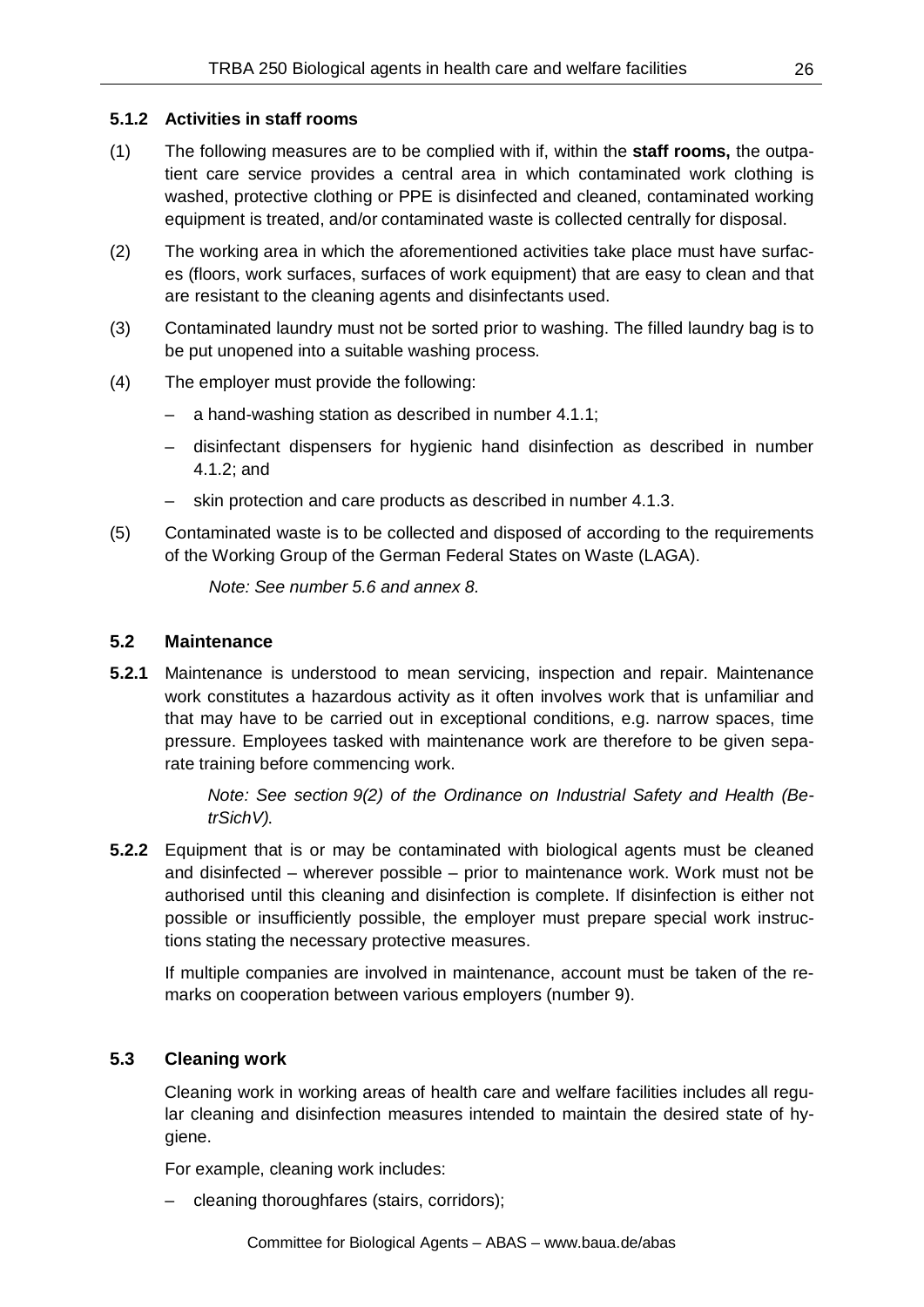- cleaning and disinfecting treatment rooms and operating theatres;
- cleaning patient rooms, including the sanitary facilities;
- preparing beds;
- cleaning vehicles and means of transport (e.g. rescue or ambulance vehicles).

In health-care facilities pursuant to the Biological Agents Ordinance (see number 3.4.1), these activities are to be assigned to a protection level within the framework of the risk assessment. For example, cleaning a ward corridor generally corresponds to an activity of protection level 1; on the other hand, cleaning and removing blood contamination from operating theatres corresponds to protection level 2.

*Note: See documents from the accident insurance institutions on cleaning and disinfection work in health care for further information.*

#### **5.4 Processing of medical devices**

- **5.4.1** The processing of medical devices is aimed at ruling out a risk of infection for patients, users and third parties. Within the meaning of these technical rules, it includes the following process steps:
	- preparation for cleaning,
	- cleaning,
	- disinfection and, if necessary,
	- sterilisation.

The processing of medical devices contaminated with bodily fluids usually corresponds to activities of protection level 2. This particularly applies to the processing of medical devices that are used invasively. Depending on the infection pathways, additional protective measures must be taken, if necessary, for instruments that have been used on patients with known diseases resulting from pathogens of risk group 3.

*Note: For information on basic hygiene and infection-prevention requirements for the processing of medical devices, see the latest version of the recommendations entitled "Anforderungen an die Hygiene bei der Aufbereitung von Medizinprodukten" [Hygiene requirements for the processing of medical devices] from the Commission of Hospital Hygiene and Infection Prevention (KRINKO) at the Robert Koch Institute (RKI) and from the Federal Institute for Drugs and Medical Devices (BfArM).*

- **5.4.2** The following preventive measures are required at the location where the contamination arises, e.g. in the operating theatre or procedure/functional room:
	- Where possible, and provided they are disposable, pointed and sharp instruments are to be disposed of immediately on-site in a safe manner or put down separately on a sieve/kidney dish.
	- Where possible, disposable items, such as scalpel blades, needles and cannulas, are to be removed from the sieves/kidney dishes using tools such as tweezers or tongs.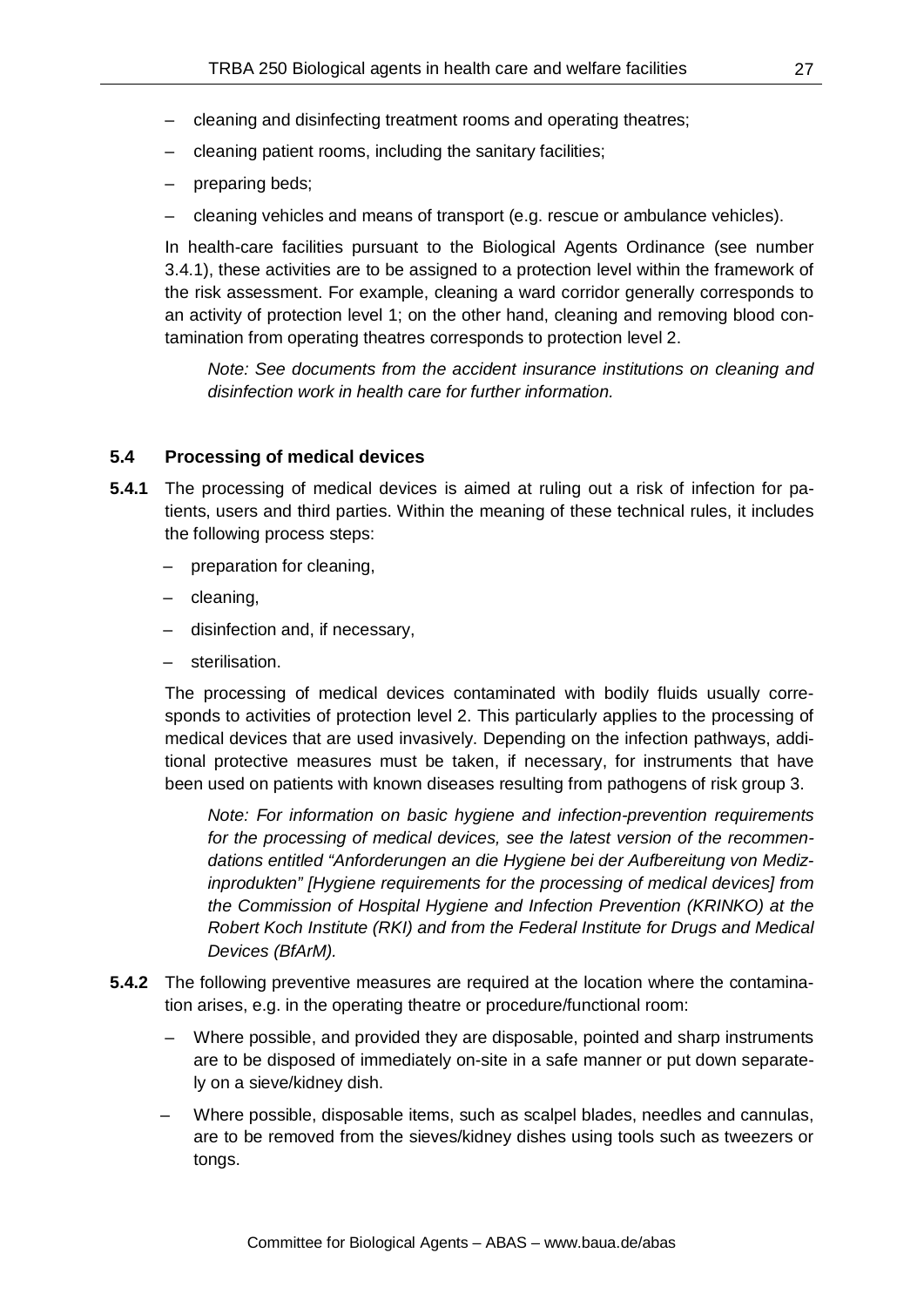- Swabs and compresses are to be disposed of immediately in a waste bin during the operation.
- All instruments that require manual processing must be collected separately.
- Instruments used for minimally invasive surgery (MIS) that must be dismantled for processing are to be handled separately and – if possible – put onto the MIS cleaning trolley as soon as they are dismantled.

*Note: The greatest infection risk is associated with preparing the instruments for cleaning, since at this stage these are still contaminated with blood, other bodily fluids or body tissue.*

- **5.4.3** Since manual cleaning poses a significantly higher risk of injury, preference is to be given to the use of purely mechanical cleaning and disinfection where possible. Some instruments require mechanical cleaning and manual disinfection in order to ensure the removal of any coarser build-ups. Disinfection reduces the quantity of pathogens.
- **5.4.4** Potentially infectious instruments are to be processed in a room that is separated from direct patient care. The room must have a ventilation facility. A suitable workplace extraction system must be provided if instruments contaminated with blood, secretions and/or pieces of tissue are mechanically precleaned in processes that produce aerosols (e.g. air or water from pressure guns). The room must not be used for other purposes such as open storage or changing clothes, or as a social room.

If processing is carried out in a central sterilisation facility, the facility's input side (contaminated side) and output side (clean side) are to be separated from one another spatially or by organisational means. The input side must be big enough for shortterm storage of the items that are to be processed. Protective clothing must be taken off and the hands must be disinfected before employees leave the contaminated side.

- **5.4.5** The instruments should preferably be cleaned and disinfected in the closed system of a cleaning/disinfection device in order to minimise the risk of injury and contamination and to protect employees from contact with the disinfectant. At the same time, prior repacking of contaminated instruments is to be avoided through organisational and technical measures. From the point of view of occupational safety and health, the procurement process should give preference to instruments that can be processed mechanically unless this is incompatible with functional requirements.
- **5.4.6** The formation of aerosols is to be minimised in the manual cleaning of instruments, especially in the case of stuck-on/dried-on material. In order to prevent contamination by potentially infectious materials, cleaning must not be carried out under a strong jet of water. If instruments must be cleaned with a brush, brushing must only be carried out under the surface of the water in the cleaning basin because of the risk of splashing. Soaking water is to be changed regularly, especially after the cleaning of instruments used with patients who are known to be infected. If (additional) instruments are washed in the ultrasound bath, this must be covered or fitted with an extraction system.
- **5.4.7** Dental, orthopaedic or other medical devices that may be contaminated and that are intended for further processing must be disinfected by the submitter, e.g. the dental practice or orthopaedic practice, prior to submission.

*Note: For more information, see the latest version of the announcement entitled "Infektionsprävention in der Zahnheilkunde – Anforderungen an die Hygiene"* 

28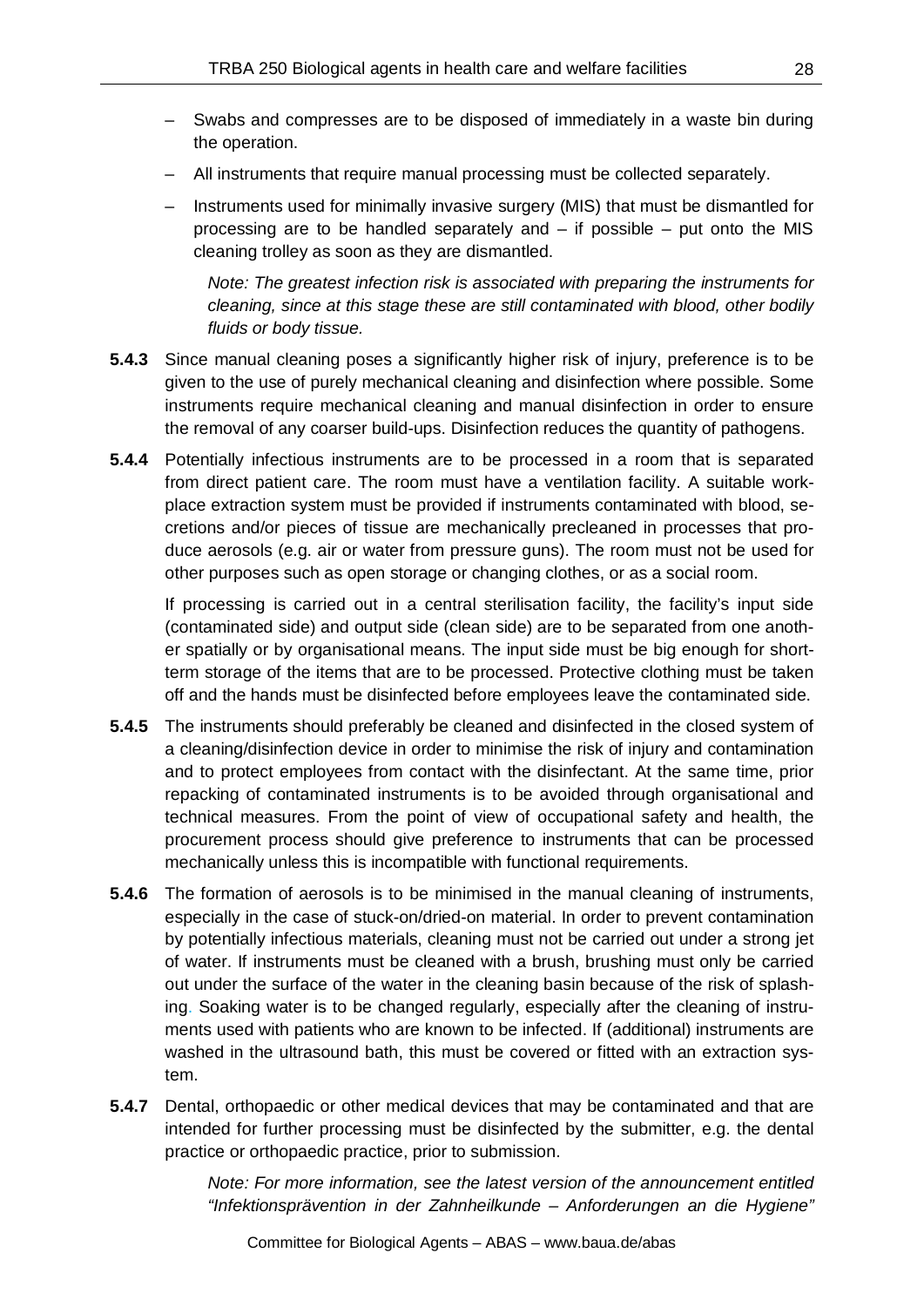*[Infection prevention in dentistry – hygiene requirements] from the Commission of Hospital Hygiene and Infection Prevention (KRINKO) at the Robert Koch Institute.*

**5.4.8** The following personal protective equipment must be worn:

When putting contaminated and, where applicable, manually precleaned instruments into the cleaning/disinfection device (mechanical treatment):

- Liquid-tight protective clothing (white coat).
- Liquid-tight disposable gloves.

When cleaning and disinfecting instruments or equipment manually:

- Liquid-tight protective clothing (long-sleeved coat).
- Liquid-tight, long-cuffed protective gloves. The protective-glove material should be selected according to the cleaning agent and disinfectant or the potentially infectious material.
- Eye protection and surgical face mask; a face visor can optionally be used instead of safety goggles.
- Cut-proof or cut-resistant gloves for activities on sharp edges of equipment.

Depending on the exposure conditions, it may also be necessary to wear respiratory protection, e.g. FFP2. For example, this may apply to instruments that have been used on persons suffering from tuberculosis.

**5.4.9** Special protective measures are necessary for the cleaning, disinfection and sterilisation of instruments that have been used on CJD or vCJD patients or patients with comparable spongiform encephalopathies, or in cases where such a disease is suspected.

*Note: See annex 7 to the KRINKO recommendations referred to in 5.4.1.*

# **5.5 Handling used laundry**

**5.5.1** Used laundry that arises in activities pursuant to number 3.4.2 paragraph 2 or 3 is to be collected directly in the working area in sufficiently resistant and sealed containers, which must be clearly labelled. Correct collection and labelling necessitates coordination between the working areas in which the laundry arises and the laundry facility.

> *Note: Details on collection can be found in the documents from the accident insurance institutions on the risk of infection due to the handling of used laundry.*

- **5.5.2** In particular, collection includes the following:
	- a) Separate collection of laundry that must be put into a special washing process.
	- b) Separate collection of wet laundry (heavily contaminated with bodily fluids or bodily excretions) in sealed containers.
	- c) Foreign bodies are to be removed from laundry before it is discarded.

Laundry that contains foreign bodies that present a risk of injury must not be handed over to the laundry facility.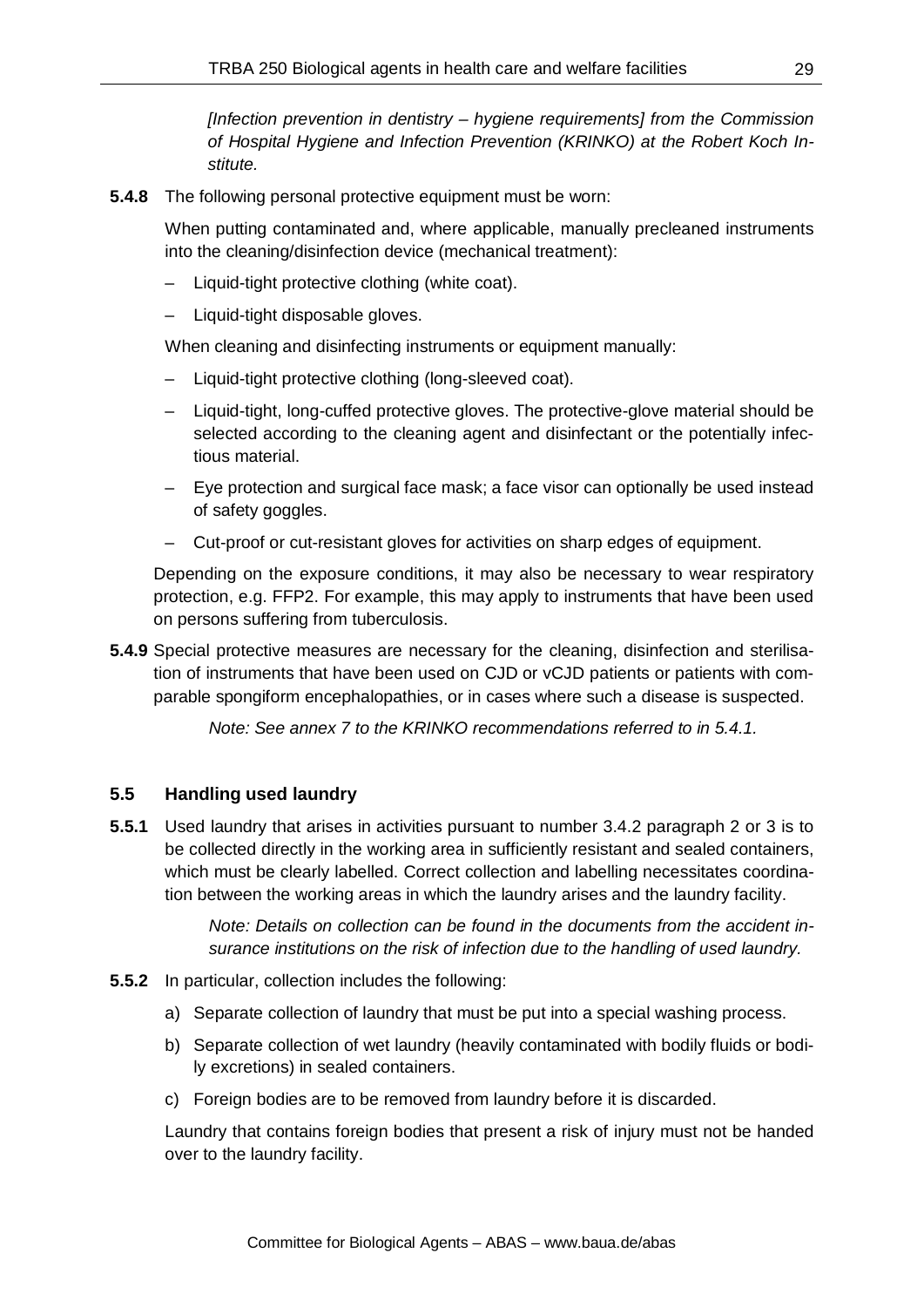#### **5.6 Disposal of waste**

**5.6.1** Waste is assigned to individual waste codes according to the Waste Catalogue Ordinance (AVV) based on European requirements. On the national level, the disposal of waste is governed by the "Vollzugshilfe zur Entsorgung von Abfällen aus Einrichtungen des Gesundheitsdienstes" [Guidelines for the disposal of waste from health care facilities] from the Working Group of the German Federal States on Waste (LAGA), as well as by regulations that are specific to individual federal states. At the same time, special requirements from the viewpoint of occupational safety and health and infection prevention must be taken into account for employees both of the facility and of the disposal companies.

> *Note: Guidance can be found in the brochure "Abfallentsorgung – Informationen zur sicheren Entsorgung von Abfällen im Gesundheitsdienst" [Waste disposal – information on the safe disposal of waste in health services] from the German Social Accident Insurance Institution for the Health and Welfare Services (BGW).*

- **5.6.2** Activities carried out within the framework of collecting, packaging, making available, transporting and treating medical waste from the examination, treatment and care of persons or animals are generally to be assigned to protection level 2. Separate consideration is to be given to activities in the disposal of medical waste containing biological agents of risk group 3 or 4. Here, the necessary measures are to be specified on a case-by-case basis, taking account of the local conditions, by the facility's waste management officer in coordination with the person responsible for hygiene and, if necessary, the medical officer or occupational safety specialist, depending on the severity of the risk of infection.
- **5.6.3** If filled waste bins are stored temporarily pending subsequent disposal, the collection sites must be designed so that the type of storage prevents a hazard from arising. The waste bins must be selected according to the disposal requirements (strong enough for transport, moisture-resistant, can be securely sealed) and labelled in a universally identifiable manner. In the case of internal transport of waste to central storage and handover locations, it is to be ensured that waste is prevented from escaping. At the same time, the structure of the internal collection and transport system is to be coordinated with the disposal routes available outside of the facility.
- **5.6.4** Waste assigned to waste codes 180101, 180104, 180201 and 180203 is to be collected immediately in containers that can be securely sealed at the location where the waste arises and transported to the central collection point without being sorted or transferred to other containers. The waste must not be sorted or transferred at the collection point either.
- **5.6.5** Waste assigned to waste codes 180102, 180103\* and 180202\* is to be collected in tear-proof, moisture-resistant and leak-proof containers and transported to the central collection point in suitable, securely sealed containers without being sorted or transferred to other containers. Contamination of the outside of the collection vessels is always to be avoided. Should contamination nevertheless occur, suitable disinfection measures are to be taken. Waste assigned to waste codes 180103\* and 180202\* must only be ground down in disinfection systems approved by the Robert Koch Institute and, if appropriate, must only be compacted afterwards.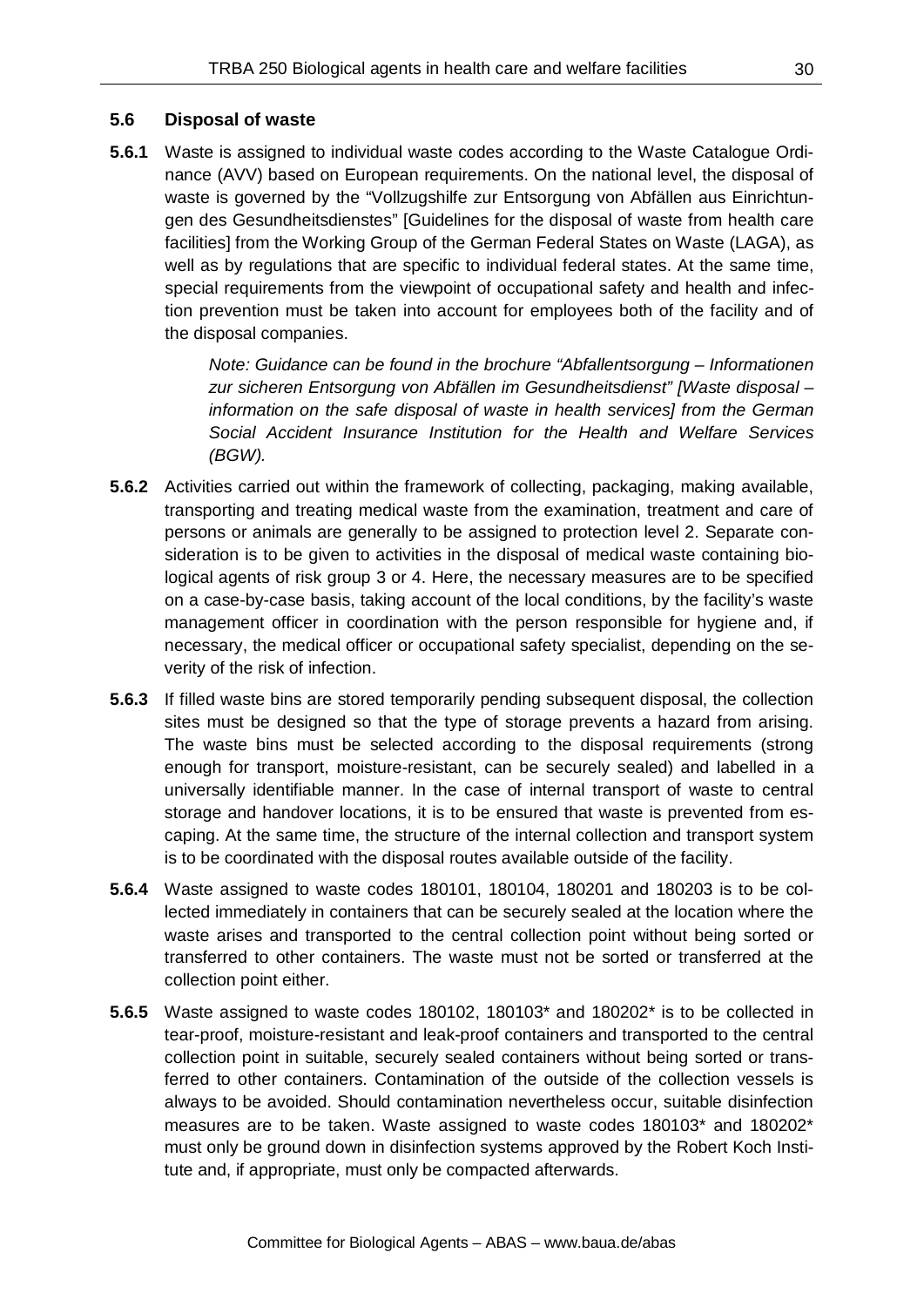**5.6.6** The central collection point must be designed to allow disinfection of the surfaces and to prevent hazards to employees or third parties due to storage of the waste. Pests must be prevented from entering. In addition, when waste assigned to waste codes 180102, 180103\* and 180202\* is stored, pollution by dust and odours must be prevented by ventilation, and cooling must be used to prevent gas formation in the collection containers.

> *Notes: Information on the collection and transport of waste within the facility can be found in the "Collection – Storage" column of the table in annex 8 to these technical rules.*

> *Municipal waste management regulations and special waste-disposal requirements for doctors' practices and other health care facilities must still be adhered to. It is therefore advisable to obtain information on special procedures from the local municipality's commercial waste advisory service. Further information can be found in the brochure referred to in 5.6.1: "Abfallentsorgung – Informationen zur sicheren Entsorgung von Abfällen im Gesundheitsdienst" [Waste disposal – information on the safe disposal of waste in health services].*

## **5.7 Multidrug resistant pathogens**

- **5.7.1** Pathogens with antibiotic resistance so-called multidrug resistant (MDR) pathogens – do not differ from equivalent pathogens without this resistance in terms of their infection pathways, pathogenic effects, environmental properties or sensitivity to disinfectants. Strict compliance with the general hygiene measures is therefore sufficient with regard to occupational safety and health. Barrier/isolation measures alone cannot be used to substitute general hygiene measures that are either inadequate or not strictly complied with.
- **5.7.2** No personal protective equipment is necessary when activities are carried out that do not involve contact with bodily fluids, e.g. when entering the patient room to distribute food, and in which this is not expected to occur accidentally, e.g. due to uncontrolled coughing in patients with a tracheotomy. Should contact with bodily fluids nevertheless occur within the framework of these activities, e.g. because the patient is about to fall out of bed, then the risk of transmission of MDR pathogens can be avoided by changing any contaminated work clothing. Hand disinfection is necessary on leaving the room.
- **5.7.3** Where contact with bodily fluids is foreseeable in activities involving patients carrying MDR pathogens, protective measures are necessary to protect the employees and to prevent the pathogen from spreading within the facility. These measures must be specified based on individual risk analyses. Where contact with the mucous membranes of the nose and mouth has been ruled out, surgical face masks can generally be dispensed with as a form of contact protection. See number 4.2.10 "Respiratory protection" for information on activities that lead to the production of aerosols.
- **5.7.4** In principle, the occurrence of MDR pathogens is always to be expected in working areas of health care facilities. If MDR pathogens are demonstrated to be present in an area, the training sessions pursuant to the Protection Against Infections Act (IfSG)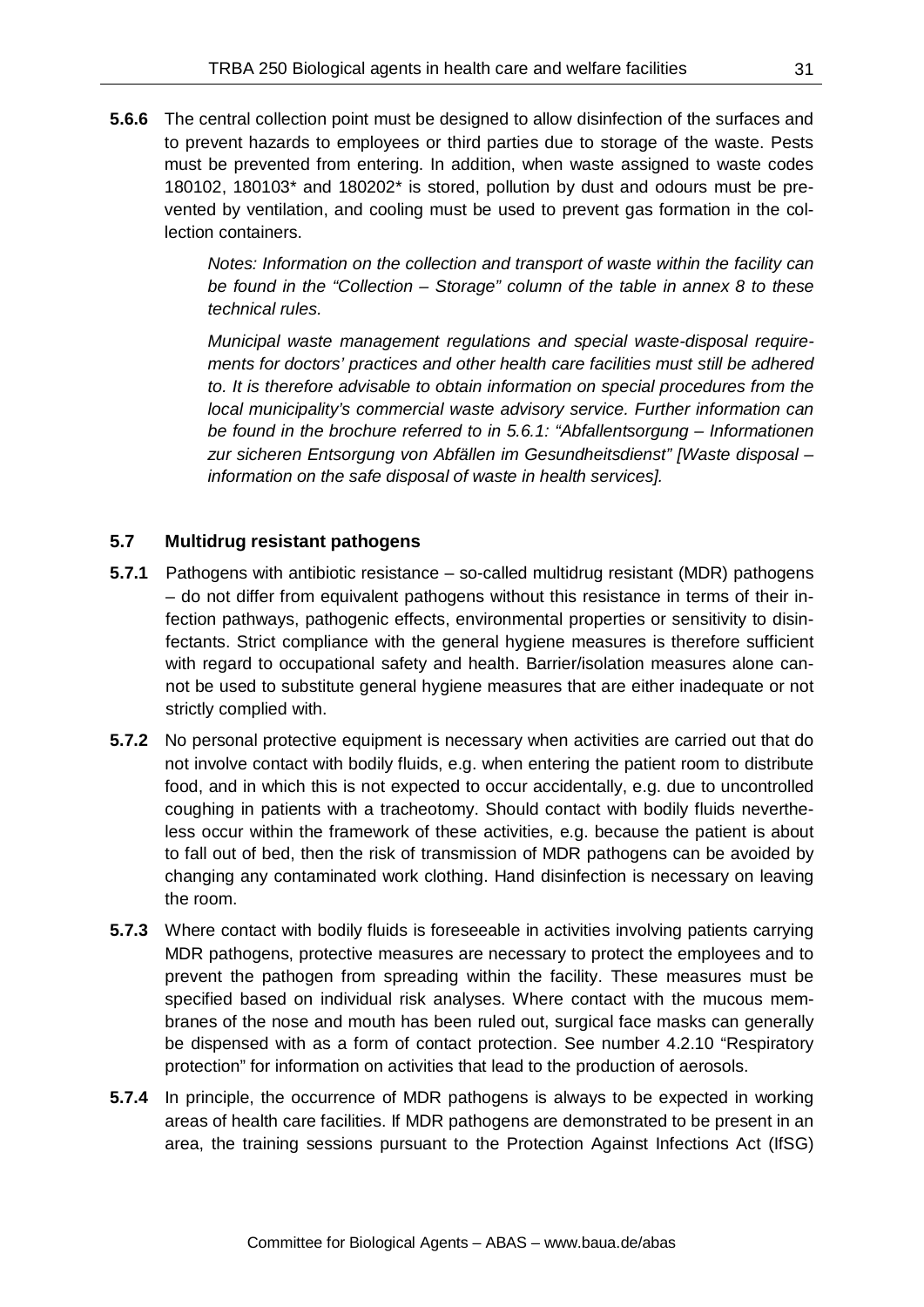and the Medical Hygiene Ordinance (MedHygV) $8$  are to be ensured. This also includes prompt communication with relevant persons that are involved in patient care.

- **5.7.5** Protective clothing kept ready in the patient room must be protected against dust and contamination.
- **5.7.6** From an infection prevention perspective, the requirements on waste disposal and laundry processing do not go beyond those for other waste in health care facilities.

*Note in relation to number 5.7: National and regional networks for multidrug resistant*  (MDR) pathogens<sup>[9](#page-31-1)</sup>, e.g. in Bavaria, Lower Saxony or North Rhine-Westphalia, can offer val*uable assistance in training and communication, as they seek to standardise MDR pathogen management and raise awareness of this area in health care facilities. They provide some specific information (FAQs, leaflets, patient transfer forms), mostly on websites, and coordinate the network activities of local health care facilities, which can then actively collaborate in the network.*

# **5.8 Pathology – performing dissections and processing untreated samples**

## **5.8.1 Information for the risk assessment**

(1) The field of pathology is characterised by work on potentially infectious tissues or organs within the framework of necropsies, post-mortem examinations, autopsies and dissections in order to establish the cause of disease or death, as well as for scientific purposes. The type and quantity of pathogens and the infectivity are often not yet known.

It is also to be noted that, in addition to autolytic decomposition processes, death is quickly followed by the onset of putrefaction and decay processes, which are associated with pronounced multiplication of microorganisms. This primarily involves intestinal bacteria (of which some are of risk group 2). Furthermore, this is frequently accompanied by the growth of moulds.

(2) Necropsies always include opening the cranial, thoracic and abdominal cavities where the condition of the body permits this. Opening the body increases the probability of contact with potentially infectious materials. In principle, there is a risk of infection for employees in the event of direct contact with the bodies, body parts or bodily fluids. Bodily fluids such as blood and lymph may escape and aerosols may be formed when whole organs, liquid-filled intestines, bladders and cysts, or lymph nodes are cut open. Puncturing and cutting tools are used, leading to a risk of infection via cuts and needle-stick injuries.

## **5.8.2 Requirements for premises and technical equipment**

- (1) The dissection room must be entered through an anteroom with the following equipment:
	- a facility for separately putting on and taking off the specific dissection clothing and/or street clothes (separate clean/contaminated areas);

<span id="page-31-0"></span><sup>&</sup>lt;sup>8</sup> "Verordnung zur Hygiene und Infektionsprävention in medizinischen Einrichtungen" [Ordinance on<br>Hygiene and Infection Prevention in Medical Facilities]

<span id="page-31-1"></span><sup>9</sup> e.g. methicillin-resistant Staphylococcus aureus (MRSA), vancomycin-resistant Enterococci (VRE)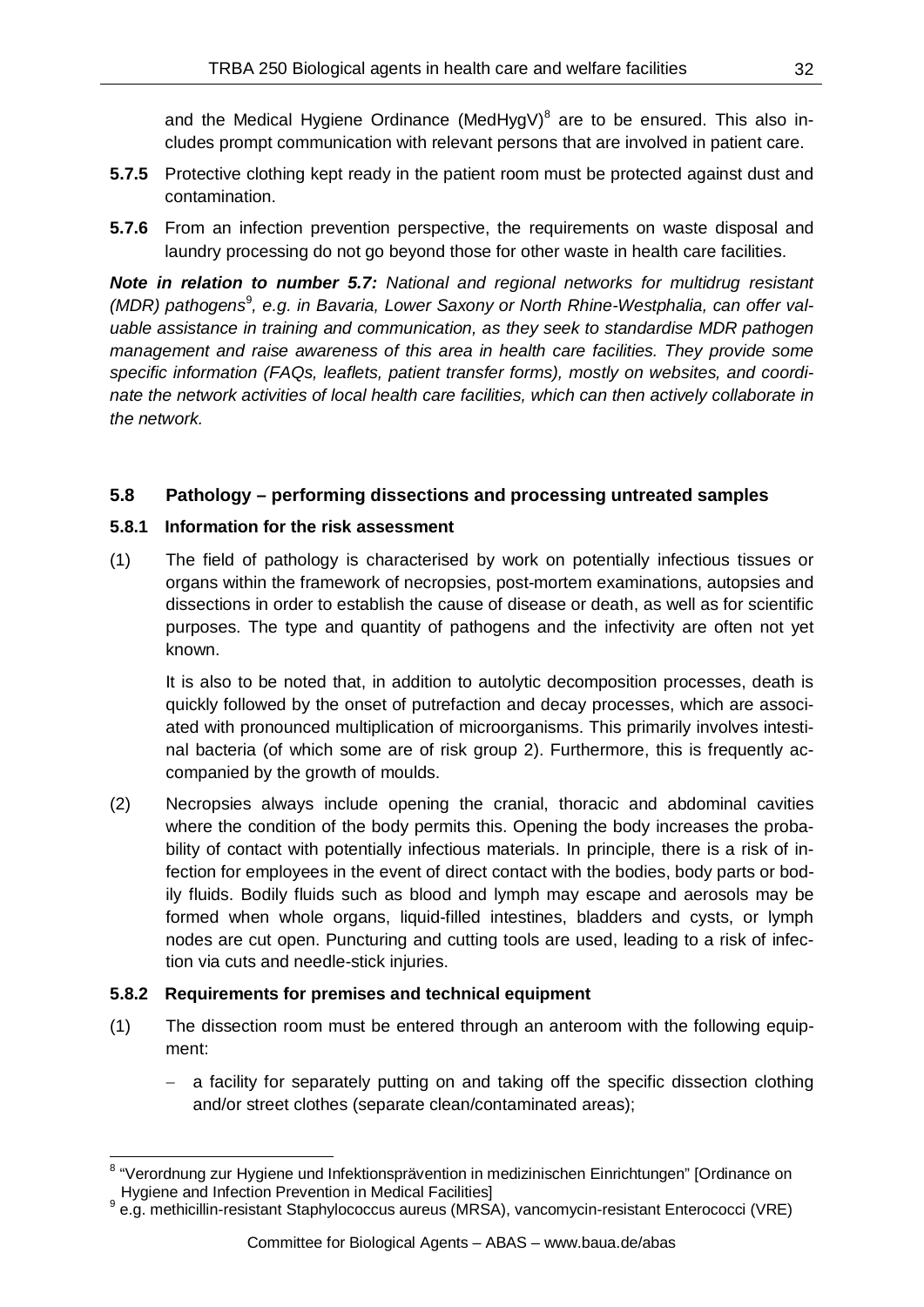- − a hand wash basin and disinfectant dispenser (according to numbers 4.1.1 and 4.1.2);
- − suitable collection containers for disposing of used PPE.

In the veterinary field, a disinfection facility for the surgical boots is to be provided  $-$  if necessary – at the entrance to the contaminated side.

- (2) There should be visual contact between the dissection room and other rooms. Facilities must be available for communicating with the outside world, e.g. by telephone or intercom.
- (3) The pathology department must have suitable rooms for storing already autopsied and not yet autopsied bodies. For example, two cold storage rooms would be one suitable solution.

In pathology departments, it is advisable to have possibilities for direct access via short routes and to avoid 'through traffic' for infection prevention reasons.

(4) The dissection room is to be equipped with stainless-steel dissection tables surrounded by profiled edges with strongly rounded inner corners; the tables must also have drains and an adequate gradient. To minimise splashes, the drainage nozzles should reach right down to the drainage channel, which, in turn, should be sunk into the floor and covered with a flush-fitting, removable metal grille.

Surfaces in the dissection room must meet the requirements set out in number 4.2.1.

- (5) If dissections with a special risk of infection are to be expected in addition to routine examinations, a separate dissection room must be provided wherever possible. This should have its own anteroom. One secondary possibility is to separate activities by timing or organisational measures.
- (6) Aerosol formation must be minimised, especially if an infection by airborne pathogens is suspected. For example, extraction systems on bone saws help to minimise aerosol formation. If steps involving further processing of removed tissues or organs take place in the dissection area, microbiological safety workbenches (MSWs) or pathology workbenches with a displacement ventilation system are to be used depending on the size of the specimen.
- (7) If work is to be carried out on body segments, facilities such as special vices are to be provided to fix these in place in order to minimise risks of injury as a result of the segments slipping.

## **5.8.3 Handling of instruments and materials**

- (1) Suitable facilities must be available for putting instruments down repeatedly during the dissection. For example, this could be on a mobile side table or on an instrument tray positioned in a stable manner on the dissection table.
- (2) Pointed and sharp instruments are to be collected in puncture- and fracture-resistant containers in accordance with number 4.2.5 paragraph 6.
- (3) Infectious waste from the dissection is to be collected either using suitable disposal containers that are easy to disinfect and have smooth inside surfaces or using disposable containers; in both cases, the containers must have a sealable lid. Disposal must be carried out in accordance with number 5.6.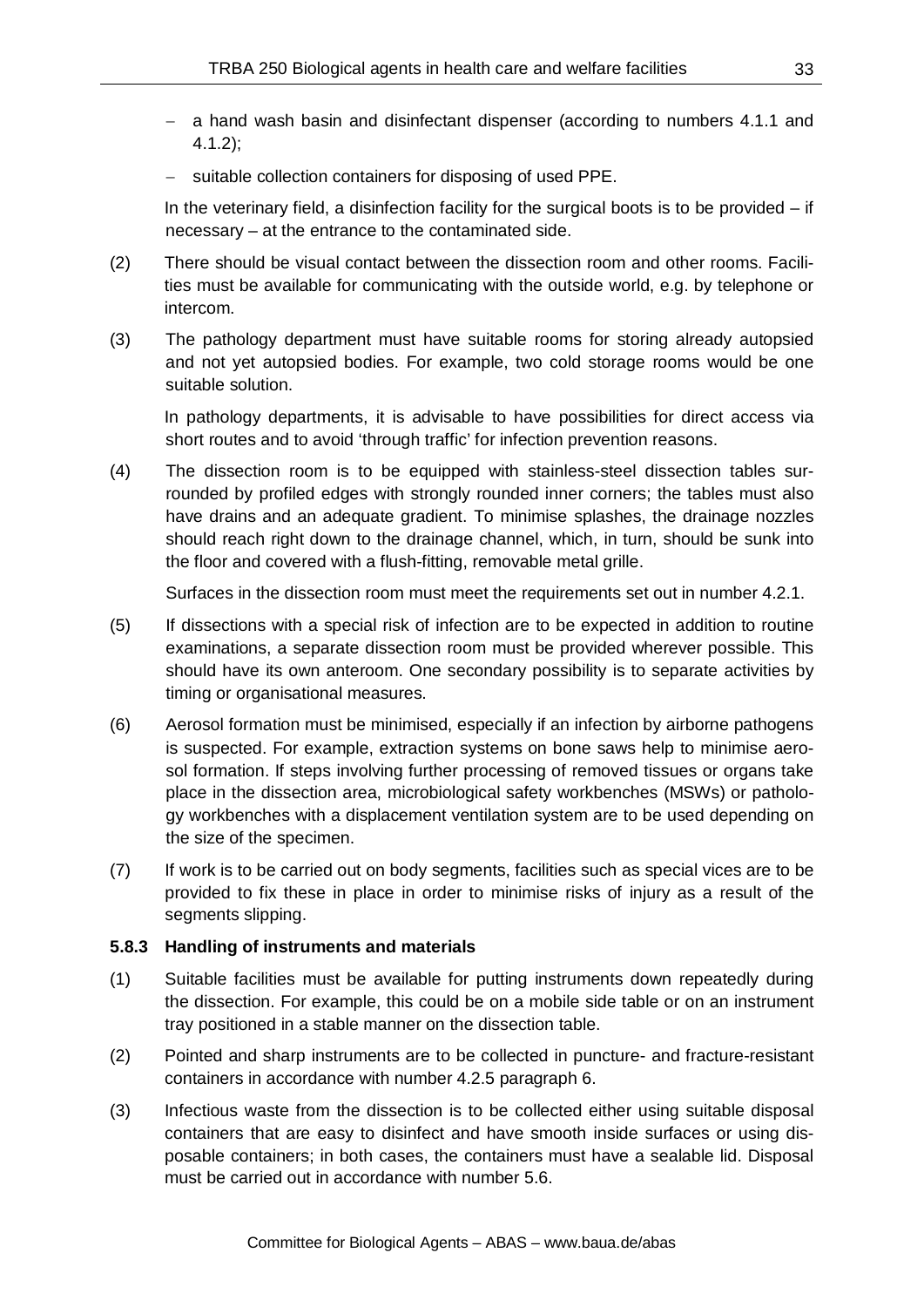(4) Working equipment and work surfaces must be cleaned and disinfected once the dissection is complete. Disinfection must be performed using suitable, effective and recognised substances. Should precleaning steps be necessary in an individual case, these must be carried out with a reduced-pressure water jet and/or disposable wipes.

*Note: See number 5.4.6 for information on the manual cleaning of instruments.*

- (5) Sample-transport containers for passing on to subordinate areas must be fractureresistant, tightly sealable, liquid-tight, permanently labelled and easy to disinfect. The use of open sample dishes is to be avoided.
- (6) Direct contact with potentially infectious materials is to be avoided as far as possible. Provision is to be made for the use of corresponding tools.

## **5.8.4 Personal protective equipment (PPE)**

(1) The required personal protective equipment includes a protective gown, suitable face protection (face shield, visor), surgical shoes and liquid-tight protective gloves (equipped with cut-protection features if necessary).

It is advisable to identify protective clothing (e.g. through its colouring) as being specifically for dissections. It must not be worn outside of the pathology department.

- (2) Liquid-tight and disinfectable aprons or disposable aprons must be worn for analysis steps in which large volumes of liquid may arise, for example.
- (3) The surgical shoes must be liquid-tight and slip-resistant, as well as having a sufficiently pronounced tread. Surgical boots are required in veterinary medicine because of the unavoidable contamination of the floor with blood and bodily fluids during the dissection of large animals.

*Notes: If large volumes of liquids are expected, as is typical in veterinary pathology, a washing station for boots and aprons is to be installed in the dissection area with a depositing wall for aprons and boots, provided these are used*  multiple times. This requirement does not apply if a disposable apron is worn *over the work coat and disposable overshoes are used instead of surgical boots and disposed of in a collection bin immediately after use.*

(4) If hazards due to biological agents of risk group 3, e.g. *Mycobacterium tuberculosis,* are to be expected and sufficient technical/structural protection is not possible, it is necessary to wear respiratory protection in accordance with number 4.2.10 in addition to the face visor.

*Note in relation to number 5.8: Protective measures analogous to those in pathology are to be adopted when opening carcasses for targeted on-site removal of organs for diagnostic purposes.*

## **5.9 Veterinary medicine – veterinary hospitals and veterinary practices for small animals**

#### **5.9.1 Scope of application, activities**

(1) This section, number 5.9, applies to: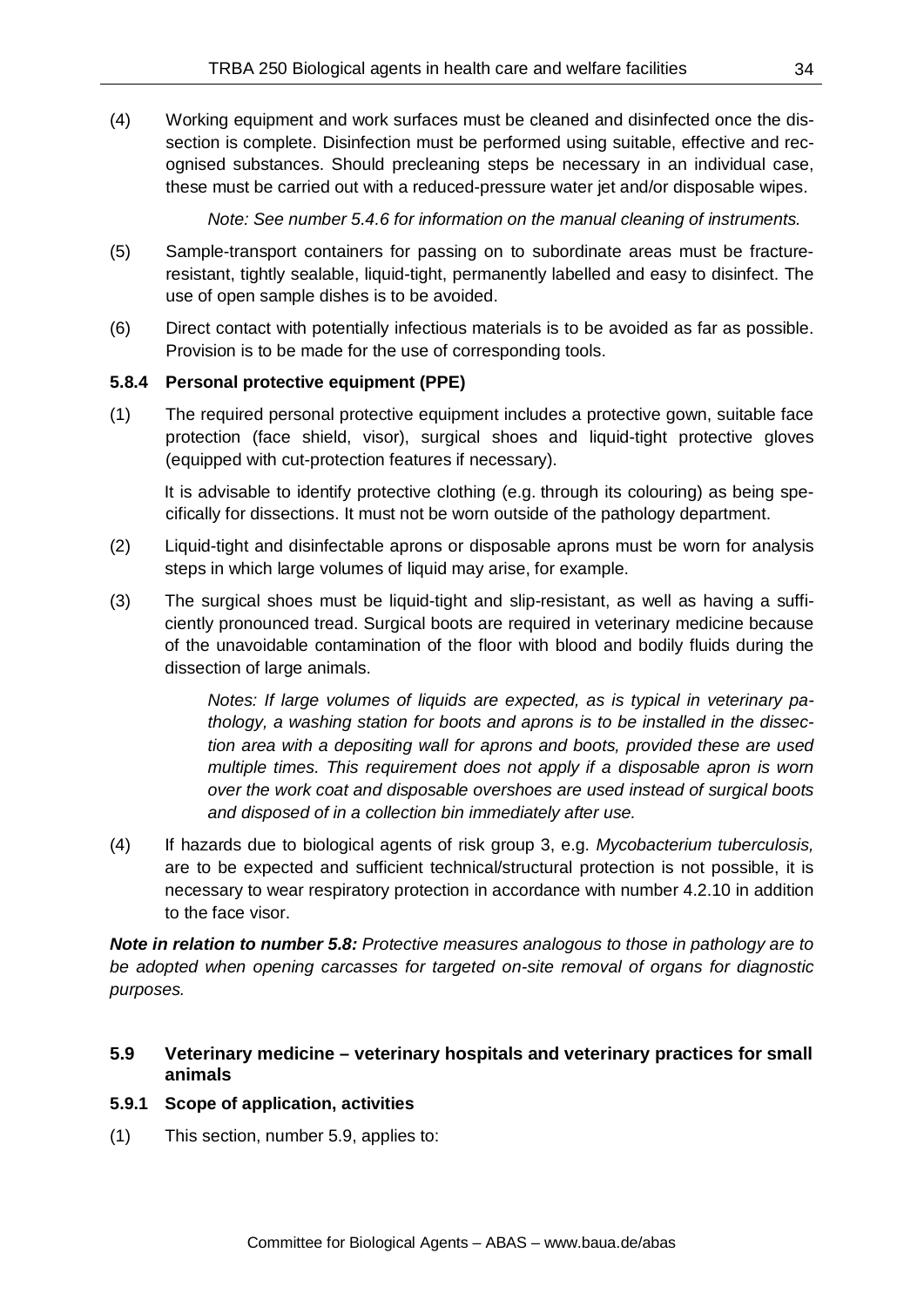- outpatient and inpatient examination, treatment and care of small animals and pets, including the carrying out of home visits with or without a mobile practice vehicle;
- activities in livestock hospitals in the field of higher education;
- inpatient examination, treatment and care of horses;
- inpatient processing of samples (unless this falls within the scope of TRBA 100) and treatment of materials from livestock/equine practice in practice rooms.
- (2) Table 2 (see number 5.9.7) provides a non-exhaustive overview of relevant activities, occurring pathogens and infection pathways.

## **5.9.2 Assessment of activities within the framework of the risk assessment**

- (1) The following activities are comparable with activities of protection level 1 in human medicine:
	- general examinations and vaccinations, castrations/operations where zoonosis is not suspected;
	- taking blood samples, as the transmission of pathogens via the patients' blood is of lesser significance than in human medicine.
- (2) The following activities are usually comparable with activities of protection level 2 in human medicine:
	- activities in which there may be regular and not merely minor contact with potentially infectious materials, such as faeces, urine or other bodily fluids or tissues;
	- activities in which there is an obvious risk of infection, e.g. via an airborne infection, bites or scratches.
- (3) Activities involving possible contact with highly pathogenic agents of risk group 3 represent rare exceptional cases, e.g. in the case of:
	- influenza A (H5N1) outbreaks with agents that are pathogenic to both animals and humans,
	- psittacosis or
	- Q fever (occasionally present in dogs and cats).

Here, if the conditions correspond to those described in number 3.4.2 paragraph 3, the activities may be compared with protection level 3 in human medicine.

## **5.9.3 Minimum protective measures**

In principle, the minimum protective measures specified in number 4.1 also apply in relation to veterinary hospitals and veterinary practices for small animals. In the veterinary scope of application, however, the following stipulation applies in place of 4.1.5:

The employer must at least compile a cleaning and disinfection plan for the individual working areas that lays down the basic measures described in annex 2. In hospitals and in practices specialising in surgery, a written hygiene concept is required. In any case, the occupational safety and health requirements pursuant to section 9 of the Biological Agents Ordinance and the requirements of patient protection can be combined into one document. Adherence to the specified measures is to be ensured. In a similar way to human medicine, it is advisable to specify risk-based measures in order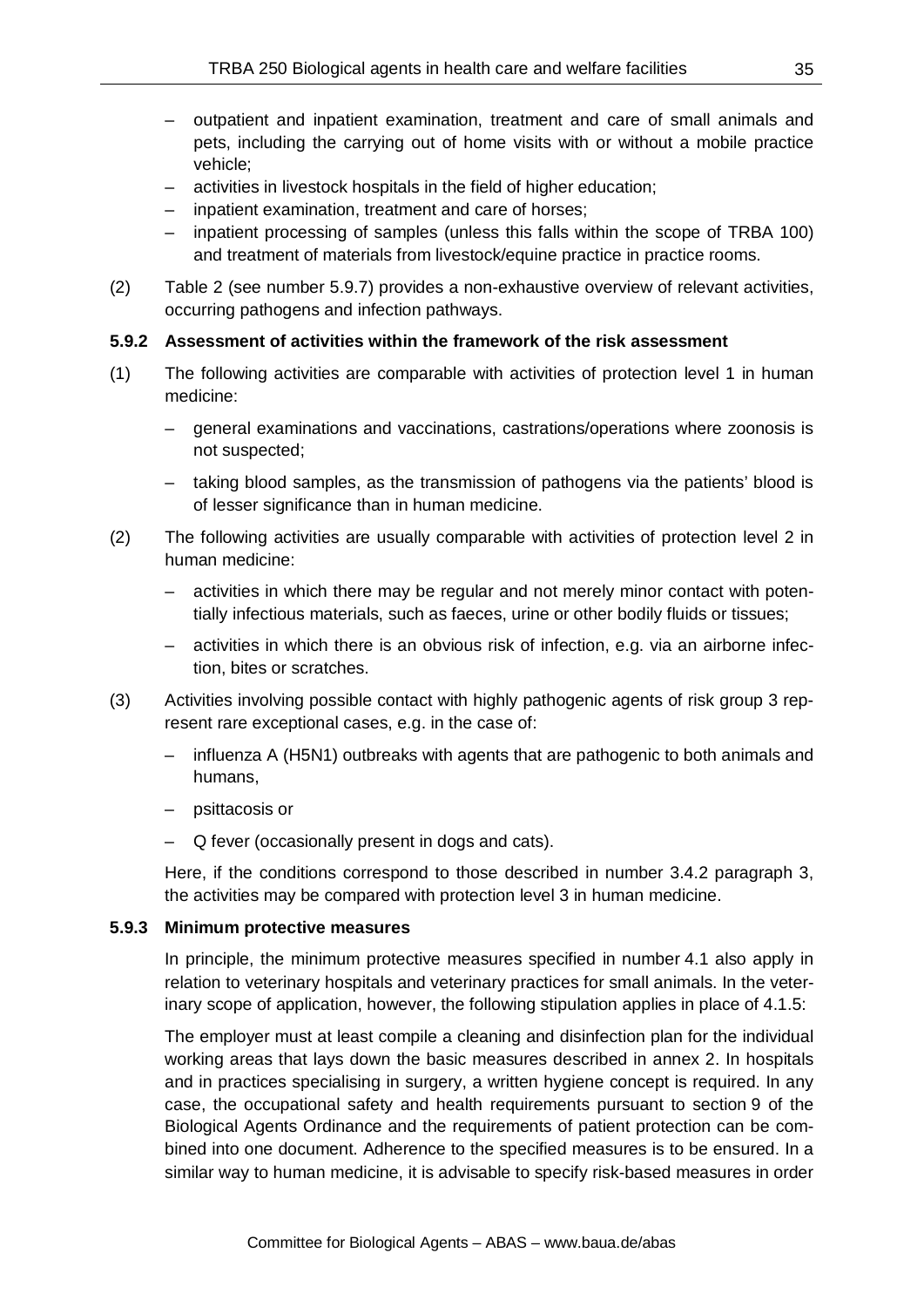to prevent outbreak situations or to address specific areas of activity or the presence of specific pathogens.

The minimum protective measures in the veterinary field also include the measures set out in number 4.2.1 (Surfaces).

## **5.9.4 Protective measures for activities comparable with protection level 2**

In addition to the minimum protective measures set out in number 5.9.3, the following protective measures are to be adhered to; these are to be adapted to the specific activity and workplace.

- (1) The employer must only assign employees with corresponding qualifications to carry out activities comparable with protection level 2. These employees are: vets, veterinary assistants, veterinary/technical assistants or other employees with corresponding experience and corresponding further training in these fields.
- (2) The formation of aerosols is to be kept to a minimum in all of the processes that are used. Examples of this include:
	- capturing smokes that are harmful to health when using medical lasers and highfrequency cauterising equipment;
	- using corresponding extraction technology during veterinary dental treatments;
	- covering the ultrasound bath during the cleaning of instruments.
- (3) Puncture-resistant, liquid-tight, securely sealable and fracture-resistant containers are to be used for disposing of used pointed and sharp working equipment. These are to be provided as close as possible to the location at which waste arises. The contents must not be transferred from one container to another. If possible, used cannulas must not be reinserted into the cannula cover.

*Note: See number 4.2.5 paragraph 6 for further requirements of the containers.*

(4) If the risk potential is comparable, the measures set out in numbers 4.2.6 to 4.2.10 are to be taken into account for the provision and use of personal protective equipment (PPE).

Examples of activities for which number 4.2.8 requires the wearing of protective gloves or medical gloves include:

- cleaning stalls used for small animals,
- inserting bladder catheters,
- opening or rinsing abscesses,
- handling wounds,
- laboratory activities that pose a risk of infection.

Examples of activities for which number 4.2.9 requires the wearing of eye or face protection, as well as a surgical face mask, include:

- dental scaling using ultrasound,
- preparation of bronchoscopes.
- (5) If home visits for small animals and pets are carried out regularly on a larger scale, the employer must stipulate the following in work instructions: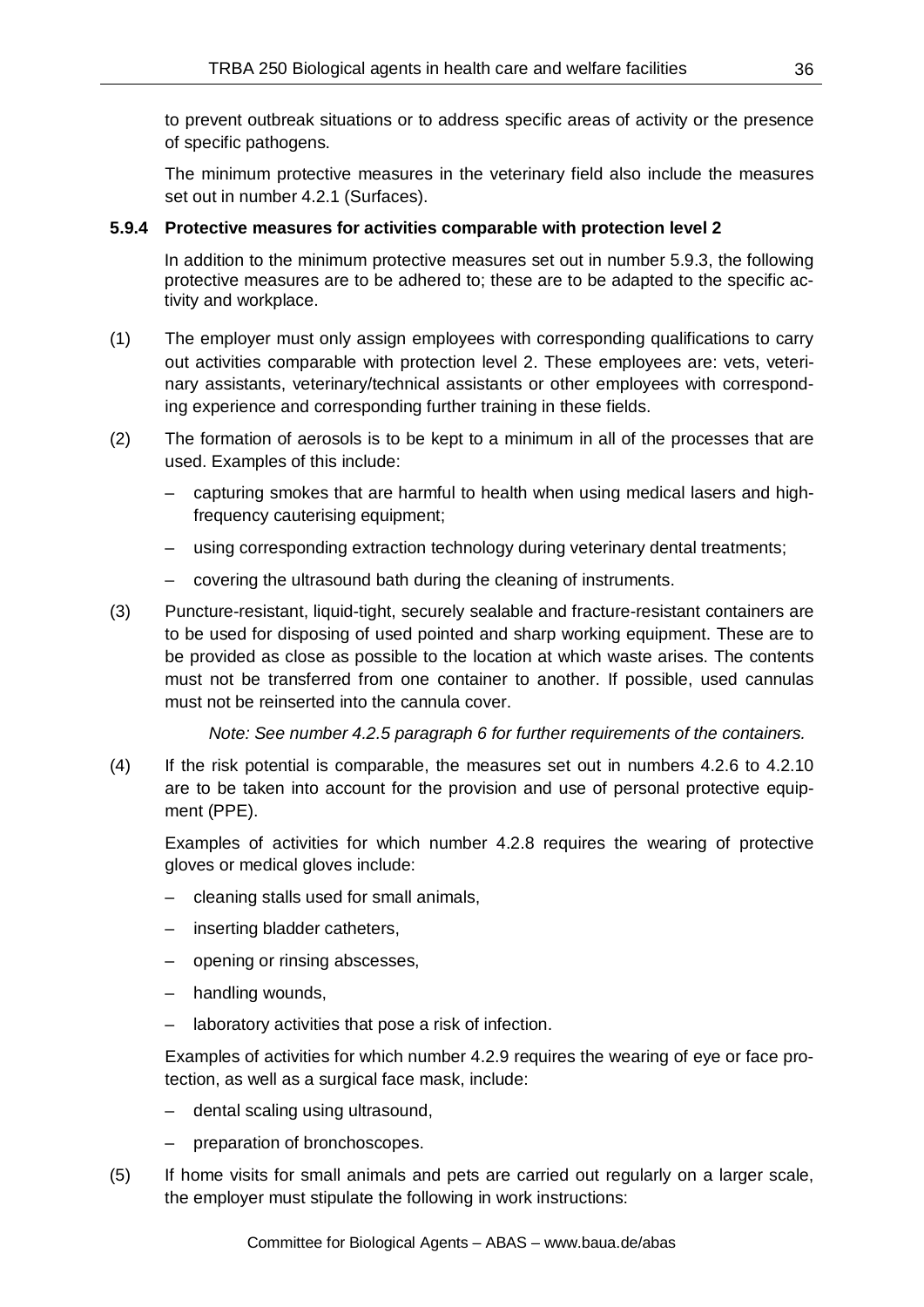- Use of work clothing and personal protective equipment.
- Necessary measures for hygiene and disinfection, including the provision of suitable transport containers for reusable contaminated working equipment, e.g. ear specula and bulb-headed cannulas, as well as for surgical instruments.
- Implementation of hand hygiene. Here, the stipulations for hygienic hand disinfection are of particular relevance.
- (6) If treatment is given to wild animals, the possible infection potential must be taken into account. The measures already described are to be applied as necessary.

#### **5.9.5 Protective measures for activities comparable with protection level 3**

In addition to the measures set out in numbers 5.9.3 and 5.9.4, the following protective measures are to be adhered to; these are to be adapted to the activity and workplace.

- (1) Where activities of protection level 3 are to be expected, animal health aspects must be taken into account and the relevant veterinary authorities must be involved.
- (2) As a minimum, spatial separation of the activities from less hazardous activities is to be ensured by organisational measures. Access is to be restricted to the necessary personnel.
- (3) Additional personal protective equipment may be necessary; in particular, respiratory protection measures are to be considered.

### **5.9.6 Conduct following accidents**

- (1) Number 6 is only applicable insofar as its provisions are relevant to veterinary medicine. At the same time, consideration must be given to the presence in treated animals of agents that are pathogenic to humans (zoonotic agents).
- (2) All occupational accidents, including bites, cuts, punctures or scratches, are to be documented in the accident book.

*Note: Larger injuries should be presented to the accident insurance consultant. This also applies to smaller injuries if signs of inflammation appear.*

(3) Employees that might have contaminated themselves with pathogens (zoonotic pathogens or pathogens with zoonotic potential, e.g. MRSA) should document this in the accident book as soon as they become aware of it. The employer is to be informed.

#### **5.9.7 Treatment of instruments**

*Note: Although used instruments are processed for reuse, these instruments are not medical devices. Therefore, number 5.4 does not apply to veterinary medicine.*

*Pathogens in the blood itself very rarely pose a risk of zoonosis in practices. A hazard can arise due to pathogens that may be released through contact or injuries or through aerosol formation during processing.*

- (1) The following preventive measures should already be taken at the place of use, e.g. in the operating theatre or procedure/functional room:
	- Where possible, pointed and sharp instruments are to be disposed of immediately on-site in a safe manner – provided they are disposable.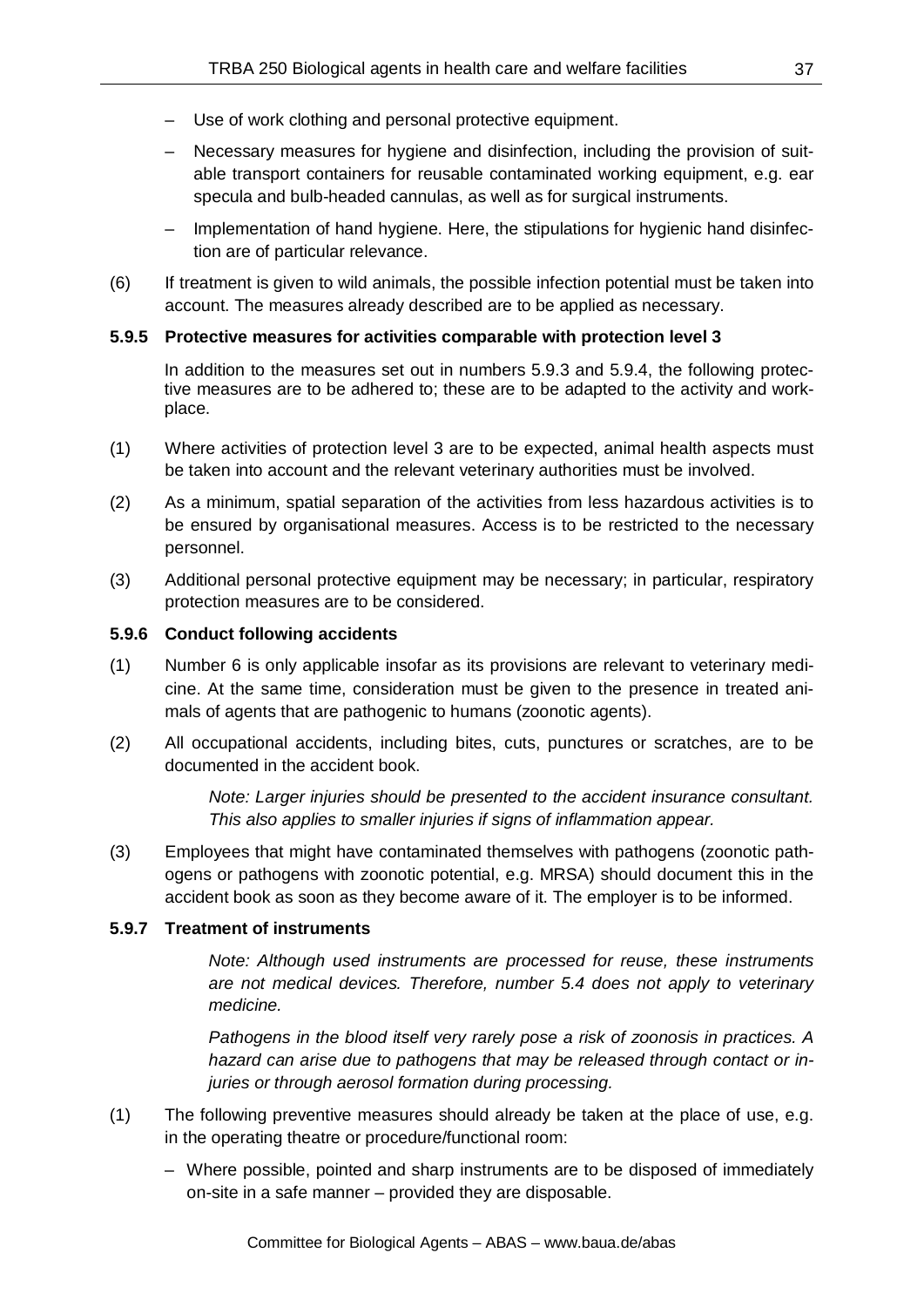- If they are not disposable, items are to be put down separately on a sieve or kidney dish wherever possible.
- Disposable items, e.g. scalpel blades, needles and cannulas are to be removed from the sieves/kidney dishes using tools if possible.
- (2) If instruments are processed regularly on a larger scale, this should preferably be carried out in the closed system of a cleaning/disinfection device in order to minimise the risk of injury and contamination and to protect employees from contact with the disinfectant.
- (3) Especially in the case of stuck-on/dried-on material, the following measures are to be applied in order to minimise the formation of aerosols during the manual cleaning of instruments:
	- Cleaning must not be performed under a strong jet of water.
	- If instruments must be cleaned with a brush, this is only to be done under the surface of the water in the cleaning basin.
	- The soaking water is to be changed regularly, especially after the cleaning of instruments used on patients who are known to be infected.
	- If cleaning is carried out in the ultrasound bath, this must be covered.
- (4) The following may be necessary as PPE for the manual cleaning and disinfection of instruments:
	- Liquid-tight protective clothing (long-sleeved coat/apron).
	- Liquid-tight, long-cuffed protective gloves.
	- The protective-glove material should be selected based on the cleaning agent/disinfectant and the potentially infectious material.
	- Eye protection and surgical face mask; a face visor can optionally be used instead of safety goggles.
	- Boots.
- (5) Special protective measures are necessary for the cleaning, disinfection and sterilisation of instruments that were used on TSE/BSE patients or patients with comparable spongiform encephalopathies or in cases where such a disease is suspected.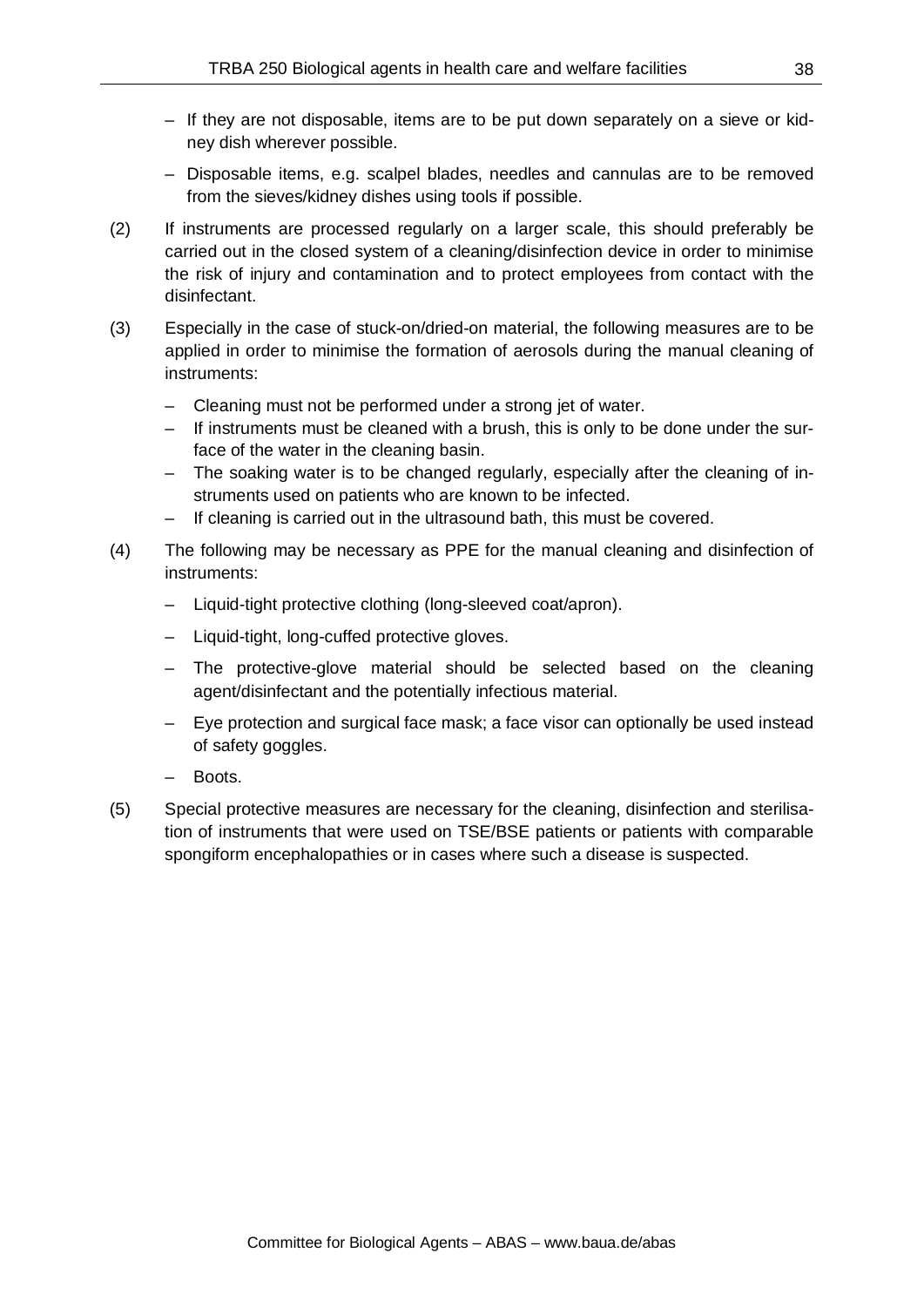### **Table 2 Occurrence and infection pathways of some pathogens in veterinary medicine with examples of activities (not exhaustive)**

*By way of example, the following table lists the occurrence and infection pathways of some pathogens with examples of activities.*

*On its website, the Robert Koch Institute provides further information on individual infectious disease pathogens in the "Infektionskrankheiten A-Z" (A–Z of infectious diseases) section, as well as expert information on activity-specific hazards in the pathogen-specific "RKI-Ratgeber für Ärzte" (RKI guides for doctors).*

| <b>Materials</b>                        | <b>Pathogens</b>                                | <b>Risk</b><br>group | <b>Infection</b><br>pathways<br>in accordance<br>with no. 3.3.1                            | <b>Example activities</b>                                       | <b>Frequently</b><br>affected<br>species                                                             |
|-----------------------------------------|-------------------------------------------------|----------------------|--------------------------------------------------------------------------------------------|-----------------------------------------------------------------|------------------------------------------------------------------------------------------------------|
| Saliva                                  | Rabies virus                                    | $3(*)$               | Bites; possibly<br>contact with<br>mucous mem-<br>brane or previ-<br>ously damaged<br>skin | Putting down animals<br>suffering from rabies                   | Dogs, cats,<br>among others<br>(as of 2013,<br>Germany is free<br>of terrestrial<br>sylvatic rabies) |
|                                         | Echinococcus granu-<br>losus                    | $3(*)$               |                                                                                            | Contact with faeces                                             | Dogs                                                                                                 |
| Faeces                                  | Salmonella spp.                                 | $\overline{2}$       | Contact                                                                                    | during examination<br>and treatment activi-                     | Pigeons,<br>reptiles                                                                                 |
|                                         | Cryptosporidium spp.                            | $\overline{2}$       |                                                                                            | ties on the animal,<br>cleaning of stalls,                      | Dogs, cats                                                                                           |
|                                         | Giardia spp.                                    | $\overline{2}$       |                                                                                            | faecal analyses                                                 |                                                                                                      |
|                                         | Toxoplasma gondii                               | $\overline{2}$       |                                                                                            |                                                                 | Cats                                                                                                 |
| Urine,                                  | Leptospira spp.                                 | $\overline{2}$       |                                                                                            | Urine analyses                                                  | Dogs                                                                                                 |
| amniotic<br>fluid                       | Brucella canis                                  | 3                    | Contact                                                                                    | Helping animals to<br>give birth                                |                                                                                                      |
|                                         | Chlamydophila felis                             | $\overline{2}$       |                                                                                            |                                                                 | Cats                                                                                                 |
| Respirato-<br>ry/tracheal<br>secretions | Avian strains of<br>Chlamydophila psit-<br>taci | 3                    | Airborne,<br>contact                                                                       | Intubation, extuba-<br>tion, dental scaling<br>using ultrasound | Psittacidae,<br>birds                                                                                |
|                                         | Pasteurella spp.                                | $\overline{2}$       |                                                                                            |                                                                 | Rabbits, cats,<br>dogs                                                                               |
|                                         | Staphylococcus<br>pseudointermedius             | $\overline{2}$       |                                                                                            |                                                                 |                                                                                                      |
| Skin/                                   | Staphylococcus<br>aureus                        | $\overline{2}$       | Contact                                                                                    | Wound care, taking                                              | Dogs, cats                                                                                           |
| wounds                                  | Cowpox viruses                                  | $\overline{2}$       |                                                                                            | scrapings                                                       | Rats, cats                                                                                           |
|                                         | Bartonella henselae                             | $\overline{2}$       | Scratch                                                                                    |                                                                 | Cats                                                                                                 |
|                                         | Trichophyton spp./<br>Microsporum spp.          | 2                    | Contact                                                                                    |                                                                 | Guinea pigs,<br>cats                                                                                 |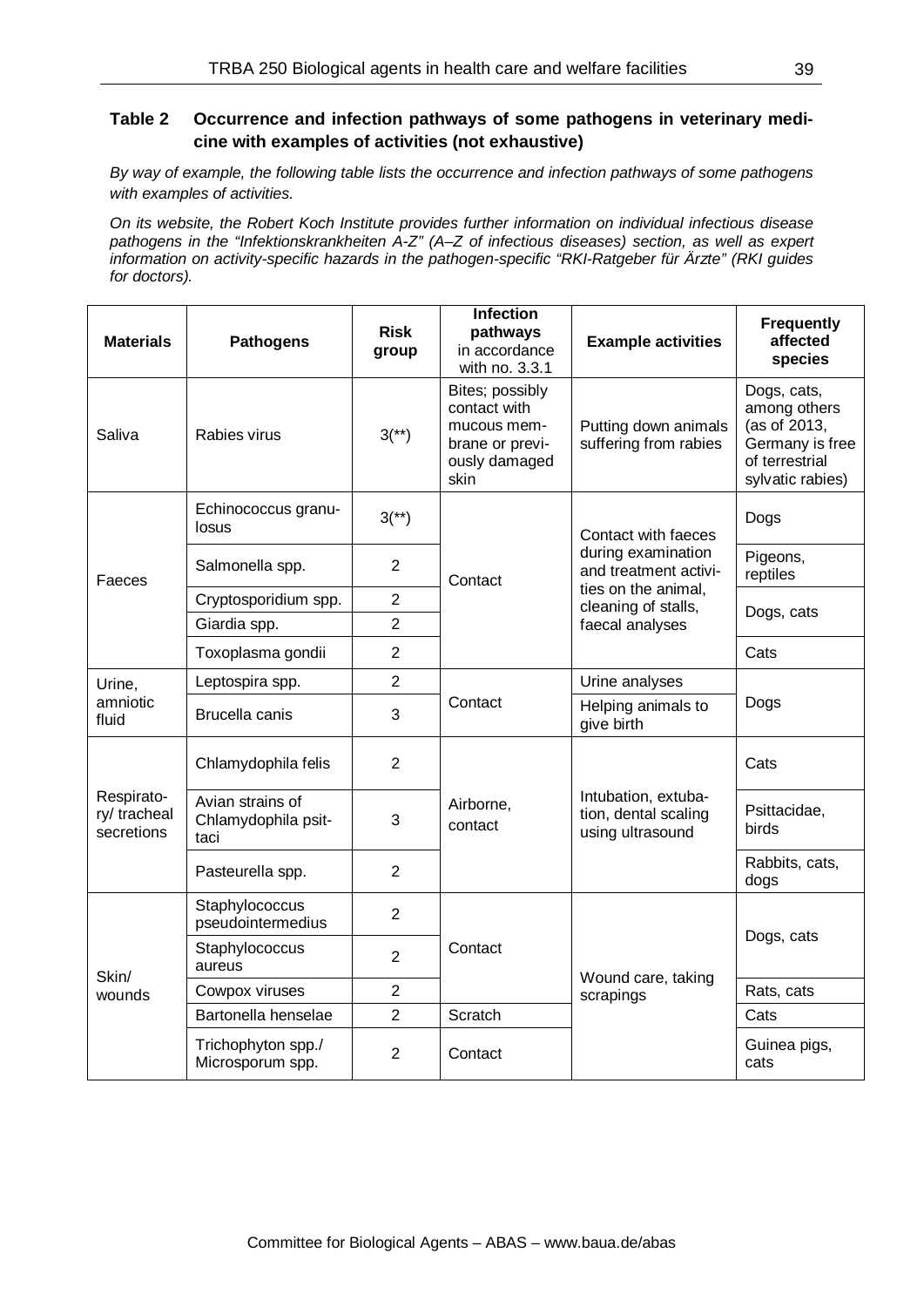### **6 Conduct in case of accidents**

### **6.1 Specification of measures**

- **6.1.1** Pursuant to section 13 of the Biological Agents Ordinance, the employer must specify the necessary measures that are required in the case of accidents before an activity of protection levels 2 to 4 is commenced in order to minimise the effects on the safety and health of employees and other persons.
- **6.1.2** For employees whose activities put them at risk of punctures and cuts by used pointed and sharp medical instruments or of other contact with bodily fluids, especially contact with mucous membranes, it is necessary to specify measures to be taken following needle-stick injuries or corresponding contact in order to avoid and limit infection. The measures are to be specified in coordination with the medical officer or another professionally suitable person.
- **6.1.3** In particular, the measures to be implemented include:
	- Immediate implementation of local emergency measures (disinfection, decontamination).
	- Investigation of the infectivity of the index patient, which requires the consent of the affected persons.
	- Designation of a body that specifies and implements prophylaxis measures (e.g.  $PEP^{10}$  $PEP^{10}$  $PEP^{10}$ ) in the event of exposure to HIV, HBV or HCV.
	- Survey of the serostatus of employees in the event of possible exposure to HIV, HBV or HCV (serological check) to detect infection.
	- Specification of corresponding procedures if, in the event of accidents, a hazard due to other biological agents must be expected (e.g. patients with TSE, accidents in microbiological laboratories or animal experimentation units).

*Note: Details of recommended approaches and conduct, especially those following needle-stick injuries, can be obtained from the accident insurance institutions.* 

**6.1.4** Employees are to be trained on the specified measures. In particular, please note that every accident identified in number 6.1.2 must be reported and that, where a serological check or PEP is needed, employees are to consult the relevant body immediately after the accident.

> *Note: Specifically, the suitable body is the accident insurance consultant. It is advisable to appoint a local accident insurance consultant.*

### **6.2 Documentation and analysis**

**6.2.1** The employer must establish at the facility an internal procedure for the complete re-cording of accidents<sup>[11](#page-39-1)</sup>. In particular, all needle-stick injuries and other incidents of contact between skin or mucous membranes and potentially infectious materials are to be documented and reported to the body identified by the employer.

<span id="page-39-1"></span><span id="page-39-0"></span> $10$  PEP: post-exposure prophylaxis<br> $11$  For more information, please refer to the documentation obligation laid down by the German Accident Prevention Regulation "Principles of Prevention" (DGUV Vorschrift 1).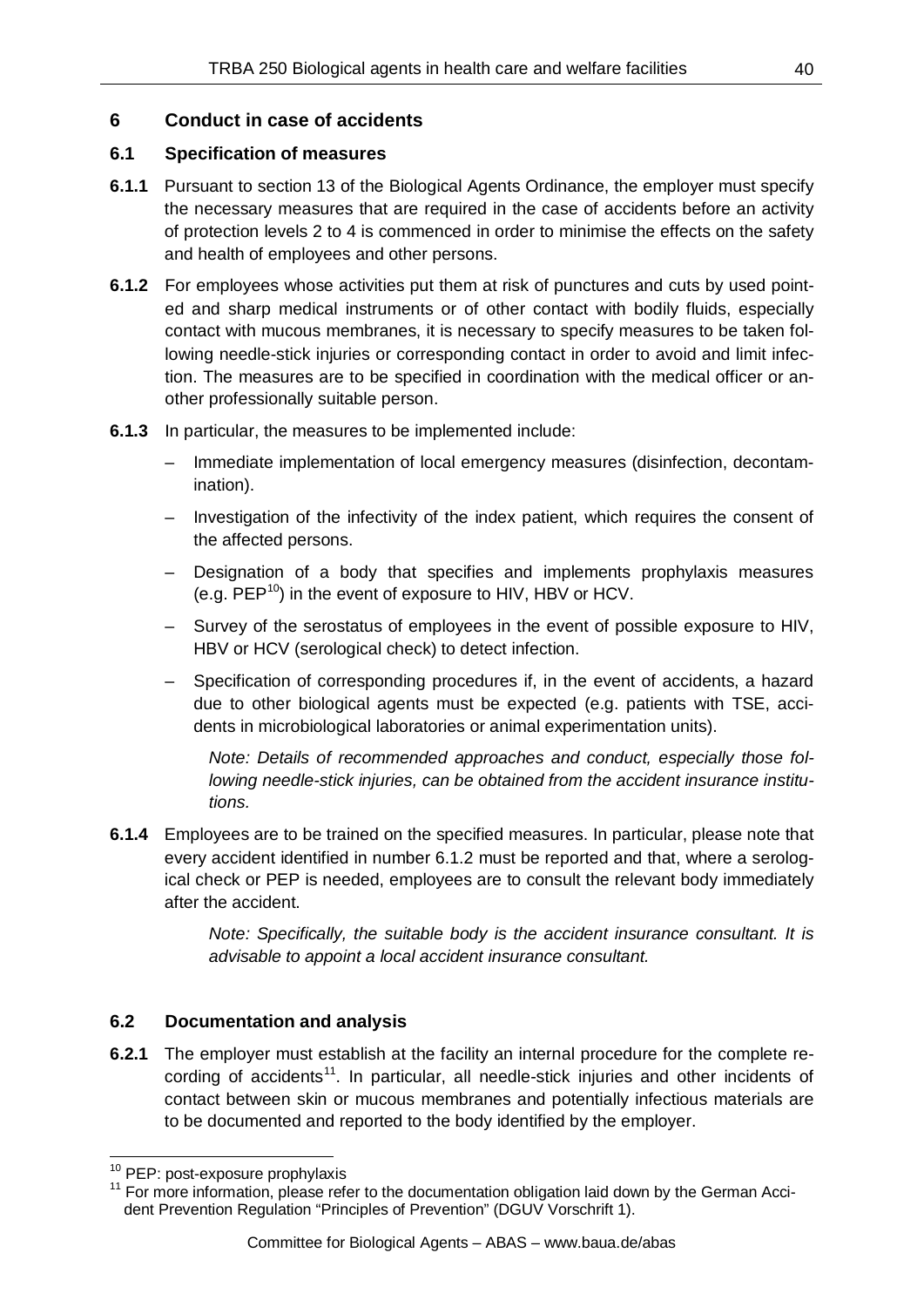- **6.2.2** These details must be analysed in accordance with section 11(5) of the Biological Agents Ordinance with a view to identifying technical or organisational causes of accidents, and remedial measures must be specified (see annex 6 "Example of a 'Recording and analysis form for needle-stick injuries'" for more information).
- **6.2.3** Employees and their representatives are to be informed of the results, but individual apportioning of blame is to be avoided.

## **7 Operating instructions and training of workers**

### **7.1 Operating instructions and work instructions**

- **7.1.1** Pursuant to section 14(1) of the Biological Agents Ordinance, the employer must prepare written operating instructions and update these in the event of substantial changes to working conditions. This is not necessary if the only activities performed involve biological agents of risk group 1 without sensitising or toxic effects. The operating instructions are to be prepared for the specific working area, activity and substance based on the risk assessment and the specified protective measures. In particular, the operating instructions must include the following items:
	- Risks associated with the activity for employees:
		- biological agents that occur and their risk groups;
		- relevant infection or uptake pathways.
	- Necessary protective measures and code of conduct:
		- exposure-prevention measures;
		- correct use of sharp or pointed medical instruments;
		- hygiene measures, with reference to the hygiene plan where applicable;
		- wearing, use and taking off of personal protective equipment;
		- conduct in case of injuries, accidents, incidents and emergencies.
	- First-aid measures, including information on post-exposure prophylaxis if necessary.
	- Disposal measures for contaminated waste.
	- Information on preventive occupational health measures, including immunisation.
- **7.1.2** The operating instructions are to be drafted in a form and language that employees can understand and are to be announced at a suitable location in the workplace and put out or hung up for inspection. It is possible to combine the operating instructions and hygiene plan.

*For example, suitable locations include the workplace, the nurses' room, the examination room, the vehicle for employees of outpatient care services, or the rescue or ambulance vehicle.*

*See annex 9 for example operating instructions and annex 2 for the structure of a hygiene plan.*

**7.1.3** In addition to the operating instructions, work instructions are to be prepared for activities of protection levels 3 and 4 and must be available at the workplace. Work in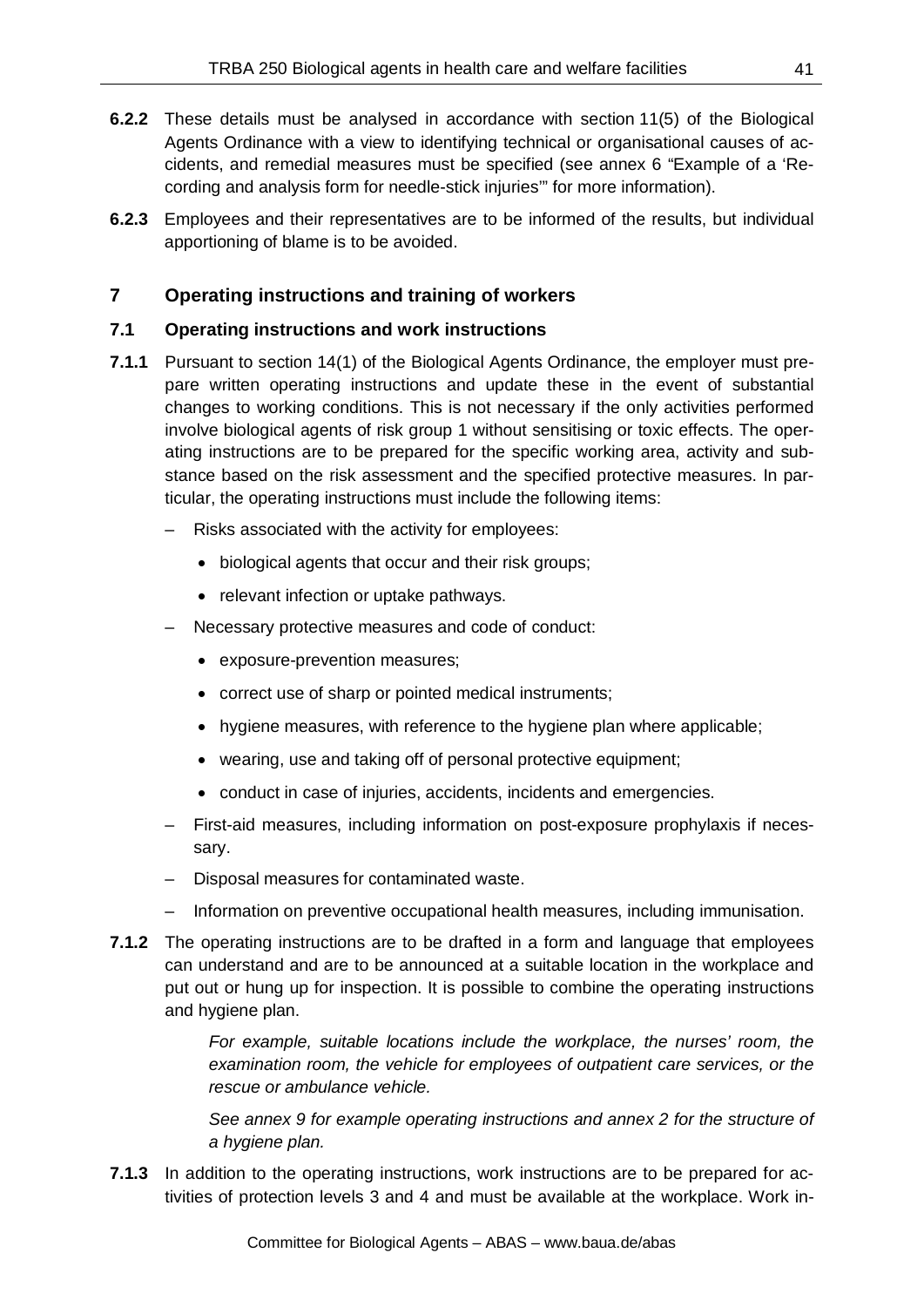structions are also required for activities involving an increased risk of infection, e.g. in the case of

- − activities in which experience shows there to be an increased risk of accident;
- − activities in which serious infections are to be expected in the event of an accident; or
- − maintenance work on contaminated devices.

Where patients are medically examined, treated and cared for outside of outpatient and inpatient health care facilities<sup>[12](#page-41-0)</sup>, the employer must specify in work instructions how to handle personal protective equipment and work clothing, as well as the required hygiene and disinfection measures.

## **7.2 Training**

**7.2.1** Employees that carry out activities involving biological agents must be trained on the risks that arise and the required protective measures based on the operating instructions and the facility's hygiene measures (hygiene plan). This also applies to external companies (maintenance, repair and cleaning staff) and other persons (e.g. interns).

The training must be designed to improve employees' awareness of safety. Implementation of the training content must be monitored.

Employees are also to be informed of the conditions under which they are entitled to preventive occupational health care pursuant to the Ordinance on Occupational Medical Prevention (ArbMedVV).

**7.2.2** Employees must be given a general occupational health consultation within the framework of the training. This must involve the doctor appointed to carry out preventive occupational health care. For example, this involvement may take the form of training the persons who provide the training or of collaborating in the preparation of suitable teaching materials for preventive occupational health care.

The topic areas on which the employees must be informed and advised are to be specified based on the results of the risk assessment. Among others, they relate to:

1. Possible activity-related health risks as a result of the biological agents that are used or that are present.

In particular, account must be taken of:

- a) the typical infection or uptake pathways or those associated with the activity;
- b) the possible disease patterns and symptoms;
- c) medical factors that may lead to an increased risk, such as
	- − diminished immune defence, e.g. due to an immunosuppressant treatment or a disease such as diabetes mellitus;
	- − the presence of chronic obstructive respiratory diseases in conjunction with activities involving potentially sensitising biological agents;

<span id="page-41-0"></span> $12$  Activities that are not performed in workplaces but rather in the private sphere, e.g. in home care for the sick and elderly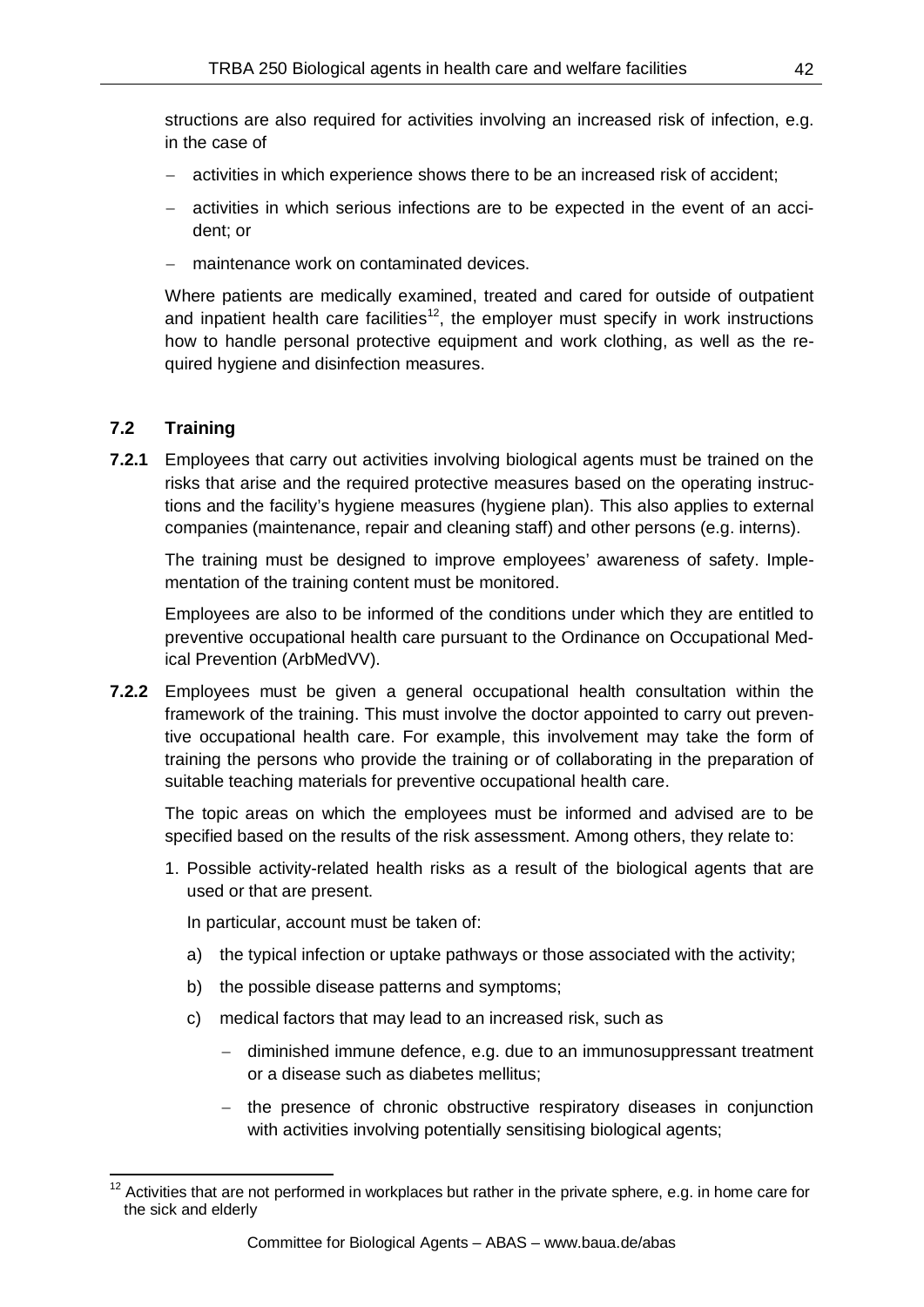- − impaired barrier function of the skin;
- − another individual disposition; or
- − pregnancy and breastfeeding; and
- d) the possibilities for prophylactic vaccination.
- 2. The compulsory code of conduct, e.g. with regard to hygiene requirements, skin protection and skin care, and its consistent implementation.
- 3. The medical aspects of necessity, suitability and use of personal protective equipment, e.g. protective gloves, protective clothing, respiratory protection, including handling, maximum wearing times, replacement cycle and possible physical stresses.
- 4. The first-aid and post-exposure prophylaxis measures, as well as the procedure in case of cuts and punctures.
- 5. The necessary (compulsory or optional) preventive occupational health care, the scope and benefit of such examinations, and possible vaccinations.
- 6. The offer of occupational health care when a disease occurs if a causal connection with the activity is suspected.
- **7.2.3** The training is to be provided before the commencement of activities, as well as in the event of significant changes to working conditions, and at least once a year. It must be specific to the workplace and activity and must be delivered orally in a form and language that the employees can understand.

The content and scheduling of the training sessions must be documented, and the trained persons must give their signature as confirmation.

### **7.3 Employees' obligations**

Employees must carry out the work in a way that prevents, wherever possible, a risk to themselves or third parties by biological agents by applying technical, organisational and personal measures insofar as they are able to in accordance with the training given and work instructions prepared by the employer. The provided personal protective equipment must be used as intended.

### **8 Licensing, notification, record-keeping and information obligations**

### **8.1 Licence**

Pursuant to section 15(1) of the Biological Agents Ordinance, a licence from the competent authority is required in order to commence activities of protection level 4 in a special isolation unit (patient ward of protection level 4) for the first time. The licence covers the structural, technical and organisational requirements that the Ordinance sets out for the protection of employees and other persons against the risks posed by biological agents. The licence is to be applied for in writing along with the documents required according to section 15(3) of the Biological Agents Ordinance.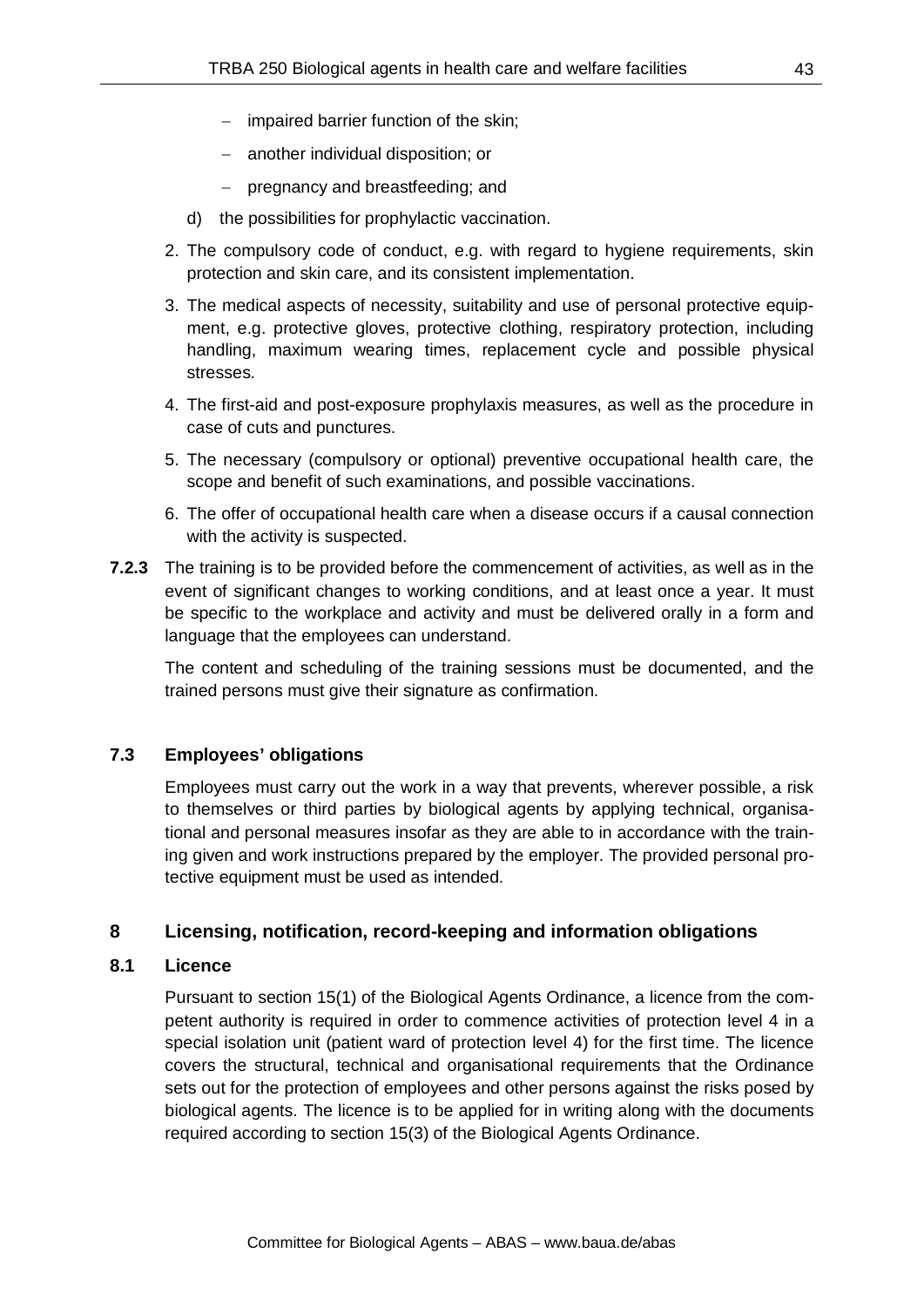### **8.2 Notification**

The employer must notify the competent authority of the admission of an infected patient to a patient ward of protection level 4, as well as of the discontinuation of the activity requiring a licence, and in doing so must provide the information required by section 16 of the Biological Agents Ordinance.

### **8.3 Informing the authority**

Pursuant to section 17(1) of the Biological Agents Ordinance, the competent authority is to be informed immediately of every accident and incident in the case of activities involving biological agents of risk group 3 or 4 that may entail a serious health risk for employees, as well as of diseases or fatalities that are attributable to activities involving biological agents; the activity performed must be clearly stated. In connection with the application of section 17(1) number 1 of the Biological Agents Ordinance, needlestick injuries from used cannulas are to be reported as accidents immediately to the competent authority if the infectivity of the index patient is known and they are demonstrably infected with HIV, HBV or HCV.

*Note: Reporting the accident to the relevant accident insurance institution is no substitute for informing the competent authority.*

### **8.4 List**

- **8.4.1** Section 7(3) of the Biological Agents Ordinance states that, in the case of activities of protection level 3 or 4, the employer must additionally keep a list of the employees that perform these activities. The list is to include the type of activities and the biological agents present, as well as any accidents and incidents that have occurred. It is to be archived on an individual basis for a period of at least 10 years after the end of the activity.
- **8.4.2** The employer must
	- a) give the employees access to the information in the list relating to them; protection of the personal data is to be ensured.
	- b) hand over to the employee an excerpt of the list containing the information relating to them in the event that the employment relationship is terminated; the employer must keep evidence of the information being handed over in the same way as it does for personnel records.

The list of employees can be kept together with the list of biological agents pursuant to section 7(2) of the Biological Agents Ordinance.

## **9 Cooperation between employees of various employers – assignment of external companies**

### **9.1 Cooperation between employees of various employers**

If employees of multiple employers are working at a workplace at the same time, or if an external company is assigned to carry out work, e.g. maintenance or cleaning work, the employers must cooperate on implementing the safety and health requirements in accordance with section 8 of the Occupational Safety and Health Act (ArbSchG). If necessary, mutual provision of information is required and a joint as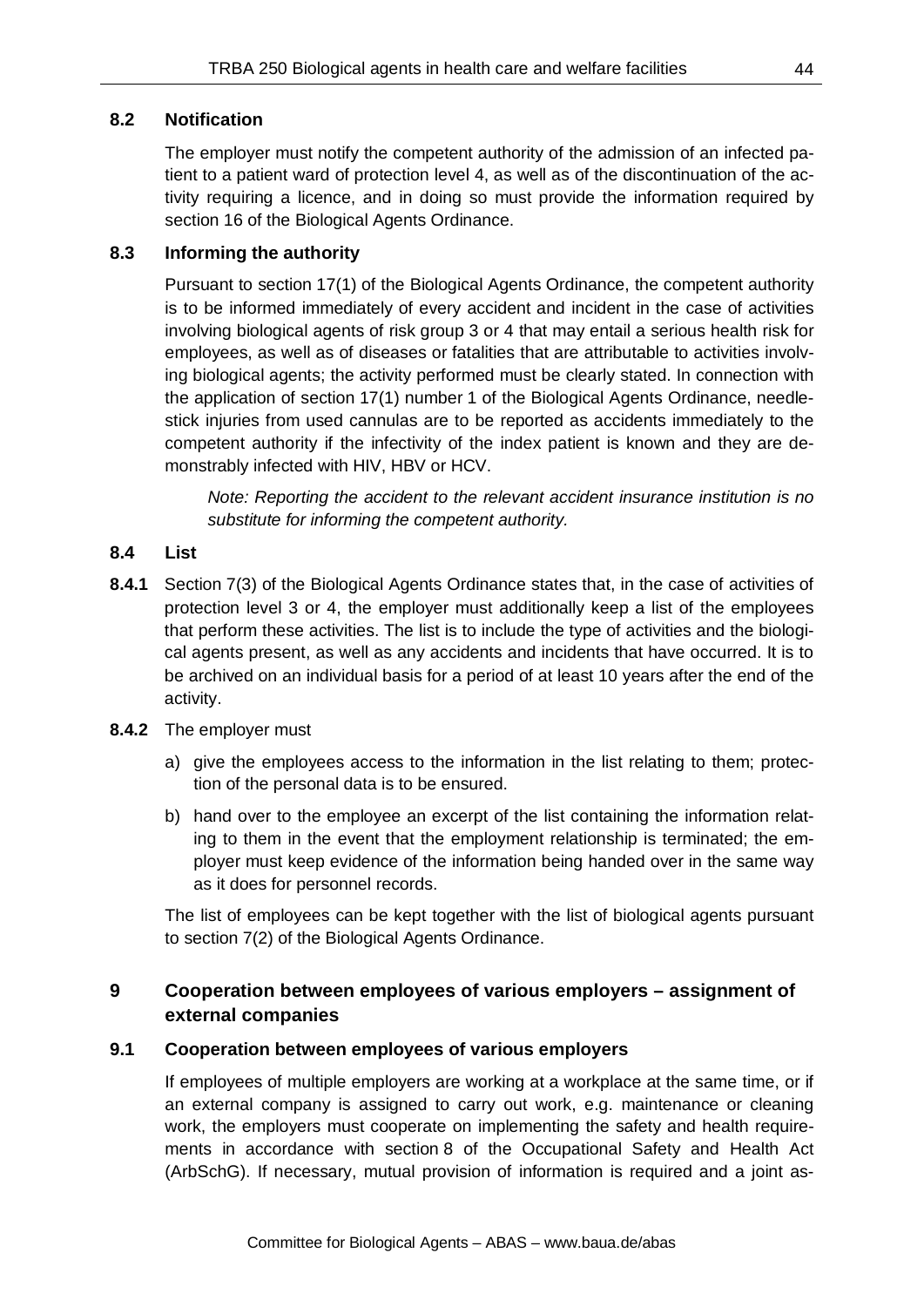sessment is to be made of the work situation and the hazards it presents. The resulting measures for the protection of employees must be coordinated.

### **9.2 Assignment of external companies**

**9.2.1** When assigning an external company, the employer must, acting as the client, assist the external company in the risk assessment of facility-specific risks<sup>[13](#page-44-0)</sup> and inform it of specific codes of conduct. The client must ensure that activities involving special risks<sup>[14](#page-44-1)</sup> are coordinated and monitored by a supervising person. If necessary, the supervising person can also be appointed jointly by the participating companies. They are to be given the appropriate authority to issue instructions – to employees both of their own and of the other company – for the purpose of averting special risks. For practical reasons, this authority is contractually agreed between the participating companies.

> *Note: See also the German Accident Prevention Regulation "Principles of Prevention" (DGUV Vorschrift 1).*

**9.2.2** The contract should also stipulate who is responsible for specifying occupationalsafety measures, briefing employees and training in accordance with section 14 of the Biological Agents Ordinance (see number 7 of these technical rules for more information). In principle, the safety measures relating to the equipment requiring maintenance are to be arranged by the employer that bears direct responsibility for the equipment's operation. The protective measures in relation to the maintenance activities are arranged by the employer that bears direct responsibility for carrying out the work (external company).

The safety requirements and qualification requirements for the maintenance personnel (TRBS 1112 "Instandhaltung" [Maintenance]) should already be specified at the time of the contract being awarded.

## **10 Preventive occupational health care[15](#page-44-2)**

Preventive occupational health care is governed by the Ordinance on Occupational Medical Prevention (ArbMedVV) and the Occupational Health Rules (AMR) published in connection with that Ordinance.

Preventive occupational health care serves to provide employees with individual medical advice on the interactions between work and physical and mental health. It also allows early detection of work-related health problems, as well as determination of whether an increased health hazard is present when carrying out a specific activity. Blood samples may be taken and physical examinations may be carried out either for diagnostic purposes or as necessary, but not against the will of employees. Vaccinations are to be offered to employees as an integral part of preventive occupational health care, provided the infection risk relates to the activity and is elevated in com-

<span id="page-44-0"></span> $13$  For example, risks specific to the establishment include those arising from handling biological

<span id="page-44-1"></span>agents, such as risks of infection during cleaning work.<br><sup>14</sup> For example, special risks can arise from work including non-specific activities involving biological agents of protection levels 2 to 4 or from work that results from the cooperation between employees of various employers.<br><sup>15</sup> Number 10 is a contribution from the Committee for Occupational Medicine (AfAMed).

<span id="page-44-2"></span>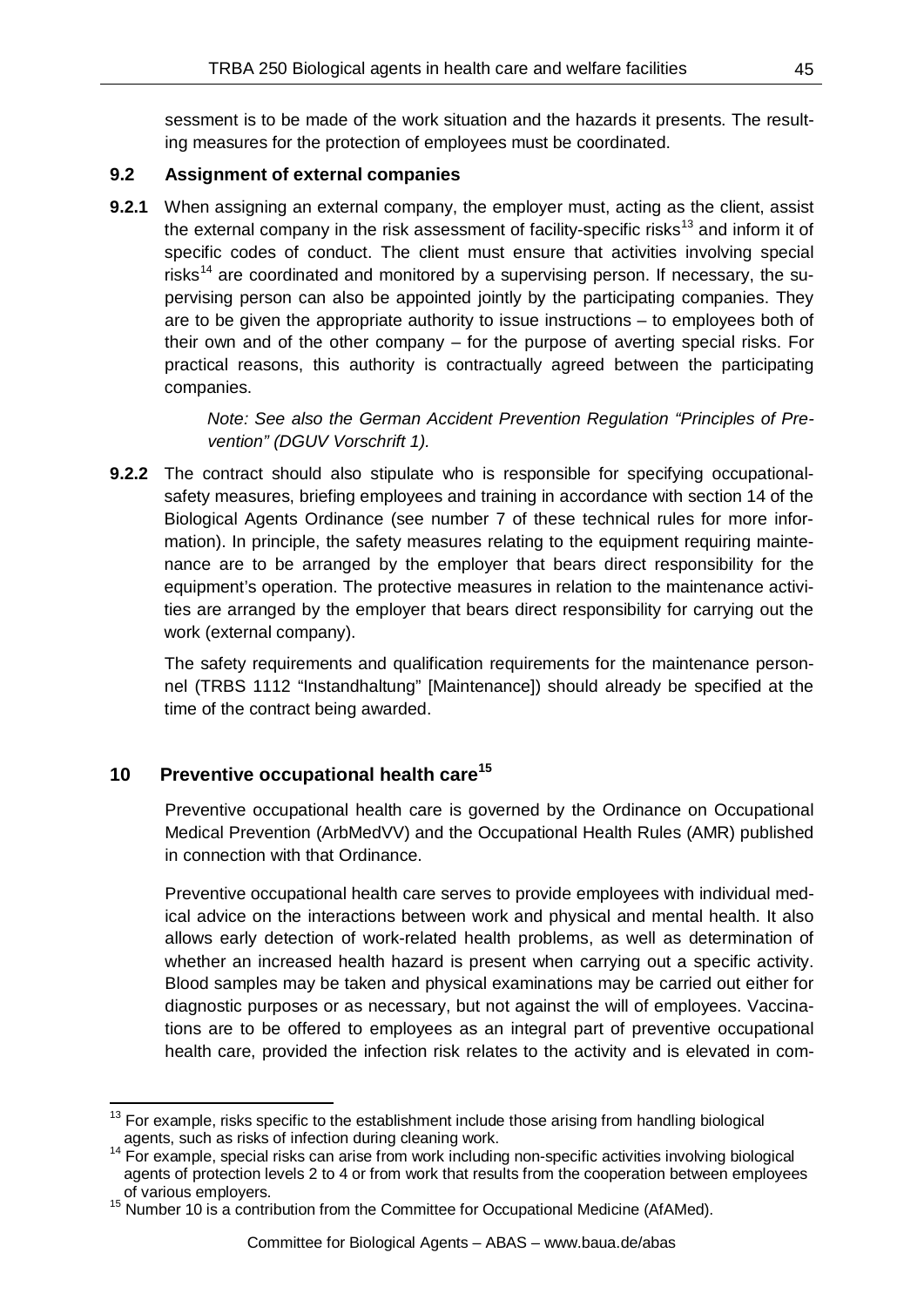parison to the general population and provided the employee does not already have sufficient immune protection.

The employer must assign the provision of preventive occupational health care to a doctor who specialises in occupational medicine or who has a supplementary qualification in workplace medicine. Wherever possible, this should be the medical officer who has been appointed in accordance with the Occupational Safety Act (ASiG).

Sections 4 and 5 of the Ordinance on Occupational Medical Prevention (ArbMedVV), in conjunction with part 2 of the annex to that Ordinance, set out an exhaustive list of occasions on which compulsory and optional preventive health care must be provided in connection with specific or non-specific activities involving biological agents, as well as when exposure to biological agents has occurred. Over and above the requirements of the annex, the employer must make it possible for employees, if they wish, to receive regular preventive occupational health care pursuant to section 5a of the Ordinance on Occupational Medical Prevention (ArbMedVV).

If compulsory preventive health care is stipulated, the employer must only order the activity to be carried out if the employee has participated in the compulsory preventive health care; however, there is no obligation to allow physical or clinical examinations to be carried out. On the other hand, participation in optional preventive health care is not a prerequisite for carrying out the activity. Furthermore, if employees reject an offer, this does not release the employer from the obligation to continue offering regular optional preventive health care.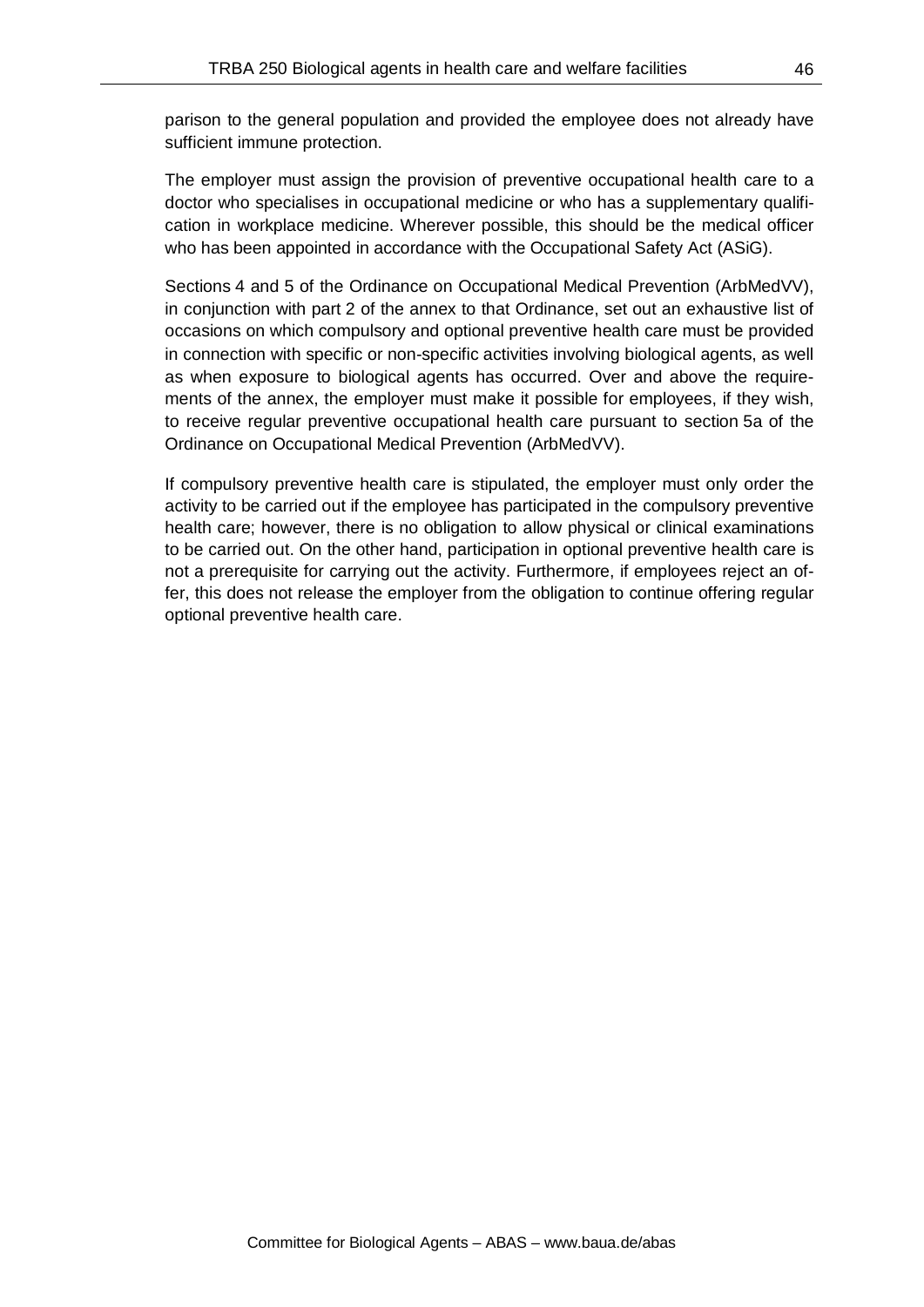### **Annex 1 Special isolation units (protection level 4)**

#### **Part 1: Special isolation units – protective measures**

#### **1.1 General remarks**

The examination, treatment and care of patients infected with pathogens of risk group 4 correspond to activities of protection level 4. These must always be carried out in a treatment centre (special isolation unit) of protection level 4. In situations where the capacities of these treatment centres are inadequate for caring for persons suffering from or suspected of suffering from a disease, e.g. in the event of bioterrorist attacks with numerous injured persons and/or persons suspected of suffering from a disease, it is necessary to adopt separation measures in accordance with the instructions of the competent health authorities and to adapt these measures to the respective situation. In particular, such situations will not allow the implementation of the structural and technical requirements described in number 1.2 in the wards that are then to be provided.

*Notes: Health care facilities intended for activities of protection level 4 are subject to the licensing obligation set out in section 15(1) of the Biological Agents Ordinance (see number 8.1 for more information). A reliable person with professional expertise pursuant to section 11(7) number 3 of the Biological Agents Ordinance must be appointed. Requirements for professional expertise are specified in TRBA 200 "Requirements for professional expertise in accordance with the Biological Agents Ordinance".*

The protective measures of protection level 4 must reliably prevent these pathogens from posing an infection risk to employees and third parties. The measures include the following requirements.

#### **1.2 Structural and technical requirements for special isolation units**

A treatment centre of protection level 4 must be safely structurally separated from other working areas. This can be achieved by constructing a dedicated building or by fully separating a part of a building with its own entrances and supply routes. The treatment centre is to be designed so that patients can be brought in via an airlock without posing a hazard to third parties.

#### **1.2.1 Patient area and airlock system**

The patient area (contaminated area) is to be separated from the outside area (uncontaminated area) by an airlock system with at least two airlock chambers.

The external airlock chamber contains the changing area and a personal shower. It is used for putting on protective clothing and personal protective equipment.

The patient area is entered via the adjoining internal airlock chamber. When a person exits via the airlock, the protective clothing is decontaminated by the disinfection shower installed in the internal airlock chamber.

The airlock chambers should be sufficiently large, and the functional areas of the external and internal airlock must be clearly specified.

In order to prevent the escape of contaminated air, the airlock chambers and patient area must have a negative air pressure cascade relative to the outside area, with the pressure increasing towards the patient area. For practical reasons, at least three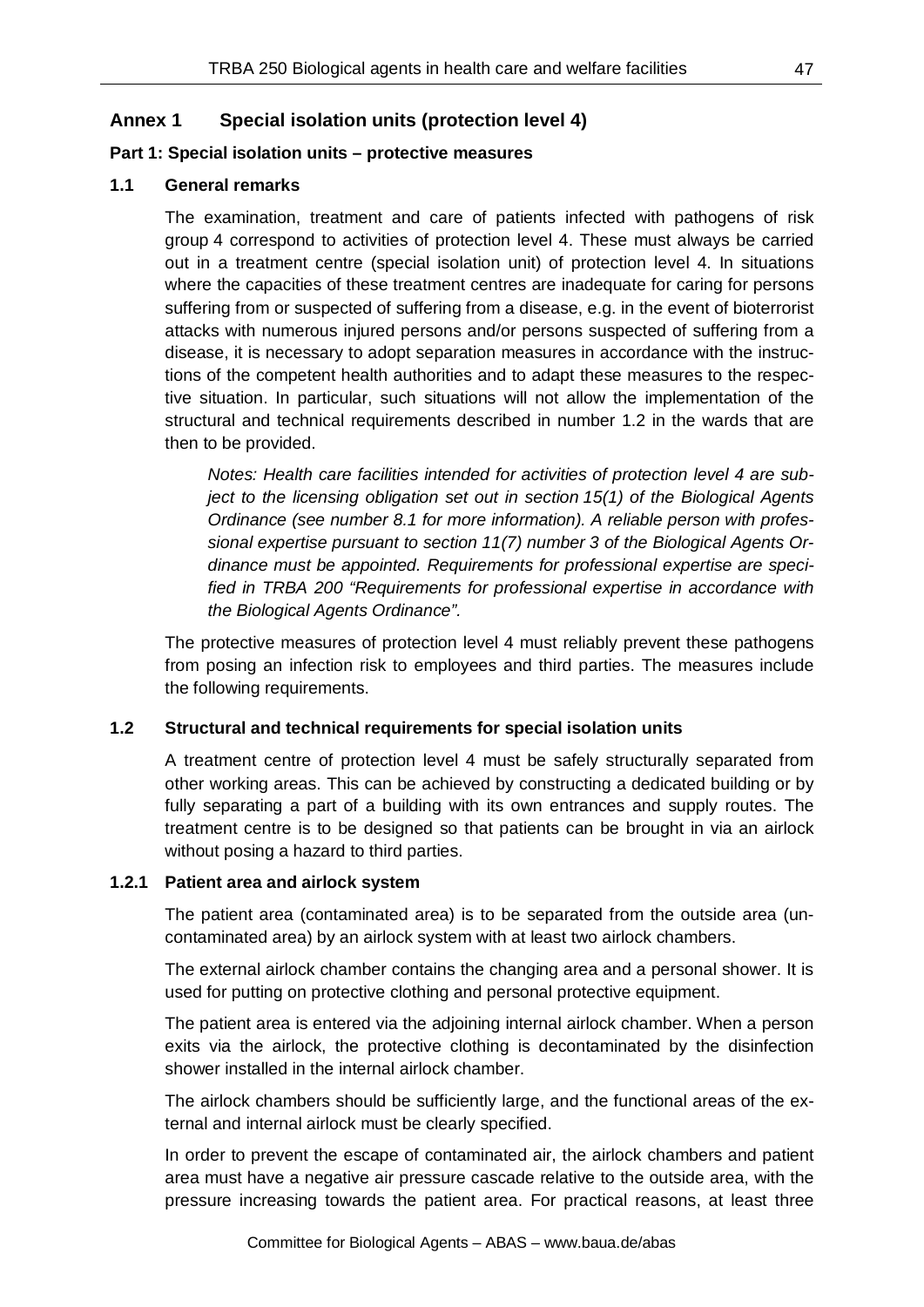pressure levels are to be provided. The negative pressure present at each stage of the cascade must be easy to verify from both inside and outside and must be monitored by an optical and acoustic alarm.

The airlock doors must be sealed, self-closing and interlocking so that they cannot be opened at the same time. Windows must be sealed, break-proof and non-opening.

### **1.2.2 Supply and exhaust air systems**

The supply and exhaust air systems must be routed separately from other air conditioning (AC) systems in the building. They must have an emergency power supply and a non-return design that is redundant with regard to the central units. The supply and exhaust air systems must be mutually interlocked so that air cannot escape in an uncontrolled manner if fans fail.

The supply air system must be designed so that no contaminated air can escape. The supply air must be fed through a high-efficiency particulate absorption filter and the exhaust air through two high-efficiency particulate absorption filters connected in series; it must be possible to verify the perfect operation of each of the filters in the installed state.

The planning of the air conditioning system must include the concept for final room disinfection (e.g. fumigation), as well as for the safe (low-contamination) replacement of filters. The duct routes should be as short as possible.

### **1.2.3 Surfaces, disinfection**

All surfaces must be impermeable to water, easy to clean and resistant to the disinfectants and chemicals used. They must be of a smooth and seamless nature. The corners and edges of the room should preferably be rounded for the sake of easier cleaning/disinfection.

All points at which supply and disposal lines penetrate through walls, floors or ceilings must be sealed and secured against backflow. Gas pipes are to be protected with high-efficiency particulate absorption filters; liquid pipes are to be protected by pathogen-proof filters. Tightly sealing removable gaskets are to be used preferentially.

It must be possible to hermetically seal the airlock chambers and patient area for the purposes of final disinfection, e.g. by fumigation.

#### **1.2.4 Sanitary room**

If a sanitary room is provided for the patient room, this must have at least the same negative pressure at the patient room.

The sanitary room must be connected to a thermal inactivation system for the waste water from the wash basin, shower and toilet. Under some circumstances, the waste water can also be collected in an appropriately installed tank and chemically inactivated. In the case of chemical inactivation, compliance must be ensured with waste water regulations on the discharge of chemicals.

#### **1.2.5 Further patient-room equipment**

When occupied, the patient room must allow sufficient freedom of movement for staff. The design must also include sufficient space for the devices needed for treatment.

Within the area assigned to protection level 4 (contaminated area), a laboratory bench unit is permissible for the analytical investigations that are necessary for man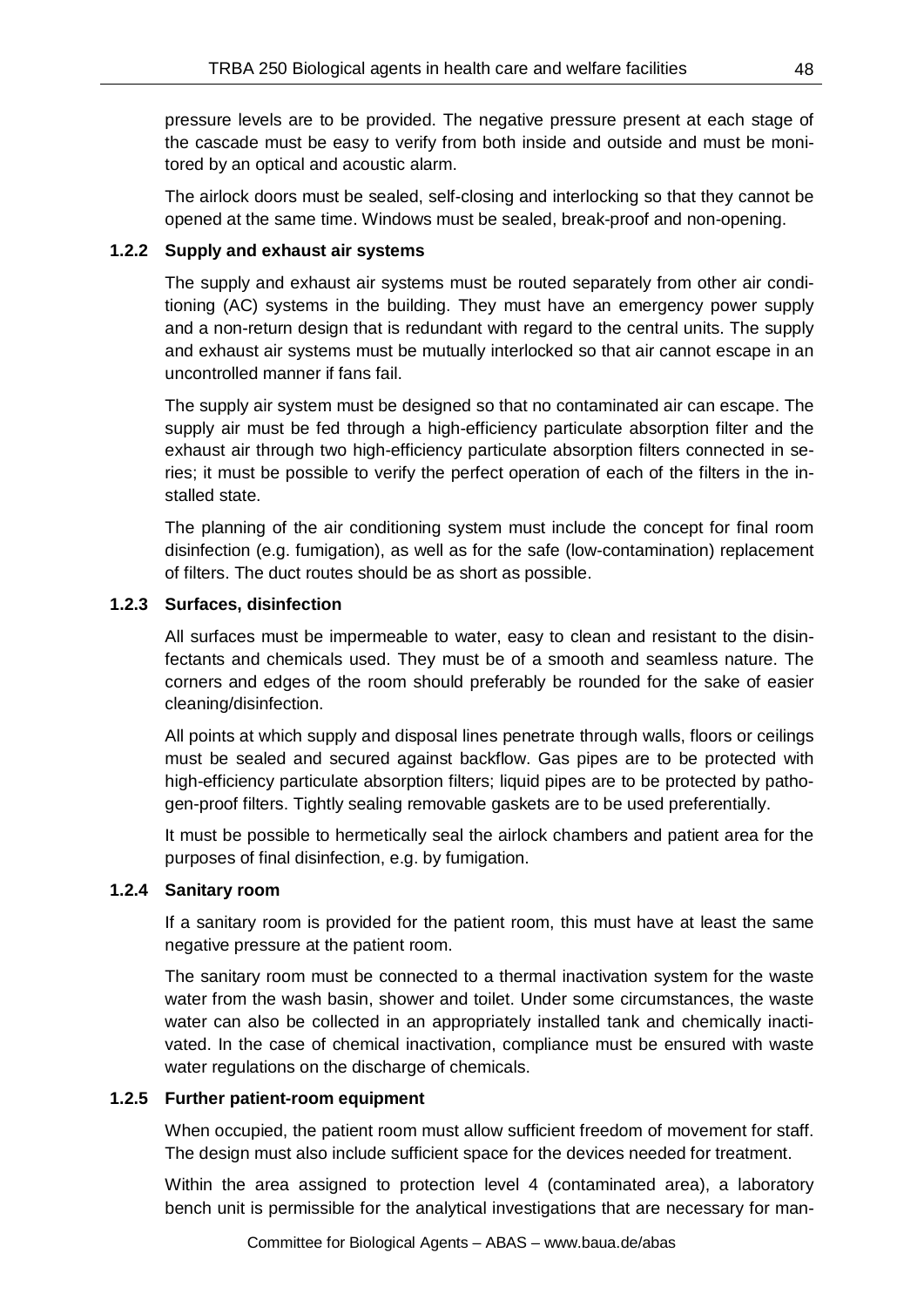aging the therapy. The associated equipment must be selected with a view to avoiding aerosol formation. Further diagnostic investigations, including virus analysis, must be carried out in a laboratory of protection level 4 in accordance with TRBA 100.

#### **1.2.6 Waste**

Solid and liquid waste arising during treatment is to be autoclaved in a manner that prevents the spread of pathogens. Preferably, this should take the form of a doubleended autoclave that is loaded in the contaminated area and emptied in the uncontaminated area. The automatic locking system must only allow the door to be opened if the sterilisation cycle is complete. Inactivation of contaminated process exhaust air and the condensed water must be ensured.

*Note: For liquid waste, it is also permissible to use an equivalent, validated chemical inactivation procedure.*

Where it is not possible to autoclave large items, e.g. the mattress, once treatment is finished, the inactivation and disposal can be achieved through proper contract disposal by an approved specialist company. The packaging and transport must conform to the requirements of the European Agreement concerning the International Carriage of Dangerous Goods by Road (ADR).

### **1.2.7 Emergency power supply, safety lighting, monitoring**

An emergency power supply is required for all safety-related facilities. Depending on safety aspects, it may be necessary to have an uninterruptible power supply system.

The treatment centre must be equipped with safety lighting.

A facility must be present for visual monitoring, e.g. via a camera or a continuous visual link. The treatment team must have a suitable means of communication within the treatment centre, i.e. while wearing personal protective equipment, and with the outside world.

#### **1.3 Organisational measures, hygiene measures**

#### **1.3.1 Management of the treatment area**

Access to the treatment centre must be controlled and is to be restricted to authorised persons and persons with professional expertise who have been briefed and trained based on the work instructions (cf. number 1.3.2).

The procedures for managing the treatment area, starting up the special isolation unit and organising the patient care must be regulated in a binding manner. It is advisable to have replacement staff available and ready for service at all times in the uncontaminated area, so that they can step in immediately in case of emergencies.

The length of work shifts must be stipulated, taking into account the physical stresses arising due to the activity, bodily needs and the length of time taken to enter and exit via the airlock. The medical officer must participate in the drawing up of these stipulations.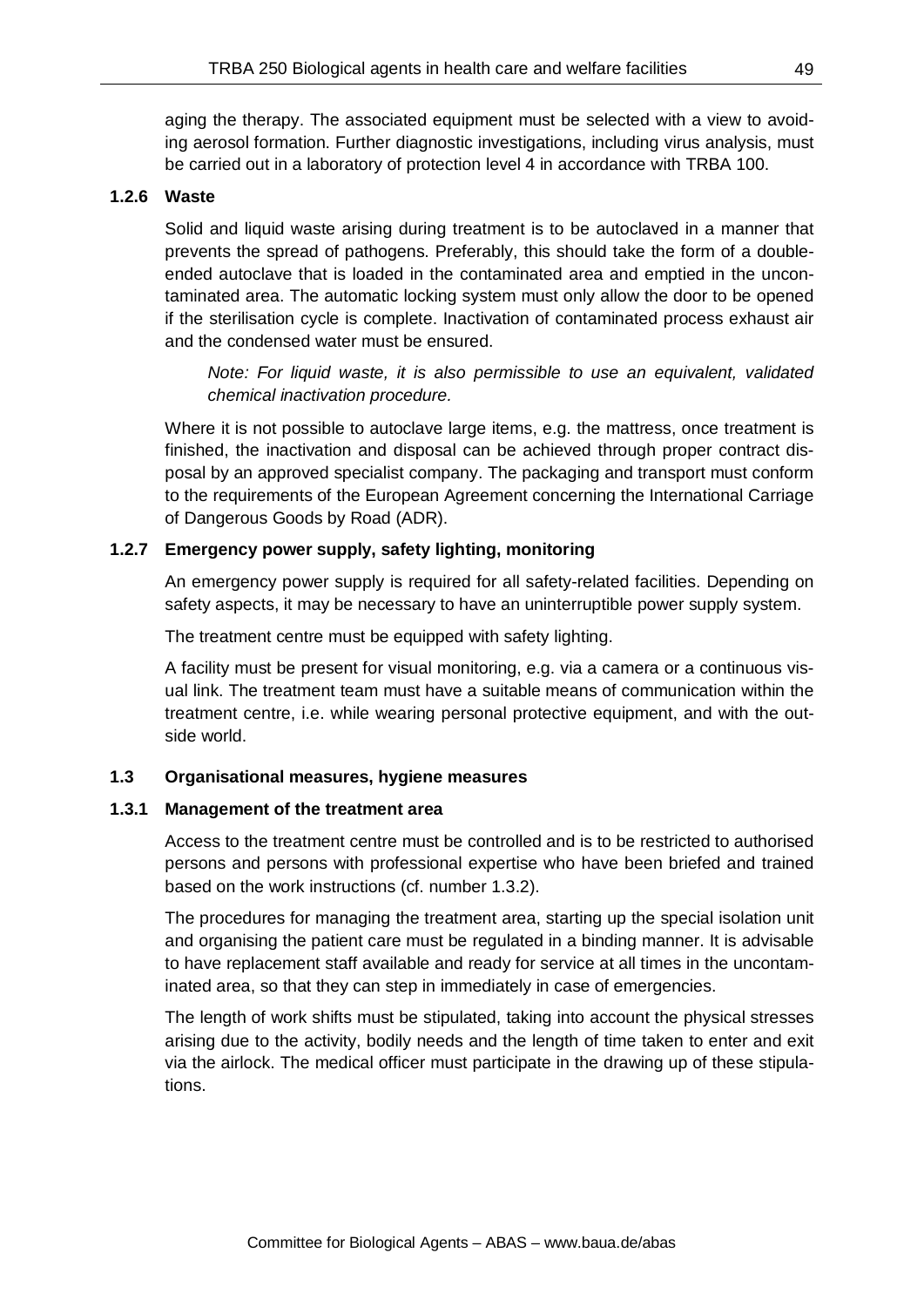#### **1.3.2 Work instructions, hygiene plan, disinfection**

Work instructions in accordance with section 14(4) of the Biological Agents Ordinance must be available for all activities that take place in the treatment centre. This relates in particular to:

- the treatment team entering and exiting via the airlock;
- the putting on and taking off of protective clothing, as well as the corresponding disinfection steps;
- the patient entering via the airlock;
- the provision of care to the patient;
- the disposal of liquid and solid waste;
- the procedure in case of accidents;
- the procedure for deceased patients;
- the procedure after treatment is finished; and
- repair and maintenance.

All disinfection measures are to be specified in a hygiene plan, along with all disinfectants and disinfectant processes used. This relates in particular to the:

- disinfection shower;
- decontamination of reusable personal protective equipment, e.g. respiratory protection accessories (respirator, hood, hose, etc.) and, if necessary, boots;
- decontamination and, if necessary, processing of used instruments and equipment;
- decontamination or disinfection of surfaces;
- safe disposal of liquid and solid waste;
- disinfection of beds; and
- stipulations for room disinfection once treatment is finished.

#### **1.3.3 Internal plan for averting risks**

There must be an internal plan in accordance with section 13(3) and (4) of the Biological Agents Ordinance setting out the conduct in case of incidents, accidents and emergencies and the corresponding information, reporting and notification obligations.

This plan must also include rules for the prevention of risks that could arise due to the release of highly pathogenic biological agents should a containment measure fail. The plan must contain:

- information on specific risks;
- the names of the persons responsible for implementing the rescue measures;
- information on the extent of safety exercises and the regular carrying out of these exercises.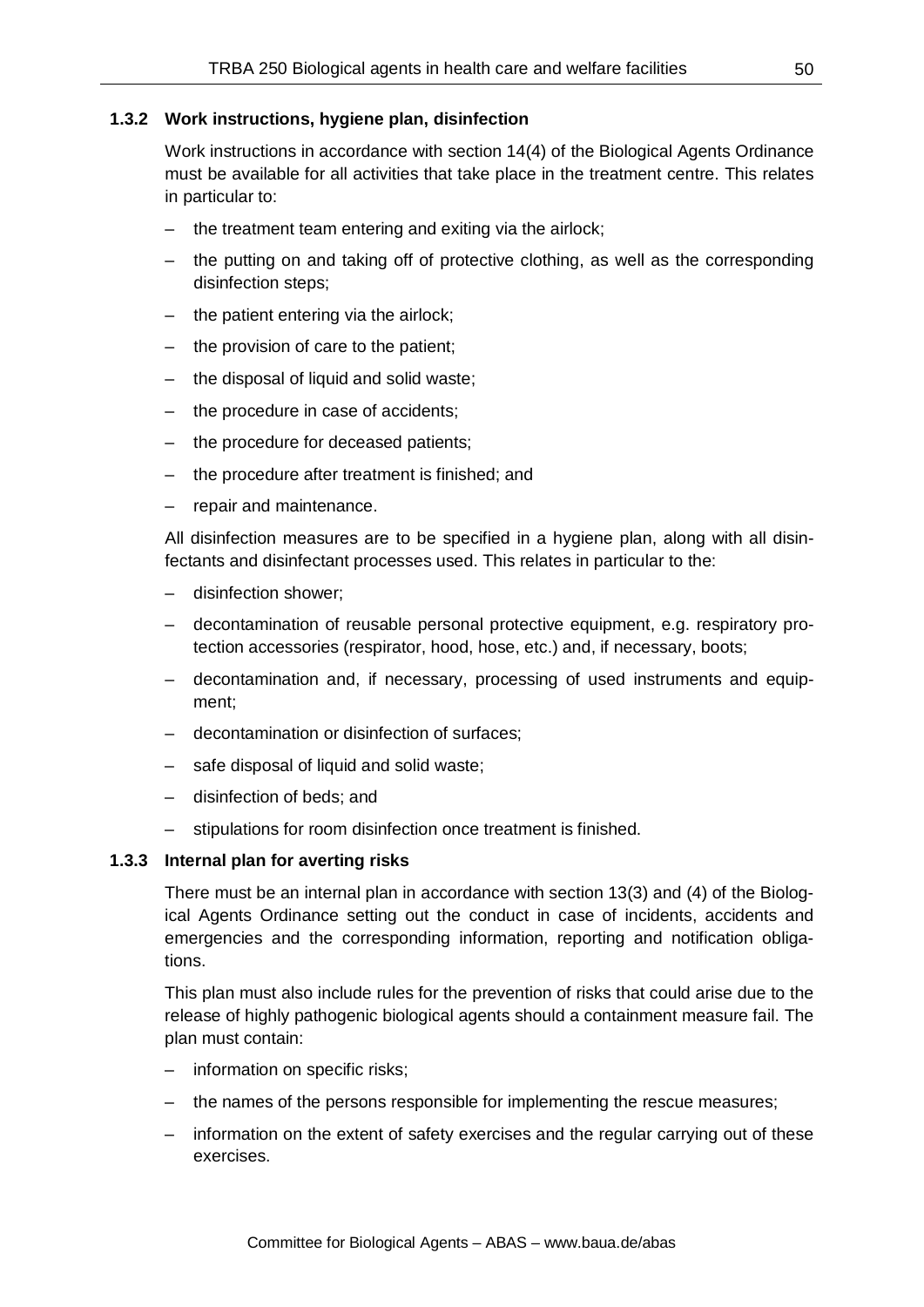The plan is to be coordinated with the relevant internal and external rescue and safety workers and must be designed so that the safety workers are able to define their rescue and safety measures.

Warning systems and means of communication must be established for immediately warning employees and alerting the rescue and safety services, and the correct operation of these systems and means of communication must be guaranteed.

### **1.3.4 Training**

Training must be provided regularly and at least once a year to the members of the treatment team, as well as to other affected employees, taking into account the work instructions, the hygiene plan, emergency planning and the preventive occupational health measures. The content of the training is to be recorded in writing, and attendance must be confirmed with a signature.

In order to ensure smooth operation, the members of the treatment team are to be trained regularly and at least once a quarter. In particular, these training sessions should include the set-up of the isolation facility, as well as all safety-related activities arising during the treatment of infected persons. This relates above all to entering and exiting via the airlock.

## **1.4 Personal protective equipment (PPE)**

The following PPE is necessary when treating infected persons:

## **1.4.1 Respiratory protection**

Fan-assisted respiratory protection (TH3P) meeting DIN EN 12941 is to be worn. Depending on the disinfectant used, it may be necessary to supplement the particle protection with corresponding gas filters (combination filters).

Filter devices with fans (e.g. a respirator hood) can be dispensed with in some circumstances depending on the results of the risk assessment (e.g. in the event of significantly reduced contagiousness of the pathogen). In this case, FFP3 filtering face pieces, preferably with an exhalation valve, may be used, possibly in conjunction with eye protection (anti-fog safety goggles, CE Cat III, DIN EN 166).

### **1.4.2 Body protection**

It is compulsory to wear category III, type 3 B disposable protective suits with feet. Work clothing may be worn underneath. It is permissible to wear shoes made of materials that can be disinfected (e.g. clogs). The junction between the sleeves and the gloves must be fixed in place and sealed by taping it up with liquid-tight adhesive tape. If necessary, it may be advisable to wear a disposable plastic apron in order to reduce contamination of the front side of the protective suit.

By way of exception to the aforementioned category III, type 3 B protective suit with a respirator hood for respiratory protection, it is also permissible to use fan-assisted protective suits with built-in respiratory-protection hoods, gloves and feet if they meet the stated requirements.

### **1.4.3 Hand protection**

The hands are to be protected by wearing two pairs of liquid-tight protective gloves that protect against mechanical and biological risks (CE Cat. III, e.g. according to DIN EN 420, 388, 374, AQL  $\leq$  1.5). The upper pair of gloves should preferably be chosen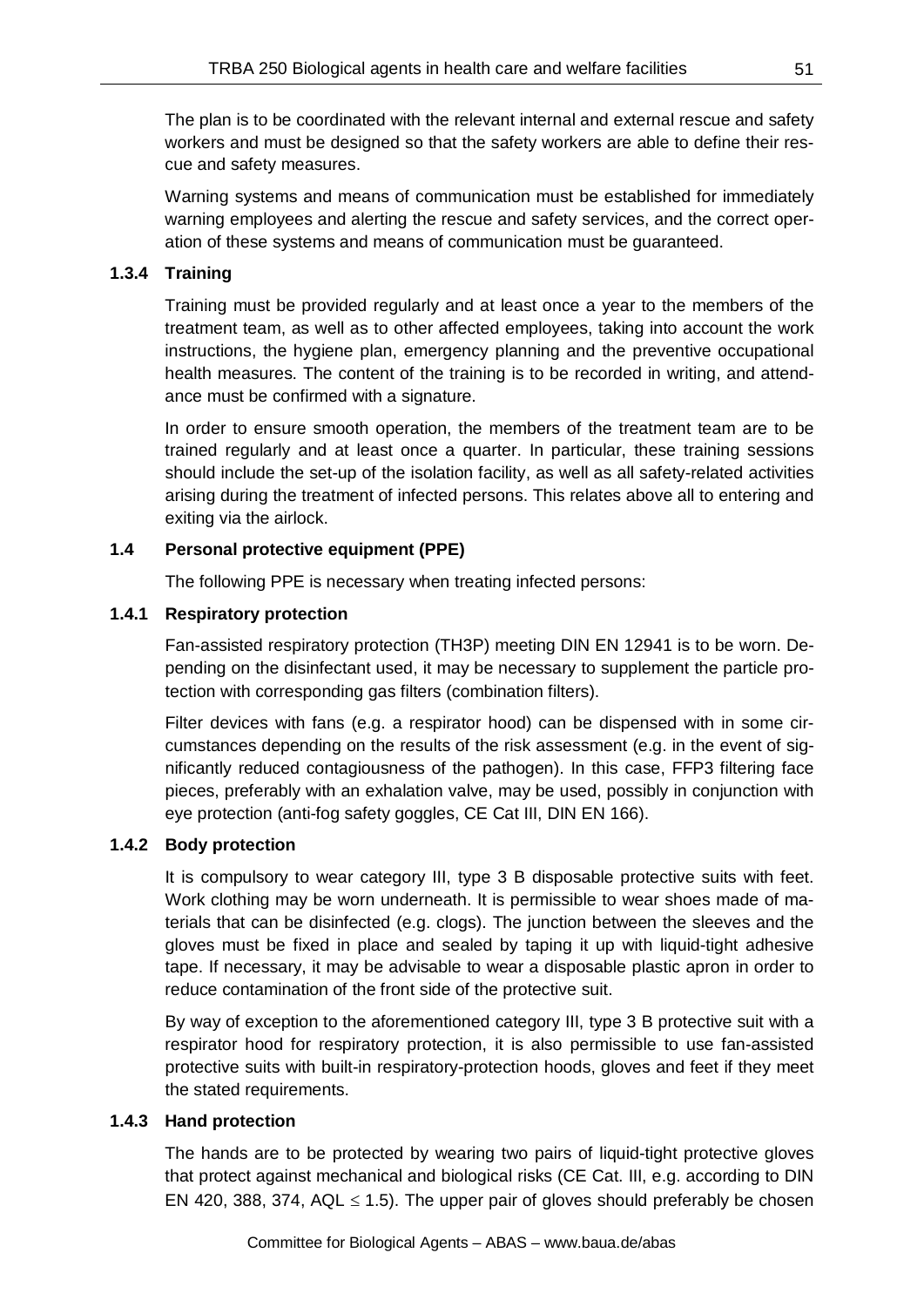with cuffs that allow easier masking and sealing at the junction with the protective suit.

#### **1.4.4 Foot protection**

Already described in 1.4.2.

#### **1.4.5 Eye protection**

Already described in 1.4.1.

#### **Part 2: Special isolation units – important addresses**

#### **Treatment, competence and training centres**

Since 2003, the German federal states have had a network of Competence and Treatment Centres for the management and care of persons with highly contagious and life-threatening diseases.

In cooperation with other institutions, a Permanent Working Group of Medical Competence and Treatment Centres (STAKOB) was established at the Robert Koch Institute in 2014:

- − Treatment centres make available special isolation units with appropriately trained personnel for caring for persons suffering from diseases.
- − Alongside this, competence centres act as a source of special expertise in the public health service.
- − Training centres provide further training on various topics, e.g. putting on and taking off personal protective equipment correctly.

Further information on the STAKOB and the centres can be found on the Robert Koch Institute's website at www.rki.de under the menu item "Kommissionen" [Commissions] > "Arbeitskreis STAKOB" [STAKOB Working Group].

#### **National Reference Centres and Consiliary Laboratories**

National Reference Centres (NRCs) and Consiliary Laboratories (CLs) are appointed based on considerations relating to the epidemiological relevance of pathogens and special diagnostics, but also based on questions of resistance and infection-protection measures.

The NRCs are tasked with monitoring important pathogens. In addition, the CLs provide technical advice on the broadest possible range of pathogens. Further information on the NRCs and CLs can be found on the Robert Koch Institute's website at [www.rki.de](http://www.rki.de/) under the menu item "Infektionsschutz" [Prevention of infection] > "Diagnostik in NRZ und Konsiliarlaboratorien" [Diagnostics in NRCs and Consiliary Laboratories].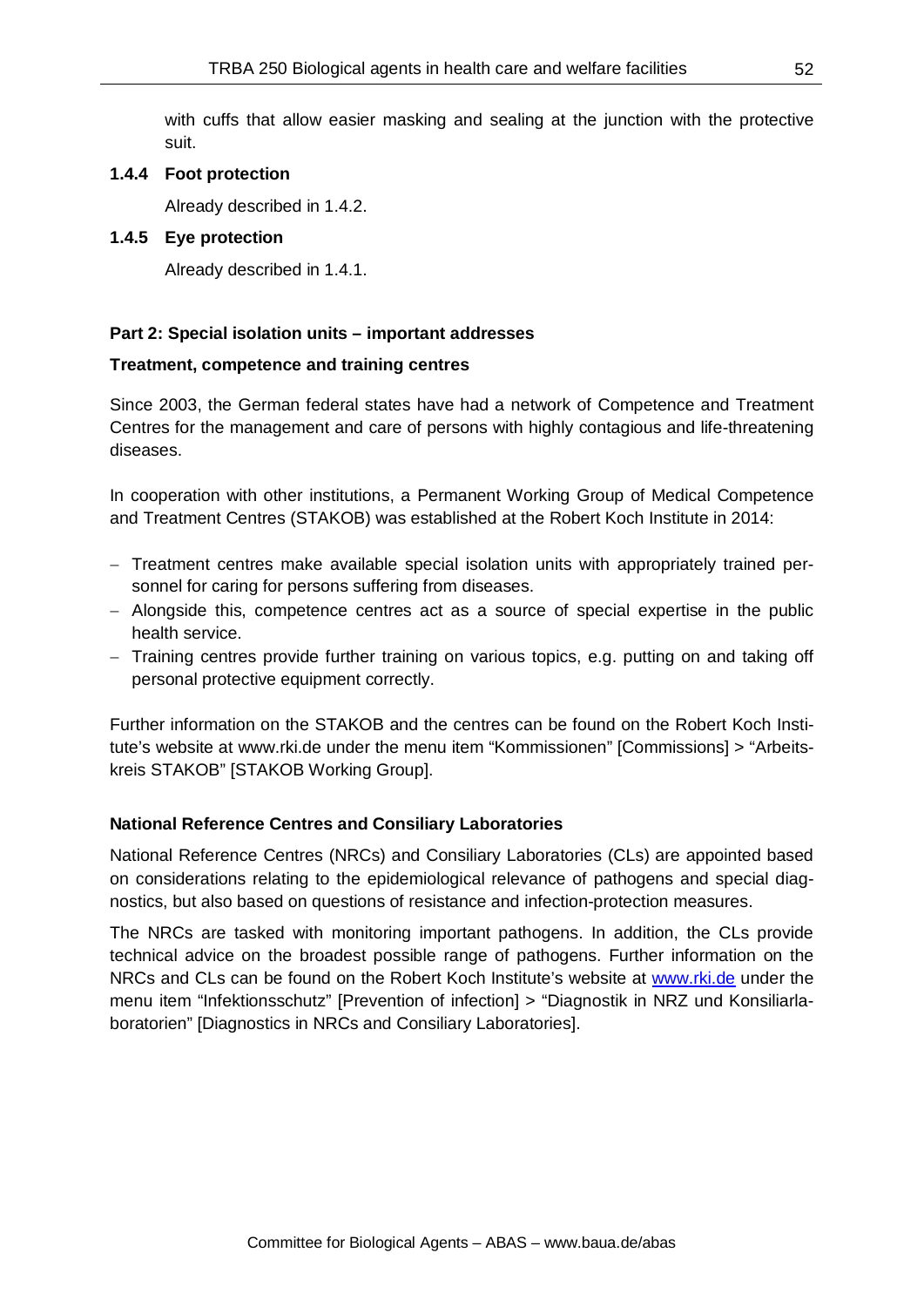## **Annex 2 Instructions for preparing a hygiene plan**

The aim of the hygiene plan pursuant to these technical rules is to prevent the transmission of infections due to microorganisms and to prevent harmful effects that result from necessary cleaning, disinfection, sterilisation, supply and disposal measures.

Necessary preventive measures are to be specified according to the workplace-specific risk. The example below sets out the procedure for preparing an activity-specific hygiene plan of this kind.

#### **Hazard analysis**

The first step entails defining the hazard characteristics of a workplace or, where applicable, an area (risk of contamination, infection, intoxication, or sensitisation).

The second step entails specifying who may be at risk and, where applicable, under what conditions.

#### **Preventive measures**

Risk-adapted guidelines and codes of conduct must be prepared and prescribed in a binding manner for the specific facility, taking account of the requirements that apply to the workplace/area (laws and ordinances) and drawing on relevant regulations (recommendations, directives, guidelines, standards, etc.). The employees are to be trained accordingly. Specialists (in occupational safety or hygiene) are to be included in the implementation process in an advisory or accountable capacity through written regulations in accordance with the statutory requirements.

#### **Structure of measures**

Basic measures: These include basic, universally binding regulations for the areas of hand hygiene, work/protective clothing and cleaning/disinfection measures.

Risk-based measures: Additional regulations may be necessary under specific conditions. Examples of this include:

- a) *pathogen properties* such as virulence (e.g. hepatitis viruses, HIV, tuberculosis pathogens, gastroenteritis pathogens, influenza viruses), toxin formation (e.g. clostridia, staphylococci) or other properties (e.g. defined antibiotic resistance of certain bacteria);
- b) *certain activities* such as operations, injections, punctures, laboratory diagnostics, endoscopies;
- *c) defined areas* such as the kitchen, laundry facility, central sterile supplies department, physiotherapy department, waste management department.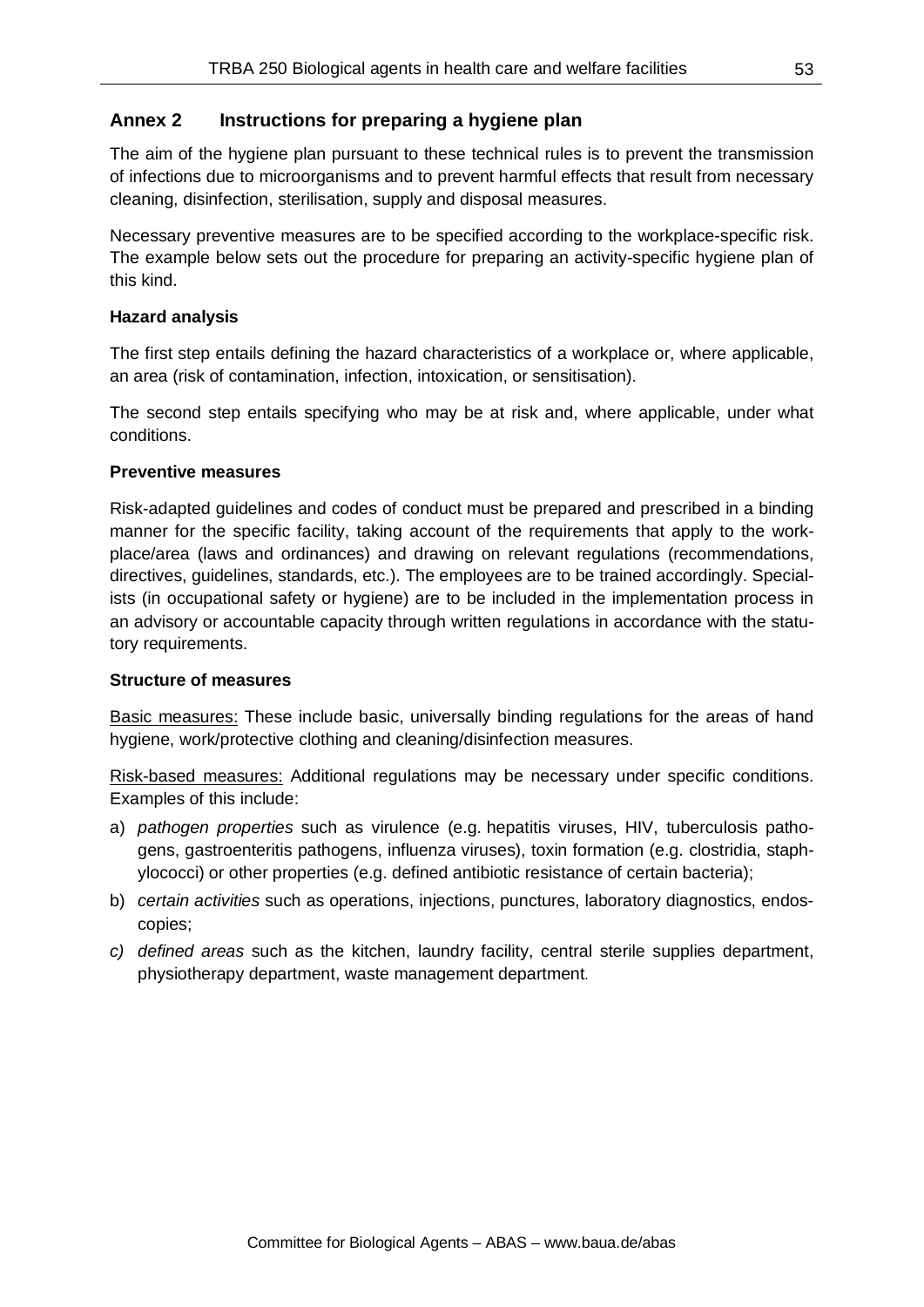# **Annex 3 Guidelines on the use of interns**

## **Foreword**

Interns are now an indispensable part of everyday working life in a health care facility. Depending on the activity, they may be subject to infection risks to the same degree as regular employees.

Interns are protected by statutory accident insurance under article 2 of Volume VII of the So-cial Code (SGB VII). The Biological Agents Ordinance (BioStoffV)<sup>[16](#page-53-0)</sup> regulates the protection of employees if they are or may be at risk of biological effects as a result of their work. Section 2(9) of the Biological Agents Ordinance states that, in addition to the groups of persons identified in the Occupational Safety and Health Act (ArbSchG), employees also expressly include "…*schoolchildren, students, [and] other persons, especially those working in scientific institutions or healthcare facilities*". The definition therefore includes interns from schools that provide vocational training and help students find their vocation, as well as clinical trainees, doctoral candidates, guest students, scholarship holders, etc. In addition to employment relationships and internships for the purpose of vocational training, the scope of the Biological Agents Ordinance therefore also includes other forms of internship relationships in health care facilities. Section 12 of the Biological Agents Ordinance ensures that the Ordinance on Occupational Medical Prevention (ArbMedVV) also applies to this group of persons<sup>[17](#page-53-1)</sup>.

These guidelines are intended to help decision-makers ensure adequate occupational safety and health protection. When interns are used, account must also be taken of the necessary implementation of all measures based on the activity-specific risk assessment.

For almost all internships that take place in health care facilities within the framework of the vocational training of health care professionals, it is to be assumed that activities involving infection risks take place and that these also fall within the scope of the Biological Agents Ordinance. These internships are referred to as **vocational internships** ("Berufspraktika").

If internships involving comparable activities are conducted outside of vocational training, these are to be treated analogously to vocational internships. So-called **"trial placements" or trial internships** are short-term internships that do not form part of vocational training and, for example, are intended only to give an impression of everyday life in the corresponding profession.

For example, these include work-experience placements during the period of compulsory full-time schooling for children<sup>[18](#page-53-2)</sup> or during young persons' holidays<sup>19</sup>.

Interns under the age of 18 who are not undertaking a vocational internship are only permitted to carry out activities that do not involve the direct handling of potentially infectious materials and for which the risks due to pathogens are comparable to those for the general population.

<span id="page-53-0"></span><sup>&</sup>lt;sup>16</sup> Ordinance on Safety and Health Protection at Workplaces Involving Biological Agents (Biological Agents Ordinance – BioStoffV) of 15.07.2013.<br><sup>17</sup> Ordinance on Occupational Medical Prevention (ArbMedVV) of 23.10.2013.

<span id="page-53-1"></span>

<span id="page-53-2"></span><sup>&</sup>lt;sup>18</sup> According to section 2(1) of the Act on the Protection of Young People at Work (JArbSchG), a

<span id="page-53-3"></span><sup>&</sup>quot;child" is anyone under the age of 15.<br><sup>19</sup> According to section 2(2) of the Act on the Protection of Young People at Work, a "young person" is anyone aged 15 to 17.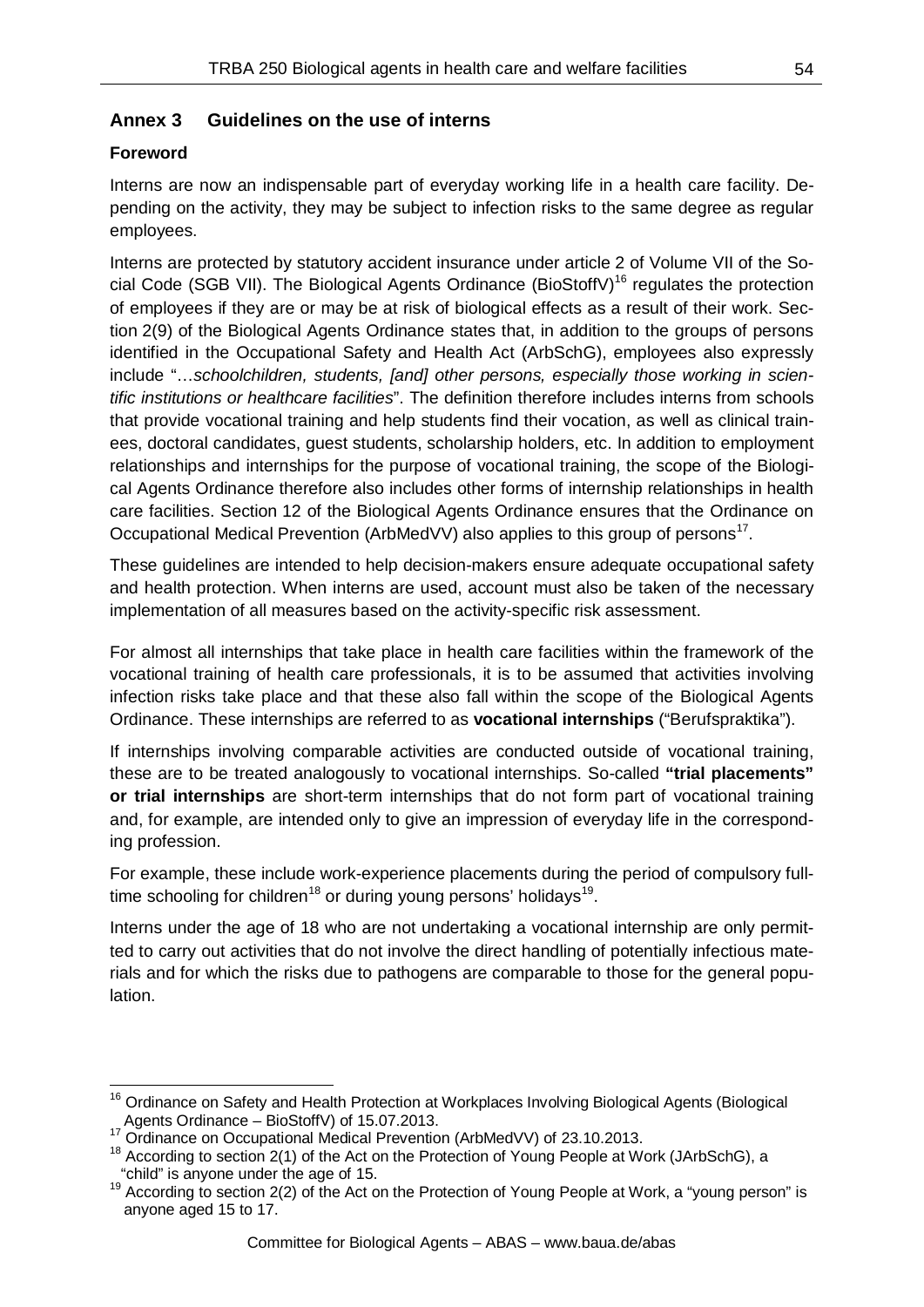In principle, all interns in the health service should be expected to have the vaccination protection recommended for children and young persons by the Standing Committee on Vaccination (STIKO).

### **1 Vocational internship**

### **1.1 Interns under the age of 18**

- 1. Interns classified as young persons must only have contact with biological agents if this takes place within the framework of their training, if the activity is necessary for achieving their training objective, and if their protection is ensured through supervision by a person with professional expertise (section 22(2) of the Act on the Protection of Young People at Work).
- 2. For interns under the age of 18, it is advisable to obtain written consent for the internship from the legal guardians.

*Note: Young persons whose vocational internship is to last more than two months must be examined by a doctor before the start of the internship. This first examination pursuant to the Act on the Protection of Young People at Work must have taken place no more than 14 months beforehand (section 32 of the Act on the Protection of Young People at Work).*

*This is not equivalent to preventive occupational health care from a medical officer.*

### 1.2 General requirements

The following points apply to interns aged over 18 and interns aged under 18 who are carrying out a vocational internship.

- 1. Interns must only perform activities for which there are no prerequisites of professional expertise pursuant to section 11(6) of the Biological Agents Ordinance.
- 2. Within the framework of the risk assessment, the employer must specify whether it is necessary to arrange or offer preventive occupational health care. In facilities for the medical examination, treatment and care of humans, preventive health care is compulsory if activities are performed that involve regular, direct contact with persons suffering from or suspected to be suffering from a disease or if activities are performed that may regularly involve extensive contact with bodily fluids, bodily excretions or body tissue, especially if these activities entail an increased risk of injury, splashing or aerosol formation (annex part 2(1) number 3c of the annex to the Ordinance on Occupational Medical Prevention).

Within the framework of preventive occupational health care, interns must also be offered the relevant vaccinations. By way of example, the following table lists relevant reasons for vaccination: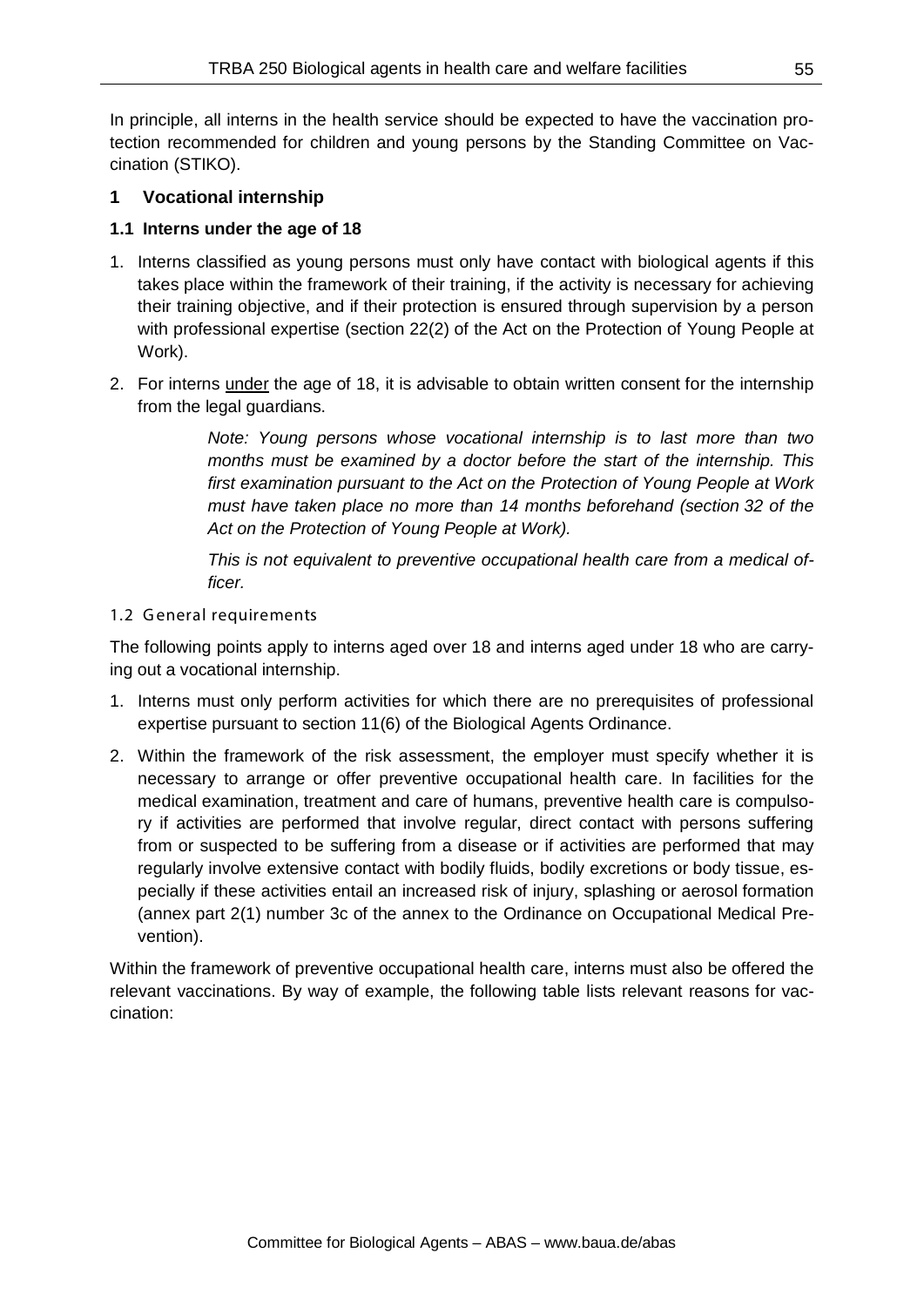| <b>Working area</b>                                                              | <b>Activity</b>                                                                                                                                                                                                                    | <b>Vaccination</b>                                                                           |
|----------------------------------------------------------------------------------|------------------------------------------------------------------------------------------------------------------------------------------------------------------------------------------------------------------------------------|----------------------------------------------------------------------------------------------|
| Facilities for medical examination,<br>treatment and care of humans              | Activities involving regular,<br>direct contact with persons<br>suffering from or suspected of<br>suffering from a disease                                                                                                         | <b>B.</b> pertussis<br>Hepatitis A virus<br>Measles virus<br>Mumps virus<br><b>Rubivirus</b> |
| Facilities for the medical examina-<br>tion, treatment and care of hu-<br>mans   | Activities that may regularly<br>involve extensive contact with<br>bodily fluids, bodily excretions<br>or body tissue, especially if<br>these activities entail an in-<br>creased risk of injury, splashes<br>or aerosol formation | Hepatitis B virus                                                                            |
| Facilities for the medical examina-<br>tion, treatment and care of chil-<br>dren | Activities involving regular,<br>direct contact with children<br>suffering from or suspected of<br>suffering from a disease                                                                                                        | Varicella zoster<br>virus $(VZV)^1$                                                          |
| Facilities exclusively for the care<br>of humans                                 | Activities that may regularly<br>involve extensive contact with<br>bodily fluids, bodily excretions<br>or body tissue, especially if<br>these activities entail an in-<br>creased risk of injury, splashes<br>or aerosol formation | Hepatitis A virus<br>Hepatitis B virus                                                       |

| Table: | Examples of relevant vaccinations with reference to working areas and |
|--------|-----------------------------------------------------------------------|
|        | activities                                                            |

 $1$ : possibly in addition to lines 1 and 2

Depending on the specific internship position, it may be necessary to offer further facilityspecific vaccination in individual cases.

3. Prior to commencing the activity, all interns are to be presented to the doctor in good time in accordance with section 7 of the Ordinance on Occupational Medical Prevention. The doctor will inform the interns of the infection risks that the internship entails within the framework of preventive occupational health care. The doctor may also carry out an examination and, if necessary, will determine whether the intern has sufficient immunity to the relevant biological agents.

After the occupational health consultation and, as the case may be, the examination and/or vaccinations are complete, the interns are permitted to carry out defined activities depending on their level of training and knowledge.

- 4. The doctor should request to see the intern's vaccination certificate.
- 5. It should be specified which protective measures are to be adhered to for which activities based on the risk assessment pursuant to the Biological Agents Ordinance (this is usually the responsibility of the establishment providing the internship). The establishment providing the internship provides the interns with the necessary personal protective equipment, including the protective clothing. This establishment also ensures the disin-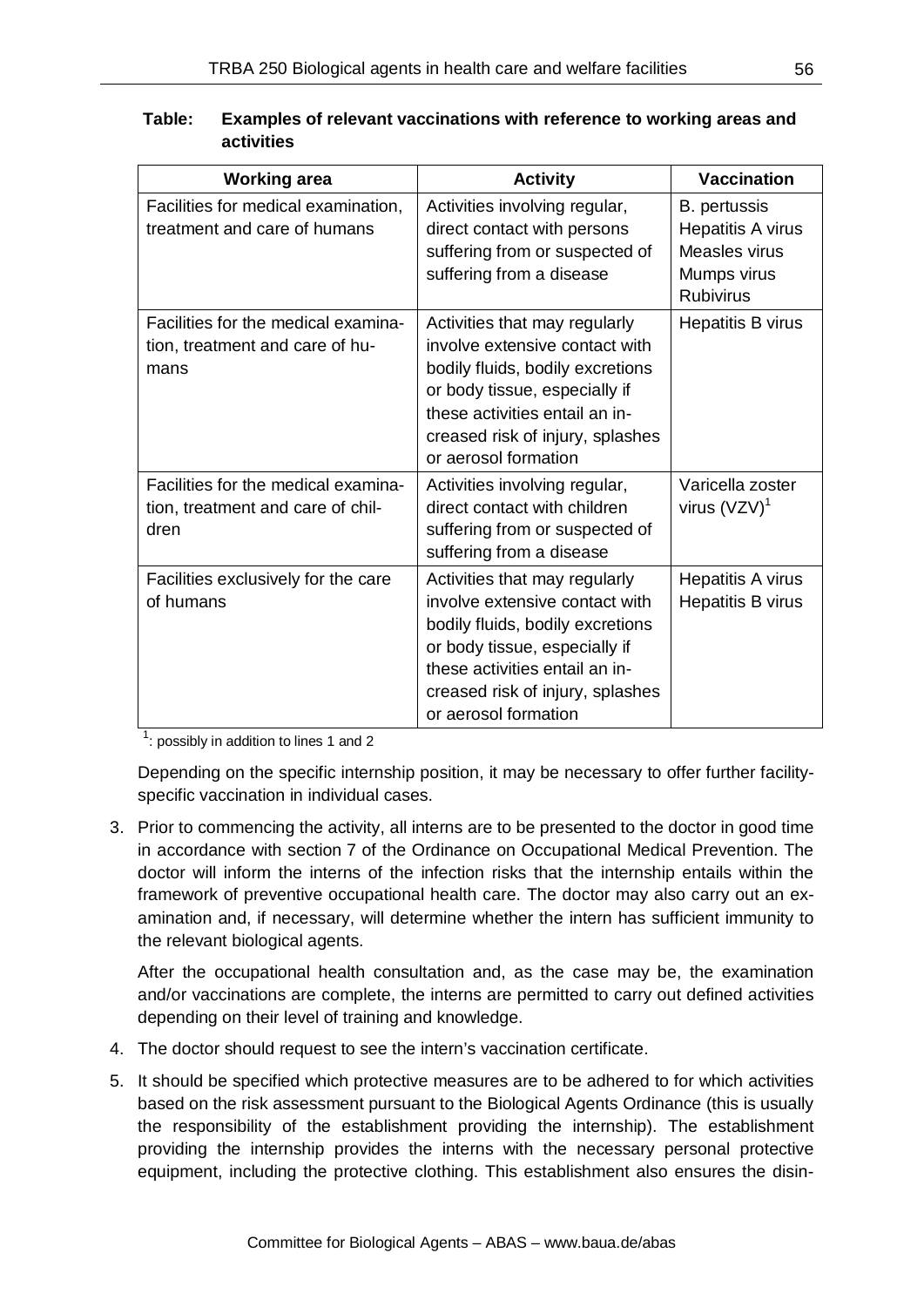fection, cleaning and, if necessary, repair of the protective clothing or contaminated work clothing.

- 6. Before the start of the internship, the interns and legal guardians will receive information on hazards, conduct during the internship, necessary protective measures and vaccinations.
- 7. Training based on the risk assessment must be ensured at the start of the internship, followed by suitable supervision and support during the internship.
- 8. The medical officer should be notified of the interns by the corresponding management body, e.g. by the management of the care service and/or by the human resources department, before the start of the internship, with reference to the place of work and the period of the internship.
- 9. In the case of pregnant interns, the regulations of the Maternity Protection Act (MuSchG) and the Ordinance on the Protection of Mothers at Work (MuSchArbV) also apply.

### **2 Trial placements and trial internships**

1. For interns aged under 18 who are undertaking not a vocational internship but rather a trial placement or trial internship, for example, the establishment providing the internship must specify the activities that cannot entail hazards due to pathogens **(restricted catalogue of activities)**.

The following working areas are not suitable: intensive care units and operating departments; TB/HIV wards; areas with patients that have tested positive for MDR pathogens; pathology departments (example list).

2. Since these internships do not include activities that entail an infection hazard, there is no need for preventive occupational health care or to offer vaccinations pursuant to the Ordinance on Occupational Medical Prevention (ArbMedVV). Interns should, however, be made aware of the vaccinations recommended by the Standing Committee on Vaccination (STIKO).

## **3 Occupational safety and accident prevention measures – responsibility for costs**

In accordance with the Occupational Safety and Health Act, the employer must not impose the costs of occupational safety measures or health and accident prevention on employees. As a rule, these costs are the responsibility of the employer, as are the costs for vaccinations offered and carried out within the framework of preventive occupational health care. The internship provider in whose establishment or facility the intern performs the activities is to be seen as an employer unless a different body is responsible for the internship's content and organisation. For example, in the case of vocational internships, the training centre with which the training contract was concluded can act as the employer.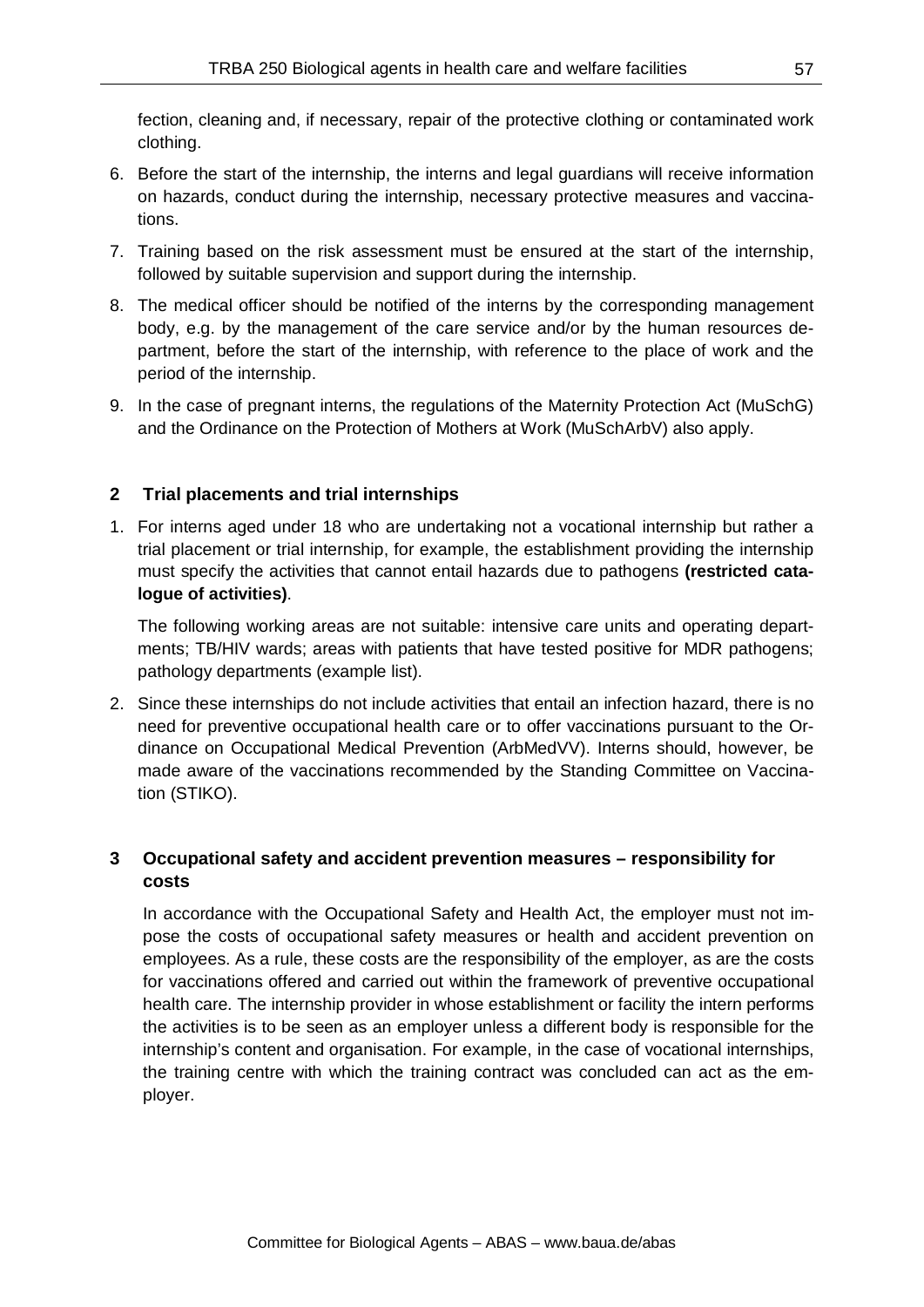## **Annex 4 Experiences of using safety equipment**

The safety equipment must be selected for the specific application in accordance with number 4.2.5 paragraph 4 point 5. Any existing experiences of using safety equipment are to be taken into account. At the time of publication of these technical rules, the following information could be ascertained:

- The "Verzeichnis sicherer Produkte" [List of safe products] on the portal ["www.sicheres](http://www.sicheres-krankenhaus.de/)[krankenhaus.de"](http://www.sicheres-krankenhaus.de/) [1] provides a market overview of safety equipment.
- Depending on the purpose and the current state of the art, safety equipment features various safety mechanisms that either require activation by the user after use (so-called active systems) or are self-triggering (so-called passive systems).
- Safety equipment with a safety mechanism that triggers automatically after the intended use has proved to be particularly effective. Examples of this include:
	- − disposable safety lancets with a pull-back mechanism;
	- − safety pen-type cannulas with automatic shielding;
	- − safety venous catheters with a safety mechanism that locks in place when the steel stylet is pulled out of the catheter tube;
	- − hypodermic syringes with a locking mechanism.
- If specific areas of application lack commercially available safety equipment that meets the requirements set out in number 4.2.5 paragraph 4 point 4, it is permissible to continue using instruments without a safety mechanism – observing any adapted safety measures – until suitable safety equipment is developed. This must then be documented in the risk assessment. The model risk assessment grid for the disconnection of shunt cannulas ["Raster einer Gefährdungsbeurteilung für das Dekonnektieren von Shuntkanülen"] can serve as a template for this – and by analogy for applications other than in dialysis [2].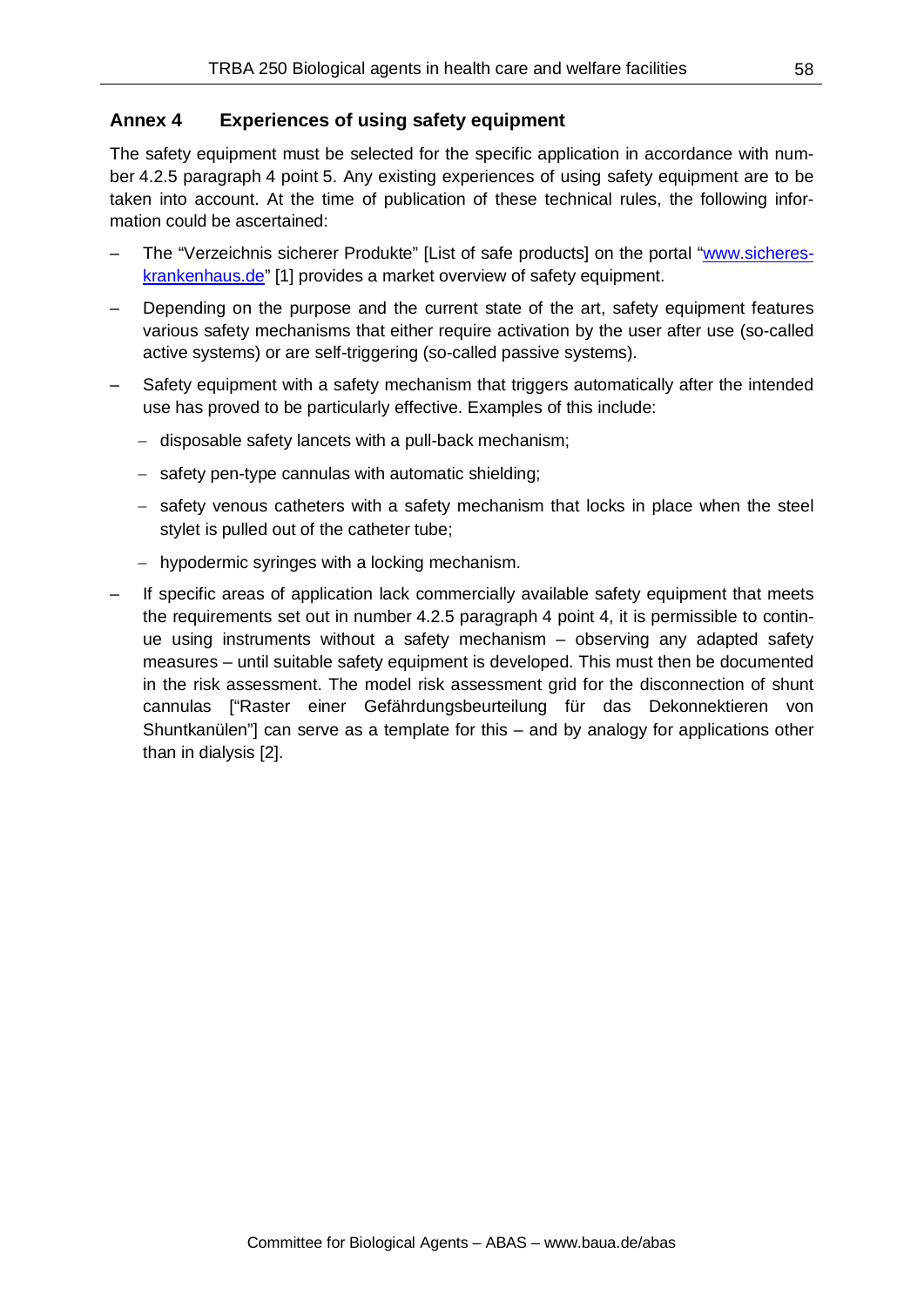# **Annex 5 Example of a model "Internal feedback form – evaluation of safety equipment"**

For in-house review of the testing of promising safety equipment, e.g. in one department.

| Date:                                              |                                            |  |
|----------------------------------------------------|--------------------------------------------|--|
| <b>Activity:</b>                                   |                                            |  |
| Department:                                        |                                            |  |
| <b>Safety device:</b><br>(company; make;<br>model) | <b>Frequency</b><br>of use<br>(per shift): |  |

Please mark the appropriate answer with a cross  $(1 = statement$  is correct, ...,  $5 = statement$ is not at all correct). If the question does not apply to the product used, put a cross under **N**.

|     |                                                                                             | 2 | 3 | 4 | 5 | N |
|-----|---------------------------------------------------------------------------------------------|---|---|---|---|---|
| 1.  | The device requires no significant change to the<br>application technology.                 |   |   |   |   |   |
| 2.  | The device takes no longer than another device.                                             |   |   |   |   |   |
| 3.  | The safety mechanism triggers automatically.                                                |   |   |   |   |   |
| 4.  | The safety mechanism can be activated with<br>one hand.                                     |   |   |   |   |   |
| 5.  | The activation of the safety mechanism can be<br>identified visually/acoustically/by touch. |   |   |   |   |   |
| 6.  | The safety mechanism operates reliably.                                                     |   |   |   |   |   |
| 7.  | The device can be handled correctly even while<br>wearing gloves.                           |   |   |   |   |   |
| 8.  | The device allows good visibility of the aspirated<br>fluid.                                |   |   |   |   |   |
| 9.  | It is easy to learn how to use.                                                             |   |   |   |   |   |
| 10. | The device does not put the patient at risk.                                                |   |   |   |   |   |

Do you believe that the device significantly increases your safety? Yes □ No □, because

If you know of various safety devices, which would you use in preference?

\_\_\_\_\_\_\_\_\_\_\_\_\_\_\_\_\_\_\_\_\_\_\_\_\_\_\_\_\_\_\_\_\_\_\_\_\_\_\_\_\_\_\_\_\_\_\_\_\_\_\_\_\_\_\_\_\_

Do you have any further questions or information relating to safe working in your activity or with this device?

\_\_\_\_\_\_\_\_\_\_\_\_\_\_\_\_\_\_\_\_\_\_\_\_\_\_\_\_\_\_\_\_\_\_\_\_\_\_\_\_\_\_\_\_\_\_\_\_\_\_\_\_\_\_\_\_\_\_\_\_\_\_\_\_\_\_\_\_\_\_\_\_\_

\_\_\_\_\_\_\_\_\_\_\_\_\_\_\_\_\_\_\_\_\_\_\_\_\_\_\_\_\_\_\_\_\_\_\_\_\_\_\_\_\_\_\_\_\_\_\_\_\_\_\_\_\_\_\_\_\_\_\_\_\_\_\_\_\_\_\_\_\_\_\_\_\_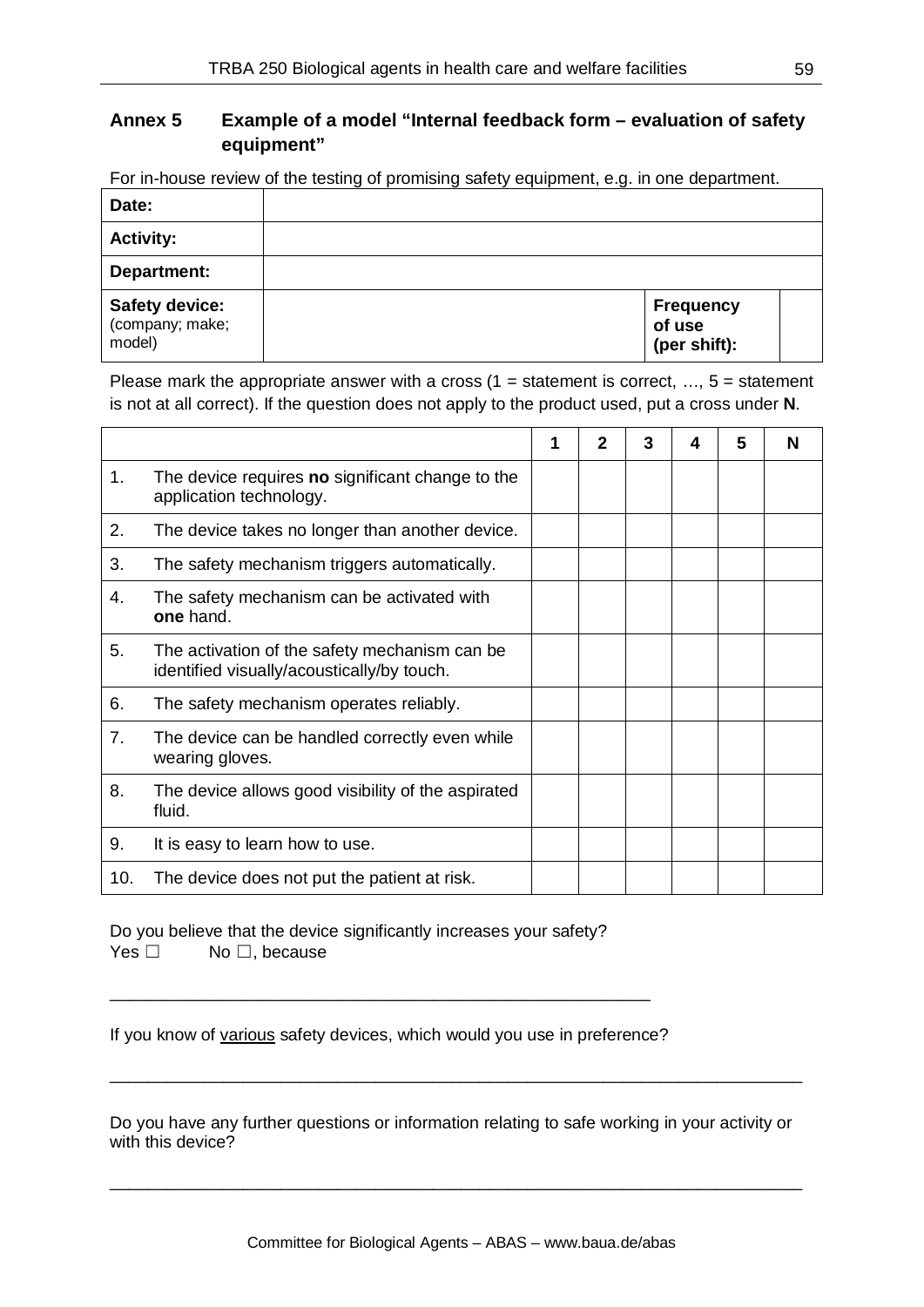# **Annex 6 Example of a "Recording and analysis form for needle-stick injuries"**

A questionnaire for identifying possible organisational and technical causes of accidents following a needle-stick injury (NSI) should contain the following points. Individual apportioning of blame is to be avoided (for more information, see number 4.2.5 paragraph 4 point 7 and number 6.2).

At the same time, this sheet is not used for internal management purposes following NSIs (accident insurance consultant, medical officer, laboratory tests). These measures are set out in number 6.1.

Incident: File number or similar for identifying the accident, date of accident Injured person: Record of

- Sex
- Age
- Professional experience (years)
- Length of service at the company (years)
- Vocation in which person originally trained
- Activity being performed at the time of the accident

Sequence of events: Brief description of how the accident occurred

- Time of accident
- Time elapsed since starting work
- Type of injury
- Instrument that caused the injury (state exactly)
- Injured part of body
- Was the person wearing PPE? What type?

Possible causes of accident (more than one answer can be given):

- Time pressure
- Distraction due to environmental factors
- Interruption by other persons
- Unexpected movement of the patient
- Working environment: technical or organisational deficiencies, confined spaces
- Fatigue
- **Overloading**
- Insufficient training/knowledge of application
- $\sim$

#### The following measures may remedy the situation:

| - Technical: |  |
|--------------|--|
|              |  |
| - Personal:  |  |
| $-$ Other    |  |
|              |  |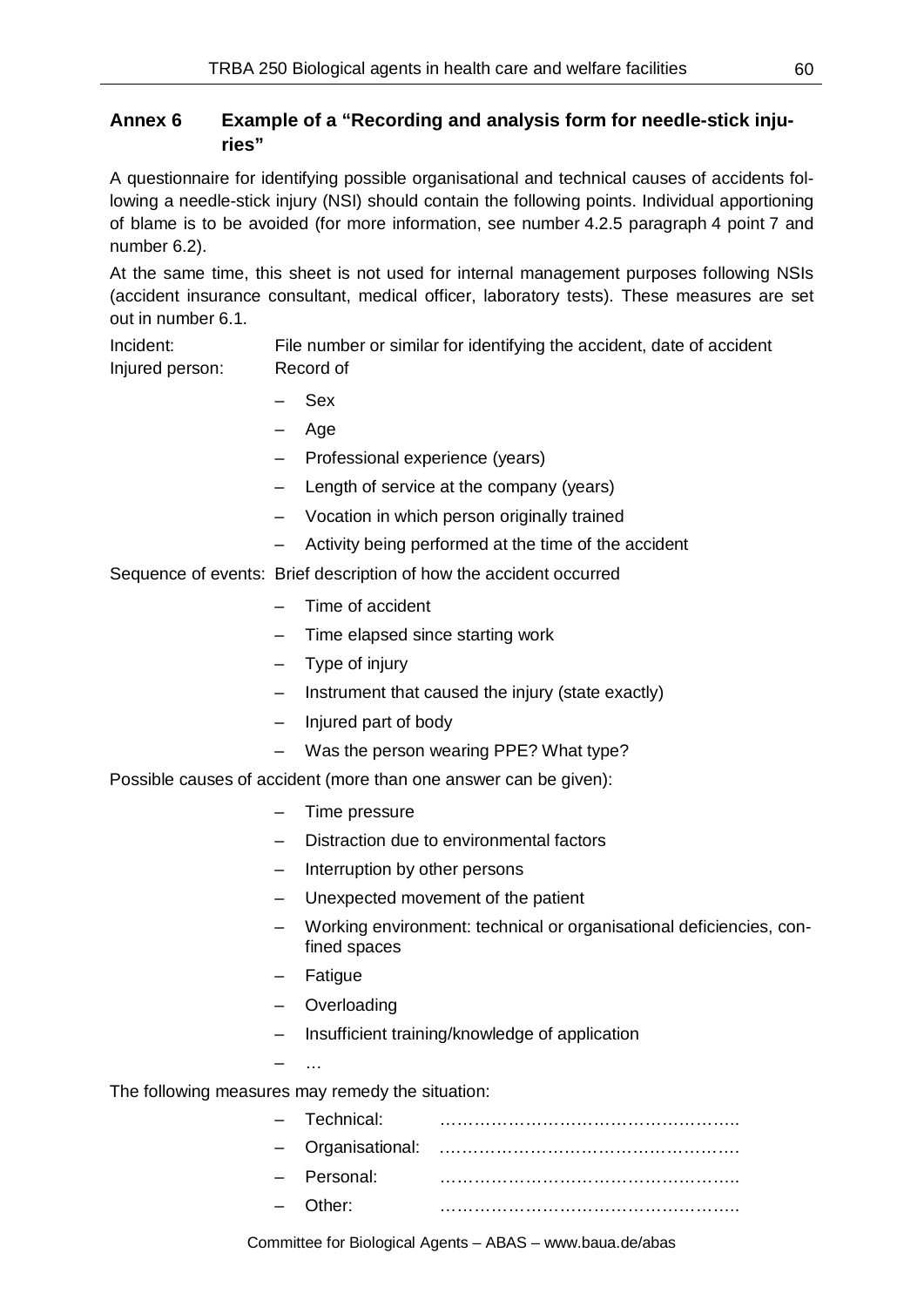# **Annex 7 Information on the correct fit and wearing duration of FFP masks[20,](#page-60-0) on the difference between surgical face masks and FFP masks, and on particle sizes in infectious aerosols**

## **1 Information on the correct fit of FFP masks**

Testing with excess pressure: after the filtering face piece is put on, the exhalation valve is to be closed (if there is one). Breathing out slightly creates a perceptible excess pressure in the mask. If the air flows past the sealing edge, the mask must be readjusted. If it is not possible to close the exhalation valve, this method cannot be applied.

Testing with negative pressure: the filtering face piece is to be enclosed with both hands. Breathing in deeply and holding the breath creates a negative pressure in the mask. If air flows in past the sealing edge, the mask must be readjusted.

The so-called "fit test" is even better suited than the tests described above and is therefore recommended. This test allows a mask's seal to be determined qualitatively or quantitatively on the mask's wearer [1].

Note that when the wearer has a beard in the area of the sealing line of respiratory protective devices, the anticipated protective effect cannot be achieved due to the poor seal.

### **2 Information on the wearing duration and reusability of FFP masks**

FFP masks only exhibit slightly increased breathing resistance and are lightweight [2]. They belong to respiratory protective device group 1. In health care facilities, it can be assumed that the mask filters do not clog with dust during wearing; i.e. the inhalation resistance remains in the normal range. In individual cases, an FFP3 mask is nevertheless to be assigned to group 2 if, for example, heavy physical work is carried out or adverse climatic conditions are present. Such cases are to be identified within the framework of the risk assessment pursuant to the Occupational Safety and Health Act. If respiratory protective devices of group 2 must be worn, it is compulsory to provide preventive occupational health care in accordance with the Ordinance on Occupational Medical Prevention (ArbMedVV).

According to the Ordinance on Occupational Medical Prevention, employees are to be offered preventive occupational health care in the case of activities that require them to wear group 1 respiratory protective devices. See reference [3] for information on the short-term wearing of group 1 respiratory protective devices for up to 30 minutes. For further information on the wearing duration of respiratory protective devices, please refer to the documents from the accident insurance institutions on the "Use of respiratory protective equipment".

FFP masks are to disposed of after use for hygiene reasons.

In the event that FFP masks are not available in sufficient quantities during a pandemic and it is only possible to resort to already-used masks, these may also exceptionally be used multiple times under the following conditions, albeit for no longer than one work shift (see [4] for more information):

- The hands are to be disinfected before and after the mask is taken off; contamination of the inside of the mask is to be avoided.
- The mask is stored dry in the open air after use (not in closed containers!).

<span id="page-60-0"></span><sup>&</sup>lt;sup>20</sup> FFP: filtering face piece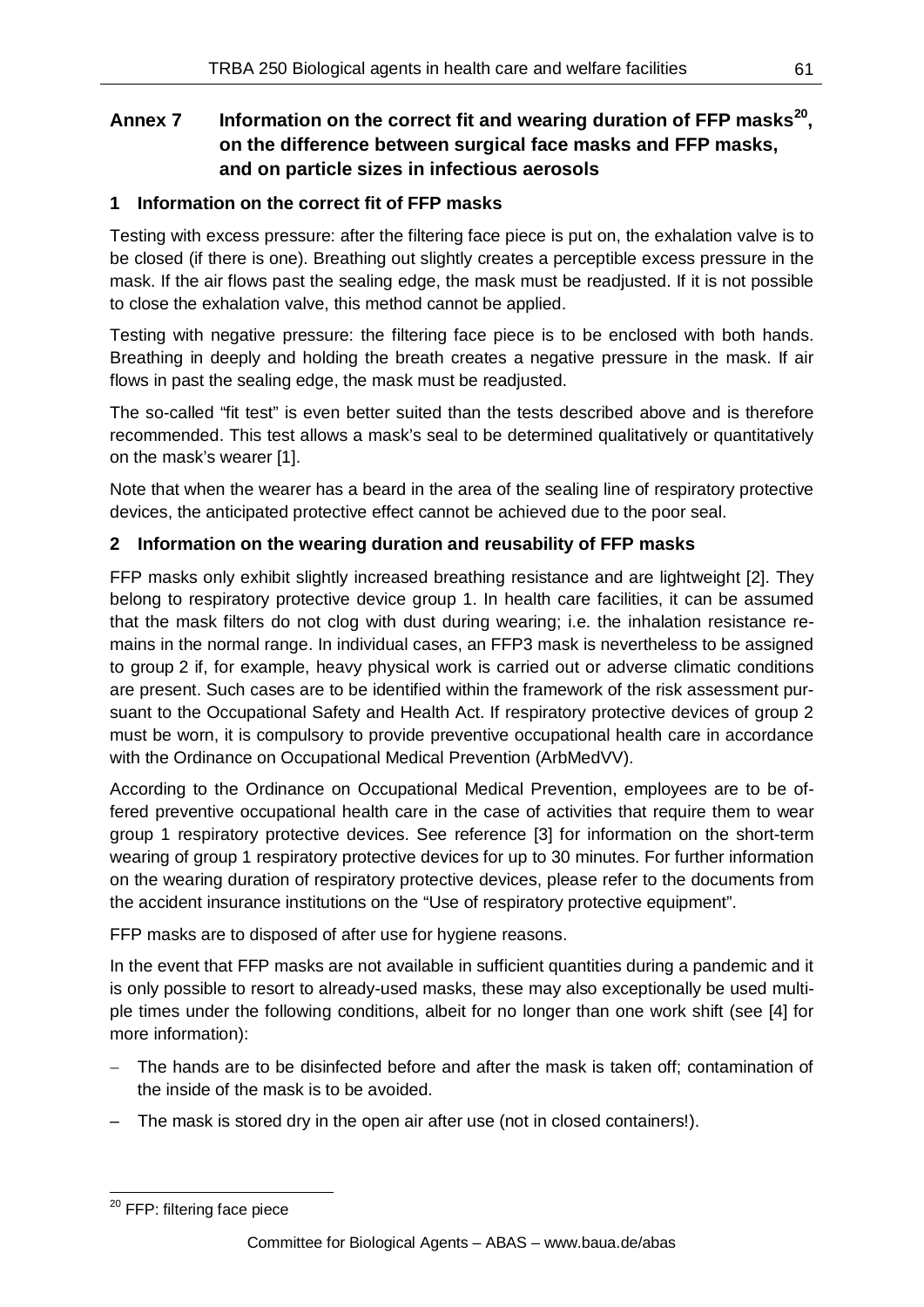– The mask is subsequently used by the same wearer (access by other persons must be ruled out).

## **3 Difference between filtering face pieces (FFPs) and surgical face masks**

### **Filtering face pieces (FFPs)**

Filtering face pieces are respiratory protective devices that are tested according to and meet the requirements of the European standard DIN EN 149. This standard differentiates between three device classes: FFP1, FFP2 and FFP3. The use of respiratory protective devices is governed by the Ordinance on Safety and Health Protection when Using Personal Protective Equipment at Work (PPE Usage Ordinance; PSA-BV).

The decisive factor for a respiratory protective device's protective effect is its total leakage. This is made up of the filter transmission and the leak rate arising due to leakages between the mask's sealing line and the wearer's face. In accordance with DIN EN 149, both properties are tested in FFP masks. FFP1 masks have the lowest protective effect, while FFP3 masks have the highest.

The following values are to be used for total inward leakage (total leakage) for the individual devices according to the DIN EN 149 test procedure (permitted values for eight of the 10 arithmetical means, where one value was determined per test person):

FFP1 max. 22%

FFP2 max. 8%

FFP3 max. 2%.

Another positive aspect of using filtering face pieces to protect employees against airborne pathogens is their good retention capacity even with respect to particles with sizes < 5 μm and their defined maximum total leakage (if used correctly!).

### **Surgical face masks**

The surgical face mask is predominantly used in primary medical care, outpatient and hospital care and treatment, and in care work; it is a medical device. Above all, patients are protected against splashes from the person treating them if that person is wearing a surgical face mask. The European standard [5] for surgical face masks does not apply to masks that are solely intended for the personal protection of staff.

Tests carried out by the Institute for Occupational Safety and Health (IFA) of the German Social Accident Insurance (DGUV) on commercially available surgical face masks pursuant to the European standard DIN EN 149 [2] for respiratory protective devices show that the total leakage of many surgical face masks is significantly higher than the permitted values for filtering face pieces (FFPs). Only a few surgical face masks meet the essential requirements (filter transmission, total leakage, breathing resistance) for a filtering face piece of the device class FFP1 [6].

Surgical face masks can effectively prevent macroscopic droplets in the patient's phlegm from falling on the wearer's oral and nasal mucosae.

Surgical face masks protect the wearer's nose and mouth against contact with contaminated hands.

For further information on the differences between surgical face masks and FFP masks, please refer to reference [6] and the bibliography of ABAS Decision 609.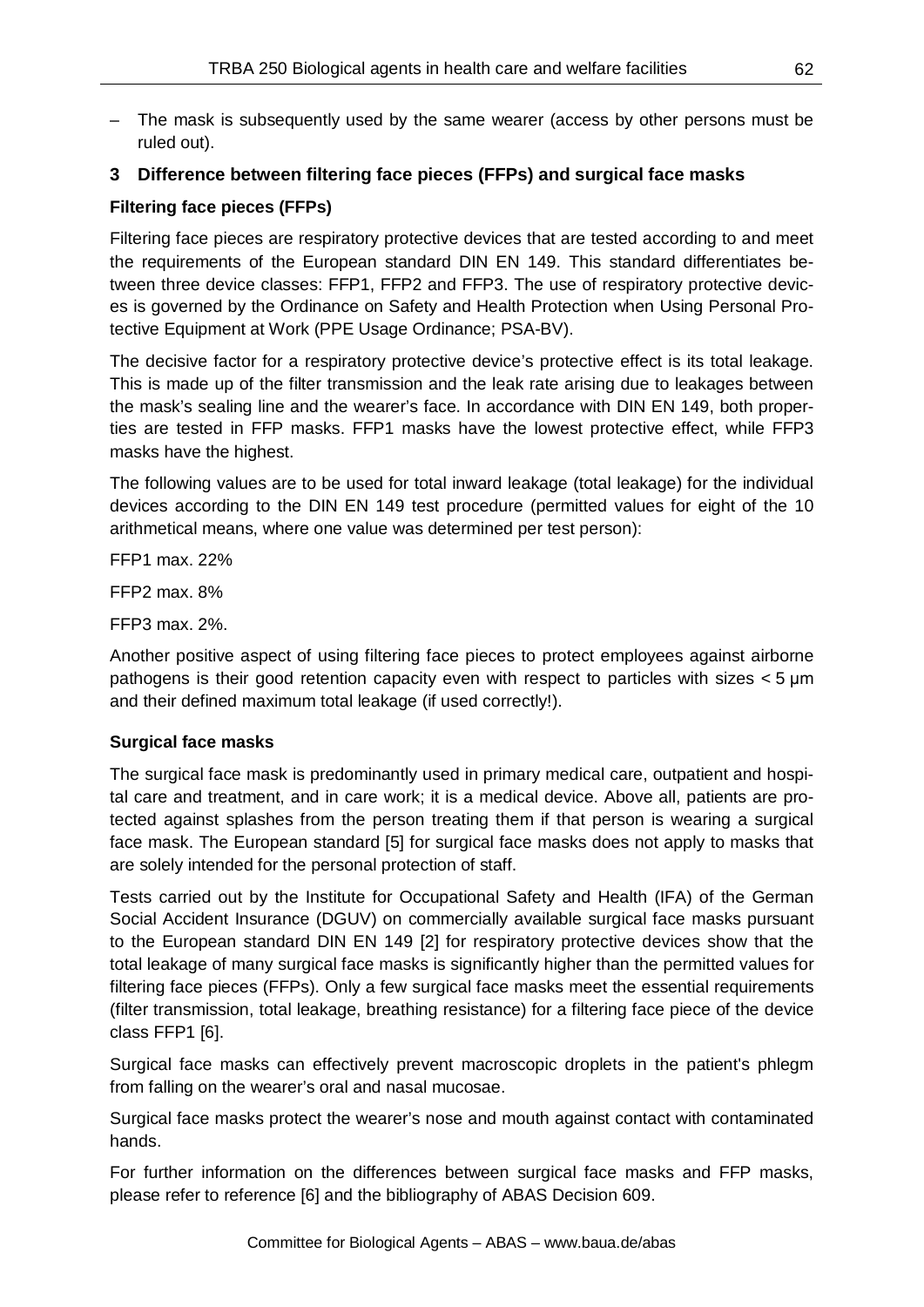### **4 Information on particle sizes in infectious aerosols**

From the point of view of protecting employees' health, the following points mean it is not sufficient to specify simple safety distances of 1 to 1.5 metres from the person who is coughing based on the assumption that pathogens transmitted primarily through droplets would fall to the floor quickly.

- 1. Aerosols consisting of solid or liquid particles suspended in air represent a distribution of particles of several orders of magnitude. Even if a significant proportion of the particles are the size of a droplet with a diameter of 100 um, it can be assumed that smaller particles  $(< 5 \mu m$  or  $< 2.5 \mu m$ ; see below), typically referred to as (airborne) "droplet nuclei", are present at the same time. Smaller particles remain in the air longer and can spread throughout the room via air movements.
- 2. Even large droplets with a diameter of 100 µm take 6 seconds to fall to the floor from a height of 2 m. Droplets with a diameter of 10  $\mu$ m take 10 minutes to fall the same distance; droplet nuclei with a diameter of 1  $\mu$ m take 16.6 hours [7].
- 3. Recent studies on indoor exposure in waiting rooms show that the proportion of small, i.e. respirable, particles may be greater than previously expected:
	- In a study by W. Yang et al., various particle fractions were collected in waiting rooms of health care facilities, as well as in aeroplanes, during the 2009–10 flu season and analysed for the presence of RNA from the influenza A virus using molecular biology methods [8]. On average, 64% of the particles containing the influenza A virus were found in the < 2.5 µm fraction, which can remain in the air for several hours.
	- F. M. Blachere et al. investigated the incidence of influenza A RNA in aerosol samples from waiting areas of a hospital emergency department [9]. 46% of the particles found to contain influenza A were in the  $> 4 \mu m$  size range; 49% were in the 1–4  $\mu$ m size range; and 4% were in the  $<$  1 µm range. In other words, more than 50% of the particles containing influenza A were in the respirable fraction; for this reason, the authors draw particular attention to the potential "airborne" infection pathway.

The use of respiratory protection therefore plays a greater, i.e. more effective, role in the prevention of infections by airborne pathogens than the distance recommendations mentioned earlier.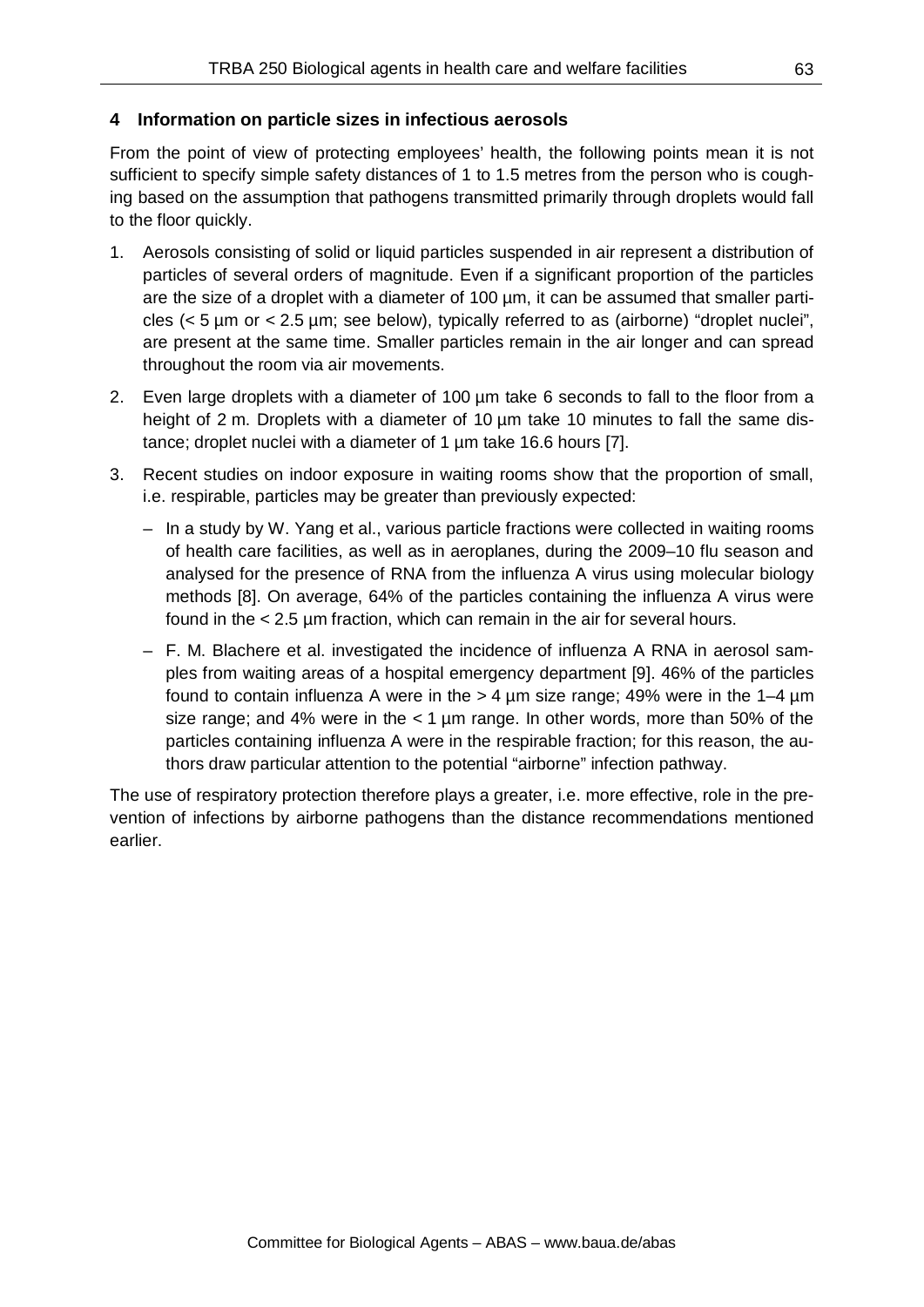# **Annex 8 Waste codes for facilities for the care and treatment of humans and animals in accordance with the LAGA Guidelines[21](#page-63-0)**

The waste types marked with an asterisk (\*) in the waste catalogue are hazardous within the meaning of section 48 of the German Recycling Act (KrWG).

| $AVV22$ waste code                                                         | AVV designation: Pointed or sharp objects                                                                                       | Waste classification:                                                                                                                                                      |                                                                                         |  |  |
|----------------------------------------------------------------------------|---------------------------------------------------------------------------------------------------------------------------------|----------------------------------------------------------------------------------------------------------------------------------------------------------------------------|-----------------------------------------------------------------------------------------|--|--|
| <b>Waste code 18 01 01</b>                                                 |                                                                                                                                 |                                                                                                                                                                            | Non-hazardous                                                                           |  |  |
| Waste definition: Pointed and sharp objects, also referred to as "sharps". |                                                                                                                                 |                                                                                                                                                                            |                                                                                         |  |  |
| Places where waste<br>arises                                               | Constituents                                                                                                                    | Collection - Storage                                                                                                                                                       | Disposal                                                                                |  |  |
| Entire area of patient<br>care                                             | Scalpels,<br>cannulas from syringes<br>and infusion systems,<br>objects that pose a simi-<br>lar risk of cuts and<br>punctures. | Collection at the place<br>where the waste arises<br>in puncture- and frac-<br>ture-resistant disposa-<br>ble containers,<br>no transferring, sorting<br>or pre-treatment. | No sorting!<br>If necessary, disposal<br>together with waste of<br>waste code 18 01 04. |  |  |
| Notes: It is difficult to safely disinfect the cannula cavities.           |                                                                                                                                 |                                                                                                                                                                            |                                                                                         |  |  |
| Also applies analogously to waste code 18 02 01.                           |                                                                                                                                 |                                                                                                                                                                            |                                                                                         |  |  |

| AVV waste code<br>Waste code 18 01 02                                                                              | Waste classification:<br>Non-hazardous                                                                 |                                                                                                                                                                                                                                                                                                       |                                                                                                                                                                                                                                                                                                   |  |  |  |
|--------------------------------------------------------------------------------------------------------------------|--------------------------------------------------------------------------------------------------------|-------------------------------------------------------------------------------------------------------------------------------------------------------------------------------------------------------------------------------------------------------------------------------------------------------|---------------------------------------------------------------------------------------------------------------------------------------------------------------------------------------------------------------------------------------------------------------------------------------------------|--|--|--|
| Waste definition: Body parts, organ waste, containers filled with blood and<br>blood products                      |                                                                                                        |                                                                                                                                                                                                                                                                                                       |                                                                                                                                                                                                                                                                                                   |  |  |  |
| Places where waste<br>arises                                                                                       | Constituents                                                                                           | Collection - Storage                                                                                                                                                                                                                                                                                  | Disposal                                                                                                                                                                                                                                                                                          |  |  |  |
| E.g. operating theatres,<br>outpatient facilities with<br>corresponding activities.                                | Body parts, organ<br>waste, blood bags, con-<br>tainers filled with blood<br>or liquid blood products. | Separate collection at<br>the place where waste<br>arises,<br>no mixing with munici-<br>pal waste,<br>no transferring, sorting<br>or pre-treatment,<br>collection in carefully<br>sealed disposable con-<br>tainers (suitable for<br>incineration),<br>limited storage to pre-<br>vent gas formation. | Separate disposal in<br>approved incineration<br>plant, e.g. toxic waste<br>incineration plant;<br>individual blood bags:<br>may be emptied into the<br>drainage system (taking<br>account of hygiene and<br>infection-prevention<br>aspects). Adhere to<br>municipal waste water<br>regulations. |  |  |  |
| Notes: This classification applies only to waste that is not classifiable under waste code 18 01 03 <sup>*</sup> . |                                                                                                        |                                                                                                                                                                                                                                                                                                       |                                                                                                                                                                                                                                                                                                   |  |  |  |

Extracted teeth are not body parts for the purposes of this waste code.

<span id="page-63-1"></span><span id="page-63-0"></span><sup>&</sup>lt;sup>21</sup> LAGA: Working Group of the German Federal States on Waste  $22$  AVV: Abfallverzeichnisverordnung (Waste Catalogue Ordinance)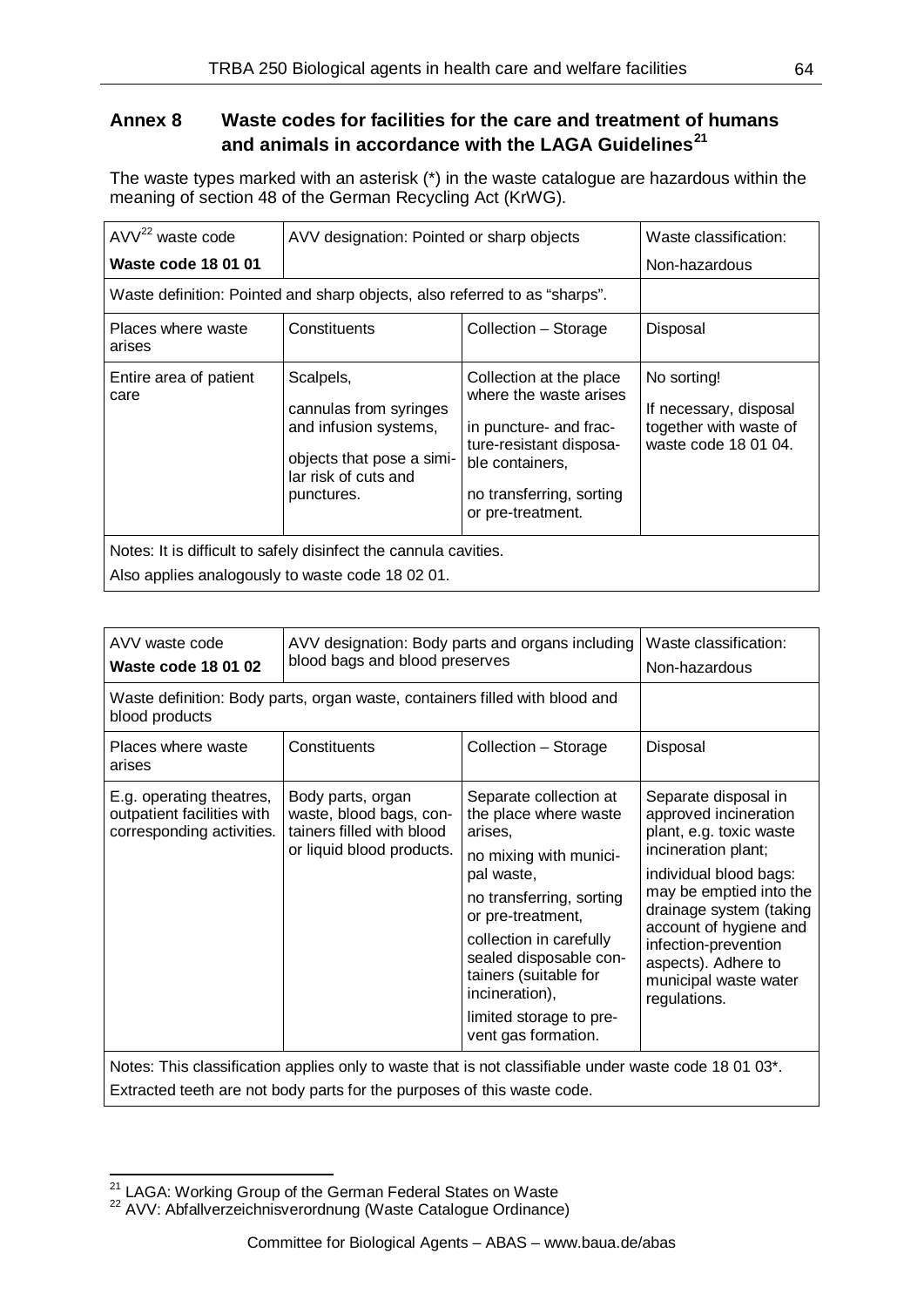| AVV waste code<br>Waste code 18 01 03*                                                                                                                                                                                                                                                                                                              | AVV designation: Other waste whose collection<br>and disposal is subject to special requirements in<br>order to prevent infection.                                                                                                                                                                                                                                                                                                                                                                                                                                        | Waste classification:<br>Hazardous waste                                                                                                                                                                                                                                                                                    |                                                                                                                                                                                                                                                                                                                                                                                                      |  |
|-----------------------------------------------------------------------------------------------------------------------------------------------------------------------------------------------------------------------------------------------------------------------------------------------------------------------------------------------------|---------------------------------------------------------------------------------------------------------------------------------------------------------------------------------------------------------------------------------------------------------------------------------------------------------------------------------------------------------------------------------------------------------------------------------------------------------------------------------------------------------------------------------------------------------------------------|-----------------------------------------------------------------------------------------------------------------------------------------------------------------------------------------------------------------------------------------------------------------------------------------------------------------------------|------------------------------------------------------------------------------------------------------------------------------------------------------------------------------------------------------------------------------------------------------------------------------------------------------------------------------------------------------------------------------------------------------|--|
|                                                                                                                                                                                                                                                                                                                                                     | Waste definition: Waste contaminated with reportable pathogens if it is<br>feared that the disease will spread as a result (see text!).                                                                                                                                                                                                                                                                                                                                                                                                                                   |                                                                                                                                                                                                                                                                                                                             |                                                                                                                                                                                                                                                                                                                                                                                                      |  |
| Places where waste<br>arises                                                                                                                                                                                                                                                                                                                        | Constituents                                                                                                                                                                                                                                                                                                                                                                                                                                                                                                                                                              | Collection - Storage                                                                                                                                                                                                                                                                                                        | Disposal                                                                                                                                                                                                                                                                                                                                                                                             |  |
| E.g. operating theatres,<br>isolation units in hospi-<br>tals,<br>microbiology laborato-<br>ries,<br>clinical/chemical labora-<br>tories and laboratories<br>carrying out serological<br>tests for infections,<br>dialysis wards and cen-<br>tres when treating per-<br>sons known to be carry-<br>ing a hepatitis virus,<br>pathology departments. | Waste contaminated<br>with pathogen-<br>containing blood, secre-<br>tions or excreta or that<br>contains blood in liquid<br>form.<br>E.g.: vessels filled with<br>blood or secretions,<br>waste from operations<br>that is soaked in blood<br>or secretions, used<br>dialysis systems from<br>the treatment of per-<br>sons known to be carry-<br>ing a virus.<br>Microbiological cultures<br>from, for example, insti-<br>tutes of hygiene, micro-<br>biology and virology,<br>laboratory medicine,<br>doctors' practices carry-<br>ing out a corresponding<br>activity. | Pack into tear-proof,<br>moisture-resistant and<br>leak-proof containers at<br>the place where waste<br>arises. Collection in<br>carefully sealed dispos-<br>able containers (suita-<br>ble for incineration, with<br>type approval).<br>No transferring or sort-<br>ing.<br>Limited storage to pre-<br>vent gas formation. | No recycling!<br>No compaction or<br>crushing.<br>Disposal as hazardous<br>waste with disposal<br>certificate: disposal in<br>approved incineration<br>plant, e.g. toxic waste<br>incineration plant.<br>Or: disinfection using<br>methods approved by<br>the RKI, followed by<br>disposal as for waste<br>code 18 01 04.<br>Caution: restriction in<br>the case of certain<br>pathogens (CJD, TSE). |  |
| Notes: Also pointed and sharp objects, body parts and organ waste from patients with corresponding                                                                                                                                                                                                                                                  |                                                                                                                                                                                                                                                                                                                                                                                                                                                                                                                                                                           |                                                                                                                                                                                                                                                                                                                             |                                                                                                                                                                                                                                                                                                                                                                                                      |  |

diseases.

Also applies analogously to waste code 18 02 02\*.

| AVV waste code<br>Waste code 18 01 04                                                                                                                             | AVV designation: Waste whose collection and<br>disposal is not subject to special requirements in<br>order to prevent infection, e.g. linen, plaster casts,<br>disposable clothing                                          | Waste classification:<br>Non-hazardous                                                                                                                                                                                      |                                                                                                                                                                                                                           |
|-------------------------------------------------------------------------------------------------------------------------------------------------------------------|-----------------------------------------------------------------------------------------------------------------------------------------------------------------------------------------------------------------------------|-----------------------------------------------------------------------------------------------------------------------------------------------------------------------------------------------------------------------------|---------------------------------------------------------------------------------------------------------------------------------------------------------------------------------------------------------------------------|
| Waste definition: Waste contaminated with blood, secretions or excreta,<br>such as dressings, plaster casts, disposable linen, nappies, disposable<br>items, etc. |                                                                                                                                                                                                                             |                                                                                                                                                                                                                             |                                                                                                                                                                                                                           |
| Places where waste<br>arises                                                                                                                                      | Constituents                                                                                                                                                                                                                | Collection – Storage                                                                                                                                                                                                        | Disposal                                                                                                                                                                                                                  |
| Entire area of patient<br>care                                                                                                                                    | Dressings and plaster<br>casts, nappies, dispos-<br>able linen, disposable<br>items (e.g. syringe bod-<br>ies), etc.<br>Waste slightly contami-<br>nated with cytostatic<br>drugs, such as swabs,<br>sleeve covers, gloves, | Collection in tear-proof,<br>moisture-resistant and<br>leak-proof containers.<br>Transport only in care-<br>fully sealed containers<br>(in conjunction with<br>reflux tanks where ap-<br>plicable).<br>No transferring (not | Combustion in ap-<br>proved waste incinera-<br>tion plant (household<br>waste incineration) or<br>other approved thermal<br>treatment.<br>Containers with larger<br>quantities of bodily fluid<br>may be emptied into the |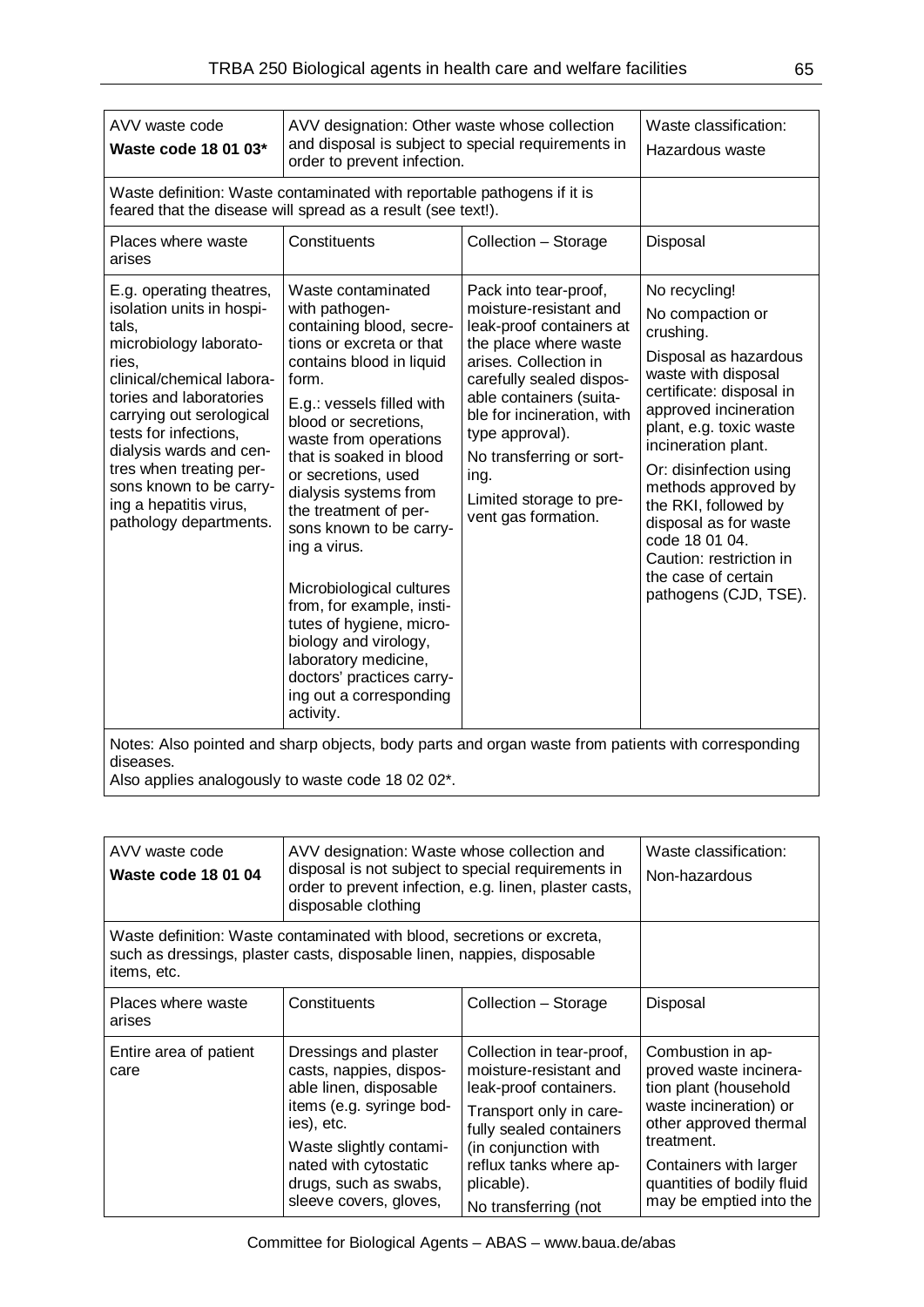| respiratory protection   | even in the central stor- | drainage system, taking    |
|--------------------------|---------------------------|----------------------------|
| masks, disposable        | age location), sorting or | account of hygiene and     |
| white coats, plas-       | pretreatment (except      | infection prevention       |
| tic/paper materials,     | placing in compaction     | aspects (adhere to mu-     |
| wipes, empty cytostatic  | container).               | nicipal waste water        |
| drug containers follow-  |                           | regulations).              |
| ing intended use (am-    |                           | Alternatively, it is to be |
| pules, syringe bodies    |                           | ensured through suita-     |
| without cannulas, etc.), |                           | ble measures that no       |
| air filters and other    |                           | liquid substances es-      |
| slightly contaminated    |                           | cape.                      |
| material of safety work- |                           |                            |
| benches.                 |                           |                            |
|                          |                           |                            |
| Not:                     |                           |                            |
| Separately collected,    |                           |                            |
| uncontaminated frac-     |                           |                            |
| tions of paper, glass,   |                           |                            |
| plastics (these are col- |                           |                            |
| lected under their own   |                           |                            |
| waste codes).            |                           |                            |
|                          |                           |                            |

Notes: This classification applies only to waste that is not attributable to waste code 18 01 03<sup>\*</sup>. Also applies analogously to waste code 18 02 03.

This waste represents a mixture of a multitude of wastes to which other waste may be added that does not especially require monitoring and that, from an economic perspective, cannot reasonably be disposed of separately because of the small quantity involved.

A separate declaration is not necessary if waste of this waste code is collected and disposed of within the framework of municipal waste disposal by the public waste disposal organisations.

#### **Waste code 18 02 01**

Pointed or sharp objects except those that fall under 18 02 02<sup>\*</sup>

Disposal as for waste code 18 01 01

#### **Waste code 18 02 02\***

Waste whose collection and disposal is subject to special requirements in order to prevent infection.

This includes animals used for scientific purposes and other waste from human medical research and diagnostics and from veterinary medical practices and clinics whose disposal is not regulated by the Animal Carcass Disposal Act (TierKBG), as well as litter and excrement from animal experimentation facilities, provided it is to be expected that infectious diseases, especially those identified under waste code 18 01 03\*, will be transmitted or animal diseases or epizootic diseases will spread through animal carcasses, animal body parts, blood, bodily secretions or excreta from diseased animals. Please refer to the Biological Agents Ordinance and the Technical Rules for Biological Agents TRBA 120 "Versuchstierhaltung" [Keeping of laboratory animals] and TRBA 230 "Protective measures for activities involving biological agents in agriculture and forestry and comparable activities".

The requirements of the EWC waste code 18 01 03\* are to be adhered to.

#### **Waste code 18 02 03**

Waste whose collection and disposal is not subject to special requirements in order to prevent infection.

Disposal as for waste code 18 01 04.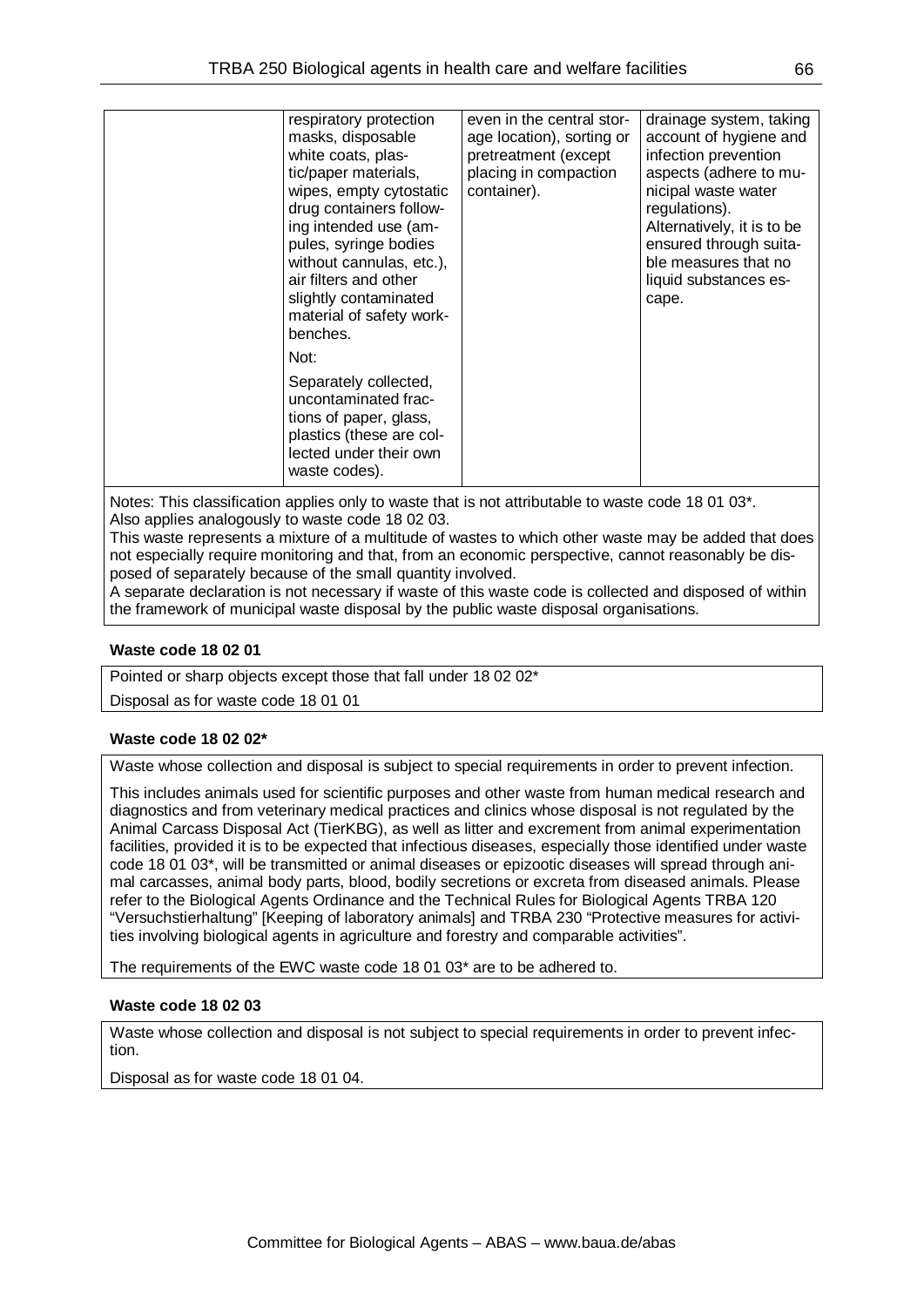# **Annex 9 Example operating instructions pursuant to section 14 of the Biological Agents Ordinance**

| Person responsible: |                               | <b>Operating instructions pursuant</b><br>to section 14 of the                                                                                                                                                                                                                                                                                                                                                                                                                                                                                                                                                                                                                                                                                                                                                                                                                                                                                                                                                                                                                                                                                                                                                                                                                                                                                                                                                                                         | Revised: |
|---------------------|-------------------------------|--------------------------------------------------------------------------------------------------------------------------------------------------------------------------------------------------------------------------------------------------------------------------------------------------------------------------------------------------------------------------------------------------------------------------------------------------------------------------------------------------------------------------------------------------------------------------------------------------------------------------------------------------------------------------------------------------------------------------------------------------------------------------------------------------------------------------------------------------------------------------------------------------------------------------------------------------------------------------------------------------------------------------------------------------------------------------------------------------------------------------------------------------------------------------------------------------------------------------------------------------------------------------------------------------------------------------------------------------------------------------------------------------------------------------------------------------------|----------|
| Signature:          |                               | <b>Biological Agents Ordinance</b>                                                                                                                                                                                                                                                                                                                                                                                                                                                                                                                                                                                                                                                                                                                                                                                                                                                                                                                                                                                                                                                                                                                                                                                                                                                                                                                                                                                                                     |          |
|                     |                               | Home for the elderly<br>Incontinence care, assistance in going to the toilet,<br>changing dirty bed linen                                                                                                                                                                                                                                                                                                                                                                                                                                                                                                                                                                                                                                                                                                                                                                                                                                                                                                                                                                                                                                                                                                                                                                                                                                                                                                                                              |          |
|                     |                               | <b>DESCRIPTION OF RISKS</b>                                                                                                                                                                                                                                                                                                                                                                                                                                                                                                                                                                                                                                                                                                                                                                                                                                                                                                                                                                                                                                                                                                                                                                                                                                                                                                                                                                                                                            |          |
|                     |                               | Above all, pathogens are to be expected that may lead to diseases of the gastro-<br>intestinal tract. In addition to this, other pathogens that can be transmitted via bodily<br>excretions may represent a hazard.                                                                                                                                                                                                                                                                                                                                                                                                                                                                                                                                                                                                                                                                                                                                                                                                                                                                                                                                                                                                                                                                                                                                                                                                                                    |          |
|                     |                               | <b>RISKS TO HUMANS</b>                                                                                                                                                                                                                                                                                                                                                                                                                                                                                                                                                                                                                                                                                                                                                                                                                                                                                                                                                                                                                                                                                                                                                                                                                                                                                                                                                                                                                                 |          |
|                     |                               | The pathogens can be transmitted by contact with stool/urine or contaminated ob-<br>jects or laundry, such as bedpans, bed linen.                                                                                                                                                                                                                                                                                                                                                                                                                                                                                                                                                                                                                                                                                                                                                                                                                                                                                                                                                                                                                                                                                                                                                                                                                                                                                                                      |          |
|                     |                               | <b>PROTECTIVE MEASURES AND CODE OF CONDUCT</b>                                                                                                                                                                                                                                                                                                                                                                                                                                                                                                                                                                                                                                                                                                                                                                                                                                                                                                                                                                                                                                                                                                                                                                                                                                                                                                                                                                                                         |          |
|                     | pected.<br>clothing.<br>ties! | - Wear provided work clothing (washable at 60 $\degree$ C) - suitable protective clothing is to<br>be used (disposable white coat, waterproof apron) if contamination is to be ex-<br>- Containers are available for collecting contaminated work clothing and protective<br>- Wear a surgical face mask when disposing of vomit or stool. When assisting per-<br>sons who are vomiting, wear FFP2 masks wherever possible, as they can protect<br>against inhalation of fine bio-aerosols (including protection against noroviruses).<br>- Any pointed, sharp working equipment that is found must be collected in the la-<br>belled, puncture-resistant containers.<br>Adhere to the hygiene and skin-protection plan:<br>- Use hand disinfectants! Caution: Use antiviral product<br>- Jewellery/rings are not permitted on the hands and forearms during these activi-<br>- Wash dirty/contaminated skin, especially if spore-forming organisms such as Clos-<br>tridium difficile are to be expected.<br>- Use disposable (paper) towels for drying; use skin protection and care products.<br>- Cleaning and disinfection of work surfaces; in the event of norovirus infections,<br>use product provided for this purpose (name: )!<br>- Disinfectant: Observe application times; avoid spraying!<br>- Comply with the provided preventive occupational health care!<br>Food and beverages must only be stored and consumed in the break rooms. |          |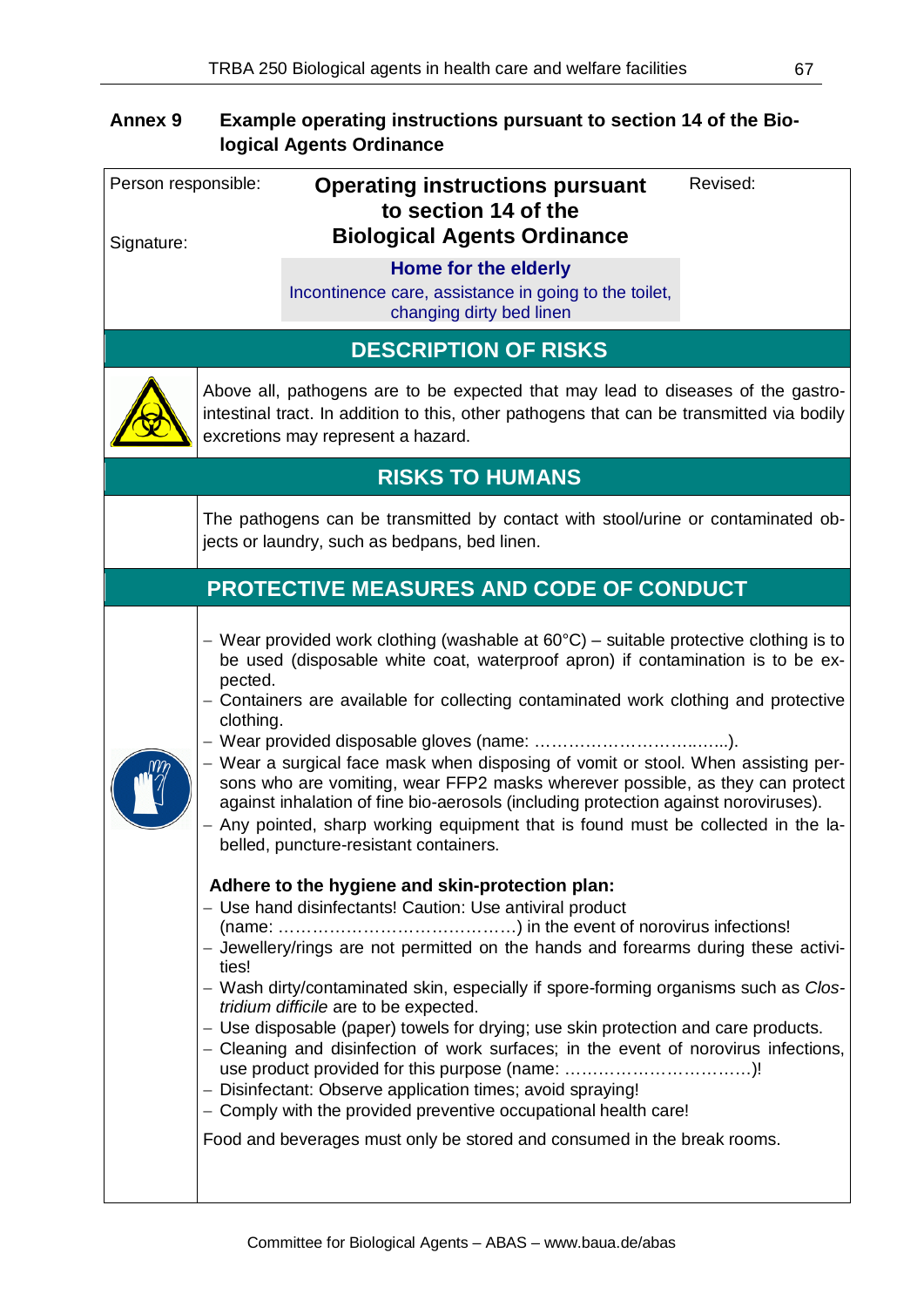| <b>CONDUCT IN CASE OF DANGER</b> |                                                                                                                                                                    |
|----------------------------------|--------------------------------------------------------------------------------------------------------------------------------------------------------------------|
|                                  | After soiling/contamination, disinfect any affected areas, cleaning up any coarse soil-<br>ing beforehand with a disposable cloth.                                 |
|                                  | Take further protective measures if necessary. Inform the manager!                                                                                                 |
| <b>FIRST AID</b>                 |                                                                                                                                                                    |
|                                  |                                                                                                                                                                    |
|                                  | Document incidents in the accident book.                                                                                                                           |
|                                  | Emergency number/ambulance control centre: (0) 112                                                                                                                 |
| <b>PROPER DISPOSAL</b>           |                                                                                                                                                                    |
|                                  | Collect potentially contaminated materials in rubbish bins with lids and sufficiently<br>sturdy plastic bags, then dispose of them immediately as household waste. |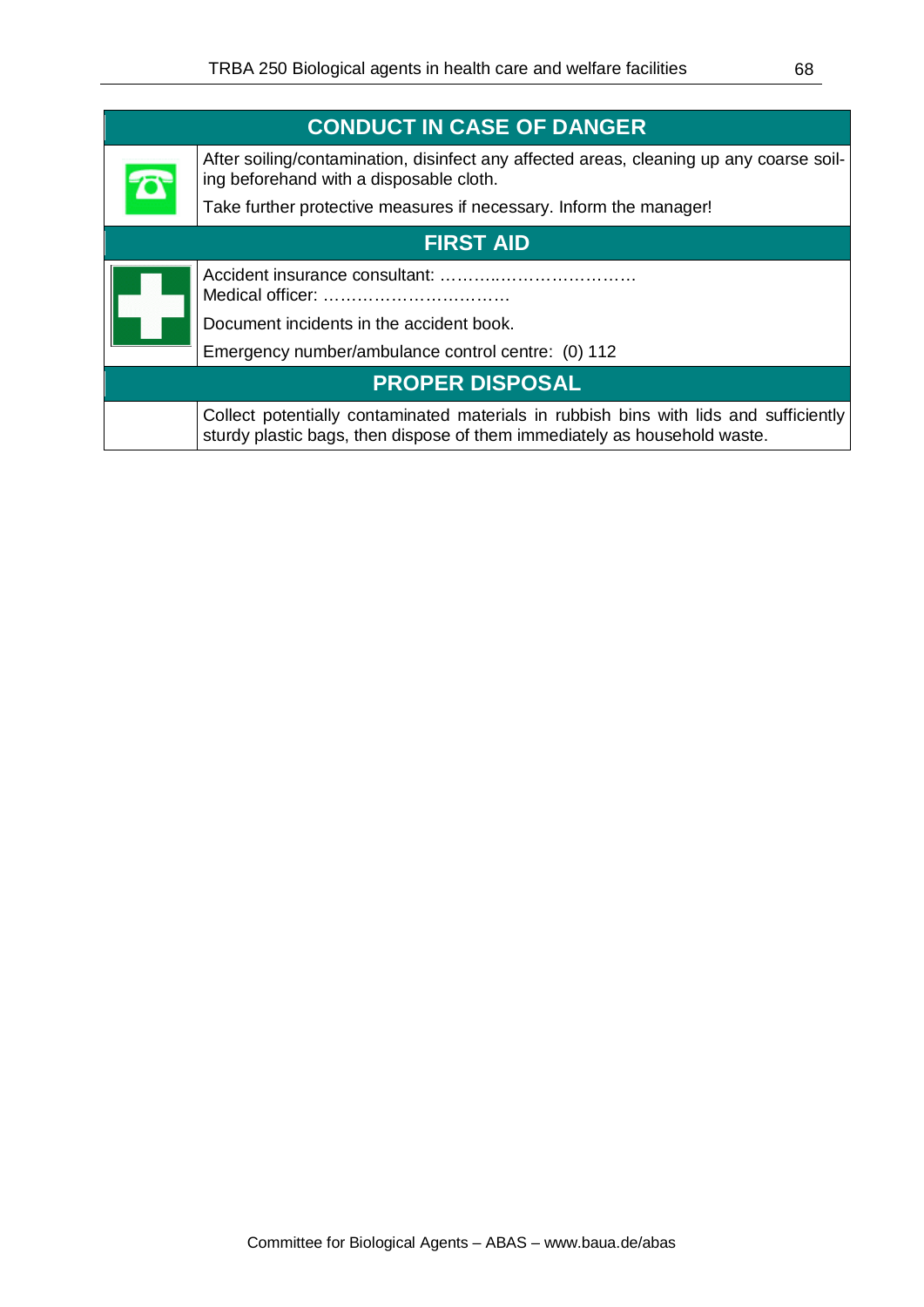### **Annex 10 Rules and regulations, literature**

#### **10.1 Rules and regulations**

#### **10.1.1 Acts, ordinances, technical rules, European directives**

(see [http://www.gesetze-im-internet.de](http://www.gesetze-im-internet.de/) for further information)

- Occupational Safety and Health Act (ArbSchG)
- Biological Agents Ordinance (BioStoffV) with associated Technical Rules for Biological Agents (TRBA) and decisions of the Committee for Biological Agents (ABAS), including in particular:
	- − TRBA 100 "Protective measures for activities involving biological agents in laboratories"
	- − TRBA 120 "Versuchstierhaltung" [Keeping of laboratory animals]
	- − TRBA 200 "Anforderungen an die Fachkunde nach Biostoffverordnung" [Requirements for professional expertise in accordance with the Biological Agents Ordinance] (in preparation)
	- − TRBA 230 "Protective measures for activities involving biological agents in agriculture and forestry and comparable activities"
	- − TRBA 460 "Einstufung von Pilzen in Risikogruppen" [Classification of fungi into risk groups]
	- − TRBA 462 "Einstufung von Viren in Risikogruppen" [Classification of viruses into risk groups]
	- − TRBA 464 "Einstufung von Parasiten in Risikogruppen" [Classification of parasites into risk groups]
	- − TRBA 466 "Classification of prokaryotes (bacteria and archaea) into risk groups"
	- − ABAS Decision 609 "Arbeitsschutz beim Auftreten einer nicht ausreichend impfpräventablen humanen Influenza" [Occupational safety and health in the event of an outbreak of influenza that is insufficiently preventable by vaccination]

For Technical Rules for Biological Agents (TRBA) and ABAS decisions, see also <http://www.baua.de/>trba

ABAS decision on company first-aiders see: [http://www.baua.de/de/Themen-von-A-](http://www.baua.de/de/Themen-von-A-Z/Biologische-Arbeitsstoffe/ABAS/aus-dem-ABAS/Ersthelfer.html__nnn=true)[Z/Biologische-Arbeitsstoffe/ABAS/aus-dem-ABAS/Ersthelfer.html\\_\\_nnn=true](http://www.baua.de/de/Themen-von-A-Z/Biologische-Arbeitsstoffe/ABAS/aus-dem-ABAS/Ersthelfer.html__nnn=true)

- Hazardous Substances Ordinance (GefStoffV) with associated Technical Rules for Hazardous Substances (TRGS), including in particular:
	- − TRGS 401 "Risks resulting from skin contact identification, assessment, measures"
	- − TRGS 525 "Umgang mit Gefahrstoffen in Einrichtungen zur humanmedizinischen Versorgung" [Handling hazardous substances in human health care facilities]

For Technical Rules for Hazardous Substances (TRGS), see also <http://www.baua.de/>trgs

- Workplaces Ordinance (ArbStättV) with its associated Technical Rules for Workplaces (ASR), including in particular:
	- − ASR A4.1 "Sanitärräume" [Sanitary rooms]
	- − ASR A4.2 "Pausen- und Bereitschaftsräume" [Break and stand-by rooms]

For Technical Rules for Workplaces (ASR), see also <http://www.baua.de/asr>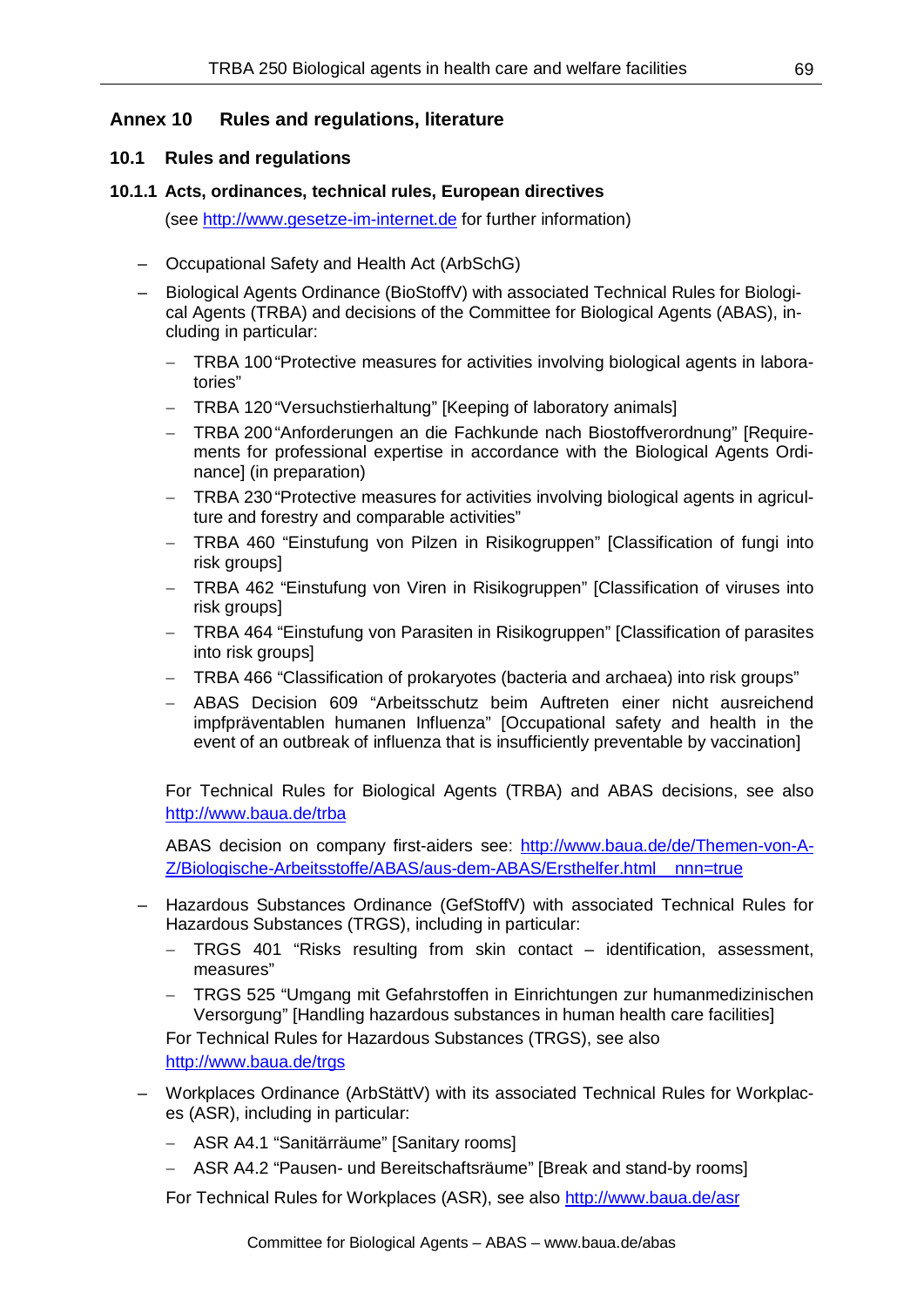- Ordinance on Industrial Safety and Health (BetrSichV) with associated Technical Rules for Operational Safety (TRBS), including in particular:
	- − TRBS 1112 "Instandhaltung" [Maintenance]

For Technical Rules for Operational Safety (TRBS), see also <http://www.baua.de/>trbs

- Ordinance on Occupational Medical Prevention (ArbMedVV)
- Protection Against Infections Act (IfSG)
- Ordinance on Hygiene and Infection Prevention in Medical Facilities (MedHygV)
- Act on the Protection of Young People at Work (JArbSchG)
- Maternity Protection Act (MuSchG)
- Ordinance on the Protection of Mothers at Work (MuSchArbV)
- Directive 2000/54/EC of the European Parliament and of the Council of 18 September 2000 on the protection of workers from risks related to exposure to biological agents at work
- Council Directive 2010/32/EU of 10 May 2010 implementing the Framework Agreement on prevention from sharp injuries in the hospital and healthcare sector concluded by HOSPEEM and EPSU

## **10.1.2 Rules, regulations and information from the social accident insurance institutions**

(see [http://publikationen.dguv.de](http://publikationen.dguv.de/) for more information)

### – **Accident-prevention guidelines**

- − Principles of prevention (BGV A1, GUV-V A1; in future DGUV Regulation 1)
- − Occupational Physicians and OSH Professionals (DGUV Regulation 2)

### – **Rules**

- − "Benutzung von Schutzkleidung" [Use of protective clothing] (BGR or GUV-R 189)
- − "Benutzung von Atemschutzgeräten" [Use of respiratory protective devices] (BGR/GUV-R 190)
- − "Benutzung von Schutzhandschuhen" [Use of protective gloves] (BGR or GUV-R 195)
- − "Desinfektionsarbeiten im Gesundheitsdienst" [Disinfection work in the health service] (BGR or GUV-R 206)
- − "Reinigungsarbeiten mit Infektionsgefahr in medizinischen Bereichen" [Protecting cleaners from infection risks in healthcare facilities] (BGR 208)

### – **Information**

- − "Sichere Biotechnologie" [Safe biotechnology] series of information sheets, including in particular:
	- − "Fachbegriffe" [Technical terms] (BGI 628)
	- − "Einstufung biologischer Arbeitsstoffe: Viren" [Classification of biological agents: viruses] (BGI 631)
	- − "Einstufung biologischer Arbeitsstoffe Parasiten" [Classification of biological agents – parasites] (BGI 632)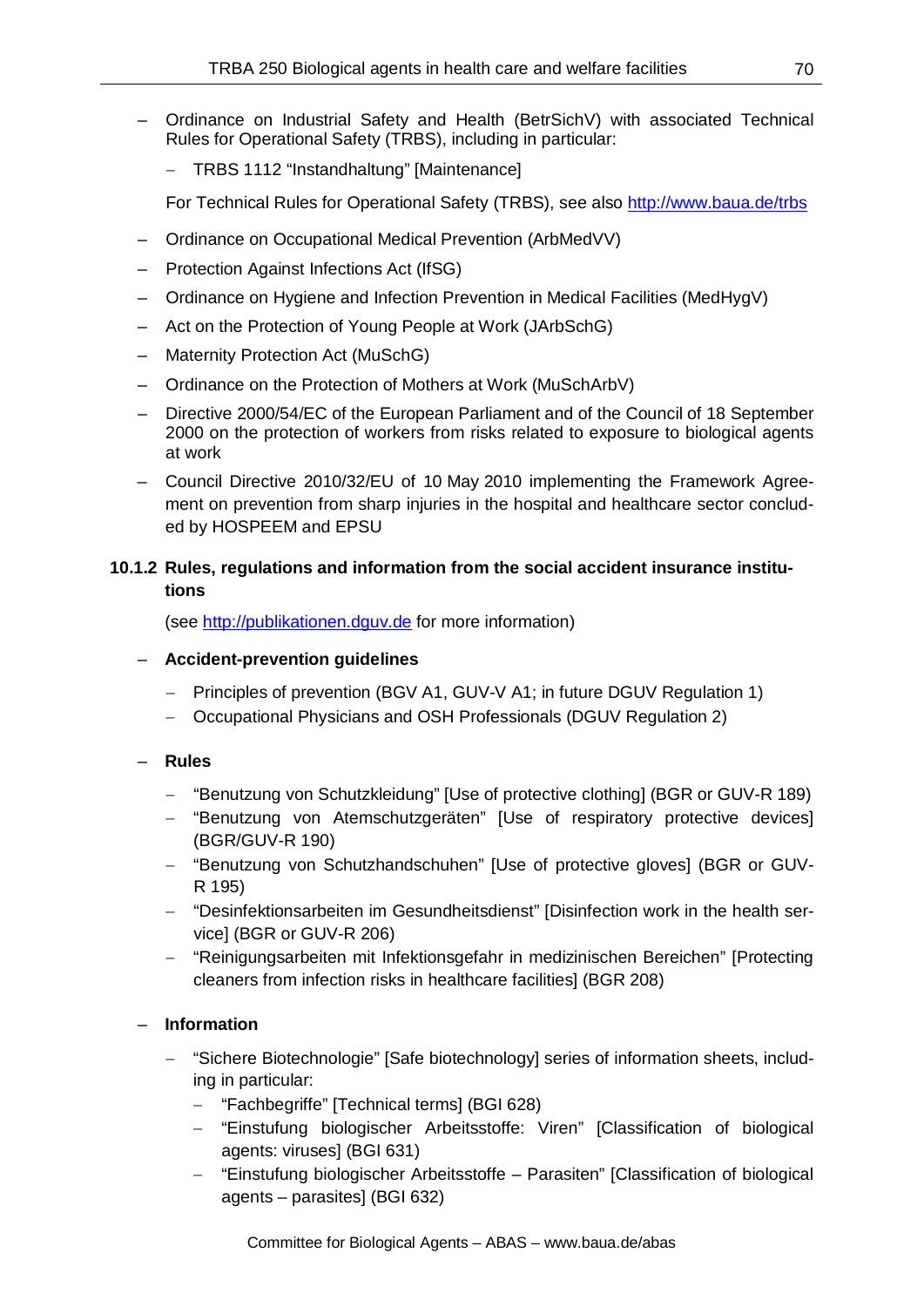- − "Einstufung biologischer Arbeitsstoffe Prokaryonten (Bacteria und Archaea)" [Classification of biological agents – prokaryotes (bacteria and archaea)] (BGI 633)
- − "Einstufung biologischer Arbeitsstoffe Pilze" [Classification of biological agents – fungi] (BGI 634)
- − "Zahntechnische Laboratorien Schutz vor Infektionsgefahren" [Dental laboratories – protection from risks of infection] (BGI 775)
- − "Neu- und Umbauplanung im Krankenhaus unter Gesichtspunkten des Arbeitsschutzes" [Planning hospital constructions and conversions from the point of view of occupational safety and health] (BGI/GUV-I 8681) with the supplementary module "Anforderungen an Funktionsbereiche" [Requirements of functional areas] (BGI/GUV-I 8681-1)
- − Guideline for special preventive occupational health care, entitled "Tätigkeiten mit Infektionsgefährdung" [Activities with a risk of infection] (BGI/GUV-I 504-42)
- − DGUV Guideline G 42 for occupational medical examinations, entitled "Tätigkeiten mit Infektionsgefahr" [Activities with a risk of infection] (available from: Gentner Verlag, Abt. Buchdienst, Postfach 101742, 70015 Stuttgart)

### − **German Social Accident Insurance Institution for the Health and Welfare Services (BGW)**

(see [http://www.bgw-online.de](http://www.bgw-online.de/) for further information)

- − Information document "Diagnostische Proben richtig versenden gefahrgutrechtliche Hinweise" [Correct shipping of diagnostic samples – information on dangerous goods regulations] – human medicine: order no. TP-DPHuM; and veterinary medicine: order no. TP-DPVetM,
- − "Abfallentsorgung Informationen zur sicheren Entsorgung von Abfällen im Gesundheitsdienst" [Waste disposal – information on safe waste disposal in the health service] (order no. EP-AE)

### − **German Social Accident Insurance Institution for the Energy, Textile, Electrical and Media Products Sector (BG ETEM)**

(see [http://www.bgetem.de](http://www.bgetem.de/) for further information)

- − Information document "Wäsche mit Infektionsgefährdung der Beschäftigten" [Laundry with an infection risk for employees] (S 050, TA 2048)
- − Information document "Infektionsgefährdung und Schutzmaßnahmen in Orthopädieschuhtechnikbetrieben" [Infection risk and protective measures in workplaces for orthopaedic shoe technology] (S 051)

### **10.1.3 Standards and similar guidelines**

- DIN EN 149 Respiratory protective devices Filtering half masks to protect against particles – Requirements, testing, marking
- DIN EN 455 Parts 1 to 4: Medical gloves for single use
- DIN EN 13300 Water-borne coating materials and coating systems for interior walls and ceilings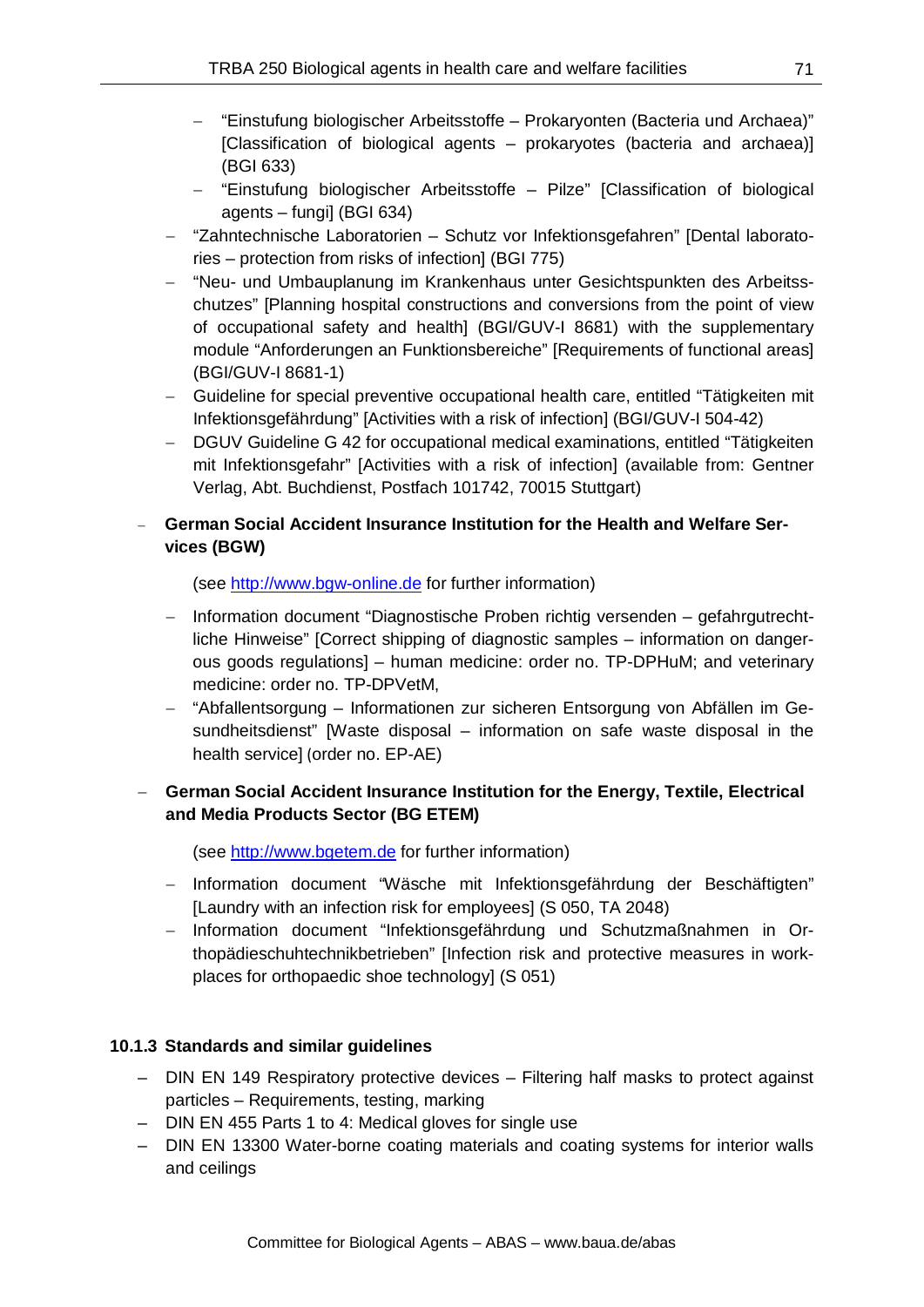– DIN EN ISO 23907 Sharps injury protection – Requirements and test methods – Sharps containers

#### **10.1.4 Special literature for individual numbers and annexes**

#### **For number 3 "Assessment of working conditions"**

- Recommendations of the Commission of Hospital Hygiene and Infection Prevention (KRINKO), see [www.rki.de,](http://www.rki.de/) menu item: "Infektionsschutz" [Prevention of infection], menu item: "Infektions- und Krankenhaushygiene" [Infection control and hospital hygiene], including in particular:
	- − "Empfehlungen zur Händehygiene" [Recommendations for hand hygiene]
	- − "Anforderung der Krankenhaushygiene und des Arbeitsschutzes an die Hygienebekleidung und persönliche Schutzausrüstung" [Hospital hygiene and occupational safety requirements for hygienic clothing and personal protective equipment]
	- − "Anforderungen an die Hygiene bei Punktionen und Injektionen" [Hygiene requirements for punctures and injections]
	- − "Anforderungen an die Hygiene bei der Reinigung und Desinfektion von Flächen" [Hygiene requirements for the cleaning and disinfection of surfaces]
	- − "Anforderungen an die Hygiene bei der Aufbereitung von Medizinprodukten" [Hygiene requirements for the treatment of medical products]
	- − "Anforderungen an Gestaltung, Eigenschaften und Betrieb von dezentralen Desinfektionsmittel-Dosiergeräten" [Requirements for the design, properties and operation of decentralised disinfectant dispensers]
	- − "Infektionsprävention in Heimen" [Prevention of infection in residential care facilities]
	- − "Anforderungen der Hygiene an die baulich-funktionelle Gestaltung und apparative Ausstattung von Endoskopieeinheiten" [Hygiene requirements for the structural/functional design and equipment of endoscopy units]
	- − "Anforderungen der Hygiene bei Operationen und anderen invasiven Eingriffen" [Hygiene requirements for operations and other invasive procedures]
	- − "Anhang zu den Anforderungen der Hygiene beim ambulanten Operieren in Krankenhaus und Praxis" [Annex to the hygiene requirements for outpatient operations in hospitals and practices]
	- − "Infektionsprävention in der Zahnheilkunde Anforderungen an die Hygiene" [Prevention of infection in dental medicine – hygiene requirements]
- Information from the Robert Koch Institute (RKI) on agents that are pathogenic to humans: [www.rki.de](http://www.rki.de/)
- Information from the Friedrich-Loeffler-Institut (FLI) and/or the national reference laboratories for agents that are pathogenic to animals: [www.fli.bund.de](http://www.fli.bund.de/)
- Information from the Committee for Biological Agents (ABAS): [www.baua.de/abas](http://www.baua.de/abas)
- Information from the German Social Accident Insurance (DGUV) and the social accident insurance institutions: [www.dguv.de](http://www.dguv.de/)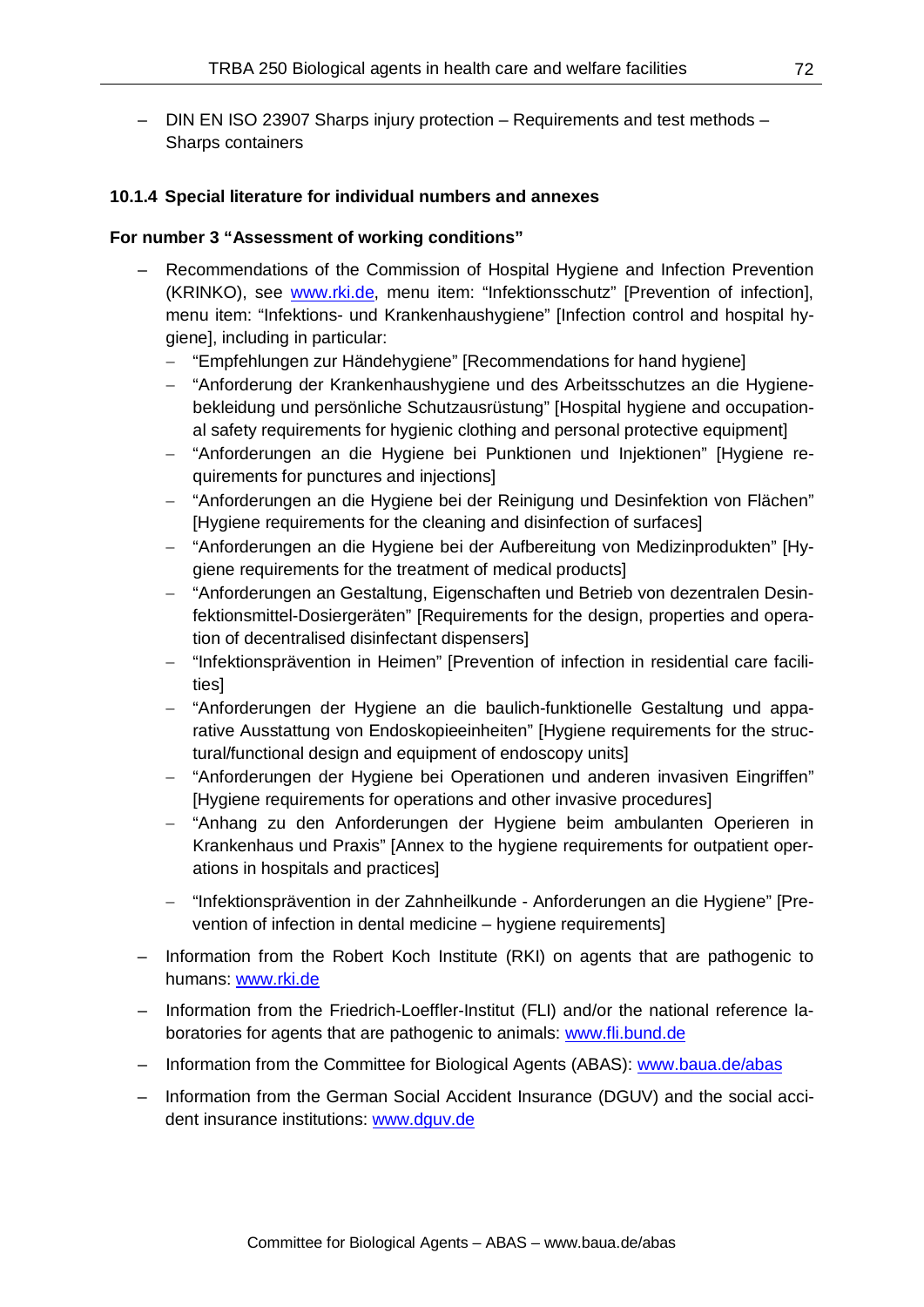## **For number 4 "Protective measures"**

## **4.1.9 Diagnostic samples**

- "Regelungen für die Beförderung von gefährlichen Stoffen und Gegenständen, Teil 1 A und B: BRIEF national" [Regulations for the carriage of hazardous substances and objects, parts 1 A and B: National LETTER] (valid from 01.07.2013), "Versandvorschriften und Hinweise für Einlieferer" [Shipping requirements and information for senders], [www.deutschepost.de](http://www.deutschepost.de/)
- "Regelungen für die Beförderung von gefährlichen Stoffen und Gegenständen, Teil 2: DHL PAKET national" [Regulations for the carriage of hazardous substances and objects, part 2: DHL national PARCEL] (valid from 01.07.2013), [www.dhl.de](http://www.dhl.de/)
- Brochure "Patientenproben richtig versenden Gefahrgutrechtliche Hinweise aktualisierte Fassung nach ADR 2013" [Correct shipment of patient samples – Information on dangerous goods regulations – Updated version pursuant to ADR 2013] (human medicine: TP-DPHuM), [www.bgw-online.de](http://www.bgw-online.de/)
- "European Agreement concerning the International Carriage of Dangerous Goods by Road" (ADR), 2013, with associated ordinances and packing instructions P620 and P650.

## **4.2.2 Toilets**

- Technical Rules for Workplaces ASR A4.1 "Sanitärräume" [Sanitary rooms]
- Hj. Gebhardt, I. Levchuk, C. Mühlemeyer, K.-H. Lang, final report on the research project F 2159 "Need-related design and equipment of sanitation facilities at workplaces", BAuA Dortmund/Berlin/Dresden 2013, [www.baua.de](http://www.baua.de/)
- Johnson DL; Mead KR; Lynch RA; Hirst DV, Lifting the lid on toilet plume aerosol: A literature review with suggestions for future research, American Journal of Infection Control 2013, 41 (3):254–8
- S Strauss, P Sastry, C Sonnex, S Edwards, J Gray, Contamination of environmental surfaces by genital human papillomaviruses, Sex Transm Infect 2002; 78:135–138, <http://sti.bmj.com/content/78/2/135.full.pdf+html>

# **4.2.7 Protective clothing**

– ABAS Decision 45/2011 "Kriterien zur Auswahl der PSA bei Gefährdungen durch biologische Arbeitsstoffe" [Selection criteria for PPE in case of risks due to biological agents] of 5.12.2011, [www.baua.de/abas](http://www.baua.de/abas)

## **4.2.8 Protective gloves**

- DIN EN 455 Parts 1 to 4 Medical gloves for single use
- DIN EN 420 Protective gloves General requirements and test methods
- DIN EN 374 Part 1 Protective gloves against chemicals and micro-organisms Terminology and performance requirements
- Online portal "Branchen-Arbeits-Schutz-Informations-System (BASIS)" [Industrial Occupational Safety Information System], module "Hand- und Hautschutz, Dentaltechnik" [Hand and skin protection, Dental technology],<http://www.basis-bgetem.de/hh>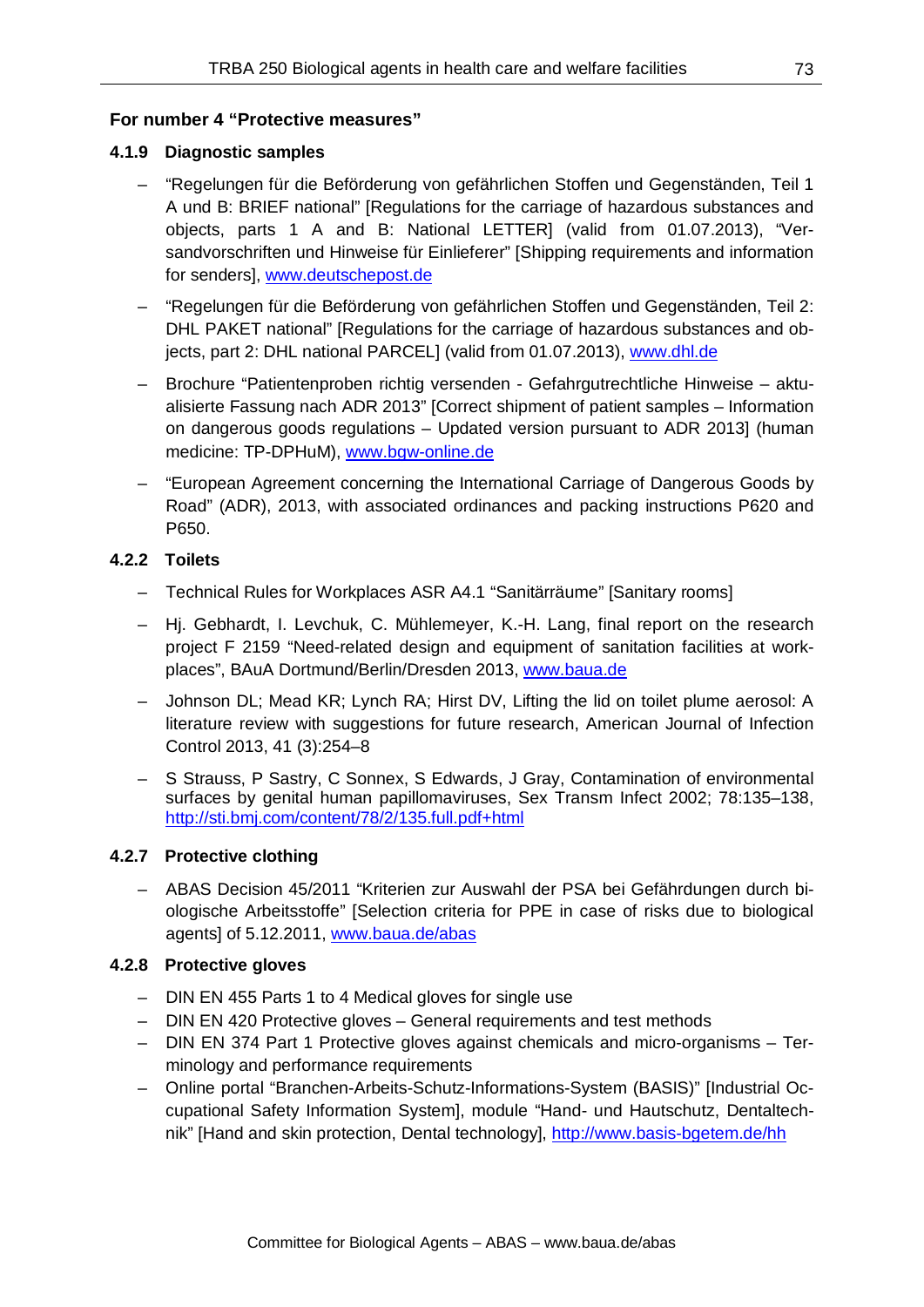## **4.3.4 Personal protective equipment** (protection level 3)

– Recommendations of the German Central Committee against Tuberculosis, entitled "Tuberculosis Infection Control", published in 2012 in the online publication Pneumologie

## **For number 5 "Specific working areas and activities – special and additional protective measures "**

### **5.7 Multidrug resistant pathogens**

- Recommendations of the Commission of Hospital Hygiene and Infection Prevention (KRINKO), see [www.rki.de,](http://www.rki.de/) menu item: "Infektionsschutz" [Prevention of infection], menu item: "Infektions- und Krankenhaushygiene" [Infection control and hospital hygiene], including in particular:
	- − "Empfehlungen zur Prävention und Kontrolle von Methicillin-resistenten Staphylococcus aureus-Stämmen (MRSA) in Krankenhäusern und anderen medizinischen Einrichtungen" [Recommendations for the prevention and control of methicillinresistant Staphylococcus aureus (MRSA) strains in hospitals and other medical facilities]
	- − "Kommentar zu den 'Empfehlungen zur Prävention und Kontrolle von MRSA-Stämmen in Krankenhäusern und anderen medizinischen Einrichtungen'" [Comment on the "Recommendations for the prevention and control of MRSA strains in hospitals and other medical facilities"]
	- − "Hygienemaßnahmen bei Infektionen oder Besiedlung mit multiresistenten gramnegativen Stäbchen" [Hygiene measures in case of infections or colonisation with multidrug resistant gram-negative rods]

#### **5.9.7 Treatment of instruments**

- ABAS Decision 603 "Schutzmaßnahmen bei Tätigkeiten mit Transmissibler Spongiformer Enzephalopathie (TSE) assoziierter Agenzien in TSE-Laboratorien" [Protective measures for activities involving transmissible spongiform encephalopathy (TSE) associated agents in TSE laboratories], [www.baua.de/abas](http://www.baua.de/abas)
- Recommendation of the Commission of Hospital Hygiene and Infection Prevention (KRINKO) at the Robert Koch Institute (RKI) and the Federal Institute for Drugs and Medical Devices (BfArM), entitled "Anforderungen an die Hygiene bei der Aufbereitung von Medizinprodukten" [Hygiene requirements for the processing of medical devices], Bundesgesundheitsblatt [Federal Health Bulletin] 2012, 55, p. 1244–1310, or www.rki.de

## **For annex 1 "Special isolation units (protection level 4)"**

- Fock, Peters, Wirtz, Scholz, Fell, Bußmann; "Rahmenkonzept zur Gefahrenabwehr bei außergewöhnlichen Seuchengeschehen" [Framework concept for risk avoidance in case of exceptional epidemic events]; Gesundheitswesen 2001; 63:695-702; Georg Thieme Verlag Stuttgart
- Fock, Koch, Wirtz, Peters, Ruf, Grünewald; "Erste medizinische und antiepidemische Maßnahmen bei Verdacht auf virales hämorrhagisches Fieber" [Initial medical measures and anti-epidemic measures when viral haemorrhagic fever is suspected]; Me. Welt 5/2001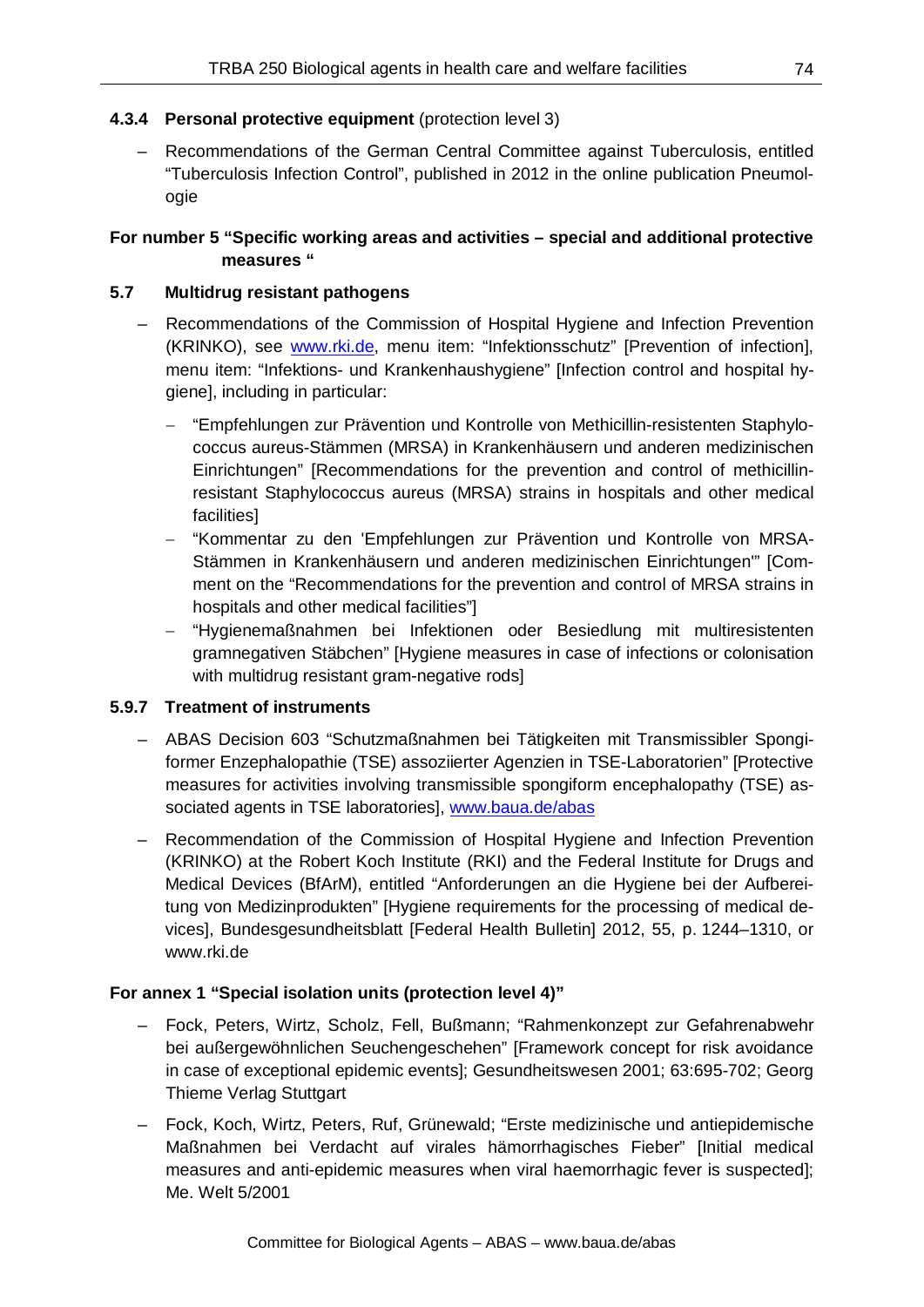See also current information on the Robert Koch Institute's website.

For information on handling highly contagious, life-threatening diseases, see e.g. [https://hsm.hessen.de/gesundheit/infektionskrankheiten/hochkontagioese](https://hsm.hessen.de/gesundheit/infektionskrankheiten/hochkontagioese-lebensbedrohende-erkrankungen)[lebensbedrohende-erkrankungen.](https://hsm.hessen.de/gesundheit/infektionskrankheiten/hochkontagioese-lebensbedrohende-erkrankungen)

- DIN EN 166 Personal eye-protection Specifications
- DIN EN 170 Personal eye protection Ultraviolet filters Transmittance requirements and recommended use
- DIN EN 374 Part 1 Protective gloves against chemicals and micro-organisms Terminology and performance requirements
- DIN EN 388 Protective gloves against mechanical risks
- DIN EN 420 Protective gloves General requirements and test methods
- DIN EN 12941 Respiratory protective devices Powered filtering devices incorporating a helmet or a hood – Requirements, testing, marking

#### **For annex 4 "Experiences of using safety equipment"**

- [1] "Verzeichnis sicherer Produkte" [List of safe products] on the portal [www.sicheres](http://www.sicheres-krankenhaus.de/)[krankenhaus.de](http://www.sicheres-krankenhaus.de/) from the North Rhine-Westphalia Accident Insurance Provider (Unfallkasse NRW) and the German Social Accident Insurance Institution for the Health and Welfare Services (BGW)
- [2] "Raster einer Gefährdungsbeurteilung für das Dekonnektieren von Shuntkanülen" [Risk assessment grid for the disconnection of shunt cannulas], German Social Accident Insurance Institution for the Health and Welfare Services (BGW), recommendation of the Committee for Biological Agents (ABAS) with Decision 7/2010 on 18.05.2010 in relation to TRBA 250 "Biological agents in health care and welfare facilities"

As well as further opinions of the Committee for Biological Agents (ABAS) in relation to TRBA 250; see [www.baua.de/abas,](http://www.baua.de/abas) link: "Stellungnahmen des ABAS" [Opinions of the ABAS]

### **For annex 7 "Information on the correct fit and wearing duration of FFP masks, on the difference between surgical face masks and FFP masks, and on particle sizes in infectious aerosols"**

- [1] Auswahlhilfe für Atemschutzgeräte: Der Fittest ein Muss für Betriebe? [Selection aid for respiratory protective devices: The fit test – a must for workplaces?], C. Thelen, sicher ist sicher – Arbeitsschutz aktuell, no. 2, 2013, p. 74–76.
- [2] DIN EN 149 (August 2009) "Respiratory protective devices Filtering half masks to protect against particles – Requirements, testing, marking", Beuth Verlag GmbH, Berlin
- [3] "Handlungsanleitung für die arbeitsmedizinische Vorsorge nach dem DGUV-Grundsatz G 26 'Atemschutzgeräte'" [Guideline for preventive occupational health care in accordance with DGUV Guideline G 26 "Respiratory protective equipment"] (BGI/GUV-I 504-26, published October 2010); see<http://www.dguv.de/publikationen>